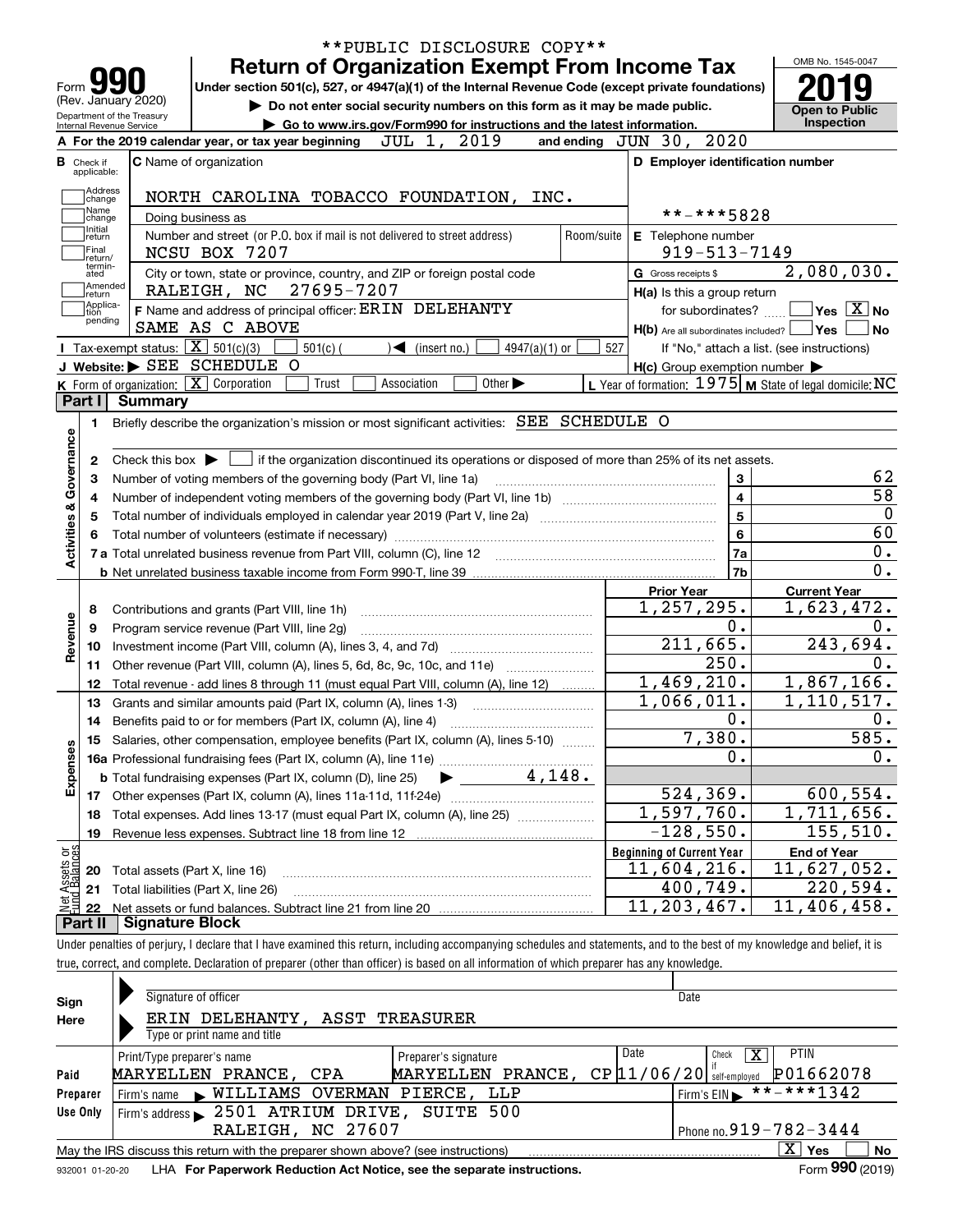|              | **-***5828<br>NORTH CAROLINA TOBACCO FOUNDATION, INC.<br>Page 2<br>Form 990 (2019)<br><b>Statement of Program Service Accomplishments</b><br>Part III                                                                                                                                                                                                                                                                                                                                                                            |
|--------------|----------------------------------------------------------------------------------------------------------------------------------------------------------------------------------------------------------------------------------------------------------------------------------------------------------------------------------------------------------------------------------------------------------------------------------------------------------------------------------------------------------------------------------|
|              |                                                                                                                                                                                                                                                                                                                                                                                                                                                                                                                                  |
|              |                                                                                                                                                                                                                                                                                                                                                                                                                                                                                                                                  |
| 1            | Briefly describe the organization's mission:                                                                                                                                                                                                                                                                                                                                                                                                                                                                                     |
|              | TO AID AND PROMOTE, BY FINANCIAL ASSISTANCE AND OTHERWISE, ALL TYPES                                                                                                                                                                                                                                                                                                                                                                                                                                                             |
|              | OF EDUCATION, RESEARCH, AND EXTENSION IN THE TOBACCO CURRICULUM AT NC                                                                                                                                                                                                                                                                                                                                                                                                                                                            |
|              | STATE UNIVERSITY.                                                                                                                                                                                                                                                                                                                                                                                                                                                                                                                |
|              |                                                                                                                                                                                                                                                                                                                                                                                                                                                                                                                                  |
| $\mathbf{2}$ | Did the organization undertake any significant program services during the year which were not listed on the                                                                                                                                                                                                                                                                                                                                                                                                                     |
|              | $\sqrt{}$ Yes $\sqrt{X}$ No<br>prior Form 990 or 990-EZ?                                                                                                                                                                                                                                                                                                                                                                                                                                                                         |
|              | If "Yes," describe these new services on Schedule O.                                                                                                                                                                                                                                                                                                                                                                                                                                                                             |
| 3            | $\sqrt{}$ Yes $\sqrt{}$ X $\sqrt{}$ No<br>Did the organization cease conducting, or make significant changes in how it conducts, any program services?                                                                                                                                                                                                                                                                                                                                                                           |
|              | If "Yes," describe these changes on Schedule O.                                                                                                                                                                                                                                                                                                                                                                                                                                                                                  |
| 4            | Describe the organization's program service accomplishments for each of its three largest program services, as measured by expenses.                                                                                                                                                                                                                                                                                                                                                                                             |
|              |                                                                                                                                                                                                                                                                                                                                                                                                                                                                                                                                  |
|              | Section 501(c)(3) and 501(c)(4) organizations are required to report the amount of grants and allocations to others, the total expenses, and                                                                                                                                                                                                                                                                                                                                                                                     |
|              | revenue, if any, for each program service reported.                                                                                                                                                                                                                                                                                                                                                                                                                                                                              |
| 4a           | 1, 638, 036. including grants of \$1, 110, 517. ) (Revenue \$<br>(Express \$<br>(Code:                                                                                                                                                                                                                                                                                                                                                                                                                                           |
|              | AIDS AND PROMOTES BY FINANCIAL ASSISTANCE AND OTHERWISE ALL TYPES OF                                                                                                                                                                                                                                                                                                                                                                                                                                                             |
|              | EDUCATION, RESEARCH, AND EXTENSION IN THE TOBACCO CURRICULUM AT NC                                                                                                                                                                                                                                                                                                                                                                                                                                                               |
|              | STATE UNIVERSITY                                                                                                                                                                                                                                                                                                                                                                                                                                                                                                                 |
|              |                                                                                                                                                                                                                                                                                                                                                                                                                                                                                                                                  |
|              |                                                                                                                                                                                                                                                                                                                                                                                                                                                                                                                                  |
|              |                                                                                                                                                                                                                                                                                                                                                                                                                                                                                                                                  |
|              |                                                                                                                                                                                                                                                                                                                                                                                                                                                                                                                                  |
|              |                                                                                                                                                                                                                                                                                                                                                                                                                                                                                                                                  |
|              |                                                                                                                                                                                                                                                                                                                                                                                                                                                                                                                                  |
|              |                                                                                                                                                                                                                                                                                                                                                                                                                                                                                                                                  |
|              |                                                                                                                                                                                                                                                                                                                                                                                                                                                                                                                                  |
|              |                                                                                                                                                                                                                                                                                                                                                                                                                                                                                                                                  |
|              |                                                                                                                                                                                                                                                                                                                                                                                                                                                                                                                                  |
|              |                                                                                                                                                                                                                                                                                                                                                                                                                                                                                                                                  |
| 4b           |                                                                                                                                                                                                                                                                                                                                                                                                                                                                                                                                  |
|              |                                                                                                                                                                                                                                                                                                                                                                                                                                                                                                                                  |
|              |                                                                                                                                                                                                                                                                                                                                                                                                                                                                                                                                  |
|              |                                                                                                                                                                                                                                                                                                                                                                                                                                                                                                                                  |
|              |                                                                                                                                                                                                                                                                                                                                                                                                                                                                                                                                  |
|              |                                                                                                                                                                                                                                                                                                                                                                                                                                                                                                                                  |
|              |                                                                                                                                                                                                                                                                                                                                                                                                                                                                                                                                  |
|              |                                                                                                                                                                                                                                                                                                                                                                                                                                                                                                                                  |
|              |                                                                                                                                                                                                                                                                                                                                                                                                                                                                                                                                  |
|              |                                                                                                                                                                                                                                                                                                                                                                                                                                                                                                                                  |
|              |                                                                                                                                                                                                                                                                                                                                                                                                                                                                                                                                  |
|              |                                                                                                                                                                                                                                                                                                                                                                                                                                                                                                                                  |
|              |                                                                                                                                                                                                                                                                                                                                                                                                                                                                                                                                  |
|              |                                                                                                                                                                                                                                                                                                                                                                                                                                                                                                                                  |
| 4c           | $\left(\text{Code:}\right)$ $\left(\text{Expenses $}\right)$<br>$\blacksquare$ including grants of \$ $\blacksquare$ $\blacksquare$ $\blacksquare$ $\blacksquare$ $\blacksquare$ $\blacksquare$ $\blacksquare$ $\blacksquare$ $\blacksquare$ $\blacksquare$ $\blacksquare$ $\blacksquare$ $\blacksquare$ $\blacksquare$ $\blacksquare$ $\blacksquare$ $\blacksquare$ $\blacksquare$ $\blacksquare$ $\blacksquare$ $\blacksquare$ $\blacksquare$ $\blacksquare$ $\blacksquare$ $\blacksquare$ $\blacksquare$ $\blacksquare$ $\bl$ |
|              |                                                                                                                                                                                                                                                                                                                                                                                                                                                                                                                                  |
|              |                                                                                                                                                                                                                                                                                                                                                                                                                                                                                                                                  |
|              |                                                                                                                                                                                                                                                                                                                                                                                                                                                                                                                                  |
|              |                                                                                                                                                                                                                                                                                                                                                                                                                                                                                                                                  |
|              |                                                                                                                                                                                                                                                                                                                                                                                                                                                                                                                                  |
|              |                                                                                                                                                                                                                                                                                                                                                                                                                                                                                                                                  |
|              |                                                                                                                                                                                                                                                                                                                                                                                                                                                                                                                                  |
|              |                                                                                                                                                                                                                                                                                                                                                                                                                                                                                                                                  |
|              |                                                                                                                                                                                                                                                                                                                                                                                                                                                                                                                                  |
|              |                                                                                                                                                                                                                                                                                                                                                                                                                                                                                                                                  |
|              |                                                                                                                                                                                                                                                                                                                                                                                                                                                                                                                                  |
|              |                                                                                                                                                                                                                                                                                                                                                                                                                                                                                                                                  |
|              |                                                                                                                                                                                                                                                                                                                                                                                                                                                                                                                                  |
|              |                                                                                                                                                                                                                                                                                                                                                                                                                                                                                                                                  |
| 4d           | Other program services (Describe on Schedule O.)                                                                                                                                                                                                                                                                                                                                                                                                                                                                                 |
|              | (Expenses \$<br>(Revenue \$<br>including grants of \$                                                                                                                                                                                                                                                                                                                                                                                                                                                                            |
| 4е           | 1,638,036.<br>Total program service expenses<br>$000 \text{ days}$                                                                                                                                                                                                                                                                                                                                                                                                                                                               |
|              |                                                                                                                                                                                                                                                                                                                                                                                                                                                                                                                                  |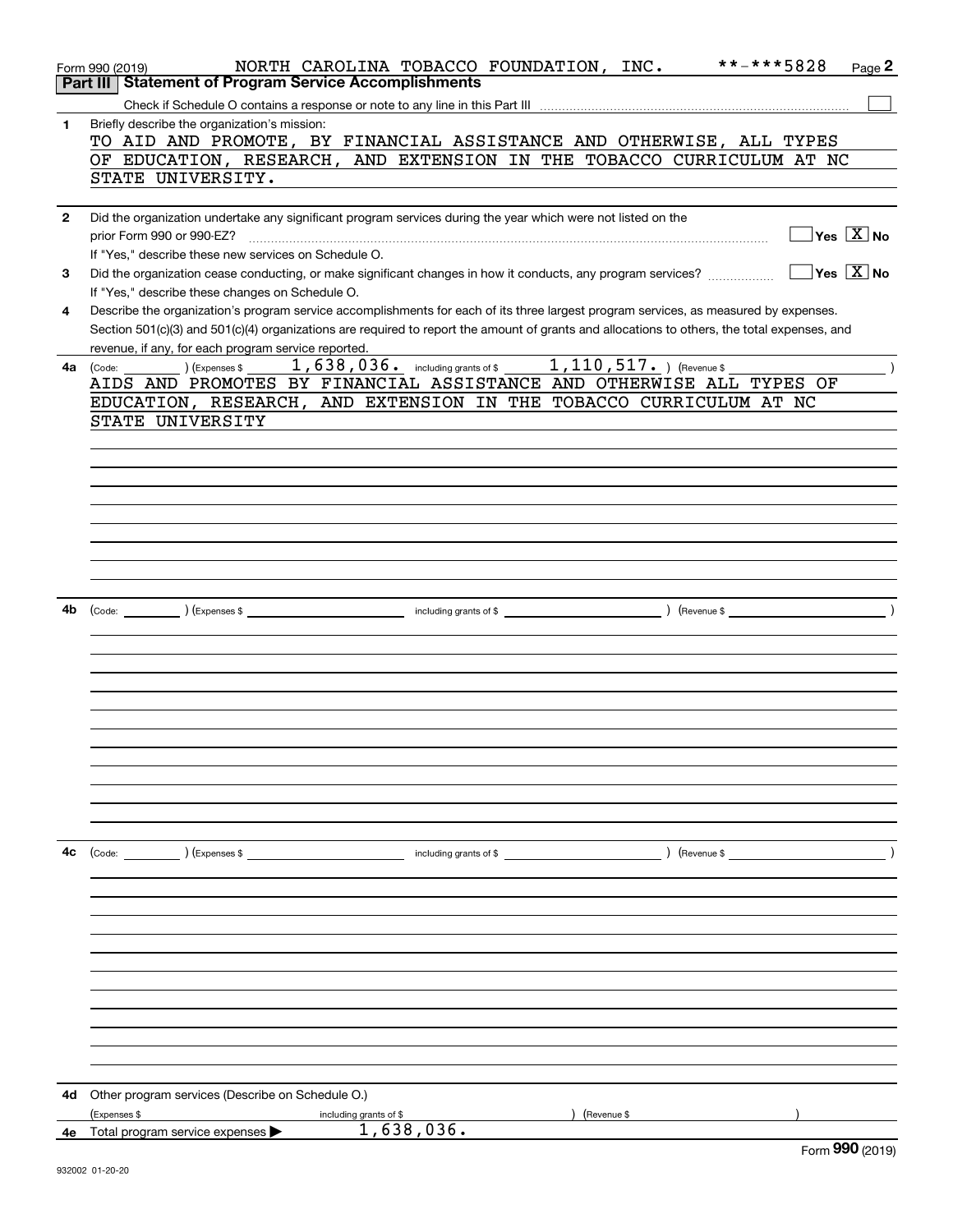|  | Form 990 (2019) |  |
|--|-----------------|--|

|     |                                                                                                                                                                                                                                                   |                 | Yes                     | No          |
|-----|---------------------------------------------------------------------------------------------------------------------------------------------------------------------------------------------------------------------------------------------------|-----------------|-------------------------|-------------|
| 1   | Is the organization described in section $501(c)(3)$ or $4947(a)(1)$ (other than a private foundation)?                                                                                                                                           |                 |                         |             |
|     |                                                                                                                                                                                                                                                   | 1               | X                       |             |
| 2   |                                                                                                                                                                                                                                                   | $\overline{2}$  | $\overline{\mathbf{x}}$ |             |
| 3   | Did the organization engage in direct or indirect political campaign activities on behalf of or in opposition to candidates for                                                                                                                   |                 |                         |             |
|     |                                                                                                                                                                                                                                                   | 3               |                         | x           |
| 4   | Section 501(c)(3) organizations. Did the organization engage in lobbying activities, or have a section 501(h) election in effect                                                                                                                  |                 |                         |             |
|     |                                                                                                                                                                                                                                                   | 4               |                         | x           |
| 5   | Is the organization a section 501(c)(4), 501(c)(5), or 501(c)(6) organization that receives membership dues, assessments, or                                                                                                                      |                 |                         |             |
|     |                                                                                                                                                                                                                                                   | 5               |                         | x           |
| 6   | Did the organization maintain any donor advised funds or any similar funds or accounts for which donors have the right to                                                                                                                         |                 |                         |             |
|     | provide advice on the distribution or investment of amounts in such funds or accounts? If "Yes," complete Schedule D, Part I                                                                                                                      | 6               |                         | x           |
| 7   | Did the organization receive or hold a conservation easement, including easements to preserve open space,                                                                                                                                         |                 |                         |             |
|     |                                                                                                                                                                                                                                                   | $\overline{7}$  |                         | x           |
| 8   | Did the organization maintain collections of works of art, historical treasures, or other similar assets? If "Yes," complete                                                                                                                      |                 |                         |             |
|     |                                                                                                                                                                                                                                                   | 8               |                         | x           |
| 9   | Did the organization report an amount in Part X, line 21, for escrow or custodial account liability, serve as a custodian for                                                                                                                     |                 |                         |             |
|     | amounts not listed in Part X; or provide credit counseling, debt management, credit repair, or debt negotiation services?                                                                                                                         |                 |                         |             |
|     |                                                                                                                                                                                                                                                   | 9               |                         | x           |
| 10  | Did the organization, directly or through a related organization, hold assets in donor-restricted endowments                                                                                                                                      |                 |                         |             |
|     |                                                                                                                                                                                                                                                   | 10              | X                       |             |
| 11  | If the organization's answer to any of the following questions is "Yes," then complete Schedule D, Parts VI, VII, VIII, IX, or X                                                                                                                  |                 |                         |             |
|     | as applicable.                                                                                                                                                                                                                                    |                 |                         |             |
|     | a Did the organization report an amount for land, buildings, and equipment in Part X, line 10? If "Yes." complete Schedule D.                                                                                                                     |                 |                         |             |
|     |                                                                                                                                                                                                                                                   | 11a             |                         | x           |
|     | <b>b</b> Did the organization report an amount for investments - other securities in Part X, line 12, that is 5% or more of its total                                                                                                             |                 |                         |             |
|     |                                                                                                                                                                                                                                                   | 11 <sub>b</sub> | х                       |             |
|     | Did the organization report an amount for investments - program related in Part X, line 13, that is 5% or more of its total                                                                                                                       |                 |                         |             |
|     |                                                                                                                                                                                                                                                   | 11c             |                         | x           |
|     | d Did the organization report an amount for other assets in Part X, line 15, that is 5% or more of its total assets reported in                                                                                                                   |                 |                         | x           |
|     |                                                                                                                                                                                                                                                   | 11d             | X                       |             |
|     | e Did the organization report an amount for other liabilities in Part X, line 25? If "Yes," complete Schedule D, Part X                                                                                                                           | 11e             |                         |             |
| f   | Did the organization's separate or consolidated financial statements for the tax year include a footnote that addresses                                                                                                                           | 11f             | X                       |             |
|     | the organization's liability for uncertain tax positions under FIN 48 (ASC 740)? If "Yes," complete Schedule D, Part X<br>12a Did the organization obtain separate, independent audited financial statements for the tax year? If "Yes," complete |                 |                         |             |
|     |                                                                                                                                                                                                                                                   | 12a             | х                       |             |
|     | <b>b</b> Was the organization included in consolidated, independent audited financial statements for the tax year?                                                                                                                                |                 |                         |             |
|     |                                                                                                                                                                                                                                                   |                 |                         |             |
| 13  | If "Yes," and if the organization answered "No" to line 12a, then completing Schedule D, Parts XI and XII is optional                                                                                                                             | 12b<br>13       |                         | Δ.<br>X     |
| 14a | Did the organization maintain an office, employees, or agents outside of the United States?                                                                                                                                                       | 14a             |                         | $\mathbf x$ |
| b   | Did the organization have aggregate revenues or expenses of more than \$10,000 from grantmaking, fundraising, business,                                                                                                                           |                 |                         |             |
|     | investment, and program service activities outside the United States, or aggregate foreign investments valued at \$100,000                                                                                                                        |                 |                         |             |
|     |                                                                                                                                                                                                                                                   | 14b             |                         | X           |
| 15  | Did the organization report on Part IX, column (A), line 3, more than \$5,000 of grants or other assistance to or for any                                                                                                                         |                 |                         |             |
|     |                                                                                                                                                                                                                                                   | 15              |                         | X           |
| 16  | Did the organization report on Part IX, column (A), line 3, more than \$5,000 of aggregate grants or other assistance to                                                                                                                          |                 |                         |             |
|     |                                                                                                                                                                                                                                                   | 16              |                         | X           |
| 17  | Did the organization report a total of more than \$15,000 of expenses for professional fundraising services on Part IX,                                                                                                                           |                 |                         |             |
|     |                                                                                                                                                                                                                                                   | 17              |                         | X           |
| 18  | Did the organization report more than \$15,000 total of fundraising event gross income and contributions on Part VIII, lines                                                                                                                      |                 |                         |             |
|     |                                                                                                                                                                                                                                                   | 18              |                         | x           |
| 19  | Did the organization report more than \$15,000 of gross income from gaming activities on Part VIII, line 9a? If "Yes."                                                                                                                            |                 |                         |             |
|     |                                                                                                                                                                                                                                                   | 19              |                         | X           |
| 20a |                                                                                                                                                                                                                                                   | 20a             |                         | $\mathbf X$ |
|     | b If "Yes" to line 20a, did the organization attach a copy of its audited financial statements to this return?                                                                                                                                    | 20 <sub>b</sub> |                         |             |
| 21  | Did the organization report more than \$5,000 of grants or other assistance to any domestic organization or                                                                                                                                       |                 |                         |             |
|     |                                                                                                                                                                                                                                                   | 21              | X                       |             |

Form (2019) **990**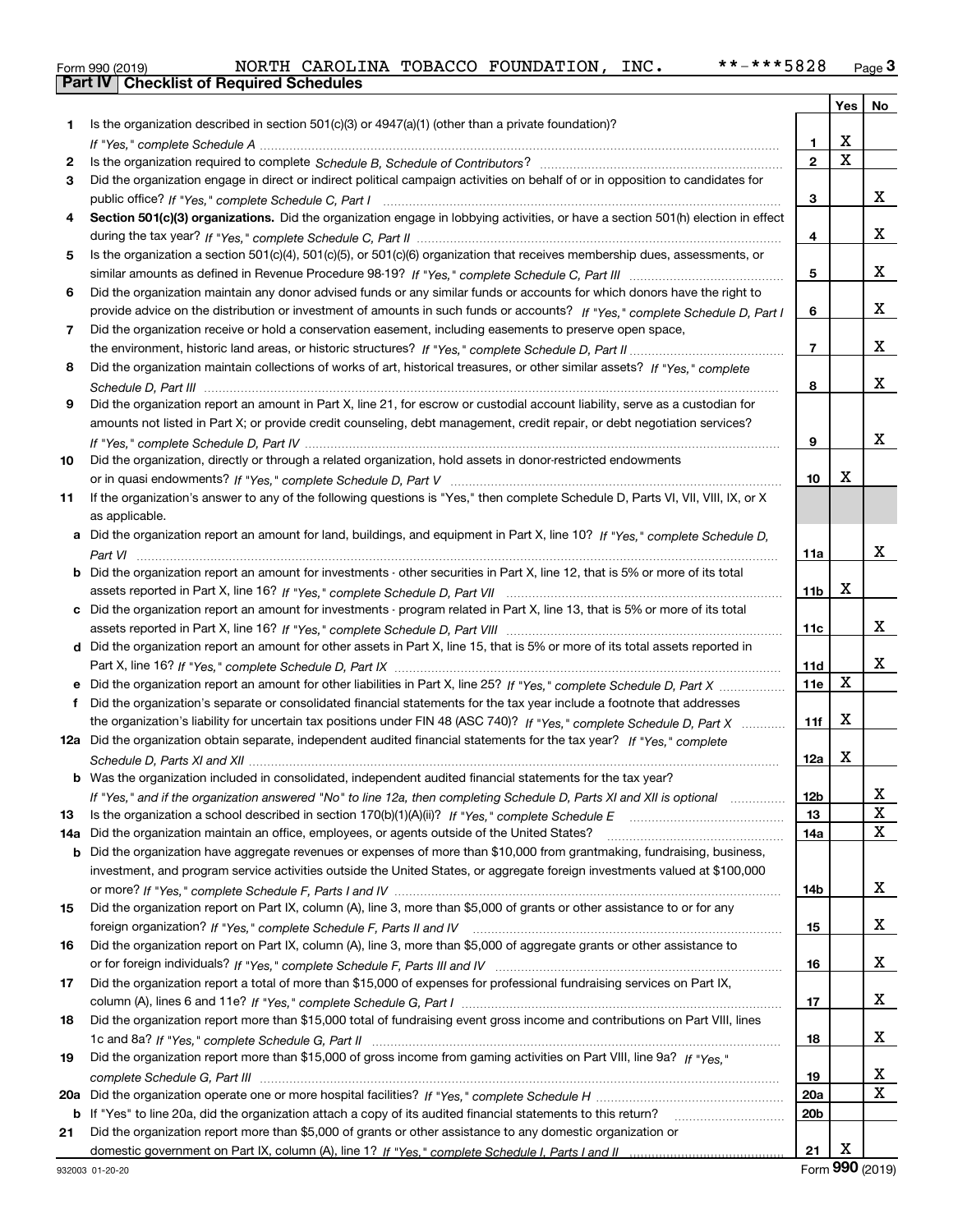|  | Form 990 (2019) |  |
|--|-----------------|--|

*(continued)*

|               |                                                                                                                              |                 | Yes | No                           |
|---------------|------------------------------------------------------------------------------------------------------------------------------|-----------------|-----|------------------------------|
| 22            | Did the organization report more than \$5,000 of grants or other assistance to or for domestic individuals on                |                 |     |                              |
|               |                                                                                                                              | 22              |     | x                            |
| 23            | Did the organization answer "Yes" to Part VII, Section A, line 3, 4, or 5 about compensation of the organization's current   |                 |     |                              |
|               | and former officers, directors, trustees, key employees, and highest compensated employees? If "Yes," complete               |                 |     |                              |
|               |                                                                                                                              | 23              | X   |                              |
|               | 24a Did the organization have a tax-exempt bond issue with an outstanding principal amount of more than \$100,000 as of the  |                 |     |                              |
|               | last day of the year, that was issued after December 31, 2002? If "Yes," answer lines 24b through 24d and complete           |                 |     |                              |
|               |                                                                                                                              | 24a             |     | x                            |
|               | <b>b</b> Did the organization invest any proceeds of tax-exempt bonds beyond a temporary period exception?                   | 24 <sub>b</sub> |     |                              |
|               | c Did the organization maintain an escrow account other than a refunding escrow at any time during the year to defease       |                 |     |                              |
|               |                                                                                                                              | 24c             |     |                              |
|               |                                                                                                                              | 24d             |     |                              |
|               | 25a Section 501(c)(3), 501(c)(4), and 501(c)(29) organizations. Did the organization engage in an excess benefit             |                 |     |                              |
|               |                                                                                                                              | 25a             |     | x                            |
|               | b Is the organization aware that it engaged in an excess benefit transaction with a disqualified person in a prior year, and |                 |     |                              |
|               | that the transaction has not been reported on any of the organization's prior Forms 990 or 990-EZ? If "Yes," complete        |                 |     |                              |
|               | Schedule L, Part I                                                                                                           | 25 <sub>b</sub> |     | x                            |
| 26            | Did the organization report any amount on Part X, line 5 or 22, for receivables from or payables to any current              |                 |     |                              |
|               | or former officer, director, trustee, key employee, creator or founder, substantial contributor, or 35%                      |                 |     |                              |
|               | controlled entity or family member of any of these persons? If "Yes," complete Schedule L, Part II                           | 26              |     | X                            |
| 27            | Did the organization provide a grant or other assistance to any current or former officer, director, trustee, key employee,  |                 |     |                              |
|               | creator or founder, substantial contributor or employee thereof, a grant selection committee member, or to a 35% controlled  |                 |     |                              |
|               | entity (including an employee thereof) or family member of any of these persons? If "Yes," complete Schedule L, Part III     | 27              |     | x                            |
| 28            | Was the organization a party to a business transaction with one of the following parties (see Schedule L, Part IV            |                 |     |                              |
|               | instructions, for applicable filing thresholds, conditions, and exceptions):                                                 |                 |     |                              |
|               | a A current or former officer, director, trustee, key employee, creator or founder, or substantial contributor? If           |                 |     |                              |
|               |                                                                                                                              | 28a             |     | x                            |
|               |                                                                                                                              | 28b             |     | $\overline{\mathbf{x}}$      |
|               | c A 35% controlled entity of one or more individuals and/or organizations described in lines 28a or 28b? If                  |                 |     |                              |
|               |                                                                                                                              | 28c             |     | x<br>X                       |
| 29            |                                                                                                                              | 29              |     |                              |
| 30            | Did the organization receive contributions of art, historical treasures, or other similar assets, or qualified conservation  |                 |     |                              |
|               |                                                                                                                              | 30              |     | X<br>$\overline{\mathbf{x}}$ |
| 31            | Did the organization liquidate, terminate, or dissolve and cease operations? If "Yes," complete Schedule N, Part I           | 31              |     |                              |
| 32            | Did the organization sell, exchange, dispose of, or transfer more than 25% of its net assets? If "Yes," complete             |                 |     | х                            |
|               | Did the organization own 100% of an entity disregarded as separate from the organization under Regulations                   | 32              |     |                              |
| 33            |                                                                                                                              | 33              |     | x                            |
| 34            | Was the organization related to any tax-exempt or taxable entity? If "Yes," complete Schedule R, Part II, III, or IV, and    |                 |     |                              |
|               |                                                                                                                              | 34              | х   |                              |
|               | 35a Did the organization have a controlled entity within the meaning of section 512(b)(13)?                                  | 35a             |     | x                            |
|               | b If "Yes" to line 35a, did the organization receive any payment from or engage in any transaction with a controlled entity  |                 |     |                              |
|               |                                                                                                                              | 35b             |     |                              |
| 36            | Section 501(c)(3) organizations. Did the organization make any transfers to an exempt non-charitable related organization?   |                 |     |                              |
|               |                                                                                                                              | 36              |     | x                            |
| 37            | Did the organization conduct more than 5% of its activities through an entity that is not a related organization             |                 |     |                              |
|               |                                                                                                                              | 37              |     | x                            |
| 38            | Did the organization complete Schedule O and provide explanations in Schedule O for Part VI, lines 11b and 19?               |                 |     |                              |
|               | Note: All Form 990 filers are required to complete Schedule O                                                                | 38              | х   |                              |
| <b>Part V</b> | <b>Statements Regarding Other IRS Filings and Tax Compliance</b>                                                             |                 |     |                              |
|               | Check if Schedule O contains a response or note to any line in this Part V                                                   |                 |     |                              |
|               |                                                                                                                              |                 | Yes | No                           |
|               | 1a                                                                                                                           |                 |     |                              |
| b             | 0<br>Enter the number of Forms W-2G included in line 1a. Enter -0- if not applicable<br>1b                                   |                 |     |                              |
| c             | Did the organization comply with backup withholding rules for reportable payments to vendors and reportable gaming           |                 |     |                              |
|               |                                                                                                                              | 1c              | х   |                              |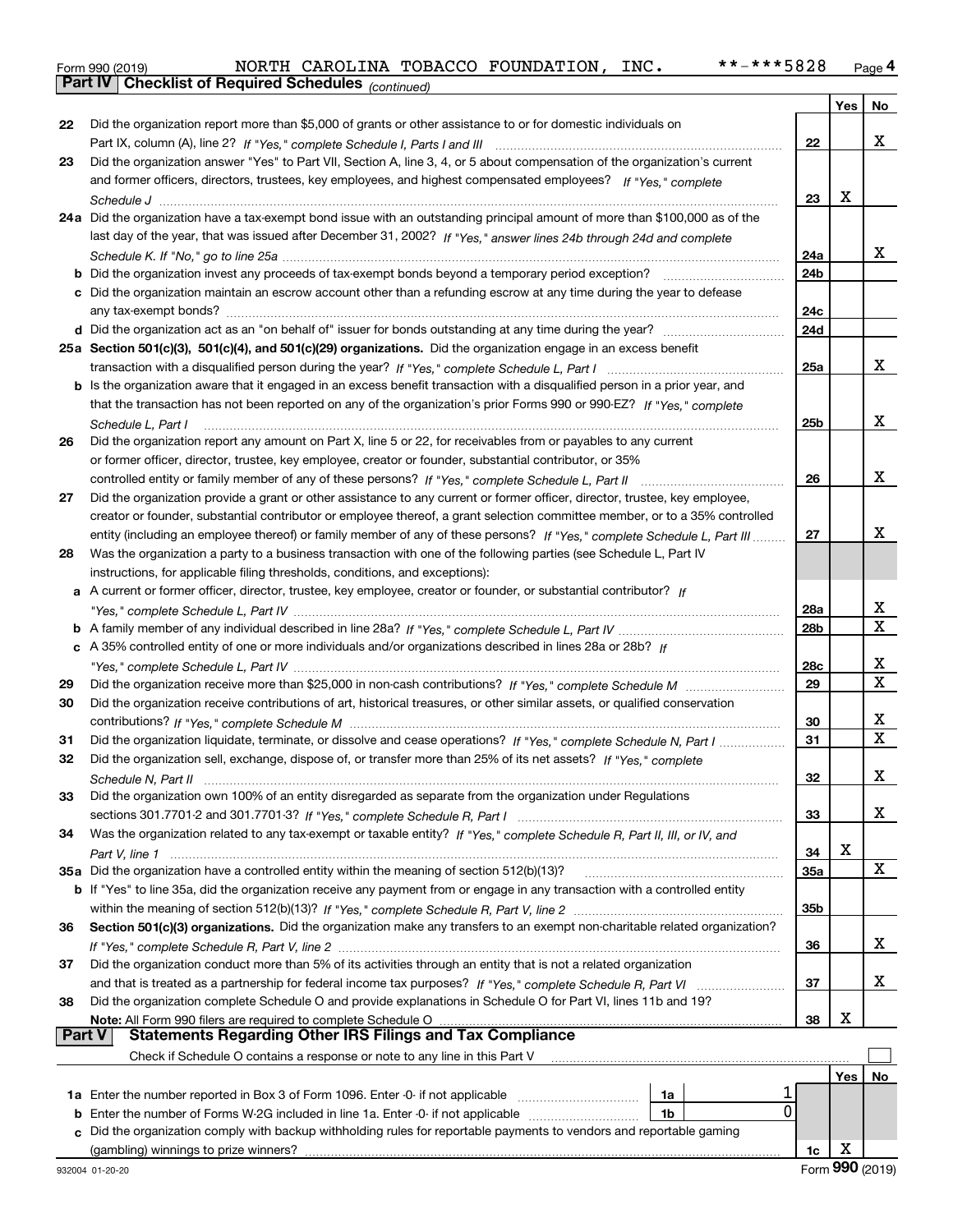|               | **-***5828<br>NORTH CAROLINA TOBACCO FOUNDATION, INC.<br>Form 990 (2019)                                                                               |                |            | $Page$ <sup>5</sup> |
|---------------|--------------------------------------------------------------------------------------------------------------------------------------------------------|----------------|------------|---------------------|
| <b>Part V</b> | Statements Regarding Other IRS Filings and Tax Compliance (continued)                                                                                  |                |            |                     |
|               |                                                                                                                                                        |                | Yes $ $    | No                  |
|               | 2a Enter the number of employees reported on Form W-3, Transmittal of Wage and Tax Statements,                                                         |                |            |                     |
|               | 0<br>filed for the calendar year ending with or within the year covered by this return <i>manumumumum</i><br>2a                                        |                |            |                     |
|               |                                                                                                                                                        | 2 <sub>b</sub> |            |                     |
|               |                                                                                                                                                        |                |            |                     |
| За            | Did the organization have unrelated business gross income of \$1,000 or more during the year?                                                          | 3a             |            | х                   |
|               |                                                                                                                                                        | 3b             |            |                     |
|               | 4a At any time during the calendar year, did the organization have an interest in, or a signature or other authority over, a                           |                |            |                     |
|               | financial account in a foreign country (such as a bank account, securities account, or other financial account)?                                       | 4a             |            | X                   |
|               | <b>b</b> If "Yes," enter the name of the foreign country $\blacktriangleright$                                                                         |                |            |                     |
|               | See instructions for filing requirements for FinCEN Form 114, Report of Foreign Bank and Financial Accounts (FBAR).                                    |                |            |                     |
| 5a            | Was the organization a party to a prohibited tax shelter transaction at any time during the tax year?                                                  | 5a             |            | х                   |
| b             |                                                                                                                                                        | 5 <sub>b</sub> |            | $\mathbf X$         |
| с             |                                                                                                                                                        | 5c             |            |                     |
|               | 6a Does the organization have annual gross receipts that are normally greater than \$100,000, and did the organization solicit                         |                |            |                     |
|               | any contributions that were not tax deductible as charitable contributions?                                                                            | 6a             |            | x                   |
|               | <b>b</b> If "Yes," did the organization include with every solicitation an express statement that such contributions or gifts                          |                |            |                     |
|               | were not tax deductible?                                                                                                                               | 6b             |            |                     |
| 7             | Organizations that may receive deductible contributions under section 170(c).                                                                          |                |            |                     |
| а             | Did the organization receive a payment in excess of \$75 made partly as a contribution and partly for goods and services provided to the payor?        | 7a             |            | х                   |
| b             | If "Yes," did the organization notify the donor of the value of the goods or services provided?                                                        | 7b             |            |                     |
| с             | Did the organization sell, exchange, or otherwise dispose of tangible personal property for which it was required                                      |                |            |                     |
|               |                                                                                                                                                        | 7c             |            | х                   |
|               | 7d  <br>d If "Yes," indicate the number of Forms 8282 filed during the year [11,111] The Section of Holder and The Year                                |                |            |                     |
| е             |                                                                                                                                                        | 7e             |            | х                   |
| f             | Did the organization, during the year, pay premiums, directly or indirectly, on a personal benefit contract?                                           | 7f             |            | $\mathbf X$         |
| g             | If the organization received a contribution of qualified intellectual property, did the organization file Form 8899 as required?                       | 7g             | N/R<br>N/R |                     |
| h             | If the organization received a contribution of cars, boats, airplanes, or other vehicles, did the organization file a Form 1098-C?                     | 7h             |            |                     |
| 8             | Sponsoring organizations maintaining donor advised funds. Did a donor advised fund maintained by the<br>N/A                                            |                |            |                     |
|               | sponsoring organization have excess business holdings at any time during the year?                                                                     | 8              |            |                     |
| 9             | Sponsoring organizations maintaining donor advised funds.<br>N/A<br>Did the sponsoring organization make any taxable distributions under section 4966? | <b>9a</b>      |            |                     |
| а<br>b        | N/A<br>Did the sponsoring organization make a distribution to a donor, donor advisor, or related person?                                               | 9b             |            |                     |
| 10            | Section 501(c)(7) organizations. Enter:                                                                                                                |                |            |                     |
|               | N/A<br>10a                                                                                                                                             |                |            |                     |
|               | 10 <sub>b</sub><br>Gross receipts, included on Form 990, Part VIII, line 12, for public use of club facilities                                         |                |            |                     |
| 11            | Section 501(c)(12) organizations. Enter:                                                                                                               |                |            |                     |
| a             | N/A<br>11a                                                                                                                                             |                |            |                     |
|               | b Gross income from other sources (Do not net amounts due or paid to other sources against                                                             |                |            |                     |
|               | 11 <sub>b</sub>                                                                                                                                        |                |            |                     |
|               | 12a Section 4947(a)(1) non-exempt charitable trusts. Is the organization filing Form 990 in lieu of Form 1041?                                         | 12a            |            |                     |
|               | <b>b</b> If "Yes," enter the amount of tax-exempt interest received or accrued during the year $\ldots \mathbf{N}/\mathbf{A}$<br>12b                   |                |            |                     |
| 13            | Section 501(c)(29) qualified nonprofit health insurance issuers.                                                                                       |                |            |                     |
|               | N/A<br>a Is the organization licensed to issue qualified health plans in more than one state?                                                          | 13a            |            |                     |
|               | Note: See the instructions for additional information the organization must report on Schedule O.                                                      |                |            |                     |
|               | <b>b</b> Enter the amount of reserves the organization is required to maintain by the states in which the                                              |                |            |                     |
|               | 13b                                                                                                                                                    |                |            |                     |
|               | 13с                                                                                                                                                    |                |            |                     |
| 14a           | Did the organization receive any payments for indoor tanning services during the tax year?                                                             | 14a            |            | х                   |
|               | <b>b</b> If "Yes," has it filed a Form 720 to report these payments? If "No," provide an explanation on Schedule O                                     | 14b            |            |                     |
| 15            | Is the organization subject to the section 4960 tax on payment(s) of more than \$1,000,000 in remuneration or                                          |                |            |                     |
|               |                                                                                                                                                        | 15             |            | X.                  |
|               | If "Yes," see instructions and file Form 4720, Schedule N.                                                                                             |                |            |                     |
| 16            | Is the organization an educational institution subject to the section 4968 excise tax on net investment income?                                        | 16             |            | x                   |
|               | If "Yes," complete Form 4720, Schedule O.                                                                                                              |                |            | $000 \text{ hours}$ |
|               |                                                                                                                                                        |                |            |                     |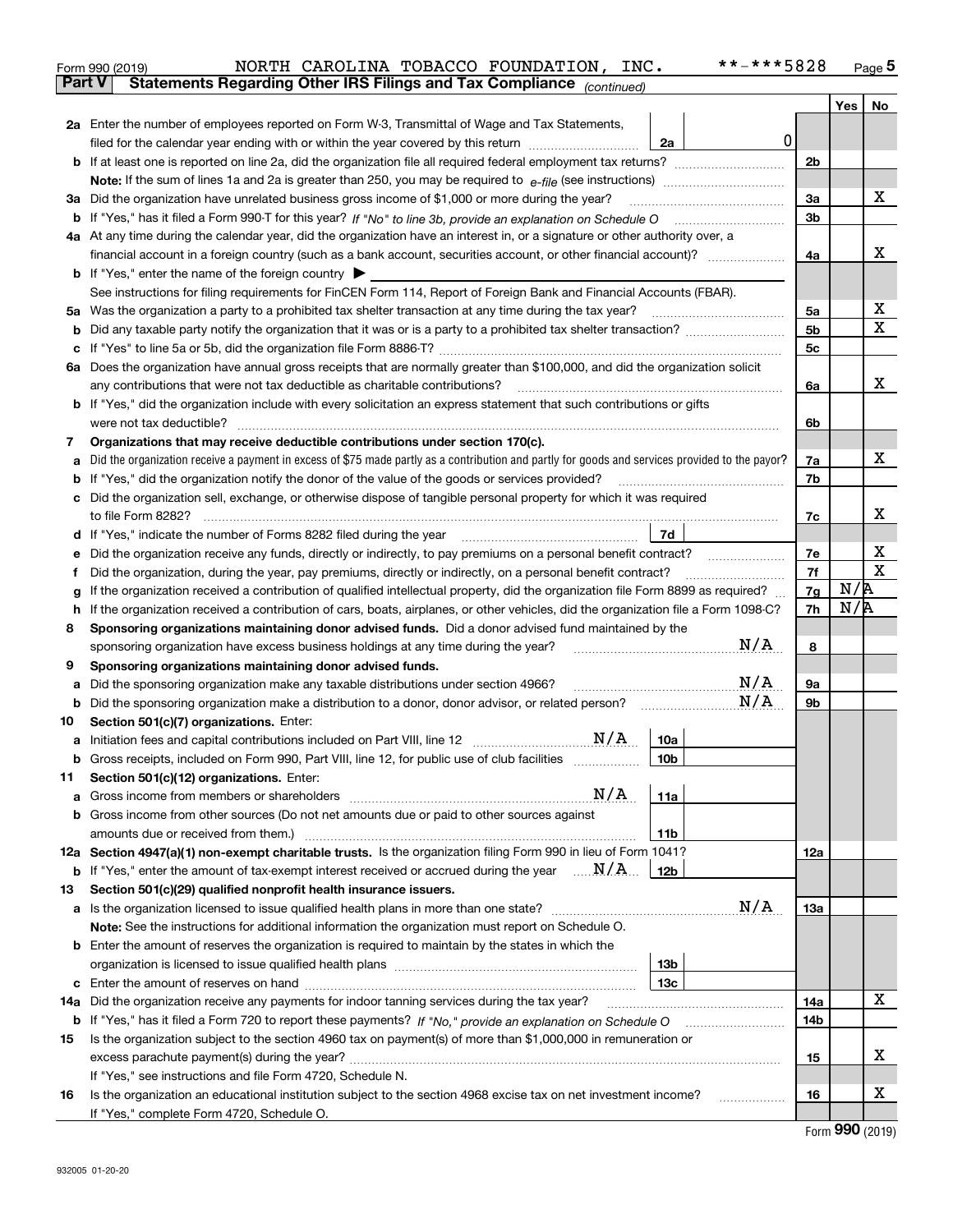|  | Form 990 (2019) |
|--|-----------------|
|  |                 |

# NORTH CAROLINA TOBACCO FOUNDATION, INC. \*\*-\*\*\*5828

*For each "Yes" response to lines 2 through 7b below, and for a "No" response to line 8a, 8b, or 10b below, describe the circumstances, processes, or changes on Schedule O. See instructions.* Form 990 (2019) **CONGLY MORTH CAROLINA TOBACCO FOUNDATION, INC.** \*\*-\*\*\*5828 Page 6<br>**Part VI Governance, Management, and Disclosure** *For each "Yes" response to lines 2 through 7b below, and for a "No" response* Check if Schedule O contains a response or note to any line in this Part VI

|     | Check if Schedule O contains a response or note to any line in this Part VI                                                                                                                                                        |    |   |    |                 |     | X       |
|-----|------------------------------------------------------------------------------------------------------------------------------------------------------------------------------------------------------------------------------------|----|---|----|-----------------|-----|---------|
|     | Section A. Governing Body and Management                                                                                                                                                                                           |    |   |    |                 |     |         |
|     |                                                                                                                                                                                                                                    |    |   |    |                 | Yes | No      |
|     | <b>1a</b> Enter the number of voting members of the governing body at the end of the tax year                                                                                                                                      | 1a |   | 62 |                 |     |         |
|     | If there are material differences in voting rights among members of the governing body, or if the governing                                                                                                                        |    |   |    |                 |     |         |
|     | body delegated broad authority to an executive committee or similar committee, explain on Schedule O.                                                                                                                              |    |   |    |                 |     |         |
| b   | Enter the number of voting members included on line 1a, above, who are independent                                                                                                                                                 | 1b |   | 58 |                 |     |         |
| 2   | Did any officer, director, trustee, or key employee have a family relationship or a business relationship with any other                                                                                                           |    |   |    |                 |     |         |
|     | officer, director, trustee, or key employee?                                                                                                                                                                                       |    | . |    | $\mathbf{2}$    |     | х       |
| 3   | Did the organization delegate control over management duties customarily performed by or under the direct supervision                                                                                                              |    |   |    |                 |     |         |
|     | of officers, directors, trustees, or key employees to a management company or other person?                                                                                                                                        |    |   |    | 3               |     | х       |
| 4   | Did the organization make any significant changes to its governing documents since the prior Form 990 was filed?                                                                                                                   |    |   |    | 4               |     | X       |
| 5   |                                                                                                                                                                                                                                    |    |   |    | 5               |     | X       |
| 6   | Did the organization have members or stockholders?                                                                                                                                                                                 |    |   |    | 6               |     | X       |
| 7a  | Did the organization have members, stockholders, or other persons who had the power to elect or appoint one or                                                                                                                     |    |   |    |                 |     |         |
|     | more members of the governing body?                                                                                                                                                                                                |    |   |    | 7a              |     | х       |
|     | <b>b</b> Are any governance decisions of the organization reserved to (or subject to approval by) members, stockholders, or                                                                                                        |    |   |    |                 |     |         |
|     | persons other than the governing body?                                                                                                                                                                                             |    |   |    | 7b              |     | х       |
| 8   | Did the organization contemporaneously document the meetings held or written actions undertaken during the year by the following:                                                                                                  |    |   |    |                 |     |         |
| a   | The governing body? [[11] matter and the contract of the contract of the contract of the contract of the contract of the contract of the contract of the contract of the contract of the contract of the contract of the contr     |    |   |    | 8а              | х   |         |
| b   |                                                                                                                                                                                                                                    |    |   |    | 8b              | X   |         |
| 9   | Is there any officer, director, trustee, or key employee listed in Part VII, Section A, who cannot be reached at the                                                                                                               |    |   |    |                 |     |         |
|     |                                                                                                                                                                                                                                    |    |   |    | 9               |     | х       |
|     | <b>Section B. Policies</b> (This Section B requests information about policies not required by the Internal Revenue Code.)                                                                                                         |    |   |    |                 |     |         |
|     |                                                                                                                                                                                                                                    |    |   |    |                 | Yes | No<br>x |
|     |                                                                                                                                                                                                                                    |    |   |    | 10a             |     |         |
|     | <b>b</b> If "Yes," did the organization have written policies and procedures governing the activities of such chapters, affiliates,                                                                                                |    |   |    | 10 <sub>b</sub> |     |         |
|     | and branches to ensure their operations are consistent with the organization's exempt purposes?<br>11a Has the organization provided a complete copy of this Form 990 to all members of its governing body before filing the form? |    |   |    | 11a             | X   |         |
| b   | Describe in Schedule O the process, if any, used by the organization to review this Form 990.                                                                                                                                      |    |   |    |                 |     |         |
| 12a |                                                                                                                                                                                                                                    |    |   |    | 12a             | X   |         |
| b   |                                                                                                                                                                                                                                    |    |   |    | 12 <sub>b</sub> | X   |         |
|     | c Did the organization regularly and consistently monitor and enforce compliance with the policy? If "Yes." describe                                                                                                               |    |   |    |                 |     |         |
|     | in Schedule O how this was done www.communication.com/www.communications.com/www.communications.com/                                                                                                                               |    |   |    | 12c             | х   |         |
| 13  | Did the organization have a written whistleblower policy?                                                                                                                                                                          |    |   |    | 13              | X   |         |
| 14  | Did the organization have a written document retention and destruction policy?                                                                                                                                                     |    |   |    | 14              | X   |         |
| 15  | Did the process for determining compensation of the following persons include a review and approval by independent                                                                                                                 |    |   |    |                 |     |         |
|     | persons, comparability data, and contemporaneous substantiation of the deliberation and decision?                                                                                                                                  |    |   |    |                 |     |         |
| a   | The organization's CEO, Executive Director, or top management official manufactured content of the organization's CEO, Executive Director, or top management official                                                              |    |   |    | 15a             | х   |         |
|     | <b>b</b> Other officers or key employees of the organization                                                                                                                                                                       |    |   |    | 15b             | х   |         |
|     | If "Yes" to line 15a or 15b, describe the process in Schedule O (see instructions).                                                                                                                                                |    |   |    |                 |     |         |
|     | 16a Did the organization invest in, contribute assets to, or participate in a joint venture or similar arrangement with a                                                                                                          |    |   |    |                 |     |         |
|     | taxable entity during the year?                                                                                                                                                                                                    |    |   |    | 16a             |     | х       |
|     | b If "Yes," did the organization follow a written policy or procedure requiring the organization to evaluate its participation                                                                                                     |    |   |    |                 |     |         |
|     | in joint venture arrangements under applicable federal tax law, and take steps to safequard the organization's                                                                                                                     |    |   |    |                 |     |         |
|     | exempt status with respect to such arrangements?                                                                                                                                                                                   |    |   |    | 16b             |     |         |
|     | <b>Section C. Disclosure</b>                                                                                                                                                                                                       |    |   |    |                 |     |         |
| 17  | NONE<br>List the states with which a copy of this Form 990 is required to be filed $\blacktriangleright$                                                                                                                           |    |   |    |                 |     |         |
| 18  | Section 6104 requires an organization to make its Forms 1023 (1024 or 1024-A, if applicable), 990, and 990-T (Section 501(c)(3)s only) available                                                                                   |    |   |    |                 |     |         |
|     | for public inspection. Indicate how you made these available. Check all that apply.                                                                                                                                                |    |   |    |                 |     |         |
|     | $X$ Own website<br>$\lfloor x \rfloor$ Upon request<br>Another's website<br>Other (explain on Schedule O)                                                                                                                          |    |   |    |                 |     |         |
| 19  | Describe on Schedule O whether (and if so, how) the organization made its governing documents, conflict of interest policy, and financial                                                                                          |    |   |    |                 |     |         |
|     | statements available to the public during the tax year.                                                                                                                                                                            |    |   |    |                 |     |         |
| 20  | State the name, address, and telephone number of the person who possesses the organization's books and records                                                                                                                     |    |   |    |                 |     |         |
|     | ERIN DELEHANTY - 919-513-7149                                                                                                                                                                                                      |    |   |    |                 |     |         |
|     | NCSU BOX 7207,<br>27695<br>RALEIGH, NC                                                                                                                                                                                             |    |   |    |                 | nnn |         |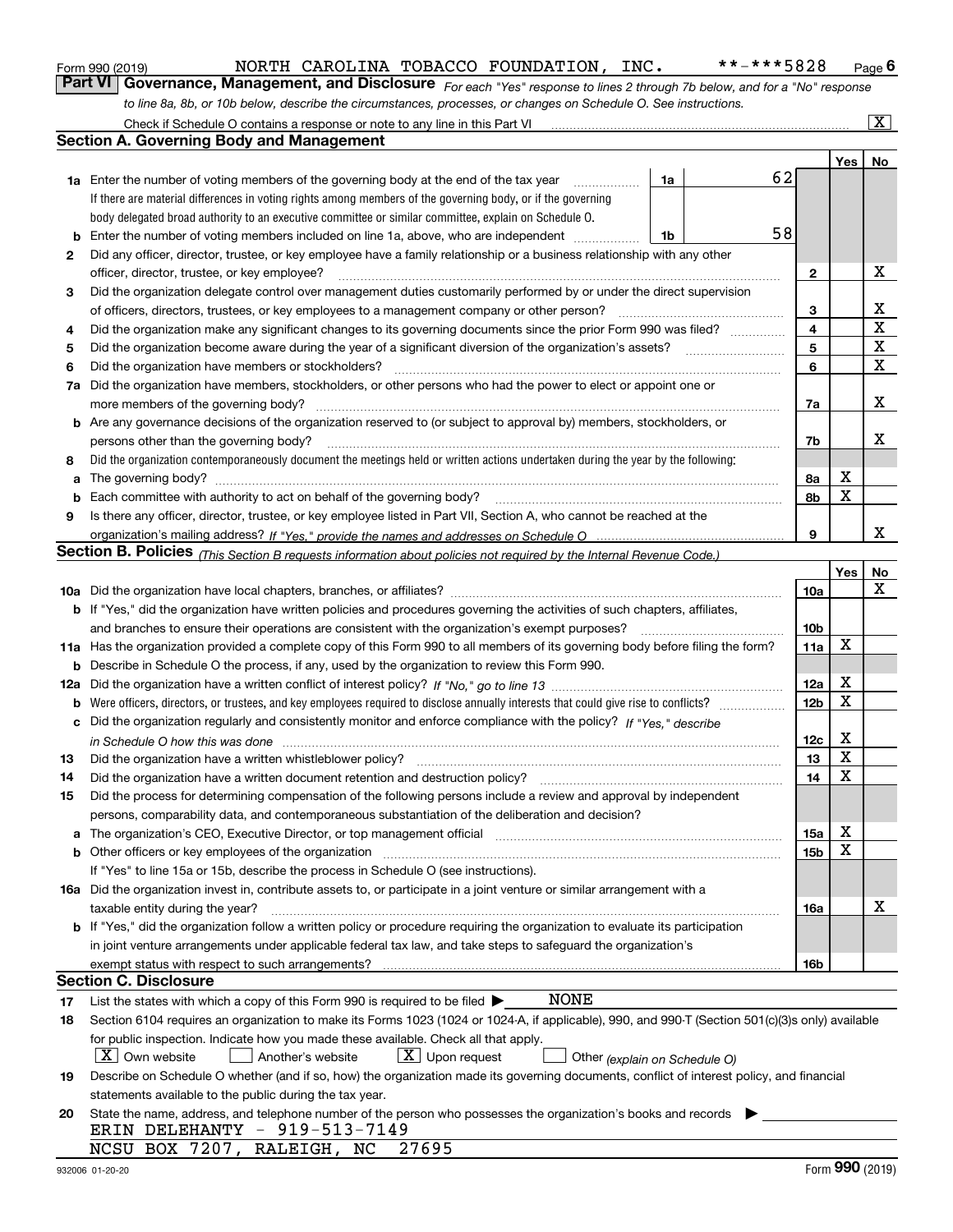| Form 990 (2019) |                                        |  | NORTH CAROLINA TOBACCO FOUNDATION, INC.                                                    | **-***5828 | Page 7 |
|-----------------|----------------------------------------|--|--------------------------------------------------------------------------------------------|------------|--------|
|                 |                                        |  | Part VII Compensation of Officers, Directors, Trustees, Key Employees, Highest Compensated |            |        |
|                 | Employees, and Indonesiant Contractors |  |                                                                                            |            |        |

### **Employees, and Independent Contractors**

Check if Schedule O contains a response or note to any line in this Part VII

**Section A. Officers, Directors, Trustees, Key Employees, and Highest Compensated Employees**

**1a**  Complete this table for all persons required to be listed. Report compensation for the calendar year ending with or within the organization's tax year. **•** List all of the organization's current officers, directors, trustees (whether individuals or organizations), regardless of amount of compensation.

Enter -0- in columns (D), (E), and (F) if no compensation was paid.

 $\bullet$  List all of the organization's  $\,$ current key employees, if any. See instructions for definition of "key employee."

**•** List the organization's five current highest compensated employees (other than an officer, director, trustee, or key employee) who received reportable compensation (Box 5 of Form W-2 and/or Box 7 of Form 1099-MISC) of more than \$100,000 from the organization and any related organizations.

**•** List all of the organization's former officers, key employees, and highest compensated employees who received more than \$100,000 of reportable compensation from the organization and any related organizations.

**former directors or trustees**  ¥ List all of the organization's that received, in the capacity as a former director or trustee of the organization, more than \$10,000 of reportable compensation from the organization and any related organizations.

See instructions for the order in which to list the persons above.

Check this box if neither the organization nor any related organization compensated any current officer, director, or trustee.  $\mathcal{L}^{\text{max}}$ 

| (A)                          | (B)                  | (C)                            |                                                                  |         |              | (D)                             | (E)        | (F)             |                 |                             |
|------------------------------|----------------------|--------------------------------|------------------------------------------------------------------|---------|--------------|---------------------------------|------------|-----------------|-----------------|-----------------------------|
| Name and title               | Average              |                                | Position<br>(do not check more than one                          |         |              |                                 | Reportable | Reportable      | Estimated       |                             |
|                              | hours per            |                                | box, unless person is both an<br>officer and a director/trustee) |         |              |                                 |            | compensation    | compensation    | amount of                   |
|                              | week                 |                                |                                                                  |         |              |                                 |            | from            | from related    | other                       |
|                              | (list any            |                                |                                                                  |         |              |                                 |            | the             | organizations   | compensation                |
|                              | hours for<br>related |                                |                                                                  |         |              |                                 |            | organization    | (W-2/1099-MISC) | from the                    |
|                              | organizations        |                                |                                                                  |         |              |                                 |            | (W-2/1099-MISC) |                 | organization<br>and related |
|                              | below                |                                |                                                                  |         |              |                                 |            |                 |                 | organizations               |
|                              | line)                | Individual trustee or director | In stitutional trustee                                           | Officer | Key employee | Highest compensated<br>employee | Former     |                 |                 |                             |
| (1)<br>MARLENE S. ADAMS      | 1.00                 |                                |                                                                  |         |              |                                 |            |                 |                 |                             |
| <b>DIRECTOR</b>              |                      | $\mathbf X$                    |                                                                  |         |              |                                 |            | 0.              | $\mathbf 0$ .   | $0_{.}$                     |
| (2) E. JOHN ASHE, JR.        | 1.00                 |                                |                                                                  |         |              |                                 |            |                 |                 |                             |
| <b>DIRECTOR</b>              |                      | $\mathbf X$                    |                                                                  |         |              |                                 |            | 0.              | $\mathbf 0$ .   | $\mathbf 0$ .               |
| <b>ALAN AYERS</b><br>(3)     | 1.00                 |                                |                                                                  |         |              |                                 |            |                 |                 |                             |
| <b>DIRECTOR</b>              |                      | $\mathbf x$                    |                                                                  |         |              |                                 |            | $\mathbf 0$ .   | $\mathbf 0$ .   | $\mathbf 0$ .               |
| ANDY BALLANCE<br>(4)         | 1.00                 |                                |                                                                  |         |              |                                 |            |                 |                 |                             |
| <b>DIRECTOR</b>              |                      | $\overline{\textbf{X}}$        |                                                                  |         |              |                                 |            | $\mathbf 0$ .   | 0.              | $\mathbf 0$ .               |
| (5) LARRY J. BARBOUR         | 1.00                 |                                |                                                                  |         |              |                                 |            |                 |                 |                             |
| <b>DIRECTOR</b>              |                      | $\mathbf X$                    |                                                                  |         |              |                                 |            | $\mathbf 0$ .   | $\mathbf 0$ .   | $\mathbf 0$ .               |
| (6)<br><b>JIMMY BAREFOOT</b> | 1.00                 |                                |                                                                  |         |              |                                 |            |                 |                 |                             |
| <b>DIRECTOR</b>              |                      | $\mathbf X$                    |                                                                  |         |              |                                 |            | $\mathbf 0$ .   | $\mathbf 0$ .   | $\mathbf 0$ .               |
| (7)<br>CAL BERRYHILL         | 1.00                 |                                |                                                                  |         |              |                                 |            |                 |                 |                             |
| <b>DIRECTOR</b>              |                      | $\mathbf X$                    |                                                                  |         |              |                                 |            | $\mathbf 0$ .   | $\mathbf 0$ .   | $\mathbf 0$ .               |
| (8)<br>STAN BICONISH         | 1.00                 |                                |                                                                  |         |              |                                 |            |                 |                 |                             |
| <b>DIRECTOR</b>              |                      | $\overline{\mathbf{X}}$        |                                                                  |         |              |                                 |            | $\mathbf 0$ .   | $\mathbf 0$ .   | $0_{.}$                     |
| R. ROGER BLACK<br>(9)        | 1.00                 |                                |                                                                  |         |              |                                 |            |                 |                 |                             |
| <b>DIRECTOR</b>              |                      | $\mathbf X$                    |                                                                  |         |              |                                 |            | 0.              | $\mathbf 0$ .   | $\mathbf 0$ .               |
| (10) TOMMY BUNN              | 1.00                 |                                |                                                                  |         |              |                                 |            |                 |                 |                             |
| <b>DIRECTOR</b>              |                      | $\mathbf X$                    |                                                                  |         |              |                                 |            | $\mathbf 0$ .   | 0.              | $\mathbf 0$ .               |
| (11) W. JOHN CARTER, III     | 1.00                 |                                |                                                                  |         |              |                                 |            |                 |                 |                             |
| <b>DIRECTOR</b>              |                      | $\mathbf x$                    |                                                                  |         |              |                                 |            | 0.              | 0.              | $0_{.}$                     |
| (12) SAM CREWS               | 1.00                 |                                |                                                                  |         |              |                                 |            |                 |                 |                             |
| <b>DIRECTOR</b>              |                      | $\mathbf x$                    |                                                                  |         |              |                                 |            | $\mathbf 0$ .   | 0.              | $\mathbf 0$ .               |
| (13) BRANDON CUTRELL         | 1.00                 |                                |                                                                  |         |              |                                 |            |                 |                 |                             |
| <b>DIRECTOR</b>              |                      | $\mathbf X$                    |                                                                  |         |              |                                 |            | $0$ .           | 0.              | $0_{.}$                     |
| (14) LAWRENCE DAVENPORT      | 1.00                 |                                |                                                                  |         |              |                                 |            |                 |                 |                             |
| <b>DIRECTOR</b>              |                      | $\mathbf X$                    |                                                                  |         |              |                                 |            | $\mathbf 0$ .   | $\mathbf 0$ .   | $0_{.}$                     |
| (15) PHIL DUNCAN             | 1.00                 |                                |                                                                  |         |              |                                 |            |                 |                 |                             |
| <b>DIRECTOR</b>              |                      | $\mathbf X$                    |                                                                  |         |              |                                 |            | $\mathbf 0$ .   | $\mathbf 0$ .   | $0 \cdot$                   |
| (16) GARY EVANS              | 1.00                 |                                |                                                                  |         |              |                                 |            |                 |                 |                             |
| <b>DIRECTOR</b>              |                      | $\mathbf X$                    |                                                                  |         |              |                                 |            | $\mathbf 0$ .   | 0.              | $\mathbf 0$ .               |
| (17) JIMMY FULCHER           | 1.00                 |                                |                                                                  |         |              |                                 |            |                 |                 |                             |
| <b>DIRECTOR</b>              |                      | $\mathbf X$                    |                                                                  |         |              |                                 |            | $\mathbf 0$ .   | 0.              | $\mathbf 0$ .               |

 $\mathcal{L}^{\text{max}}$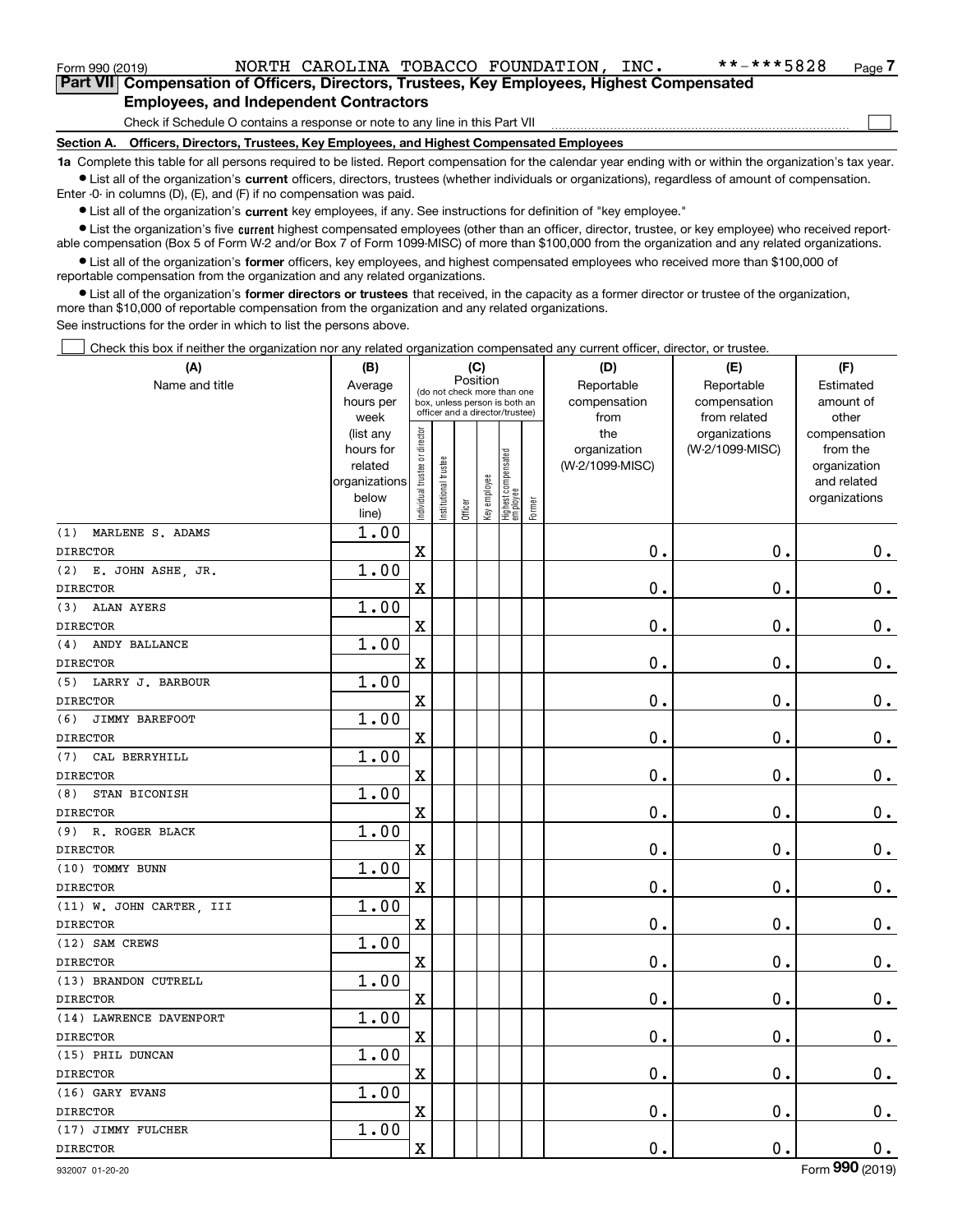| Form 990 (2019)                                                                                                                              |                        |                                |                        |          |              |                                 |        | NORTH CAROLINA TOBACCO FOUNDATION, INC. | **-***5828       |              |                          | Page 8        |
|----------------------------------------------------------------------------------------------------------------------------------------------|------------------------|--------------------------------|------------------------|----------|--------------|---------------------------------|--------|-----------------------------------------|------------------|--------------|--------------------------|---------------|
| <b>Part VII</b><br>Section A. Officers, Directors, Trustees, Key Employees, and Highest Compensated Employees (continued)                    |                        |                                |                        |          |              |                                 |        |                                         |                  |              |                          |               |
| (A)                                                                                                                                          | (B)                    |                                |                        |          | (C)          |                                 |        | (D)                                     | (E)              |              | (F)                      |               |
| Name and title                                                                                                                               | Average                |                                |                        | Position |              | (do not check more than one     |        | Reportable                              | Reportable       |              | Estimated                |               |
|                                                                                                                                              | hours per              |                                |                        |          |              | box, unless person is both an   |        | compensation                            | compensation     |              | amount of                |               |
|                                                                                                                                              | week                   |                                |                        |          |              | officer and a director/trustee) |        | from                                    | from related     |              | other                    |               |
|                                                                                                                                              | (list any<br>hours for | Individual trustee or director |                        |          |              |                                 |        | the                                     | organizations    |              | compensation             |               |
|                                                                                                                                              | related                |                                |                        |          |              |                                 |        | organization<br>(W-2/1099-MISC)         | (W-2/1099-MISC)  |              | from the<br>organization |               |
|                                                                                                                                              | organizations          |                                |                        |          |              |                                 |        |                                         |                  |              | and related              |               |
|                                                                                                                                              | below                  |                                | In stitutional trustee |          | Key employee | Highest compensated<br>employee |        |                                         |                  |              | organizations            |               |
|                                                                                                                                              | line)                  |                                |                        | Officer  |              |                                 | Former |                                         |                  |              |                          |               |
| (18) KEVIN GASKINS                                                                                                                           | 1.00                   |                                |                        |          |              |                                 |        |                                         |                  |              |                          |               |
| <b>DIRECTOR</b>                                                                                                                              |                        | $\mathbf X$                    |                        |          |              |                                 |        | 0.                                      | 0.               |              |                          | 0.            |
| (19) JIMMY GENTRY                                                                                                                            | 1.00                   |                                |                        |          |              |                                 |        |                                         |                  |              |                          |               |
| <b>DIRECTOR</b>                                                                                                                              |                        | X                              |                        |          |              |                                 |        | 0.                                      | 0.               |              |                          | $\mathbf 0$ . |
| (20) ROY GORENA                                                                                                                              | 1.00                   |                                |                        |          |              |                                 |        | 0.                                      | $\mathbf 0$ .    |              |                          |               |
| <b>DIRECTOR</b><br>(21) STEVE GRIFFIN                                                                                                        | 1.00                   | X                              |                        |          |              |                                 |        |                                         |                  |              |                          | $\mathbf 0$ . |
| <b>DIRECTOR</b>                                                                                                                              |                        | X                              |                        |          |              |                                 |        | 0.                                      | $\mathbf 0$ .    |              |                          | $\mathbf 0$ . |
| (22) SHAWN HARDING                                                                                                                           | 1.00                   |                                |                        |          |              |                                 |        |                                         |                  |              |                          |               |
| <b>DIRECTOR</b>                                                                                                                              |                        | X                              |                        |          |              |                                 |        | 0.                                      | $\mathbf 0$ .    |              |                          | $\mathbf 0$ . |
| (23) MANDY HASTY                                                                                                                             | 1.00                   |                                |                        |          |              |                                 |        |                                         |                  |              |                          |               |
| <b>DIRECTOR</b>                                                                                                                              |                        | X                              |                        |          |              |                                 |        | $\mathbf 0$ .                           | $\mathbf 0$ .    |              |                          | 0.            |
| (24) MARION HAWKINS, III                                                                                                                     | 1.00                   |                                |                        |          |              |                                 |        |                                         |                  |              |                          |               |
| <b>DIRECTOR</b>                                                                                                                              |                        | X                              |                        |          |              |                                 |        | $\mathbf 0$ .                           | $\mathbf 0$ .    |              |                          | $\mathbf 0$ . |
| (25) JIMMY HILL                                                                                                                              | 1.00                   |                                |                        |          |              |                                 |        |                                         |                  |              |                          |               |
| <b>DIRECTOR</b>                                                                                                                              |                        | X                              |                        |          |              |                                 |        | $\mathbf 0$ .                           | $\mathbf 0$ .    |              |                          | $\mathbf 0$ . |
| (26) DAVID HINNANT                                                                                                                           | 1.00                   | $\mathbf x$                    |                        |          |              |                                 |        |                                         | 0.               |              |                          |               |
| <b>DIRECTOR</b>                                                                                                                              |                        |                                |                        |          |              |                                 |        | 0.<br>$\overline{0}$ .                  | $\overline{0}$ . |              |                          | 0.<br>0.      |
| 1b Subtotal<br>c Total from continuation sheets to Part VII, Section A [ [ [ [ [ [ ] ] ]                                                     |                        |                                |                        |          |              |                                 |        | $\overline{0}$ .                        | 778, 817.        |              | 130, 513.                |               |
|                                                                                                                                              |                        |                                |                        |          |              |                                 |        | $\mathbf 0$ .                           | 778,817.         |              | 130,513.                 |               |
| Total number of individuals (including but not limited to those listed above) who received more than \$100,000 of reportable<br>$\mathbf{2}$ |                        |                                |                        |          |              |                                 |        |                                         |                  |              |                          |               |
| compensation from the organization                                                                                                           |                        |                                |                        |          |              |                                 |        |                                         |                  |              |                          | 0             |
|                                                                                                                                              |                        |                                |                        |          |              |                                 |        |                                         |                  |              | Yes                      | No            |
| Did the organization list any former officer, director, trustee, key employee, or highest compensated employee on<br>3                       |                        |                                |                        |          |              |                                 |        |                                         |                  |              |                          |               |
| line 1a? If "Yes," complete Schedule J for such individual manufactured contained and the Schedule J for such i                              |                        |                                |                        |          |              |                                 |        |                                         |                  | 3            |                          | х             |
| For any individual listed on line 1a, is the sum of reportable compensation and other compensation from the organization<br>4                |                        |                                |                        |          |              |                                 |        |                                         |                  |              |                          |               |
|                                                                                                                                              |                        |                                |                        |          |              |                                 |        |                                         |                  | 4            | х                        |               |
| Did any person listed on line 1a receive or accrue compensation from any unrelated organization or individual for services<br>5              |                        |                                |                        |          |              |                                 |        |                                         |                  |              |                          |               |
|                                                                                                                                              |                        |                                |                        |          |              |                                 |        |                                         |                  | 5            |                          | x             |
| <b>Section B. Independent Contractors</b>                                                                                                    |                        |                                |                        |          |              |                                 |        |                                         |                  |              |                          |               |
| Complete this table for your five highest compensated independent contractors that received more than \$100,000 of compensation from<br>1    |                        |                                |                        |          |              |                                 |        |                                         |                  |              |                          |               |
| the organization. Report compensation for the calendar year ending with or within the organization's tax year.<br>(A)                        |                        |                                |                        |          |              |                                 |        | (B)                                     |                  |              | (C)                      |               |
| Name and business address                                                                                                                    |                        |                                | <b>NONE</b>            |          |              |                                 |        | Description of services                 |                  | Compensation |                          |               |
|                                                                                                                                              |                        |                                |                        |          |              |                                 |        |                                         |                  |              |                          |               |
|                                                                                                                                              |                        |                                |                        |          |              |                                 |        |                                         |                  |              |                          |               |
|                                                                                                                                              |                        |                                |                        |          |              |                                 |        |                                         |                  |              |                          |               |
|                                                                                                                                              |                        |                                |                        |          |              |                                 |        |                                         |                  |              |                          |               |
|                                                                                                                                              |                        |                                |                        |          |              |                                 |        |                                         |                  |              |                          |               |
|                                                                                                                                              |                        |                                |                        |          |              |                                 |        |                                         |                  |              |                          |               |
|                                                                                                                                              |                        |                                |                        |          |              |                                 |        |                                         |                  |              |                          |               |
|                                                                                                                                              |                        |                                |                        |          |              |                                 |        |                                         |                  |              |                          |               |

**2**Total number of independent contractors (including but not limited to those listed above) who received more than  $$100,000$  of compensation from the organization  $\qquad \blacktriangleright$  0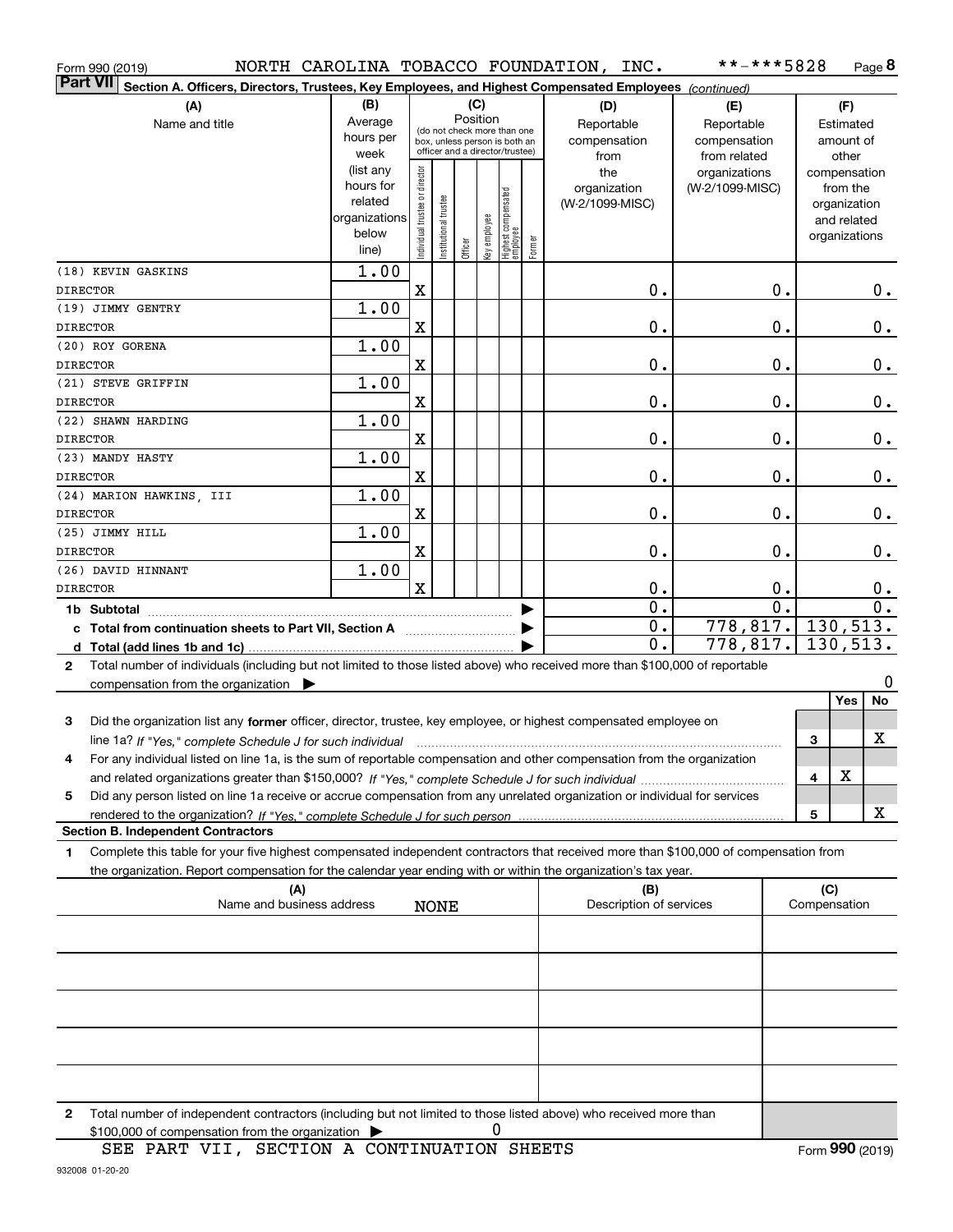| Form 990                                                                                                                     |                        |                                |                       |                        |              |                              |        | NORTH CAROLINA TOBACCO FOUNDATION, INC. | **-***5828         |                          |
|------------------------------------------------------------------------------------------------------------------------------|------------------------|--------------------------------|-----------------------|------------------------|--------------|------------------------------|--------|-----------------------------------------|--------------------|--------------------------|
| <b>Part VII</b><br>Officers, Directors, Trustees, Key Employees, and Highest Compensated Employees (continued)<br>Section A. |                        |                                |                       |                        |              |                              |        |                                         |                    |                          |
| (A)                                                                                                                          | (B)                    |                                |                       |                        | (C)          |                              |        | (D)                                     | (E)                | (F)                      |
| Name and title                                                                                                               | Average                |                                |                       | Position               |              |                              |        | Reportable                              | Reportable         | Estimated                |
|                                                                                                                              | hours                  |                                |                       | (check all that apply) |              |                              |        | compensation                            | compensation       | amount of                |
|                                                                                                                              | per                    |                                |                       |                        |              |                              |        | from                                    | from related       | other                    |
|                                                                                                                              | week                   |                                |                       |                        |              | Highest compensated employee |        | the                                     | organizations      | compensation<br>from the |
|                                                                                                                              | (list any<br>hours for |                                |                       |                        |              |                              |        | organization<br>(W-2/1099-MISC)         | (W-2/1099-MISC)    | organization             |
|                                                                                                                              | related                |                                |                       |                        |              |                              |        |                                         |                    | and related              |
|                                                                                                                              | organizations          |                                |                       |                        |              |                              |        |                                         |                    | organizations            |
|                                                                                                                              | below                  | Individual trustee or director | Institutional trustee |                        | Key employee |                              | Former |                                         |                    |                          |
|                                                                                                                              | line)                  |                                |                       | Officer                |              |                              |        |                                         |                    |                          |
| (27) OSCAR HOUSE                                                                                                             | 1.00                   |                                |                       |                        |              |                              |        |                                         |                    |                          |
| <b>DIRECTOR</b>                                                                                                              |                        | $\rm X$                        |                       |                        |              |                              |        | 0.                                      | $\mathbf 0$ .      | 0.                       |
| (28) JOSH HUDSON                                                                                                             | 1.00                   |                                |                       |                        |              |                              |        |                                         |                    |                          |
| <b>DIRECTOR</b>                                                                                                              |                        | $\overline{\textbf{X}}$        |                       |                        |              |                              |        | 0.                                      | $\mathbf 0$ .      | 0.                       |
| (29) JOHN ISLEY                                                                                                              | 1.00                   |                                |                       |                        |              |                              |        |                                         |                    |                          |
| <b>DIRECTOR</b>                                                                                                              |                        | $\overline{\textbf{X}}$        |                       |                        |              |                              |        | 0.                                      | $\mathbf 0$ .      | 0.                       |
| (30) TONY JONES                                                                                                              | 1.00                   |                                |                       |                        |              |                              |        |                                         |                    |                          |
| <b>DIRECTOR</b>                                                                                                              |                        | $\overline{\textbf{X}}$        |                       |                        |              |                              |        | 0.                                      | $\mathbf 0$ .      | 0.                       |
| (31) BRENT LEGGETT                                                                                                           | 1.00                   |                                |                       |                        |              |                              |        |                                         |                    |                          |
| <b>DIRECTOR</b>                                                                                                              |                        | $\overline{\textbf{X}}$        |                       |                        |              |                              |        | 0.                                      | $\mathbf 0$ .      | $0_{.}$                  |
| (32) GREG MANNING                                                                                                            | 1.00                   |                                |                       |                        |              |                              |        |                                         |                    |                          |
| <b>DIRECTOR</b>                                                                                                              |                        | $\overline{\textbf{X}}$        |                       |                        |              |                              |        | 0.                                      | $\mathbf 0$ .      | $0_{.}$                  |
| (33) WHIT MORRIS                                                                                                             | 1.00                   |                                |                       |                        |              |                              |        |                                         |                    |                          |
| <b>DIRECTOR</b>                                                                                                              |                        | $\overline{\textbf{X}}$        |                       |                        |              |                              |        | 0.                                      | $\mathbf 0$ .      | $0_{.}$                  |
| (34) HANK MOZINGO                                                                                                            | 1.00                   |                                |                       |                        |              |                              |        |                                         |                    |                          |
| <b>DIRECTOR</b>                                                                                                              |                        | $\overline{\textbf{X}}$        |                       |                        |              |                              |        | 0.                                      | $\mathbf 0$ .      | $0_{.}$                  |
| (35) STEPHEN NELMS                                                                                                           | 1.00                   |                                |                       |                        |              |                              |        |                                         |                    |                          |
| <b>DIRECTOR</b>                                                                                                              |                        | $\overline{\textbf{X}}$        |                       |                        |              |                              |        | 0.                                      | $\mathbf 0$ .      | 0.                       |
| (36) GLENN PREDDY                                                                                                            | 1.00                   |                                |                       |                        |              |                              |        |                                         |                    |                          |
| <b>DIRECTOR</b>                                                                                                              |                        | $\overline{\textbf{X}}$        |                       |                        |              |                              |        | 0.                                      | $\mathbf 0$ .      | 0.                       |
| (37) MARION PRIDGEN, JR.                                                                                                     | 1.00                   | $\rm X$                        |                       |                        |              |                              |        |                                         |                    |                          |
| <b>DIRECTOR</b><br>(38) RON RADLOFF                                                                                          | 1.00                   |                                |                       |                        |              |                              |        | 0.                                      | $\mathbf 0$ .      | $0_{.}$                  |
| <b>DIRECTOR</b>                                                                                                              |                        | $\overline{\textbf{X}}$        |                       |                        |              |                              |        | 0.                                      | $\mathbf 0$ .      |                          |
| (39) GREG RAY                                                                                                                | 1.00                   |                                |                       |                        |              |                              |        |                                         |                    | 0.                       |
|                                                                                                                              |                        | $\mathbf X$                    |                       |                        |              |                              |        | $\mathbf 0$ .                           | $\mathbf 0$ .      | $\pmb{0}$ .              |
| <b>DIRECTOR</b><br>(40) RICHARD RENEGAR                                                                                      | 1.00                   |                                |                       |                        |              |                              |        |                                         |                    |                          |
| <b>DIRECTOR</b>                                                                                                              |                        | Χ                              |                       |                        |              |                              |        | 0.                                      | $\mathbf 0$ .      | 0.                       |
| (41) JONATHAN RENN                                                                                                           | 1.00                   |                                |                       |                        |              |                              |        |                                         |                    |                          |
| <b>DIRECTOR</b>                                                                                                              |                        | $\mathbf X$                    |                       |                        |              |                              |        | 0.                                      | $\mathbf 0$ .      | 0.                       |
| (42) ALTON ROBERSON                                                                                                          | 1.00                   |                                |                       |                        |              |                              |        |                                         |                    |                          |
| <b>DIRECTOR</b>                                                                                                              |                        | X                              |                       |                        |              |                              |        | 0.                                      | $\mathbf 0$ .      | 0.                       |
| (43) EDWARD ROBINSON                                                                                                         | 1.00                   |                                |                       |                        |              |                              |        |                                         |                    |                          |
| <b>DIRECTOR</b>                                                                                                              |                        | Χ                              |                       |                        |              |                              |        | 0.                                      | $\mathbf 0$ .      | $0_{.}$                  |
| (44) H. GEORGE SCOTT                                                                                                         | 1.00                   |                                |                       |                        |              |                              |        |                                         |                    |                          |
| <b>DIRECTOR</b>                                                                                                              |                        | Χ                              |                       |                        |              |                              |        | 0.                                      | $\mathbf 0$ .      | $0_{.}$                  |
| (45) GEORGE SIMPSON                                                                                                          | 1.00                   |                                |                       |                        |              |                              |        |                                         |                    |                          |
| <b>DIRECTOR</b>                                                                                                              |                        | X                              |                       |                        |              |                              |        | 0.                                      | $\mathbf 0$ .      | 0.                       |
| (46) M. CLAY STRICKLAND                                                                                                      | 1.00                   |                                |                       |                        |              |                              |        |                                         |                    |                          |
| <b>DIRECTOR</b>                                                                                                              |                        | X                              |                       |                        |              |                              |        | $\mathbf 0$ .                           | $\boldsymbol{0}$ . | 0.                       |
|                                                                                                                              |                        |                                |                       |                        |              |                              |        |                                         |                    |                          |
| Total to Part VII, Section A, line 1c                                                                                        |                        |                                |                       |                        |              |                              |        |                                         |                    |                          |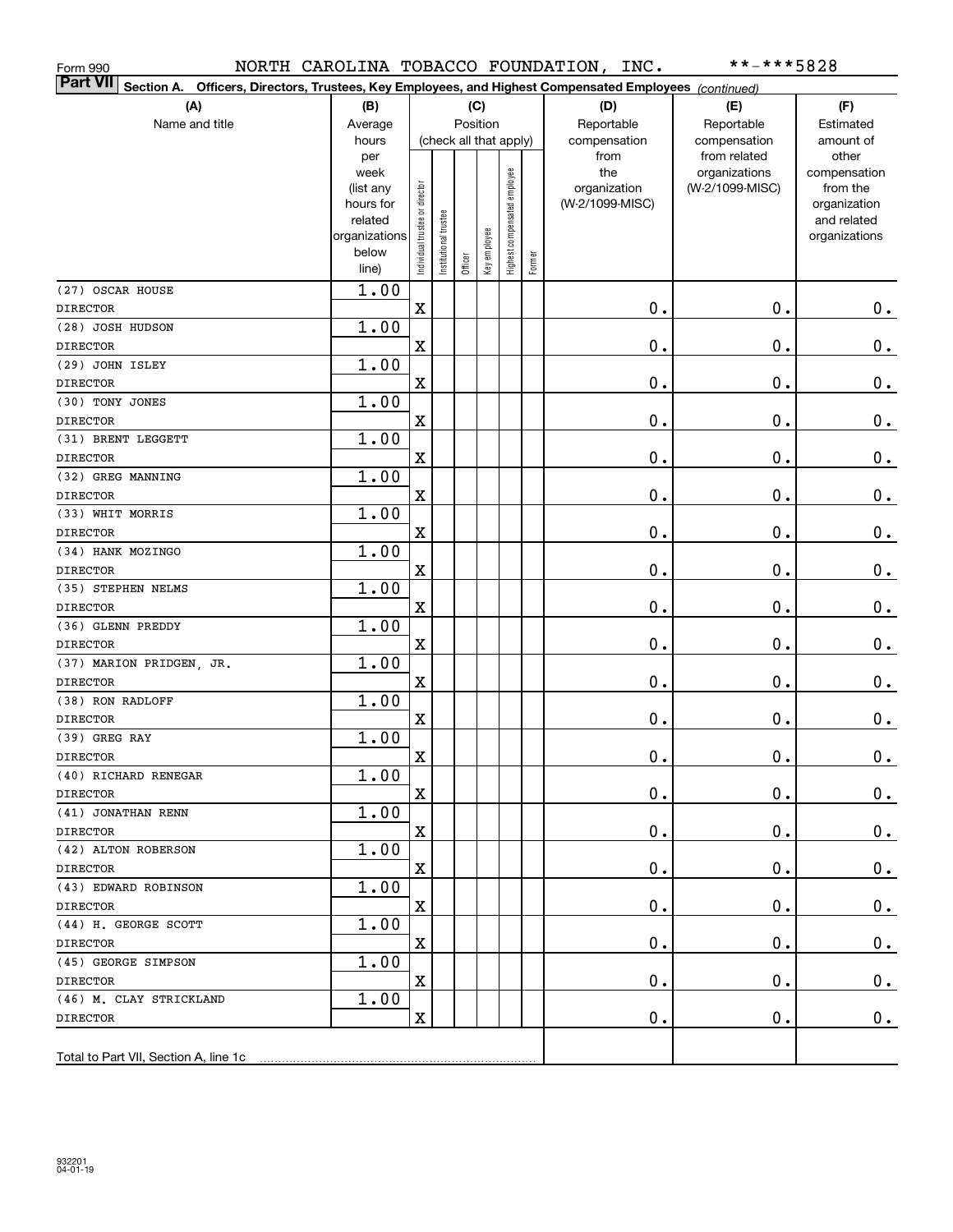| Form 990                                                                                                                  |                |                               |                        |             |              |                              |        | NORTH CAROLINA TOBACCO FOUNDATION, INC. | **-***5828                    |                          |
|---------------------------------------------------------------------------------------------------------------------------|----------------|-------------------------------|------------------------|-------------|--------------|------------------------------|--------|-----------------------------------------|-------------------------------|--------------------------|
| <b>Part VII</b><br>Section A. Officers, Directors, Trustees, Key Employees, and Highest Compensated Employees (continued) |                |                               |                        |             |              |                              |        |                                         |                               |                          |
| (A)                                                                                                                       | (B)            |                               |                        |             | (C)          |                              |        | (D)                                     | (E)                           | (F)                      |
| Name and title                                                                                                            | Average        |                               |                        |             | Position     |                              |        | Reportable                              | Reportable                    | Estimated                |
|                                                                                                                           | hours          |                               | (check all that apply) |             |              |                              |        | compensation                            | compensation                  | amount of                |
|                                                                                                                           | per<br>week    |                               |                        |             |              |                              |        | from<br>the                             | from related<br>organizations | other<br>compensation    |
|                                                                                                                           | (list any      |                               |                        |             |              |                              |        | organization                            | (W-2/1099-MISC)               | from the                 |
|                                                                                                                           | hours for      |                               |                        |             |              |                              |        | (W-2/1099-MISC)                         |                               | organization             |
|                                                                                                                           | related        |                               |                        |             |              |                              |        |                                         |                               | and related              |
|                                                                                                                           | organizations  |                               |                        |             |              |                              |        |                                         |                               | organizations            |
|                                                                                                                           | below<br>line) | Individual trustee or directo | Institutional trustee  | Officer     | Key employee | Highest compensated employee | Former |                                         |                               |                          |
| (47) WILBUR TAYLOR                                                                                                        | 1.00           |                               |                        |             |              |                              |        |                                         |                               |                          |
| <b>DIRECTOR</b>                                                                                                           |                | $\mathbf X$                   |                        |             |              |                              |        | $\mathbf 0$ .                           | 0.                            | 0.                       |
| (48) STEVE TROXLER                                                                                                        | 1.00           |                               |                        |             |              |                              |        |                                         |                               |                          |
| <b>DIRECTOR</b>                                                                                                           |                | $\mathbf X$                   |                        |             |              |                              |        | $0$ .                                   | $\mathbf 0$ .                 | $\mathbf 0$ .            |
| (49) DAN WAGSTAFF                                                                                                         | 1.00           |                               |                        |             |              |                              |        |                                         |                               |                          |
| <b>DIRECTOR</b>                                                                                                           |                | $\mathbf X$                   |                        |             |              |                              |        | $0$ .                                   | 0.                            | $\mathbf 0$ .            |
| (50) RANDY WATKINS                                                                                                        | 1.00           |                               |                        |             |              |                              |        |                                         |                               |                          |
| <b>DIRECTOR</b>                                                                                                           |                | $\mathbf X$                   |                        |             |              |                              |        | $0$ .                                   | 0.                            | $\mathbf 0$ .            |
| (51) CHARLIE WILKINSON                                                                                                    | 1.00           |                               |                        |             |              |                              |        |                                         |                               |                          |
| <b>DIRECTOR</b>                                                                                                           |                | $\mathbf X$                   |                        |             |              |                              |        | $0$ .                                   | 0.                            | $\mathbf 0$ .            |
| (52) BILLY YEARGIN                                                                                                        | 1.00           |                               |                        |             |              |                              |        |                                         |                               |                          |
| <b>DIRECTOR</b>                                                                                                           |                | $\mathbf X$                   |                        |             |              |                              |        | $0$ .                                   | 0.                            | 0.                       |
| (53) GRAHAM BOYD                                                                                                          | 1.00           |                               |                        |             |              |                              |        |                                         |                               |                          |
| <b>SECRETARY</b>                                                                                                          |                | $\mathbf X$                   |                        |             |              |                              |        | $0$ .                                   | 0.                            | 0.                       |
| (54) ERIN DELEHANTY                                                                                                       | 1.00           |                               |                        |             |              |                              |        |                                         |                               |                          |
| ASSISTANT TREASURER                                                                                                       | 40.00          | $\mathbf X$                   |                        |             |              |                              |        | $0$ .                                   | 136,856.                      | 32,645.                  |
| (55) KIMBERLY FOLEY                                                                                                       | 1.00           |                               |                        |             |              |                              |        |                                         |                               |                          |
| VICE CHAIR                                                                                                                |                | $\mathbf X$                   |                        | $\mathbf X$ |              |                              |        | $0$ .                                   | 0.                            | 0.                       |
| (56) FRANK GRAINGER                                                                                                       | 1.00           |                               |                        |             |              |                              |        |                                         |                               |                          |
| ASSISTANT SECRETARY                                                                                                       |                | $\mathbf X$                   |                        | $\mathbf X$ |              |                              |        | $0$ .                                   | 0.                            | $\mathbf 0$ .            |
| (57) EARL ROMAN JUSTICE, JR.<br><b>CHAIR</b>                                                                              | 1.00           | $\mathbf X$                   |                        | $\mathbf X$ |              |                              |        | 0.                                      | 0.                            | 0.                       |
| (58) B. KATHY KENNEL                                                                                                      | 1.00           |                               |                        |             |              |                              |        |                                         |                               |                          |
| ASSISTANT SECRETARY                                                                                                       | 40.00          | X                             |                        | $\mathbf X$ |              |                              |        | 0.                                      | 123,374.                      | 22,683.                  |
| (59) SONIA MURPHY                                                                                                         | 1.00           |                               |                        |             |              |                              |        |                                         |                               |                          |
| PRESIDENT                                                                                                                 | $40.00$ X      |                               |                        | X           |              |                              |        | $\mathbf 0$ .                           | 193,666.                      | 31,664.                  |
| (60) MARY PELOQUIN-DODD                                                                                                   | 1.00           |                               |                        |             |              |                              |        |                                         |                               |                          |
| TREASURER                                                                                                                 | 40.00          | X                             |                        | X           |              |                              |        | $\mathbf 0$ .                           | 324,921.                      | 43,521.                  |
| (61) M. LARRY SYKES                                                                                                       | 1.00           |                               |                        |             |              |                              |        |                                         |                               |                          |
| ASSISTANT TREASURER                                                                                                       |                | $\mathbf X$                   |                        | $\mathbf X$ |              |                              |        | $\mathbf 0$ .                           | $\mathbf 0$ .                 | 0.                       |
| (62) CRAIG WEST                                                                                                           | 1.00           |                               |                        |             |              |                              |        |                                         |                               |                          |
| PAST CHAIR                                                                                                                |                | X                             |                        | $\mathbf X$ |              |                              |        | $\mathbf 0$ .                           | 0.                            | 0.                       |
|                                                                                                                           |                |                               |                        |             |              |                              |        |                                         |                               |                          |
|                                                                                                                           |                |                               |                        |             |              |                              |        |                                         |                               |                          |
|                                                                                                                           |                |                               |                        |             |              |                              |        |                                         |                               |                          |
|                                                                                                                           |                |                               |                        |             |              |                              |        |                                         |                               |                          |
|                                                                                                                           |                |                               |                        |             |              |                              |        |                                         |                               |                          |
|                                                                                                                           |                |                               |                        |             |              |                              |        |                                         |                               |                          |
| Total to Part VII, Section A, line 1c                                                                                     |                |                               |                        |             |              |                              |        |                                         |                               | <u>778,817. 130,513.</u> |
|                                                                                                                           |                |                               |                        |             |              |                              |        |                                         |                               |                          |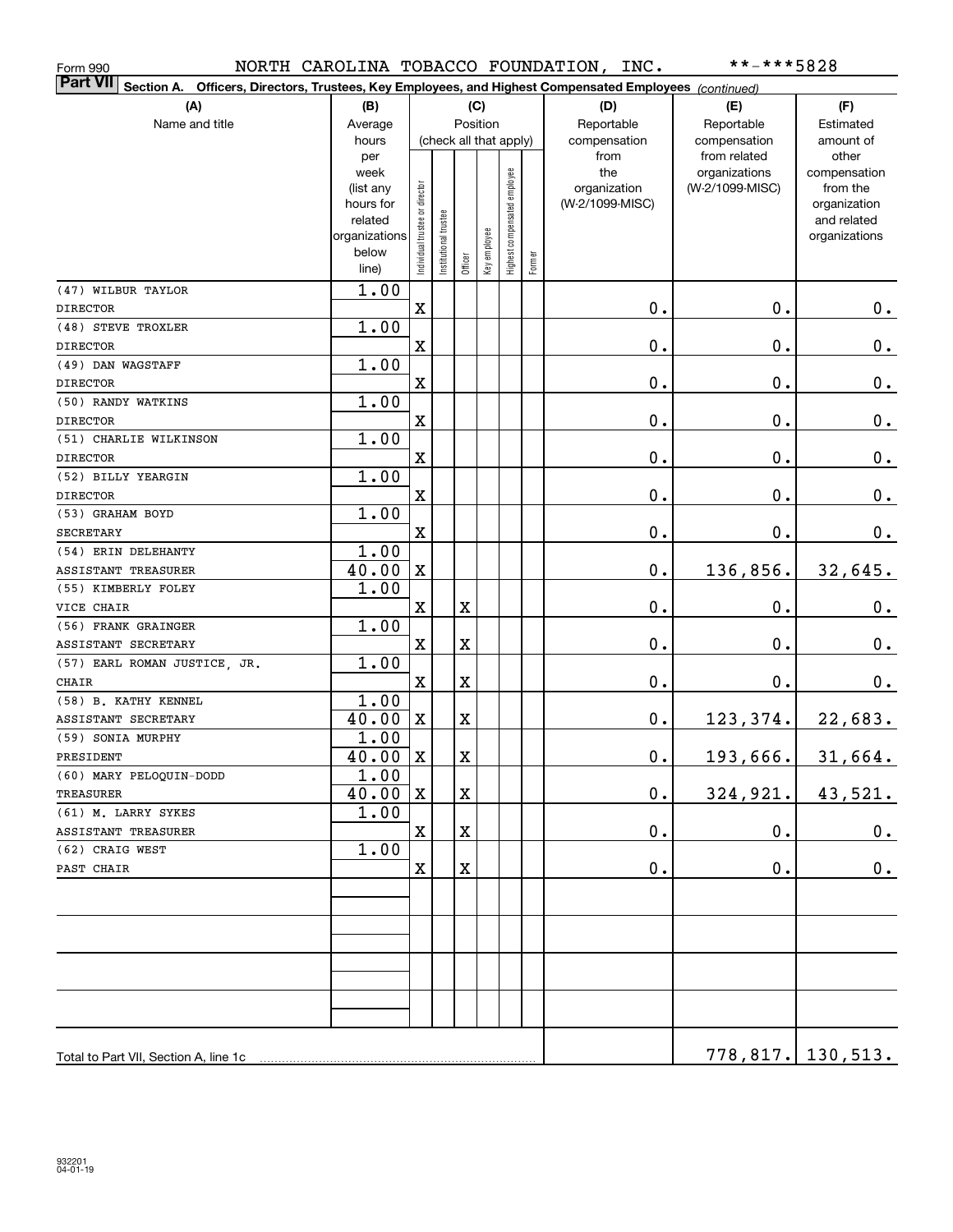|                                                           |    |        | Form 990 (2019)                                                                                                       |                          |                                  |                        |                       | NORTH CAROLINA TOBACCO FOUNDATION, | INC.                                         | **-***5828                                      | Page 9                                                          |
|-----------------------------------------------------------|----|--------|-----------------------------------------------------------------------------------------------------------------------|--------------------------|----------------------------------|------------------------|-----------------------|------------------------------------|----------------------------------------------|-------------------------------------------------|-----------------------------------------------------------------|
| <b>Part VIII</b>                                          |    |        | <b>Statement of Revenue</b>                                                                                           |                          |                                  |                        |                       |                                    |                                              |                                                 |                                                                 |
|                                                           |    |        | Check if Schedule O contains a response or note to any line in this Part VIII                                         |                          |                                  |                        |                       |                                    |                                              |                                                 |                                                                 |
|                                                           |    |        |                                                                                                                       |                          |                                  |                        |                       | (A)<br>Total revenue               | (B)<br>Related or exempt<br>function revenue | $\overline{C}$<br>Unrelated<br>business revenue | (D)<br>Revenue excluded<br>from tax under<br>sections 512 - 514 |
|                                                           |    |        | 1 a Federated campaigns                                                                                               |                          | 1a                               |                        |                       |                                    |                                              |                                                 |                                                                 |
|                                                           |    |        | <b>b</b> Membership dues                                                                                              | $\overline{\phantom{a}}$ | 1 <sub>b</sub>                   |                        |                       |                                    |                                              |                                                 |                                                                 |
|                                                           |    |        | c Fundraising events                                                                                                  |                          | 1 <sub>c</sub>                   |                        |                       |                                    |                                              |                                                 |                                                                 |
|                                                           |    |        | d Related organizations                                                                                               |                          | 1 <sub>d</sub>                   |                        |                       |                                    |                                              |                                                 |                                                                 |
|                                                           |    |        | e Government grants (contributions)                                                                                   |                          | 1e                               |                        |                       |                                    |                                              |                                                 |                                                                 |
|                                                           |    |        | f All other contributions, gifts, grants, and                                                                         |                          |                                  |                        |                       |                                    |                                              |                                                 |                                                                 |
| Contributions, Gifts, Grants<br>and Other Similar Amounts |    |        | similar amounts not included above                                                                                    |                          | 1f                               |                        | <u>1,623,472.</u>     |                                    |                                              |                                                 |                                                                 |
|                                                           |    |        | g Noncash contributions included in lines 1a-1f                                                                       |                          | $1g$ \$                          |                        |                       |                                    |                                              |                                                 |                                                                 |
|                                                           |    |        |                                                                                                                       |                          |                                  |                        | $\blacktriangleright$ | 1,623,472.                         |                                              |                                                 |                                                                 |
|                                                           |    |        |                                                                                                                       |                          |                                  |                        | <b>Business Code</b>  |                                    |                                              |                                                 |                                                                 |
| Program Service<br>Revenue                                |    | 2a     | <u> 1989 - Johann Stein, mars an deus Amerikaansk kommunister (</u>                                                   |                          |                                  |                        |                       |                                    |                                              |                                                 |                                                                 |
|                                                           |    | b      | <u> 1989 - Johann Stein, marwolaethau a bhann an t-Amhainn an t-Amhainn an t-Amhainn an t-Amhainn an t-Amhainn an</u> |                          |                                  |                        |                       |                                    |                                              |                                                 |                                                                 |
|                                                           |    | с<br>d | <u> 1989 - Johann Barn, mars ann an t-Amhair ann an t-Amhair an t-Amhair ann an t-Amhair an t-Amhair ann an t-A</u>   |                          |                                  |                        |                       |                                    |                                              |                                                 |                                                                 |
|                                                           |    | е      | <u> 1989 - Johann Barn, amerikansk politiker (d. 1989)</u>                                                            |                          |                                  |                        |                       |                                    |                                              |                                                 |                                                                 |
|                                                           |    |        | f All other program service revenue                                                                                   |                          |                                  |                        |                       |                                    |                                              |                                                 |                                                                 |
|                                                           |    |        |                                                                                                                       |                          |                                  |                        |                       |                                    |                                              |                                                 |                                                                 |
|                                                           | 3  |        | Investment income (including dividends, interest, and                                                                 |                          |                                  |                        |                       |                                    |                                              |                                                 |                                                                 |
|                                                           |    |        |                                                                                                                       |                          |                                  |                        |                       | 81,329.                            |                                              |                                                 | 81,329.                                                         |
|                                                           | 4  |        | Income from investment of tax-exempt bond proceeds                                                                    |                          |                                  |                        |                       |                                    |                                              |                                                 |                                                                 |
|                                                           | 5  |        |                                                                                                                       |                          |                                  |                        |                       |                                    |                                              |                                                 |                                                                 |
|                                                           |    |        |                                                                                                                       |                          | (i) Real                         |                        | (ii) Personal         |                                    |                                              |                                                 |                                                                 |
|                                                           |    |        | 6 a Gross rents                                                                                                       | 6а                       |                                  |                        |                       |                                    |                                              |                                                 |                                                                 |
|                                                           |    |        | <b>b</b> Less: rental expenses $\ldots$                                                                               | 6 <sub>b</sub>           |                                  |                        |                       |                                    |                                              |                                                 |                                                                 |
|                                                           |    |        | c Rental income or (loss)                                                                                             | 6с                       |                                  |                        |                       |                                    |                                              |                                                 |                                                                 |
|                                                           |    |        | d Net rental income or (loss)                                                                                         |                          |                                  |                        |                       |                                    |                                              |                                                 |                                                                 |
|                                                           |    |        | 7 a Gross amount from sales of                                                                                        |                          | (i) Securities<br>$7a$ 375, 229. |                        | (ii) Other            |                                    |                                              |                                                 |                                                                 |
|                                                           |    |        | assets other than inventory<br><b>b</b> Less: cost or other basis                                                     |                          |                                  |                        |                       |                                    |                                              |                                                 |                                                                 |
|                                                           |    |        |                                                                                                                       |                          | 7b 212,864.                      |                        |                       |                                    |                                              |                                                 |                                                                 |
| evenue                                                    |    |        | and sales expenses<br>c Gain or (loss)                                                                                |                          | $7c$ 162, 365.                   |                        |                       |                                    |                                              |                                                 |                                                                 |
|                                                           |    |        |                                                                                                                       |                          |                                  |                        |                       | 162,365.                           |                                              |                                                 | 162, 365.                                                       |
| Œ                                                         |    |        | 8 a Gross income from fundraising events (not                                                                         |                          |                                  |                        |                       |                                    |                                              |                                                 |                                                                 |
| Other                                                     |    |        | including \$<br><u>of</u> of                                                                                          |                          |                                  |                        |                       |                                    |                                              |                                                 |                                                                 |
|                                                           |    |        | contributions reported on line 1c). See                                                                               |                          |                                  |                        |                       |                                    |                                              |                                                 |                                                                 |
|                                                           |    |        |                                                                                                                       |                          |                                  | 8a                     |                       |                                    |                                              |                                                 |                                                                 |
|                                                           |    |        |                                                                                                                       |                          |                                  | 8b                     |                       |                                    |                                              |                                                 |                                                                 |
|                                                           |    |        | c Net income or (loss) from fundraising events                                                                        |                          |                                  |                        |                       |                                    |                                              |                                                 |                                                                 |
|                                                           |    |        | 9 a Gross income from gaming activities. See                                                                          |                          |                                  |                        |                       |                                    |                                              |                                                 |                                                                 |
|                                                           |    |        |                                                                                                                       |                          |                                  | ∣9a                    |                       |                                    |                                              |                                                 |                                                                 |
|                                                           |    |        |                                                                                                                       |                          |                                  | 9b                     |                       |                                    |                                              |                                                 |                                                                 |
|                                                           |    |        | c Net income or (loss) from gaming activities _______________                                                         |                          |                                  |                        |                       |                                    |                                              |                                                 |                                                                 |
|                                                           |    |        | 10 a Gross sales of inventory, less returns                                                                           |                          |                                  |                        |                       |                                    |                                              |                                                 |                                                                 |
|                                                           |    |        |                                                                                                                       |                          |                                  | 10a<br>10 <sub>b</sub> |                       |                                    |                                              |                                                 |                                                                 |
|                                                           |    |        | c Net income or (loss) from sales of inventory                                                                        |                          |                                  |                        |                       |                                    |                                              |                                                 |                                                                 |
|                                                           |    |        |                                                                                                                       |                          |                                  |                        | <b>Business Code</b>  |                                    |                                              |                                                 |                                                                 |
|                                                           |    | 11 a   | <u> 1989 - John Harry Harry Harry Harry Harry Harry Harry Harry Harry Harry Harry Harry Harry Harry Harry Harry H</u> |                          |                                  |                        |                       |                                    |                                              |                                                 |                                                                 |
|                                                           |    | b      | <u> 1989 - Johann Stein, mars an deus an deus Amerikaanse komme en de Fryske komme</u>                                |                          |                                  |                        |                       |                                    |                                              |                                                 |                                                                 |
|                                                           |    | c      | the contract of the contract of the contract of the contract of the contract of                                       |                          |                                  |                        |                       |                                    |                                              |                                                 |                                                                 |
| Miscellaneous<br>Revenue                                  |    |        |                                                                                                                       |                          |                                  |                        |                       |                                    |                                              |                                                 |                                                                 |
|                                                           |    |        |                                                                                                                       |                          |                                  |                        |                       |                                    |                                              |                                                 |                                                                 |
|                                                           | 12 |        |                                                                                                                       |                          |                                  |                        |                       | $\blacktriangleright$ 1,867,166.   | 0.                                           | 0.1                                             | 243,694.                                                        |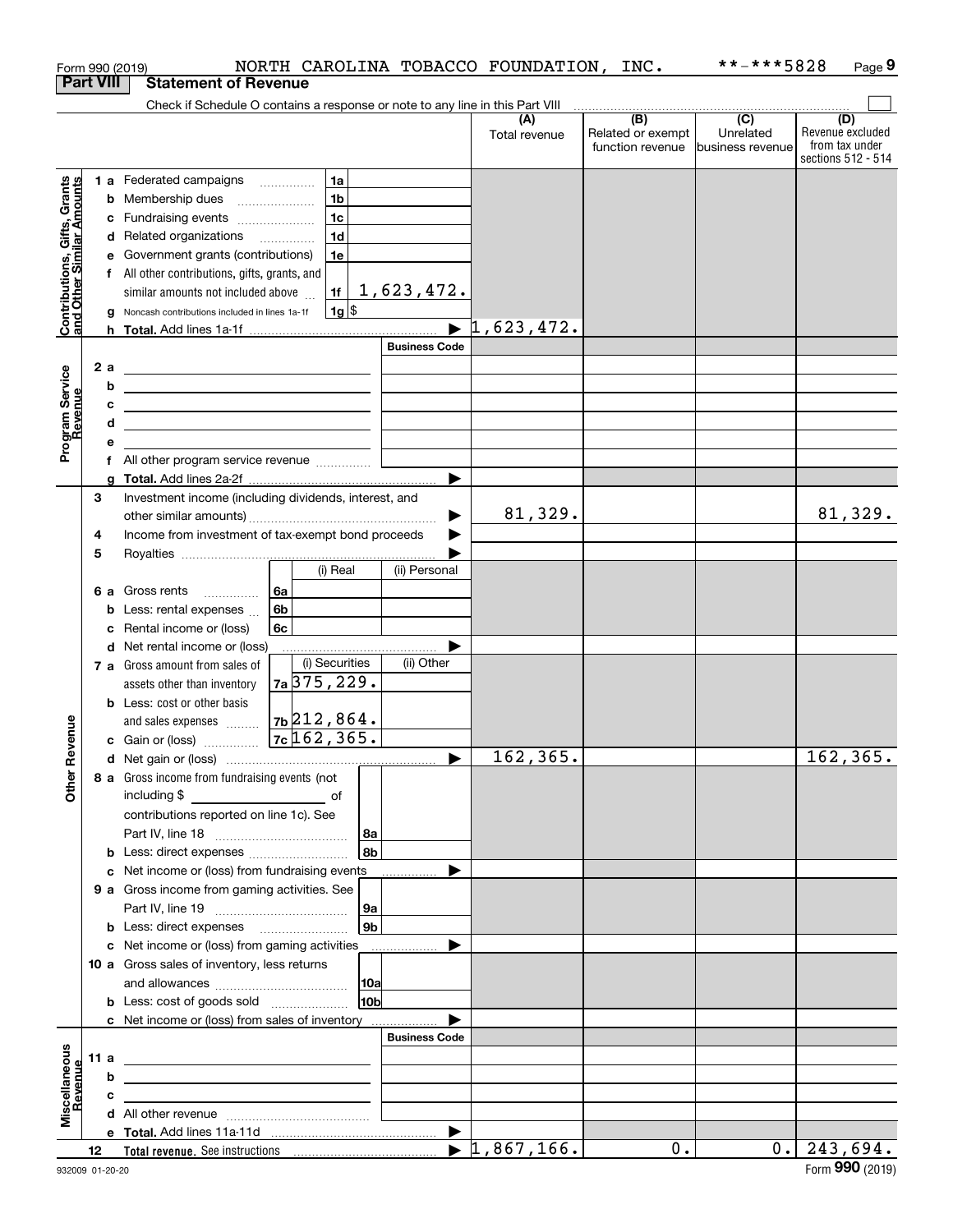### Form 990 (2019) Page **Part IX Statement of Functional Expenses 10** NORTH CAROLINA TOBACCO FOUNDATION, INC. \*\*-\*\*\*5828

*Section 501(c)(3) and 501(c)(4) organizations must complete all columns. All other organizations must complete column (A).*

|              |                                                                                                      |                       |                                    |                                                        | $\overline{\mathbf{x}}$        |
|--------------|------------------------------------------------------------------------------------------------------|-----------------------|------------------------------------|--------------------------------------------------------|--------------------------------|
|              | Do not include amounts reported on lines 6b,<br>7b, 8b, 9b, and 10b of Part VIII.                    | (A)<br>Total expenses | (B)<br>Program service<br>expenses | $\overline{(C)}$<br>Management and<br>general expenses | (D)<br>Fundraising<br>expenses |
| 1.           | Grants and other assistance to domestic organizations                                                |                       |                                    |                                                        |                                |
|              | and domestic governments. See Part IV, line 21                                                       | 1, 110, 517.          | 1,110,517.                         |                                                        |                                |
| $\mathbf{2}$ | Grants and other assistance to domestic                                                              |                       |                                    |                                                        |                                |
|              | individuals. See Part IV, line 22                                                                    |                       |                                    |                                                        |                                |
| 3            | Grants and other assistance to foreign                                                               |                       |                                    |                                                        |                                |
|              | organizations, foreign governments, and foreign                                                      |                       |                                    |                                                        |                                |
|              | individuals. See Part IV, lines 15 and 16                                                            |                       |                                    |                                                        |                                |
| 4            | Benefits paid to or for members                                                                      |                       |                                    |                                                        |                                |
| 5            | Compensation of current officers, directors,                                                         |                       |                                    |                                                        |                                |
|              | trustees, and key employees                                                                          |                       |                                    |                                                        |                                |
| 6            | Compensation not included above to disqualified                                                      |                       |                                    |                                                        |                                |
|              | persons (as defined under section $4958(f)(1)$ ) and                                                 |                       |                                    |                                                        |                                |
|              | persons described in section $4958(c)(3)(B)$                                                         |                       |                                    |                                                        |                                |
| 7            |                                                                                                      | 585.                  |                                    |                                                        | 585.                           |
| 8            | Pension plan accruals and contributions (include                                                     |                       |                                    |                                                        |                                |
|              | section 401(k) and 403(b) employer contributions)                                                    |                       |                                    |                                                        |                                |
| 9            |                                                                                                      |                       |                                    |                                                        |                                |
| 10           |                                                                                                      |                       |                                    |                                                        |                                |
| 11           | Fees for services (nonemployees):                                                                    |                       |                                    |                                                        |                                |
| a            |                                                                                                      |                       |                                    |                                                        |                                |
| b            |                                                                                                      |                       |                                    |                                                        |                                |
| c            |                                                                                                      | $\overline{26,000}$ . |                                    | 26,000.                                                |                                |
| d            |                                                                                                      |                       |                                    |                                                        |                                |
| e            | Professional fundraising services. See Part IV, line 17                                              |                       |                                    |                                                        |                                |
| f            | Investment management fees                                                                           | 43,472.               |                                    | 43,472.                                                |                                |
| g            | Other. (If line 11g amount exceeds 10% of line 25,                                                   |                       |                                    |                                                        |                                |
|              | column (A) amount, list line 11g expenses on Sch O.)                                                 |                       |                                    |                                                        |                                |
| 12           |                                                                                                      |                       |                                    |                                                        |                                |
| 13           |                                                                                                      | 5, 234.               | 5,038.                             |                                                        | 196.                           |
| 14           |                                                                                                      |                       |                                    |                                                        |                                |
| 15           |                                                                                                      | 5,750.                | 5,750.                             |                                                        |                                |
| 16           |                                                                                                      | 64, 201.              | 64,061.                            |                                                        | 140.                           |
| 17           | Travel                                                                                               |                       |                                    |                                                        |                                |
| 18           | Payments of travel or entertainment expenses<br>for any federal, state, or local public officials    |                       |                                    |                                                        |                                |
|              |                                                                                                      | 17,567.               | 17,567.                            |                                                        |                                |
| 19<br>20     | Conferences, conventions, and meetings<br>Interest                                                   |                       |                                    |                                                        |                                |
| 21           |                                                                                                      |                       |                                    |                                                        |                                |
| 22           | Depreciation, depletion, and amortization                                                            |                       |                                    |                                                        |                                |
| 23           | Insurance                                                                                            | 3,510.                | 482.                               |                                                        | 3,028.                         |
| 24           | Other expenses. Itemize expenses not covered                                                         |                       |                                    |                                                        |                                |
|              | above (List miscellaneous expenses on line 24e. If                                                   |                       |                                    |                                                        |                                |
|              | line 24e amount exceeds 10% of line 25, column (A)<br>amount, list line 24e expenses on Schedule O.) |                       |                                    |                                                        |                                |
| a            | MISC SERVICES & FEES                                                                                 | 228,475.              | 228,475.                           |                                                        |                                |
| b            | <b>SUPPLIES</b>                                                                                      | 100,653.              | 100,514.                           |                                                        | $\overline{139}$ .             |
| C            | CONTRACTED<br><b>SERVICES</b>                                                                        | 31,061.               | 31,061.                            |                                                        |                                |
| d            | EQUIPMENT RENTAL & MAIN                                                                              | 25,678.               | 25,678.                            |                                                        |                                |
| е            | SEE SCH O<br>All other expenses                                                                      | 48,953.               | 48,893.                            |                                                        | $\overline{60}$ .              |
| 25           | Total functional expenses. Add lines 1 through 24e                                                   | 1,711,656.            | 1,638,036.                         | 69,472.                                                | 4,148.                         |
| 26           | Joint costs. Complete this line only if the organization                                             |                       |                                    |                                                        |                                |
|              | reported in column (B) joint costs from a combined                                                   |                       |                                    |                                                        |                                |
|              | educational campaign and fundraising solicitation.                                                   |                       |                                    |                                                        |                                |
|              | Check here $\blacktriangleright$<br>if following SOP 98-2 (ASC 958-720)                              |                       |                                    |                                                        |                                |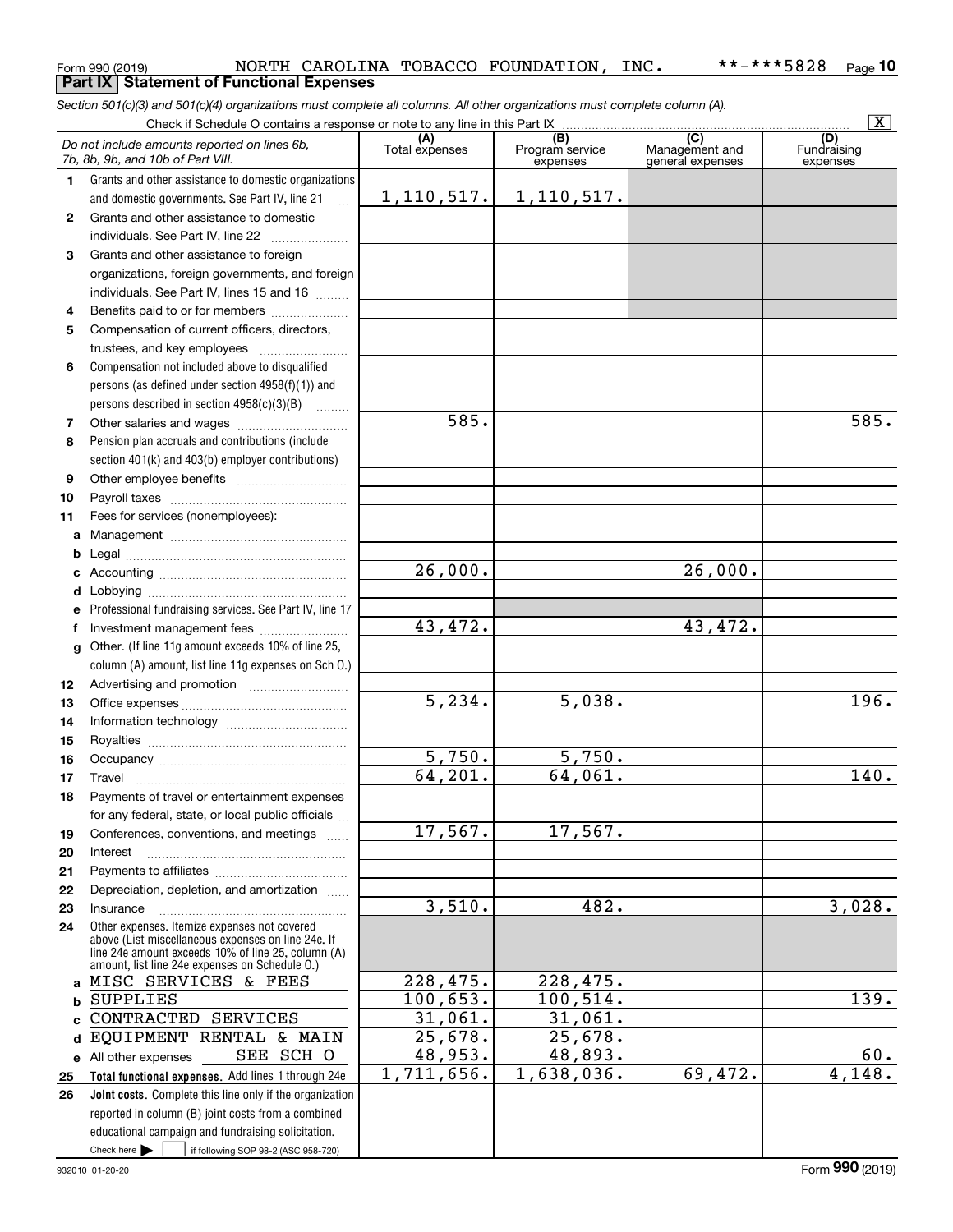| וכויט∠ו |                      | **~***** ~*** |  |
|---------|----------------------|---------------|--|
|         | <b>Balance Sheet</b> |               |  |

|                             |              | Check if Schedule O contains a response or note to any line in this Part X                                                                                                                                                     |                            |                 |                           |
|-----------------------------|--------------|--------------------------------------------------------------------------------------------------------------------------------------------------------------------------------------------------------------------------------|----------------------------|-----------------|---------------------------|
|                             |              |                                                                                                                                                                                                                                | (A)<br>Beginning of year   |                 | (B)<br>End of year        |
|                             | 1            |                                                                                                                                                                                                                                |                            | 1               |                           |
|                             | $\mathbf{2}$ |                                                                                                                                                                                                                                | $\overline{3,501},818.$    | $\mathbf{2}$    | 3,427,346.                |
|                             | 3            |                                                                                                                                                                                                                                | 282,368.                   | $\mathbf{3}$    | 246, 274.                 |
|                             | 4            |                                                                                                                                                                                                                                |                            | 4               |                           |
|                             | 5            | Loans and other receivables from any current or former officer, director,                                                                                                                                                      |                            |                 |                           |
|                             |              | trustee, key employee, creator or founder, substantial contributor, or 35%                                                                                                                                                     |                            |                 |                           |
|                             |              | controlled entity or family member of any of these persons                                                                                                                                                                     |                            | 5               |                           |
|                             | 6            | Loans and other receivables from other disqualified persons (as defined                                                                                                                                                        |                            |                 |                           |
|                             |              | under section $4958(f)(1)$ , and persons described in section $4958(c)(3)(B)$                                                                                                                                                  | $\sim$                     | 6               |                           |
|                             | 7            |                                                                                                                                                                                                                                |                            | $\overline{7}$  |                           |
| Assets                      | 8            |                                                                                                                                                                                                                                |                            | 8               |                           |
|                             | 9            | Prepaid expenses and deferred charges                                                                                                                                                                                          |                            | 9               |                           |
|                             |              | 10a Land, buildings, and equipment: cost or other                                                                                                                                                                              |                            |                 |                           |
|                             |              | basis. Complete Part VI of Schedule D<br>10a                                                                                                                                                                                   |                            |                 |                           |
|                             |              | 10b<br><b>b</b> Less: accumulated depreciation<br>. 1                                                                                                                                                                          |                            | 10 <sub>c</sub> |                           |
|                             | 11           |                                                                                                                                                                                                                                |                            | 11              |                           |
|                             | 12           |                                                                                                                                                                                                                                | 7,820,030.                 | 12              | 7,953,432.                |
|                             | 13           |                                                                                                                                                                                                                                |                            | 13              |                           |
|                             | 14           | Intangible assets with an architecture and assets and an architecture and architecture and architecture and architecture and architecture and architecture and architecture and architecture and architecture and architecture |                            | 14              |                           |
|                             | 15           |                                                                                                                                                                                                                                |                            | 15              |                           |
|                             | 16           |                                                                                                                                                                                                                                | 11,604,216.                | 16              | 11,627,052.               |
|                             | 17           |                                                                                                                                                                                                                                |                            | 17              |                           |
|                             | 18           |                                                                                                                                                                                                                                |                            | 18              |                           |
|                             | 19           | Deferred revenue manual contracts and contracts are all the contracts and contracts are contracted and contracts are contracted and contract are contracted and contract are contracted and contract are contracted and contra |                            | 19              |                           |
|                             | 20           |                                                                                                                                                                                                                                |                            | 20              |                           |
|                             | 21           | Escrow or custodial account liability. Complete Part IV of Schedule D                                                                                                                                                          |                            | 21              |                           |
|                             | 22           | Loans and other payables to any current or former officer, director,                                                                                                                                                           |                            |                 |                           |
| Liabilities                 |              | trustee, key employee, creator or founder, substantial contributor, or 35%<br>controlled entity or family member of any of these persons                                                                                       |                            | 22              |                           |
|                             | 23           |                                                                                                                                                                                                                                |                            | 23              |                           |
|                             | 24           |                                                                                                                                                                                                                                |                            | 24              |                           |
|                             | 25           | Other liabilities (including federal income tax, payables to related third                                                                                                                                                     |                            |                 |                           |
|                             |              | parties, and other liabilities not included on lines 17-24). Complete Part X                                                                                                                                                   |                            |                 |                           |
|                             |              | of Schedule D                                                                                                                                                                                                                  | 400, 749.                  | 25              | 220,594.                  |
|                             | 26           |                                                                                                                                                                                                                                | $\overline{400}$ , 749. 26 |                 | $\overline{220,594}$ .    |
|                             |              | Organizations that follow FASB ASC 958, check here $\blacktriangleright \lfloor X \rfloor$                                                                                                                                     |                            |                 |                           |
|                             |              | and complete lines 27, 28, 32, and 33.                                                                                                                                                                                         |                            |                 |                           |
|                             | 27           |                                                                                                                                                                                                                                | 284,930.                   | 27              | 246,754.                  |
|                             | 28           |                                                                                                                                                                                                                                | 10,918,537.                | 28              | 11, 159, 704.             |
|                             |              | Organizations that do not follow FASB ASC 958, check here $\blacktriangleright$                                                                                                                                                |                            |                 |                           |
|                             |              | and complete lines 29 through 33.                                                                                                                                                                                              |                            |                 |                           |
|                             | 29           |                                                                                                                                                                                                                                |                            | 29              |                           |
|                             | 30           | Paid-in or capital surplus, or land, building, or equipment fund                                                                                                                                                               |                            | 30              |                           |
| Net Assets or Fund Balances | 31           | Retained earnings, endowment, accumulated income, or other funds                                                                                                                                                               |                            | 31              |                           |
|                             | 32           |                                                                                                                                                                                                                                | 11, 203, 467.              | 32              | 11,406,458.               |
|                             | 33           |                                                                                                                                                                                                                                | 11,604,216.                | 33              | $\overline{11,627,052}$ . |
|                             |              |                                                                                                                                                                                                                                |                            |                 | Form 990 (2019)           |

**Part X Balance B**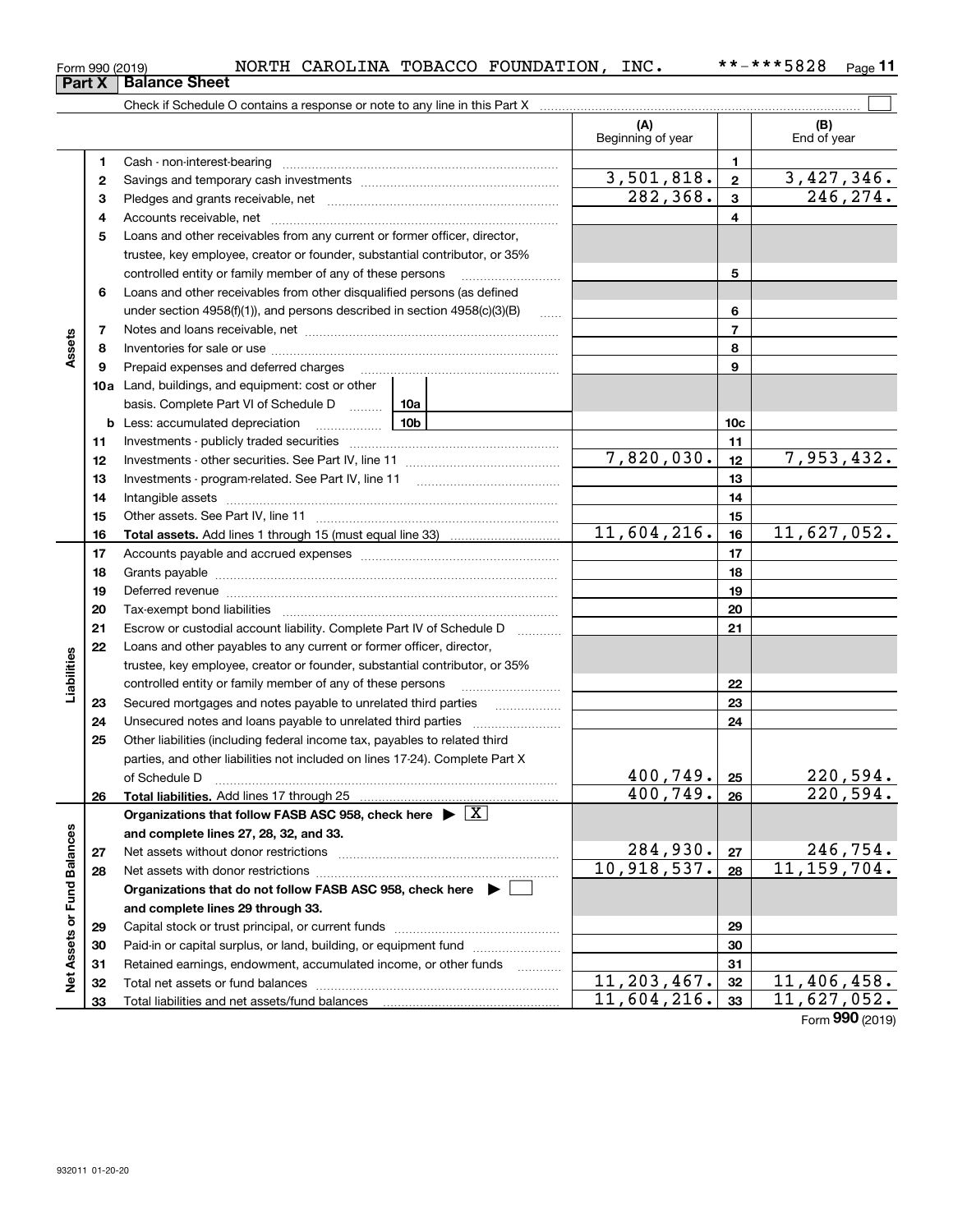|    | NORTH CAROLINA TOBACCO FOUNDATION, INC.<br>Form 990 (2019)                                                                      |                | **-***5828               |           | $P_{\text{aqe}}$ 12 |
|----|---------------------------------------------------------------------------------------------------------------------------------|----------------|--------------------------|-----------|---------------------|
|    | Part XI<br><b>Reconciliation of Net Assets</b>                                                                                  |                |                          |           |                     |
|    |                                                                                                                                 |                |                          |           |                     |
|    |                                                                                                                                 |                |                          |           |                     |
| 1  | Total revenue (must equal Part VIII, column (A), line 12)                                                                       | 1              | 1,867,166.               |           |                     |
| 2  | Total expenses (must equal Part IX, column (A), line 25)                                                                        | $\mathbf{2}$   | $\overline{1,711,656}$ . |           |                     |
| З  | Revenue less expenses. Subtract line 2 from line 1                                                                              | 3              |                          | 155, 510. |                     |
| 4  |                                                                                                                                 | $\overline{4}$ | 11,203,467.              |           |                     |
| 5  | Net unrealized gains (losses) on investments                                                                                    | 5              |                          | 47,481.   |                     |
| 6  |                                                                                                                                 | 6              |                          |           |                     |
| 7  |                                                                                                                                 | $\overline{7}$ |                          |           |                     |
| 8  | Prior period adjustments                                                                                                        | 8              |                          |           |                     |
| 9  | Other changes in net assets or fund balances (explain on Schedule O)                                                            | $\mathbf{Q}$   |                          |           | 0.                  |
| 10 | Net assets or fund balances at end of year. Combine lines 3 through 9 (must equal Part X, line 32,                              |                |                          |           |                     |
|    | column (B)).                                                                                                                    | 10             | 11,406,458.              |           |                     |
|    | Part XII Financial Statements and Reporting                                                                                     |                |                          |           |                     |
|    |                                                                                                                                 |                |                          |           |                     |
|    |                                                                                                                                 |                |                          | Yes       | No                  |
| 1. | $\vert X \vert$ Accrual<br>Accounting method used to prepare the Form 990: [130] Cash<br>Other                                  |                |                          |           |                     |
|    | If the organization changed its method of accounting from a prior year or checked "Other," explain in Schedule O.               |                |                          |           |                     |
|    | 2a Were the organization's financial statements compiled or reviewed by an independent accountant?                              |                | 2a                       |           | X                   |
|    | If "Yes," check a box below to indicate whether the financial statements for the year were compiled or reviewed on a            |                |                          |           |                     |
|    | separate basis, consolidated basis, or both:                                                                                    |                |                          |           |                     |
|    | Separate basis<br>Consolidated basis<br>Both consolidated and separate basis                                                    |                |                          |           |                     |
|    | <b>b</b> Were the organization's financial statements audited by an independent accountant?                                     |                | 2 <sub>b</sub>           | X         |                     |
|    | If "Yes," check a box below to indicate whether the financial statements for the year were audited on a separate basis,         |                |                          |           |                     |
|    | consolidated basis, or both:                                                                                                    |                |                          |           |                     |
|    | $X$ Separate basis<br><b>Consolidated basis</b><br>Both consolidated and separate basis                                         |                |                          |           |                     |
| c  | If "Yes" to line 2a or 2b, does the organization have a committee that assumes responsibility for oversight of the audit,       |                |                          |           |                     |
|    |                                                                                                                                 |                | 2c                       | х         |                     |
|    | If the organization changed either its oversight process or selection process during the tax year, explain on Schedule O.       |                |                          |           |                     |
|    | 3a As a result of a federal award, was the organization required to undergo an audit or audits as set forth in the Single Audit |                |                          |           |                     |
|    |                                                                                                                                 |                | За                       |           | х                   |
|    | b If "Yes," did the organization undergo the required audit or audits? If the organization did not undergo the required audit   |                |                          |           |                     |
|    |                                                                                                                                 |                | 3b                       |           |                     |

Form (2019) **990**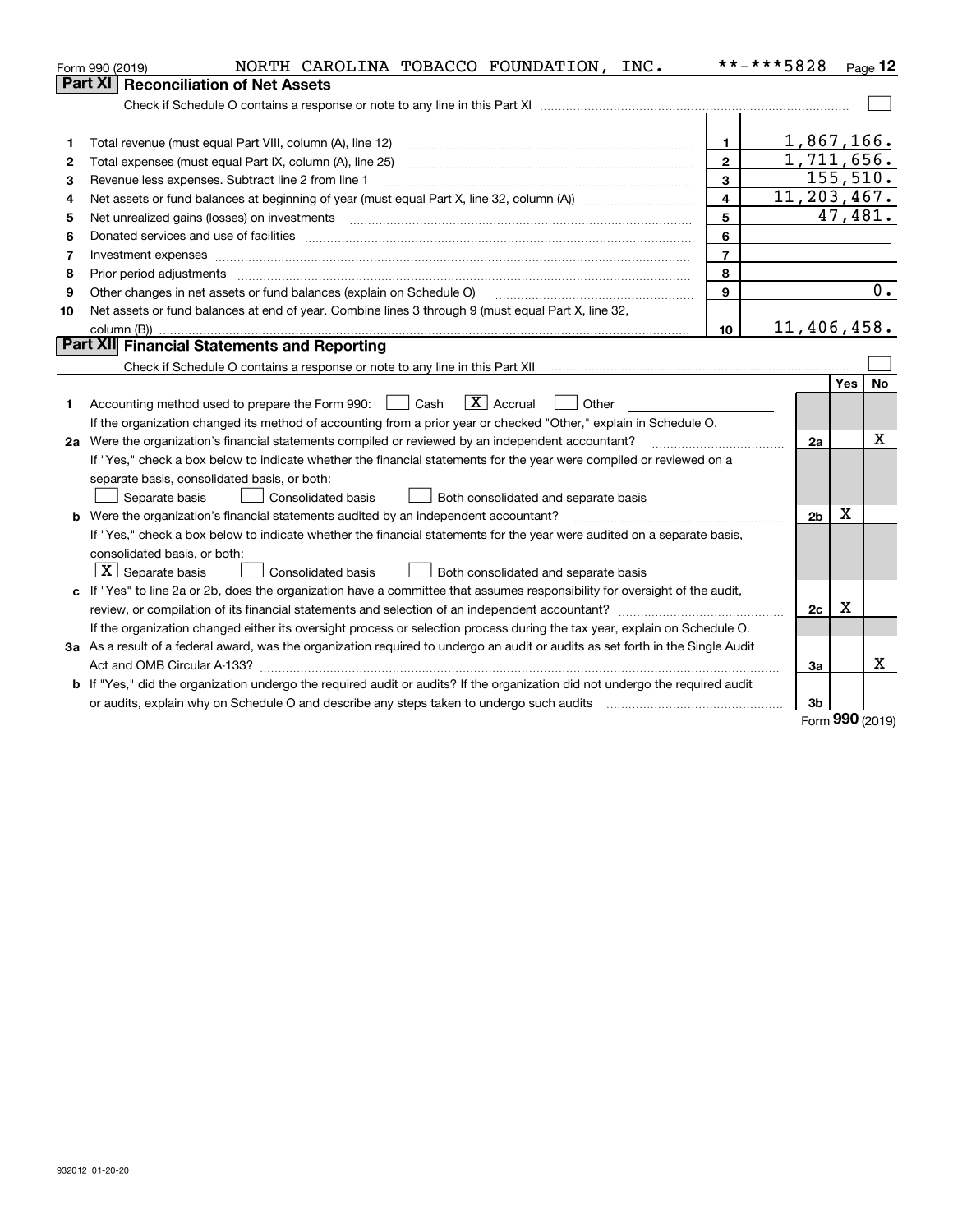|  | <b>SCHEDULE A</b> |
|--|-------------------|
|--|-------------------|

# **Public Charity Status and Public Support**

|                          | (Form 990 or 990-EZ)                                                                             | Public Charity Status and Public Support<br>Complete if the organization is a section $501(c)(3)$ organization or a section<br>4947(a)(1) nonexempt charitable trust. | <b>Open to Public</b> |                                       |  |  |  |  |  |  |  |
|--------------------------|--------------------------------------------------------------------------------------------------|-----------------------------------------------------------------------------------------------------------------------------------------------------------------------|-----------------------|---------------------------------------|--|--|--|--|--|--|--|
| Internal Revenue Service | Department of the Treasury                                                                       | Attach to Form 990 or Form 990-EZ.<br>$\triangleright$ Go to www.irs.gov/Form990 for instructions and the latest information.                                         |                       | Inspection                            |  |  |  |  |  |  |  |
|                          | Name of the organization                                                                         |                                                                                                                                                                       |                       | <b>Employer identification number</b> |  |  |  |  |  |  |  |
|                          |                                                                                                  | NORTH CAROLINA TOBACCO FOUNDATION,<br>INC.                                                                                                                            |                       | **-***5828                            |  |  |  |  |  |  |  |
| <b>Part I</b>            |                                                                                                  | Reason for Public Charity Status (All organizations must complete this part.) See instructions.                                                                       |                       |                                       |  |  |  |  |  |  |  |
|                          |                                                                                                  | The organization is not a private foundation because it is: (For lines 1 through 12, check only one box.)                                                             |                       |                                       |  |  |  |  |  |  |  |
| 1                        |                                                                                                  | A church, convention of churches, or association of churches described in section 170(b)(1)(A)(i).                                                                    |                       |                                       |  |  |  |  |  |  |  |
| 2                        | A school described in <b>section 170(b)(1)(A)(ii).</b> (Attach Schedule E (Form 990 or 990-EZ).) |                                                                                                                                                                       |                       |                                       |  |  |  |  |  |  |  |
| 3                        |                                                                                                  | A hospital or a cooperative hospital service organization described in section 170(b)(1)(A)(iii).                                                                     |                       |                                       |  |  |  |  |  |  |  |
|                          |                                                                                                  | A medical research organization operated in conjunction with a hospital described in section 170(b)(1)(A)(iii). Enter the hospital's name,                            |                       |                                       |  |  |  |  |  |  |  |
|                          | city, and state:                                                                                 |                                                                                                                                                                       |                       |                                       |  |  |  |  |  |  |  |
| X <br>5                  |                                                                                                  | An organization operated for the benefit of a college or university owned or operated by a governmental unit described in                                             |                       |                                       |  |  |  |  |  |  |  |
|                          |                                                                                                  | section 170(b)(1)(A)(iv). (Complete Part II.)                                                                                                                         |                       |                                       |  |  |  |  |  |  |  |
| 6                        |                                                                                                  | A federal, state, or local government or governmental unit described in section 170(b)(1)(A)(v).                                                                      |                       |                                       |  |  |  |  |  |  |  |
| 7                        |                                                                                                  | An organization that normally receives a substantial part of its support from a governmental unit or from the general public described in                             |                       |                                       |  |  |  |  |  |  |  |
|                          |                                                                                                  | section 170(b)(1)(A)(vi). (Complete Part II.)                                                                                                                         |                       |                                       |  |  |  |  |  |  |  |
| 8                        |                                                                                                  | A community trust described in section 170(b)(1)(A)(vi). (Complete Part II.)                                                                                          |                       |                                       |  |  |  |  |  |  |  |
| 9                        |                                                                                                  | An agricultural research organization described in section 170(b)(1)(A)(ix) operated in conjunction with a land-grant college                                         |                       |                                       |  |  |  |  |  |  |  |
|                          |                                                                                                  | or university or a non-land-grant college of agriculture (see instructions). Enter the name, city, and state of the college or                                        |                       |                                       |  |  |  |  |  |  |  |
| 10                       | university:                                                                                      | An organization that normally receives: (1) more than 33 1/3% of its support from contributions, membership fees, and gross receipts from                             |                       |                                       |  |  |  |  |  |  |  |
|                          |                                                                                                  | activities related to its exempt functions - subject to certain exceptions, and (2) no more than 33 1/3% of its support from gross investment                         |                       |                                       |  |  |  |  |  |  |  |
|                          |                                                                                                  | income and unrelated business taxable income (less section 511 tax) from businesses acquired by the organization after June 30, 1975.                                 |                       |                                       |  |  |  |  |  |  |  |
|                          |                                                                                                  | See section 509(a)(2). (Complete Part III.)                                                                                                                           |                       |                                       |  |  |  |  |  |  |  |
| 11                       |                                                                                                  | An organization organized and operated exclusively to test for public safety. See section 509(a)(4).                                                                  |                       |                                       |  |  |  |  |  |  |  |
| 12                       |                                                                                                  | An organization organized and operated exclusively for the benefit of, to perform the functions of, or to carry out the purposes of one or                            |                       |                                       |  |  |  |  |  |  |  |
|                          |                                                                                                  | more publicly supported organizations described in section 509(a)(1) or section 509(a)(2). See section 509(a)(3). Check the box in                                    |                       |                                       |  |  |  |  |  |  |  |
|                          |                                                                                                  | lines 12a through 12d that describes the type of supporting organization and complete lines 12e, 12f, and 12g.                                                        |                       |                                       |  |  |  |  |  |  |  |
| a                        |                                                                                                  | Type I. A supporting organization operated, supervised, or controlled by its supported organization(s), typically by giving                                           |                       |                                       |  |  |  |  |  |  |  |
|                          |                                                                                                  | the supported organization(s) the power to regularly appoint or elect a majority of the directors or trustees of the supporting                                       |                       |                                       |  |  |  |  |  |  |  |
|                          |                                                                                                  | organization. You must complete Part IV, Sections A and B.                                                                                                            |                       |                                       |  |  |  |  |  |  |  |
| b                        |                                                                                                  | Type II. A supporting organization supervised or controlled in connection with its supported organization(s), by having                                               |                       |                                       |  |  |  |  |  |  |  |
|                          |                                                                                                  | control or management of the supporting organization vested in the same persons that control or manage the supported                                                  |                       |                                       |  |  |  |  |  |  |  |
|                          |                                                                                                  | organization(s). You must complete Part IV, Sections A and C.                                                                                                         |                       |                                       |  |  |  |  |  |  |  |
| с                        |                                                                                                  | Type III functionally integrated. A supporting organization operated in connection with, and functionally integrated with,                                            |                       |                                       |  |  |  |  |  |  |  |
|                          |                                                                                                  | its supported organization(s) (see instructions). You must complete Part IV, Sections A, D, and E.                                                                    |                       |                                       |  |  |  |  |  |  |  |
| d                        |                                                                                                  | Type III non-functionally integrated. A supporting organization operated in connection with its supported organization(s)                                             |                       |                                       |  |  |  |  |  |  |  |
|                          |                                                                                                  | that is not functionally integrated. The organization generally must satisfy a distribution requirement and an attentiveness                                          |                       |                                       |  |  |  |  |  |  |  |
|                          |                                                                                                  | requirement (see instructions). You must complete Part IV, Sections A and D, and Part V.                                                                              |                       |                                       |  |  |  |  |  |  |  |
| e                        |                                                                                                  | Check this box if the organization received a written determination from the IRS that it is a Type I, Type II, Type III                                               |                       |                                       |  |  |  |  |  |  |  |
|                          |                                                                                                  | functionally integrated, or Type III non-functionally integrated supporting organization.                                                                             |                       |                                       |  |  |  |  |  |  |  |

OMB No. 1545-0047

**f**Enter the number of supported organizations

| Provide the following information about the supported organization(s).<br>a |          |                            |                                                                |           |                            |                            |
|-----------------------------------------------------------------------------|----------|----------------------------|----------------------------------------------------------------|-----------|----------------------------|----------------------------|
| (i) Name of supported                                                       | (ii) EIN | (iii) Type of organization | (iv) Is the organization listed<br>in your governing document? |           | (v) Amount of monetary     | (vi) Amount of other       |
| organization                                                                |          | (described on lines 1-10   | Yes                                                            | <b>No</b> | support (see instructions) | support (see instructions) |
|                                                                             |          | above (see instructions))  |                                                                |           |                            |                            |
|                                                                             |          |                            |                                                                |           |                            |                            |
|                                                                             |          |                            |                                                                |           |                            |                            |
|                                                                             |          |                            |                                                                |           |                            |                            |
|                                                                             |          |                            |                                                                |           |                            |                            |
|                                                                             |          |                            |                                                                |           |                            |                            |
|                                                                             |          |                            |                                                                |           |                            |                            |
|                                                                             |          |                            |                                                                |           |                            |                            |
|                                                                             |          |                            |                                                                |           |                            |                            |
|                                                                             |          |                            |                                                                |           |                            |                            |
|                                                                             |          |                            |                                                                |           |                            |                            |
| -                                                                           |          |                            |                                                                |           |                            |                            |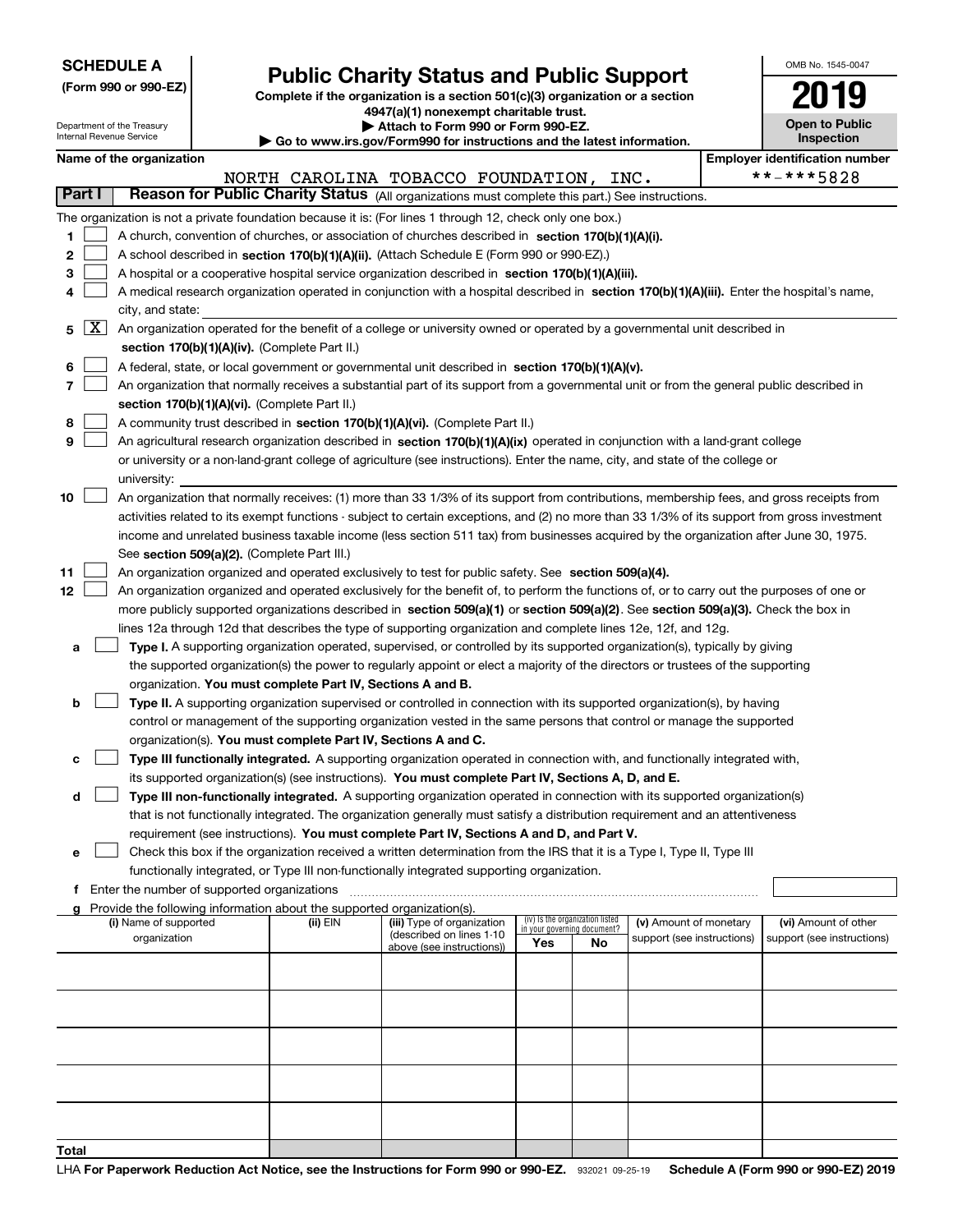### **2** Schedule A (Form 990 or 990-EZ) 2019 Page NORTH CAROLINA TOBACCO FOUNDATION, INC. \*\*-\*\*\*5828**Part II Support Schedule for Organizations Described in Sections 170(b)(1)(A)(iv) and 170(b)(1)(A)(vi)**

(Complete only if you checked the box on line 5, 7, or 8 of Part I or if the organization failed to qualify under Part III. If the organization fails to qualify under the tests listed below, please complete Part III.)

|    | <b>Section A. Public Support</b>                                                                                                               |          |            |            |            |          |                                          |
|----|------------------------------------------------------------------------------------------------------------------------------------------------|----------|------------|------------|------------|----------|------------------------------------------|
|    | Calendar year (or fiscal year beginning in) $\blacktriangleright$                                                                              | (a) 2015 | $(b)$ 2016 | $(c)$ 2017 | $(d)$ 2018 | (e) 2019 | (f) Total                                |
|    | 1 Gifts, grants, contributions, and                                                                                                            |          |            |            |            |          |                                          |
|    | membership fees received. (Do not                                                                                                              |          |            |            |            |          |                                          |
|    | include any "unusual grants.")                                                                                                                 | 2247688. | 1357631.   | 2539588.   | 1257295.   | 1623472. | 9025674.                                 |
|    | 2 Tax revenues levied for the organ-                                                                                                           |          |            |            |            |          |                                          |
|    | ization's benefit and either paid to                                                                                                           |          |            |            |            |          |                                          |
|    | or expended on its behalf                                                                                                                      |          |            |            |            |          |                                          |
|    | 3 The value of services or facilities                                                                                                          |          |            |            |            |          |                                          |
|    | furnished by a governmental unit to                                                                                                            |          |            |            |            |          |                                          |
|    | the organization without charge                                                                                                                |          |            |            |            |          |                                          |
|    | 4 Total. Add lines 1 through 3                                                                                                                 | 2247688. | 1357631.   | 2539588.   | 1257295.   | 1623472. | 9025674.                                 |
| 5. | The portion of total contributions                                                                                                             |          |            |            |            |          |                                          |
|    | by each person (other than a                                                                                                                   |          |            |            |            |          |                                          |
|    | governmental unit or publicly                                                                                                                  |          |            |            |            |          |                                          |
|    | supported organization) included                                                                                                               |          |            |            |            |          |                                          |
|    | on line 1 that exceeds 2% of the                                                                                                               |          |            |            |            |          |                                          |
|    | amount shown on line 11,                                                                                                                       |          |            |            |            |          |                                          |
|    |                                                                                                                                                |          |            |            |            |          |                                          |
|    | column (f)                                                                                                                                     |          |            |            |            |          | 4312309.                                 |
|    | 6 Public support. Subtract line 5 from line 4.                                                                                                 |          |            |            |            |          | 4713365.                                 |
|    | <b>Section B. Total Support</b>                                                                                                                |          |            |            |            |          |                                          |
|    | Calendar year (or fiscal year beginning in)                                                                                                    | (a) 2015 | (b) 2016   | $(c)$ 2017 | $(d)$ 2018 | (e) 2019 | (f) Total                                |
|    | <b>7</b> Amounts from line 4                                                                                                                   | 2247688. | 1357631.   | 2539588.   | 1257295.   | 1623472. | 9025674.                                 |
| 8  | Gross income from interest,                                                                                                                    |          |            |            |            |          |                                          |
|    | dividends, payments received on                                                                                                                |          |            |            |            |          |                                          |
|    | securities loans, rents, royalties,                                                                                                            |          |            |            |            |          |                                          |
|    | and income from similar sources                                                                                                                | 47,887.  | 53,979.    | 68,971.    | 92,133.    | 81,329.  | 344, 299.                                |
|    | 9 Net income from unrelated business                                                                                                           |          |            |            |            |          |                                          |
|    | activities, whether or not the                                                                                                                 |          |            |            |            |          |                                          |
|    | business is regularly carried on                                                                                                               |          |            |            |            |          |                                          |
|    | 10 Other income. Do not include gain                                                                                                           |          |            |            |            |          |                                          |
|    | or loss from the sale of capital                                                                                                               |          |            |            |            |          |                                          |
|    | assets (Explain in Part VI.)                                                                                                                   |          |            |            | 250.       |          | 250.                                     |
|    | 11 Total support. Add lines 7 through 10                                                                                                       |          |            |            |            |          | 9370223.                                 |
|    | <b>12</b> Gross receipts from related activities, etc. (see instructions)                                                                      |          |            |            |            | 12       |                                          |
|    | 13 First five years. If the Form 990 is for the organization's first, second, third, fourth, or fifth tax year as a section 501(c)(3)          |          |            |            |            |          |                                          |
|    | organization, check this box and stop here                                                                                                     |          |            |            |            |          |                                          |
|    | Section C. Computation of Public Support Percentage                                                                                            |          |            |            |            |          |                                          |
|    | 14 Public support percentage for 2019 (line 6, column (f) divided by line 11, column (f) <i>manumumumumum</i>                                  |          |            |            |            | 14       | 50.30<br>$\%$                            |
|    |                                                                                                                                                |          |            |            |            | 15       | 50.98<br>%                               |
|    | 16a 33 1/3% support test - 2019. If the organization did not check the box on line 13, and line 14 is 33 1/3% or more, check this box and      |          |            |            |            |          |                                          |
|    |                                                                                                                                                |          |            |            |            |          | $\blacktriangleright$ $\boxed{\text{X}}$ |
|    | stop here. The organization qualifies as a publicly supported organization                                                                     |          |            |            |            |          |                                          |
|    | b 33 1/3% support test - 2018. If the organization did not check a box on line 13 or 16a, and line 15 is 33 1/3% or more, check this box       |          |            |            |            |          |                                          |
|    | and stop here. The organization qualifies as a publicly supported organization                                                                 |          |            |            |            |          |                                          |
|    | 17a 10% -facts-and-circumstances test - 2019. If the organization did not check a box on line 13, 16a, or 16b, and line 14 is 10% or more,     |          |            |            |            |          |                                          |
|    | and if the organization meets the "facts-and-circumstances" test, check this box and stop here. Explain in Part VI how the organization        |          |            |            |            |          |                                          |
|    | meets the "facts-and-circumstances" test. The organization qualifies as a publicly supported organization                                      |          |            |            |            |          |                                          |
|    | <b>b 10% -facts-and-circumstances test - 2018.</b> If the organization did not check a box on line 13, 16a, 16b, or 17a, and line 15 is 10% or |          |            |            |            |          |                                          |
|    | more, and if the organization meets the "facts-and-circumstances" test, check this box and stop here. Explain in Part VI how the               |          |            |            |            |          |                                          |
|    | organization meets the "facts-and-circumstances" test. The organization qualifies as a publicly supported organization                         |          |            |            |            |          |                                          |
|    | 18 Private foundation. If the organization did not check a box on line 13, 16a, 16b, 17a, or 17b, check this box and see instructions          |          |            |            |            |          |                                          |

**Schedule A (Form 990 or 990-EZ) 2019**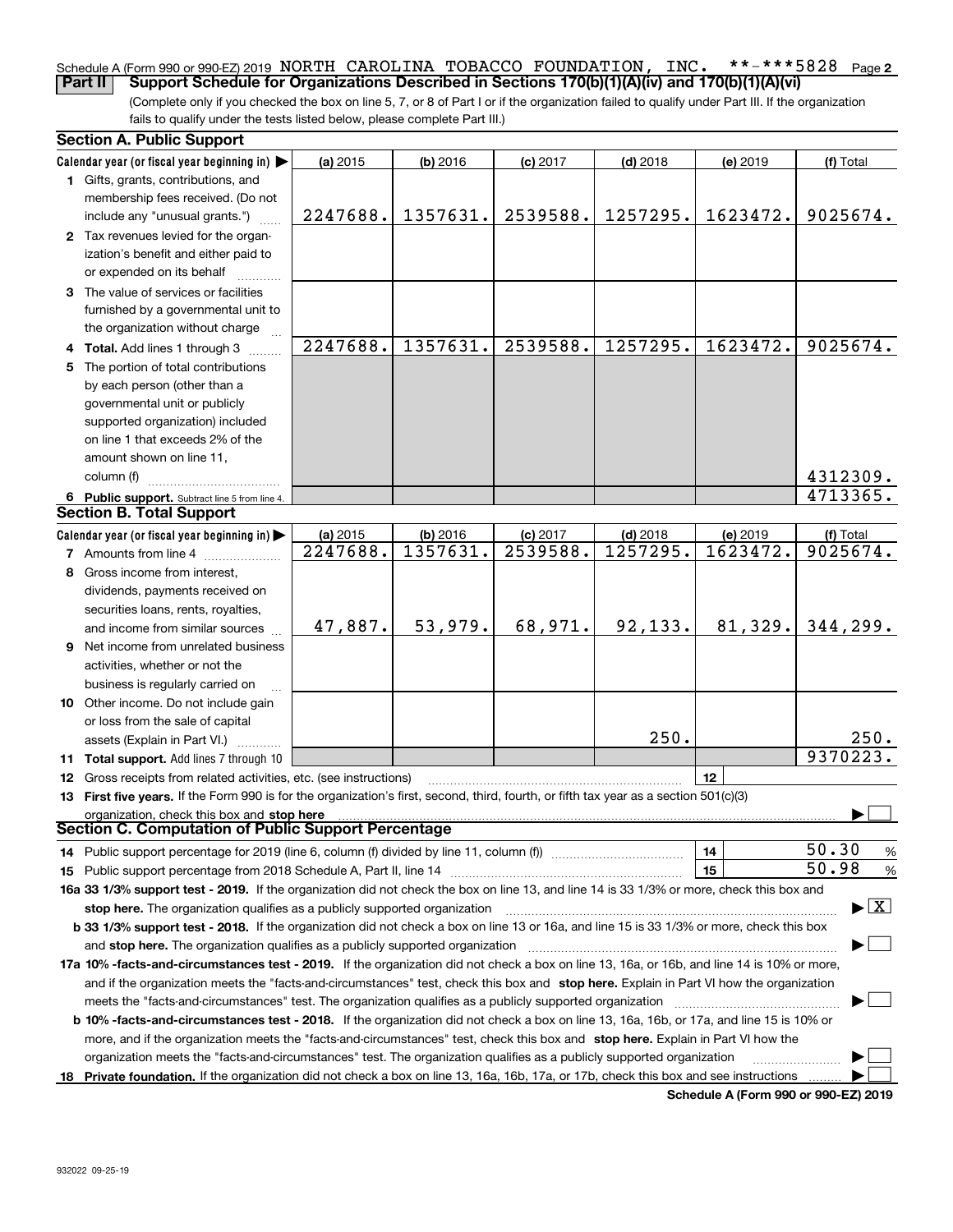### **3** Schedule A (Form 990 or 990-EZ) 2019 Page NORTH CAROLINA TOBACCO FOUNDATION, INC. \*\*-\*\*\*5828**Part III Support Schedule for Organizations Described in Section 509(a)(2)**

(Complete only if you checked the box on line 10 of Part I or if the organization failed to qualify under Part II. If the organization fails to qualify under the tests listed below, please complete Part II.)

|    | <b>Section A. Public Support</b>                                                                                                                    |          |          |            |            |          |           |
|----|-----------------------------------------------------------------------------------------------------------------------------------------------------|----------|----------|------------|------------|----------|-----------|
|    | Calendar year (or fiscal year beginning in) $\blacktriangleright$                                                                                   | (a) 2015 | (b) 2016 | $(c)$ 2017 | $(d)$ 2018 | (e) 2019 | (f) Total |
|    | 1 Gifts, grants, contributions, and                                                                                                                 |          |          |            |            |          |           |
|    | membership fees received. (Do not                                                                                                                   |          |          |            |            |          |           |
|    | include any "unusual grants.")                                                                                                                      |          |          |            |            |          |           |
|    | <b>2</b> Gross receipts from admissions,                                                                                                            |          |          |            |            |          |           |
|    | merchandise sold or services per-                                                                                                                   |          |          |            |            |          |           |
|    | formed, or facilities furnished in                                                                                                                  |          |          |            |            |          |           |
|    | any activity that is related to the<br>organization's tax-exempt purpose                                                                            |          |          |            |            |          |           |
|    | 3 Gross receipts from activities that                                                                                                               |          |          |            |            |          |           |
|    | are not an unrelated trade or bus-                                                                                                                  |          |          |            |            |          |           |
|    |                                                                                                                                                     |          |          |            |            |          |           |
|    | iness under section 513                                                                                                                             |          |          |            |            |          |           |
|    | 4 Tax revenues levied for the organ-                                                                                                                |          |          |            |            |          |           |
|    | ization's benefit and either paid to                                                                                                                |          |          |            |            |          |           |
|    | or expended on its behalf<br>.                                                                                                                      |          |          |            |            |          |           |
|    | 5 The value of services or facilities                                                                                                               |          |          |            |            |          |           |
|    | furnished by a governmental unit to                                                                                                                 |          |          |            |            |          |           |
|    | the organization without charge                                                                                                                     |          |          |            |            |          |           |
|    | <b>6 Total.</b> Add lines 1 through 5                                                                                                               |          |          |            |            |          |           |
|    | 7a Amounts included on lines 1, 2, and                                                                                                              |          |          |            |            |          |           |
|    | 3 received from disqualified persons                                                                                                                |          |          |            |            |          |           |
|    | <b>b</b> Amounts included on lines 2 and 3 received                                                                                                 |          |          |            |            |          |           |
|    | from other than disqualified persons that<br>exceed the greater of \$5,000 or 1% of the                                                             |          |          |            |            |          |           |
|    | amount on line 13 for the year                                                                                                                      |          |          |            |            |          |           |
|    | c Add lines 7a and 7b                                                                                                                               |          |          |            |            |          |           |
|    | 8 Public support. (Subtract line 7c from line 6.)                                                                                                   |          |          |            |            |          |           |
|    | <b>Section B. Total Support</b>                                                                                                                     |          |          |            |            |          |           |
|    | Calendar year (or fiscal year beginning in)                                                                                                         | (a) 2015 | (b) 2016 | $(c)$ 2017 | $(d)$ 2018 | (e) 2019 | (f) Total |
|    | 9 Amounts from line 6                                                                                                                               |          |          |            |            |          |           |
|    | <b>10a</b> Gross income from interest,                                                                                                              |          |          |            |            |          |           |
|    | dividends, payments received on                                                                                                                     |          |          |            |            |          |           |
|    | securities loans, rents, royalties,<br>and income from similar sources                                                                              |          |          |            |            |          |           |
|    | <b>b</b> Unrelated business taxable income                                                                                                          |          |          |            |            |          |           |
|    | (less section 511 taxes) from businesses                                                                                                            |          |          |            |            |          |           |
|    | acquired after June 30, 1975 [10001]                                                                                                                |          |          |            |            |          |           |
|    |                                                                                                                                                     |          |          |            |            |          |           |
|    | c Add lines 10a and 10b<br>11 Net income from unrelated business                                                                                    |          |          |            |            |          |           |
|    | activities not included in line 10b,                                                                                                                |          |          |            |            |          |           |
|    | whether or not the business is                                                                                                                      |          |          |            |            |          |           |
|    | regularly carried on                                                                                                                                |          |          |            |            |          |           |
|    | <b>12</b> Other income. Do not include gain<br>or loss from the sale of capital                                                                     |          |          |            |            |          |           |
|    | assets (Explain in Part VI.)                                                                                                                        |          |          |            |            |          |           |
|    | <b>13</b> Total support. (Add lines 9, 10c, 11, and 12.)                                                                                            |          |          |            |            |          |           |
|    | 14 First five years. If the Form 990 is for the organization's first, second, third, fourth, or fifth tax year as a section 501(c)(3) organization, |          |          |            |            |          |           |
|    | check this box and stop here measurements are constructed as the state of the state of the state of the state o                                     |          |          |            |            |          |           |
|    | <b>Section C. Computation of Public Support Percentage</b>                                                                                          |          |          |            |            |          |           |
|    | 15 Public support percentage for 2019 (line 8, column (f), divided by line 13, column (f))                                                          |          |          |            |            | 15       | %         |
|    | 16 Public support percentage from 2018 Schedule A, Part III, line 15                                                                                |          |          |            |            | 16       | %         |
|    | <b>Section D. Computation of Investment Income Percentage</b>                                                                                       |          |          |            |            |          |           |
|    | 17 Investment income percentage for 2019 (line 10c, column (f), divided by line 13, column (f))                                                     |          |          |            |            | 17       | %         |
|    | <b>18</b> Investment income percentage from <b>2018</b> Schedule A, Part III, line 17                                                               |          |          |            |            | 18       | %         |
|    | 19a 33 1/3% support tests - 2019. If the organization did not check the box on line 14, and line 15 is more than 33 1/3%, and line 17 is not        |          |          |            |            |          |           |
|    | more than 33 1/3%, check this box and stop here. The organization qualifies as a publicly supported organization                                    |          |          |            |            |          | ▶         |
|    | b 33 1/3% support tests - 2018. If the organization did not check a box on line 14 or line 19a, and line 16 is more than 33 1/3%, and               |          |          |            |            |          |           |
|    | line 18 is not more than 33 1/3%, check this box and stop here. The organization qualifies as a publicly supported organization                     |          |          |            |            |          |           |
| 20 |                                                                                                                                                     |          |          |            |            |          |           |
|    |                                                                                                                                                     |          |          |            |            |          |           |

**Schedule A (Form 990 or 990-EZ) 2019**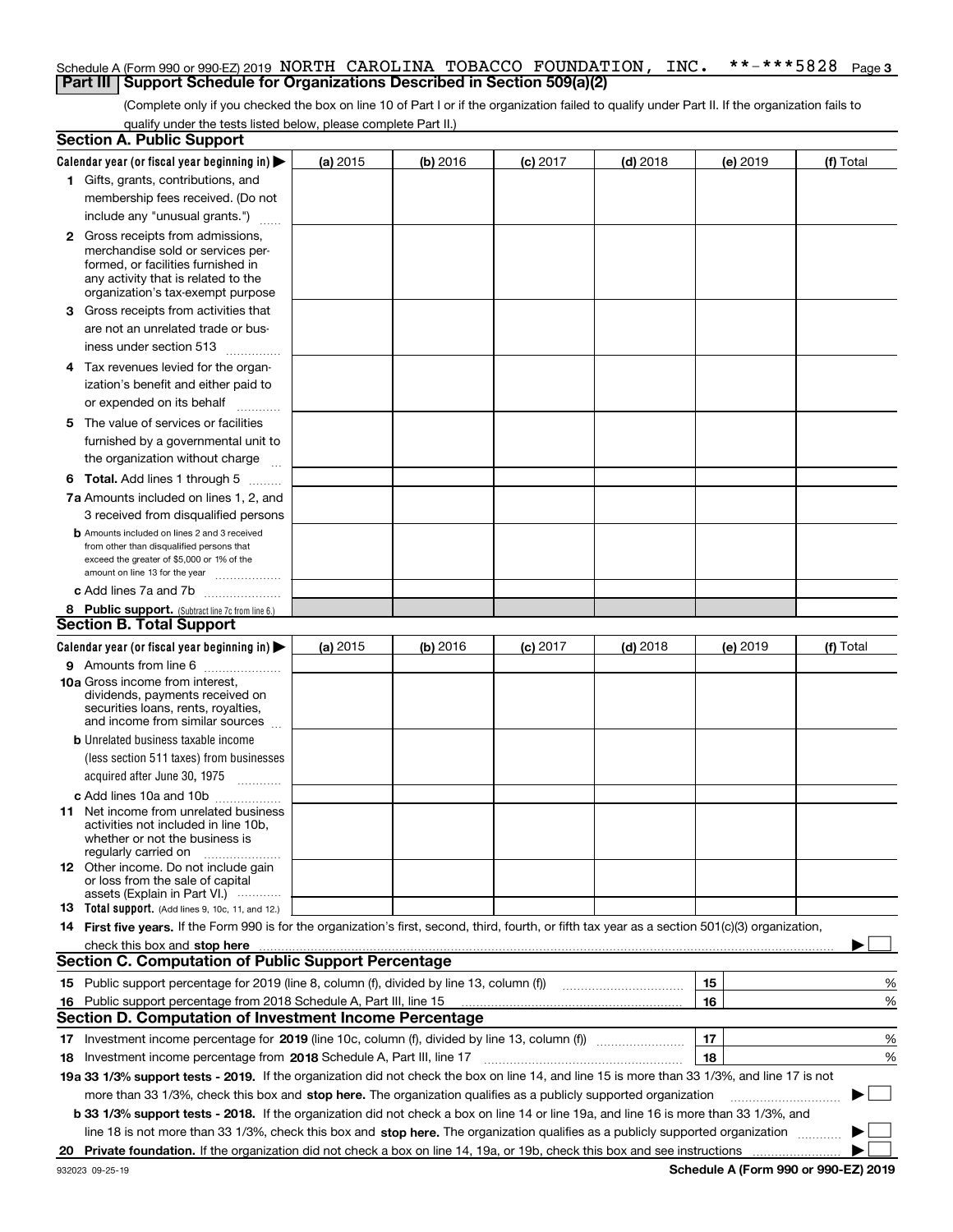### $***$   $***$  5828 Page 4 Schedule A (Form 990 or 990-EZ) 2019 Page NORTH CAROLINA TOBACCO FOUNDATION, INC. \*\*-\*\*\*5828

# **Part IV Supporting Organizations**

(Complete only if you checked a box in line 12 on Part I. If you checked 12a of Part I, complete Sections A and B. If you checked 12b of Part I, complete Sections A and C. If you checked 12c of Part I, complete Sections A, D, and E. If you checked 12d of Part I, complete Sections A and D, and complete Part V.)

### **Section A. All Supporting Organizations**

- **1** Are all of the organization's supported organizations listed by name in the organization's governing documents? If "No," describe in **Part VI** how the supported organizations are designated. If designated by *class or purpose, describe the designation. If historic and continuing relationship, explain.*
- **2** Did the organization have any supported organization that does not have an IRS determination of status under section 509(a)(1) or (2)? If "Yes," explain in Part VI how the organization determined that the supported *organization was described in section 509(a)(1) or (2).*
- **3a** Did the organization have a supported organization described in section 501(c)(4), (5), or (6)? If "Yes," answer *(b) and (c) below.*
- **b** Did the organization confirm that each supported organization qualified under section 501(c)(4), (5), or (6) and satisfied the public support tests under section 509(a)(2)? If "Yes," describe in **Part VI** when and how the *organization made the determination.*
- **c**Did the organization ensure that all support to such organizations was used exclusively for section 170(c)(2)(B) purposes? If "Yes," explain in **Part VI** what controls the organization put in place to ensure such use.
- **4a***If* Was any supported organization not organized in the United States ("foreign supported organization")? *"Yes," and if you checked 12a or 12b in Part I, answer (b) and (c) below.*
- **b** Did the organization have ultimate control and discretion in deciding whether to make grants to the foreign supported organization? If "Yes," describe in **Part VI** how the organization had such control and discretion *despite being controlled or supervised by or in connection with its supported organizations.*
- **c** Did the organization support any foreign supported organization that does not have an IRS determination under sections 501(c)(3) and 509(a)(1) or (2)? If "Yes," explain in **Part VI** what controls the organization used *to ensure that all support to the foreign supported organization was used exclusively for section 170(c)(2)(B) purposes.*
- **5a***If "Yes,"* Did the organization add, substitute, or remove any supported organizations during the tax year? answer (b) and (c) below (if applicable). Also, provide detail in **Part VI,** including (i) the names and EIN *numbers of the supported organizations added, substituted, or removed; (ii) the reasons for each such action; (iii) the authority under the organization's organizing document authorizing such action; and (iv) how the action was accomplished (such as by amendment to the organizing document).*
- **b** Type I or Type II only. Was any added or substituted supported organization part of a class already designated in the organization's organizing document?
- **cSubstitutions only.**  Was the substitution the result of an event beyond the organization's control?
- **6** Did the organization provide support (whether in the form of grants or the provision of services or facilities) to **Part VI.** *If "Yes," provide detail in* support or benefit one or more of the filing organization's supported organizations? anyone other than (i) its supported organizations, (ii) individuals that are part of the charitable class benefited by one or more of its supported organizations, or (iii) other supporting organizations that also
- **7**Did the organization provide a grant, loan, compensation, or other similar payment to a substantial contributor *If "Yes," complete Part I of Schedule L (Form 990 or 990-EZ).* regard to a substantial contributor? (as defined in section 4958(c)(3)(C)), a family member of a substantial contributor, or a 35% controlled entity with
- **8** Did the organization make a loan to a disqualified person (as defined in section 4958) not described in line 7? *If "Yes," complete Part I of Schedule L (Form 990 or 990-EZ).*
- **9a** Was the organization controlled directly or indirectly at any time during the tax year by one or more in section 509(a)(1) or (2))? If "Yes," *provide detail in* <code>Part VI.</code> disqualified persons as defined in section 4946 (other than foundation managers and organizations described
- **b** Did one or more disqualified persons (as defined in line 9a) hold a controlling interest in any entity in which the supporting organization had an interest? If "Yes," provide detail in P**art VI**.
- **c**Did a disqualified person (as defined in line 9a) have an ownership interest in, or derive any personal benefit from, assets in which the supporting organization also had an interest? If "Yes," provide detail in P**art VI.**
- **10a** Was the organization subject to the excess business holdings rules of section 4943 because of section supporting organizations)? If "Yes," answer 10b below. 4943(f) (regarding certain Type II supporting organizations, and all Type III non-functionally integrated
- **b** Did the organization have any excess business holdings in the tax year? (Use Schedule C, Form 4720, to *determine whether the organization had excess business holdings.)*

**YesNo**

**1**

**10b**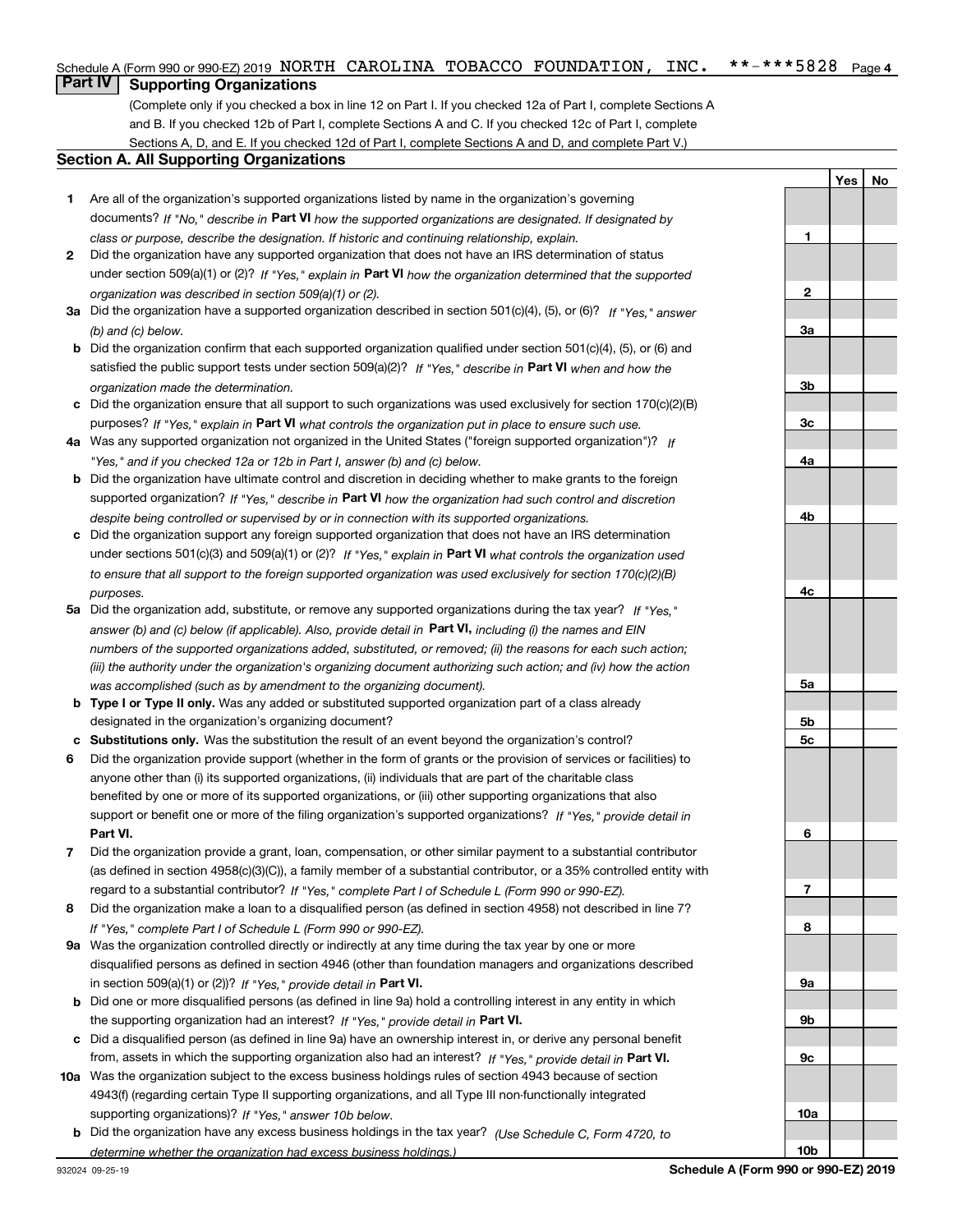### **5** Schedule A (Form 990 or 990-EZ) 2019 Page NORTH CAROLINA TOBACCO FOUNDATION, INC. \*\*-\*\*\*5828**Part IV Supporting Organizations** *(continued)*

|    |                                                                                                                                                                                               |              | Yes | No |
|----|-----------------------------------------------------------------------------------------------------------------------------------------------------------------------------------------------|--------------|-----|----|
| 11 | Has the organization accepted a gift or contribution from any of the following persons?                                                                                                       |              |     |    |
|    | a A person who directly or indirectly controls, either alone or together with persons described in (b) and (c)                                                                                |              |     |    |
|    | below, the governing body of a supported organization?                                                                                                                                        | 11a          |     |    |
|    | <b>b</b> A family member of a person described in (a) above?                                                                                                                                  | 11b          |     |    |
| c  | A 35% controlled entity of a person described in (a) or (b) above? If "Yes" to a, b, or c, provide detail in Part VI.                                                                         | 11c          |     |    |
|    | <b>Section B. Type I Supporting Organizations</b>                                                                                                                                             |              |     |    |
|    |                                                                                                                                                                                               |              | Yes | No |
| 1  | Did the directors, trustees, or membership of one or more supported organizations have the power to                                                                                           |              |     |    |
|    | regularly appoint or elect at least a majority of the organization's directors or trustees at all times during the                                                                            |              |     |    |
|    | tax year? If "No," describe in Part VI how the supported organization(s) effectively operated, supervised, or                                                                                 |              |     |    |
|    | controlled the organization's activities. If the organization had more than one supported organization,                                                                                       |              |     |    |
|    | describe how the powers to appoint and/or remove directors or trustees were allocated among the supported                                                                                     |              |     |    |
|    | organizations and what conditions or restrictions, if any, applied to such powers during the tax year.                                                                                        | 1            |     |    |
| 2  | Did the organization operate for the benefit of any supported organization other than the supported                                                                                           |              |     |    |
|    | organization(s) that operated, supervised, or controlled the supporting organization? If "Yes," explain in                                                                                    |              |     |    |
|    |                                                                                                                                                                                               |              |     |    |
|    | Part VI how providing such benefit carried out the purposes of the supported organization(s) that operated,                                                                                   | $\mathbf{2}$ |     |    |
|    | supervised, or controlled the supporting organization.<br><b>Section C. Type II Supporting Organizations</b>                                                                                  |              |     |    |
|    |                                                                                                                                                                                               |              |     |    |
|    |                                                                                                                                                                                               |              | Yes | No |
| 1  | Were a majority of the organization's directors or trustees during the tax year also a majority of the directors                                                                              |              |     |    |
|    | or trustees of each of the organization's supported organization(s)? If "No," describe in Part VI how control                                                                                 |              |     |    |
|    | or management of the supporting organization was vested in the same persons that controlled or managed                                                                                        |              |     |    |
|    | the supported organization(s).                                                                                                                                                                | 1            |     |    |
|    | <b>Section D. All Type III Supporting Organizations</b>                                                                                                                                       |              |     |    |
|    |                                                                                                                                                                                               |              | Yes | No |
| 1  | Did the organization provide to each of its supported organizations, by the last day of the fifth month of the                                                                                |              |     |    |
|    | organization's tax year, (i) a written notice describing the type and amount of support provided during the prior tax                                                                         |              |     |    |
|    | year, (ii) a copy of the Form 990 that was most recently filed as of the date of notification, and (iii) copies of the                                                                        |              |     |    |
|    | organization's governing documents in effect on the date of notification, to the extent not previously provided?                                                                              | 1            |     |    |
| 2  | Were any of the organization's officers, directors, or trustees either (i) appointed or elected by the supported                                                                              |              |     |    |
|    | organization(s) or (ii) serving on the governing body of a supported organization? If "No," explain in Part VI how                                                                            |              |     |    |
|    | the organization maintained a close and continuous working relationship with the supported organization(s).                                                                                   | 2            |     |    |
| 3  | By reason of the relationship described in (2), did the organization's supported organizations have a                                                                                         |              |     |    |
|    | significant voice in the organization's investment policies and in directing the use of the organization's                                                                                    |              |     |    |
|    | income or assets at all times during the tax year? If "Yes," describe in Part VI the role the organization's                                                                                  |              |     |    |
|    | supported organizations played in this regard.                                                                                                                                                | 3            |     |    |
|    | Section E. Type III Functionally Integrated Supporting Organizations                                                                                                                          |              |     |    |
| 1  | Check the box next to the method that the organization used to satisfy the Integral Part Test during the year (see instructions).                                                             |              |     |    |
| a  | The organization satisfied the Activities Test. Complete line 2 below.                                                                                                                        |              |     |    |
| b  | The organization is the parent of each of its supported organizations. Complete line 3 below.                                                                                                 |              |     |    |
| c  | The organization supported a governmental entity. Describe in Part VI how you supported a government entity (see instructions),                                                               |              |     |    |
| 2  | Activities Test. Answer (a) and (b) below.                                                                                                                                                    |              | Yes | No |
| a  | Did substantially all of the organization's activities during the tax year directly further the exempt purposes of                                                                            |              |     |    |
|    | the supported organization(s) to which the organization was responsive? If "Yes," then in Part VI identify                                                                                    |              |     |    |
|    | those supported organizations and explain how these activities directly furthered their exempt purposes,                                                                                      |              |     |    |
|    | how the organization was responsive to those supported organizations, and how the organization determined                                                                                     |              |     |    |
|    |                                                                                                                                                                                               | 2a           |     |    |
| b  | that these activities constituted substantially all of its activities.<br>Did the activities described in (a) constitute activities that, but for the organization's involvement, one or more |              |     |    |
|    | of the organization's supported organization(s) would have been engaged in? If "Yes," explain in Part VI the                                                                                  |              |     |    |
|    |                                                                                                                                                                                               |              |     |    |
|    | reasons for the organization's position that its supported organization(s) would have engaged in these                                                                                        |              |     |    |
|    | activities but for the organization's involvement.                                                                                                                                            | 2b           |     |    |
| з  | Parent of Supported Organizations. Answer (a) and (b) below.                                                                                                                                  |              |     |    |
| а  | Did the organization have the power to regularly appoint or elect a majority of the officers, directors, or                                                                                   |              |     |    |
|    | trustees of each of the supported organizations? Provide details in Part VI.                                                                                                                  | За           |     |    |
| b  | Did the organization exercise a substantial degree of direction over the policies, programs, and activities of each                                                                           |              |     |    |
|    | of its supported organizations? If "Yes," describe in Part VI the role played by the organization in this regard.                                                                             | 3b           |     |    |

**Schedule A (Form 990 or 990-EZ) 2019**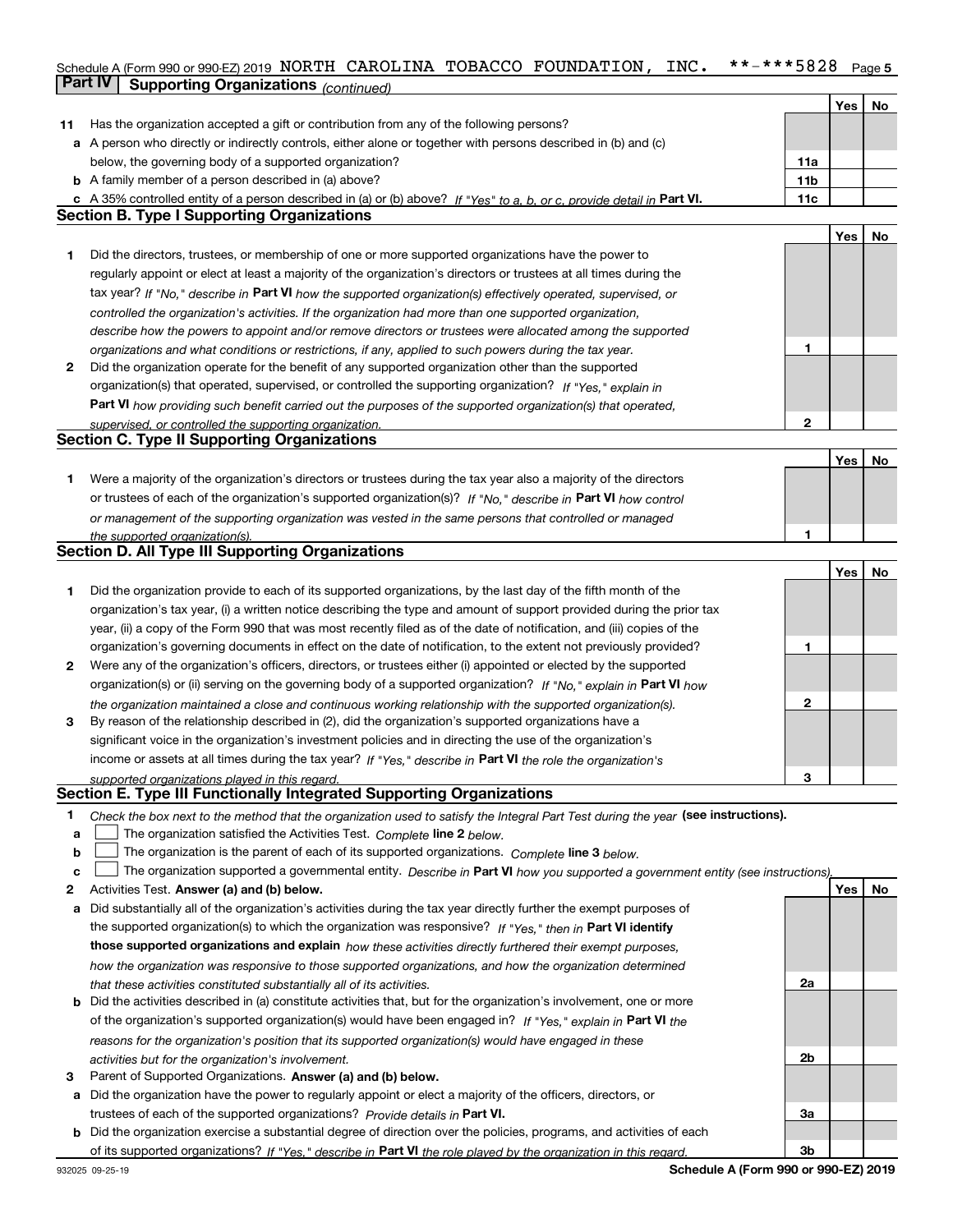|               | Schedule A (Form 990 or 990-EZ) 2019 NORTH CAROLINA TOBACCO FOUNDATION,                                                                            |                | INC.           | **-***5828<br>Page 6           |
|---------------|----------------------------------------------------------------------------------------------------------------------------------------------------|----------------|----------------|--------------------------------|
| <b>Part V</b> | Type III Non-Functionally Integrated 509(a)(3) Supporting Organizations                                                                            |                |                |                                |
| 1             | Check here if the organization satisfied the Integral Part Test as a qualifying trust on Nov. 20, 1970 (explain in Part VI). See instructions. All |                |                |                                |
|               | other Type III non-functionally integrated supporting organizations must complete Sections A through E.                                            |                |                |                                |
|               | <b>Section A - Adjusted Net Income</b>                                                                                                             |                | (A) Prior Year | (B) Current Year<br>(optional) |
| 1             | Net short-term capital gain                                                                                                                        | 1              |                |                                |
| 2             | Recoveries of prior-year distributions                                                                                                             | $\mathbf{2}$   |                |                                |
| 3             | Other gross income (see instructions)                                                                                                              | 3              |                |                                |
| 4             | Add lines 1 through 3.                                                                                                                             | 4              |                |                                |
| 5             | Depreciation and depletion                                                                                                                         | 5              |                |                                |
| 6             | Portion of operating expenses paid or incurred for production or                                                                                   |                |                |                                |
|               | collection of gross income or for management, conservation, or                                                                                     |                |                |                                |
|               | maintenance of property held for production of income (see instructions)                                                                           | 6              |                |                                |
| 7             | Other expenses (see instructions)                                                                                                                  | $\overline{7}$ |                |                                |
| 8             | Adjusted Net Income (subtract lines 5, 6, and 7 from line 4)                                                                                       | 8              |                |                                |
|               | <b>Section B - Minimum Asset Amount</b>                                                                                                            |                | (A) Prior Year | (B) Current Year<br>(optional) |
| 1             | Aggregate fair market value of all non-exempt-use assets (see                                                                                      |                |                |                                |
|               | instructions for short tax year or assets held for part of year):                                                                                  |                |                |                                |
|               | <b>a</b> Average monthly value of securities                                                                                                       | 1a             |                |                                |
|               | <b>b</b> Average monthly cash balances                                                                                                             | 1b             |                |                                |
|               | c Fair market value of other non-exempt-use assets                                                                                                 | 1c             |                |                                |
|               | d Total (add lines 1a, 1b, and 1c)                                                                                                                 | 1d             |                |                                |
|               | <b>e</b> Discount claimed for blockage or other                                                                                                    |                |                |                                |
|               | factors (explain in detail in Part VI):                                                                                                            |                |                |                                |
| 2             | Acquisition indebtedness applicable to non-exempt-use assets                                                                                       | $\mathbf{2}$   |                |                                |
| 3             | Subtract line 2 from line 1d.                                                                                                                      | 3              |                |                                |
| 4             | Cash deemed held for exempt use. Enter 1-1/2% of line 3 (for greater amount,                                                                       |                |                |                                |
|               | see instructions).                                                                                                                                 | 4              |                |                                |
| 5             | Net value of non-exempt-use assets (subtract line 4 from line 3)                                                                                   | 5              |                |                                |
| 6             | Multiply line 5 by .035.                                                                                                                           | 6              |                |                                |
| 7             | Recoveries of prior-year distributions                                                                                                             | $\overline{7}$ |                |                                |
| 8             | Minimum Asset Amount (add line 7 to line 6)                                                                                                        | 8              |                |                                |
|               | <b>Section C - Distributable Amount</b>                                                                                                            |                |                | <b>Current Year</b>            |
| 1.            | Adjusted net income for prior year (from Section A, line 8, Column A)                                                                              | 1              |                |                                |
|               | Enter 85% of line 1.                                                                                                                               | 2              |                |                                |
| 3             | Minimum asset amount for prior year (from Section B, line 8, Column A)                                                                             | 3              |                |                                |
| 4             | Enter greater of line 2 or line 3.                                                                                                                 | 4              |                |                                |
| 5             | Income tax imposed in prior year                                                                                                                   | 5              |                |                                |
| 6             | <b>Distributable Amount.</b> Subtract line 5 from line 4, unless subject to                                                                        |                |                |                                |
|               | emergency temporary reduction (see instructions).                                                                                                  | 6              |                |                                |
| 7             | Check here if the current year is the organization's first as a non-functionally integrated Type III supporting organization (see                  |                |                |                                |

instructions).

**Schedule A (Form 990 or 990-EZ) 2019**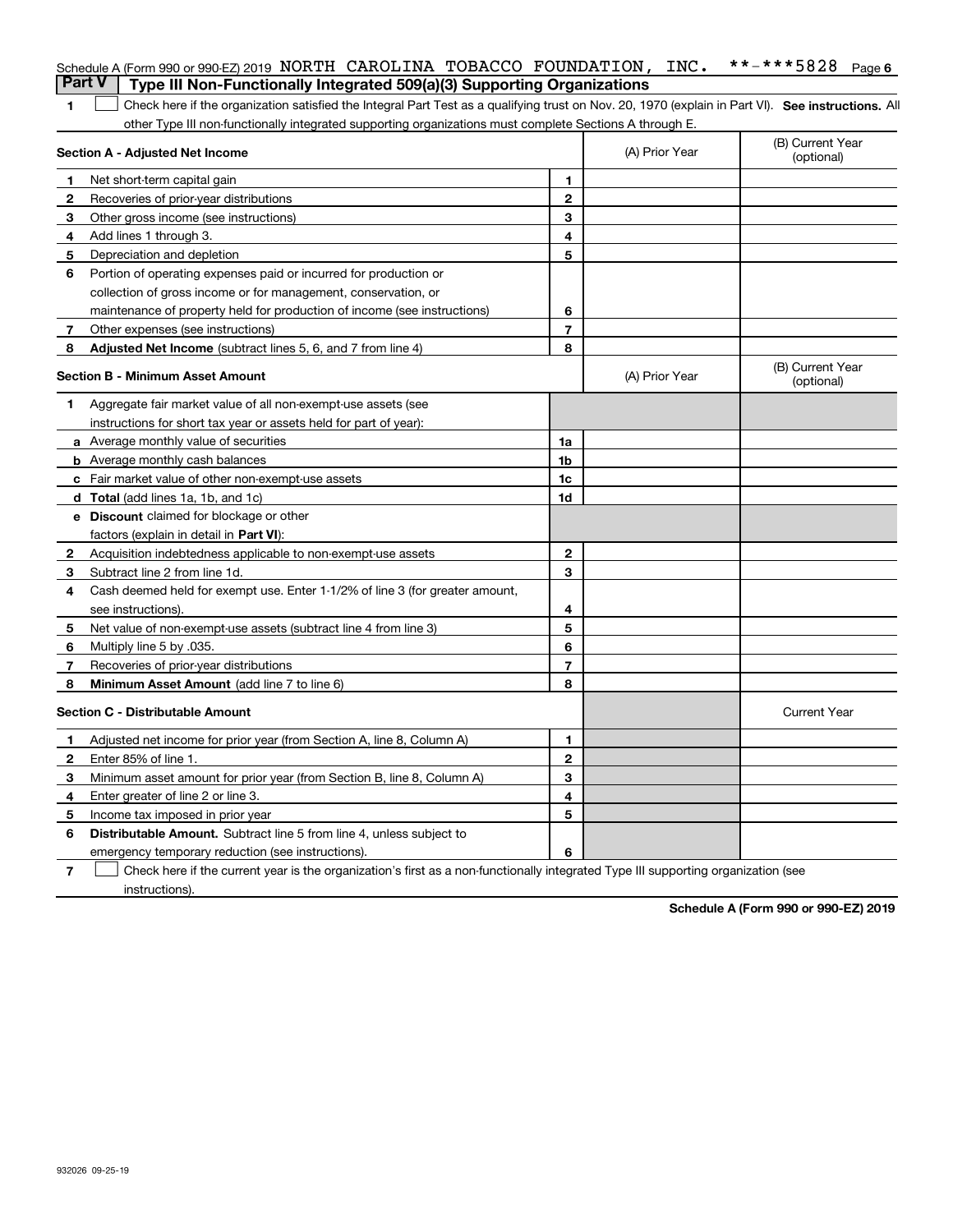## Schedule A (Form 990 or 990-EZ) 2019 NORTH CAROLINA TOBACCO FOUNDATION , INC<sub>\*</sub> \*\*-\*\*\*5828 <sub>Page 7</sub>

| Part V |                                                                                      | Type III Non-Functionally Integrated 509(a)(3) Supporting Organizations                    |                             | (continued)                           |                                         |
|--------|--------------------------------------------------------------------------------------|--------------------------------------------------------------------------------------------|-----------------------------|---------------------------------------|-----------------------------------------|
|        | <b>Section D - Distributions</b>                                                     |                                                                                            |                             |                                       | <b>Current Year</b>                     |
| 1      |                                                                                      | Amounts paid to supported organizations to accomplish exempt purposes                      |                             |                                       |                                         |
| 2      | Amounts paid to perform activity that directly furthers exempt purposes of supported |                                                                                            |                             |                                       |                                         |
|        | organizations, in excess of income from activity                                     |                                                                                            |                             |                                       |                                         |
| 3      |                                                                                      | Administrative expenses paid to accomplish exempt purposes of supported organizations      |                             |                                       |                                         |
| 4      | Amounts paid to acquire exempt-use assets                                            |                                                                                            |                             |                                       |                                         |
| 5      |                                                                                      | Qualified set-aside amounts (prior IRS approval required)                                  |                             |                                       |                                         |
| 6      |                                                                                      | Other distributions (describe in Part VI). See instructions.                               |                             |                                       |                                         |
| 7      |                                                                                      | Total annual distributions. Add lines 1 through 6.                                         |                             |                                       |                                         |
| 8      |                                                                                      | Distributions to attentive supported organizations to which the organization is responsive |                             |                                       |                                         |
|        |                                                                                      | (provide details in Part VI). See instructions.                                            |                             |                                       |                                         |
| 9      |                                                                                      | Distributable amount for 2019 from Section C, line 6                                       |                             |                                       |                                         |
| 10     |                                                                                      | Line 8 amount divided by line 9 amount                                                     |                             |                                       |                                         |
|        |                                                                                      |                                                                                            | (i)                         | (ii)                                  | (iii)                                   |
|        |                                                                                      | Section E - Distribution Allocations (see instructions)                                    | <b>Excess Distributions</b> | <b>Underdistributions</b><br>Pre-2019 | <b>Distributable</b><br>Amount for 2019 |
| 1      |                                                                                      | Distributable amount for 2019 from Section C, line 6                                       |                             |                                       |                                         |
| 2      |                                                                                      | Underdistributions, if any, for years prior to 2019 (reason-                               |                             |                                       |                                         |
|        |                                                                                      | able cause required- explain in Part VI). See instructions.                                |                             |                                       |                                         |
| З      |                                                                                      | Excess distributions carryover, if any, to 2019                                            |                             |                                       |                                         |
|        | <b>a</b> From 2014                                                                   |                                                                                            |                             |                                       |                                         |
|        | <b>b</b> From 2015                                                                   |                                                                                            |                             |                                       |                                         |
|        | $c$ From 2016                                                                        |                                                                                            |                             |                                       |                                         |
|        | <b>d</b> From 2017                                                                   |                                                                                            |                             |                                       |                                         |
|        | e From 2018                                                                          |                                                                                            |                             |                                       |                                         |
|        |                                                                                      | Total of lines 3a through e                                                                |                             |                                       |                                         |
|        |                                                                                      | <b>g</b> Applied to underdistributions of prior years                                      |                             |                                       |                                         |
|        |                                                                                      | <b>h</b> Applied to 2019 distributable amount                                              |                             |                                       |                                         |
|        |                                                                                      | Carryover from 2014 not applied (see instructions)                                         |                             |                                       |                                         |
|        |                                                                                      | Remainder. Subtract lines 3g, 3h, and 3i from 3f.                                          |                             |                                       |                                         |
| 4      |                                                                                      | Distributions for 2019 from Section D,                                                     |                             |                                       |                                         |
|        | line $7:$                                                                            |                                                                                            |                             |                                       |                                         |
|        |                                                                                      | <b>a</b> Applied to underdistributions of prior years                                      |                             |                                       |                                         |
|        |                                                                                      | <b>b</b> Applied to 2019 distributable amount                                              |                             |                                       |                                         |
| c      |                                                                                      | Remainder. Subtract lines 4a and 4b from 4.                                                |                             |                                       |                                         |
| 5      |                                                                                      | Remaining underdistributions for years prior to 2019, if                                   |                             |                                       |                                         |
|        |                                                                                      | any. Subtract lines 3g and 4a from line 2. For result greater                              |                             |                                       |                                         |
|        |                                                                                      | than zero, explain in Part VI. See instructions.                                           |                             |                                       |                                         |
| 6      |                                                                                      | Remaining underdistributions for 2019. Subtract lines 3h                                   |                             |                                       |                                         |
|        |                                                                                      | and 4b from line 1. For result greater than zero, explain in                               |                             |                                       |                                         |
|        |                                                                                      | Part VI. See instructions.                                                                 |                             |                                       |                                         |
| 7      |                                                                                      | Excess distributions carryover to 2020. Add lines 3j                                       |                             |                                       |                                         |
|        | and 4c.                                                                              |                                                                                            |                             |                                       |                                         |
| 8      | Breakdown of line 7:                                                                 |                                                                                            |                             |                                       |                                         |
|        | a Excess from 2015                                                                   |                                                                                            |                             |                                       |                                         |
|        | <b>b</b> Excess from 2016                                                            |                                                                                            |                             |                                       |                                         |
|        | c Excess from 2017                                                                   |                                                                                            |                             |                                       |                                         |
|        | d Excess from 2018                                                                   |                                                                                            |                             |                                       |                                         |
|        | e Excess from 2019                                                                   |                                                                                            |                             |                                       |                                         |
|        |                                                                                      |                                                                                            |                             |                                       |                                         |

**Schedule A (Form 990 or 990-EZ) 2019**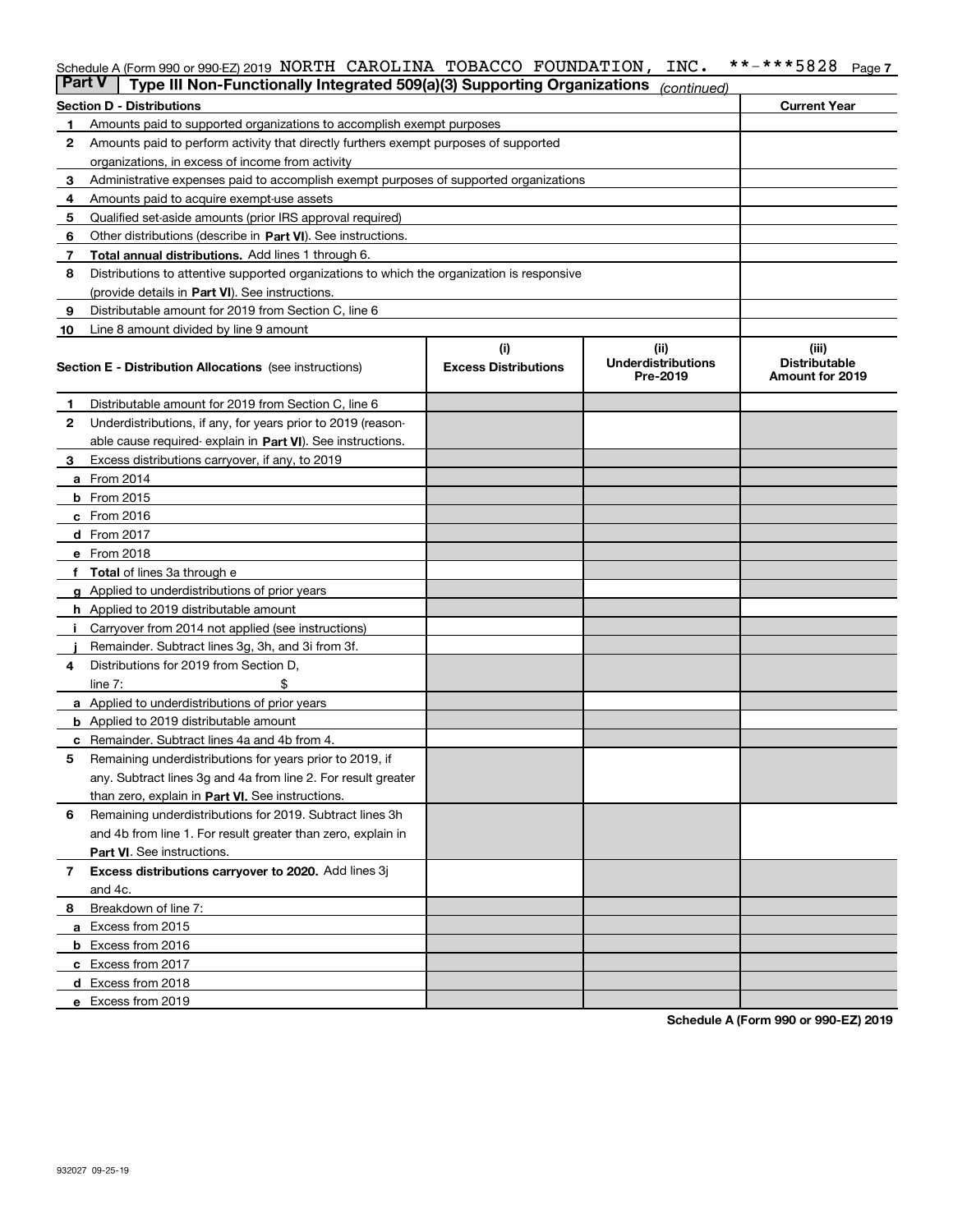|                | **-***5828 Page 8<br>Schedule A (Form 990 or 990-EZ) 2019 NORTH CAROLINA TOBACCO FOUNDATION, INC.                                                                                                                                                                                                |
|----------------|--------------------------------------------------------------------------------------------------------------------------------------------------------------------------------------------------------------------------------------------------------------------------------------------------|
| <b>Part VI</b> | Supplemental Information. Provide the explanations required by Part II, line 10; Part II, line 17a or 17b; Part III, line 12;                                                                                                                                                                    |
|                | Part IV, Section A, lines 1, 2, 3b, 3c, 4b, 4c, 5a, 6, 9a, 9b, 9c, 11a, 11b, and 11c; Part IV, Section B, lines 1 and 2; Part IV, Section C,<br>line 1; Part IV, Section D, lines 2 and 3; Part IV, Section E, lines 1c, 2a, 2b, 3a, and 3b; Part V, line 1; Part V, Section B, line 1e; Part V, |
|                | Section D, lines 5, 6, and 8; and Part V, Section E, lines 2, 5, and 6. Also complete this part for any additional information.                                                                                                                                                                  |
|                | (See instructions.)                                                                                                                                                                                                                                                                              |
|                |                                                                                                                                                                                                                                                                                                  |
|                |                                                                                                                                                                                                                                                                                                  |
|                |                                                                                                                                                                                                                                                                                                  |
|                |                                                                                                                                                                                                                                                                                                  |
|                |                                                                                                                                                                                                                                                                                                  |
|                |                                                                                                                                                                                                                                                                                                  |
|                |                                                                                                                                                                                                                                                                                                  |
|                |                                                                                                                                                                                                                                                                                                  |
|                |                                                                                                                                                                                                                                                                                                  |
|                |                                                                                                                                                                                                                                                                                                  |
|                |                                                                                                                                                                                                                                                                                                  |
|                |                                                                                                                                                                                                                                                                                                  |
|                |                                                                                                                                                                                                                                                                                                  |
|                |                                                                                                                                                                                                                                                                                                  |
|                |                                                                                                                                                                                                                                                                                                  |
|                |                                                                                                                                                                                                                                                                                                  |
|                |                                                                                                                                                                                                                                                                                                  |
|                |                                                                                                                                                                                                                                                                                                  |
|                |                                                                                                                                                                                                                                                                                                  |
|                |                                                                                                                                                                                                                                                                                                  |
|                |                                                                                                                                                                                                                                                                                                  |
|                |                                                                                                                                                                                                                                                                                                  |
|                |                                                                                                                                                                                                                                                                                                  |
|                |                                                                                                                                                                                                                                                                                                  |
|                |                                                                                                                                                                                                                                                                                                  |
|                |                                                                                                                                                                                                                                                                                                  |
|                |                                                                                                                                                                                                                                                                                                  |
|                |                                                                                                                                                                                                                                                                                                  |
|                |                                                                                                                                                                                                                                                                                                  |
|                |                                                                                                                                                                                                                                                                                                  |
|                |                                                                                                                                                                                                                                                                                                  |
|                |                                                                                                                                                                                                                                                                                                  |
|                |                                                                                                                                                                                                                                                                                                  |
|                |                                                                                                                                                                                                                                                                                                  |
|                |                                                                                                                                                                                                                                                                                                  |
|                |                                                                                                                                                                                                                                                                                                  |
|                |                                                                                                                                                                                                                                                                                                  |
|                |                                                                                                                                                                                                                                                                                                  |
|                |                                                                                                                                                                                                                                                                                                  |
|                |                                                                                                                                                                                                                                                                                                  |
|                |                                                                                                                                                                                                                                                                                                  |
|                |                                                                                                                                                                                                                                                                                                  |
|                |                                                                                                                                                                                                                                                                                                  |
|                |                                                                                                                                                                                                                                                                                                  |
|                |                                                                                                                                                                                                                                                                                                  |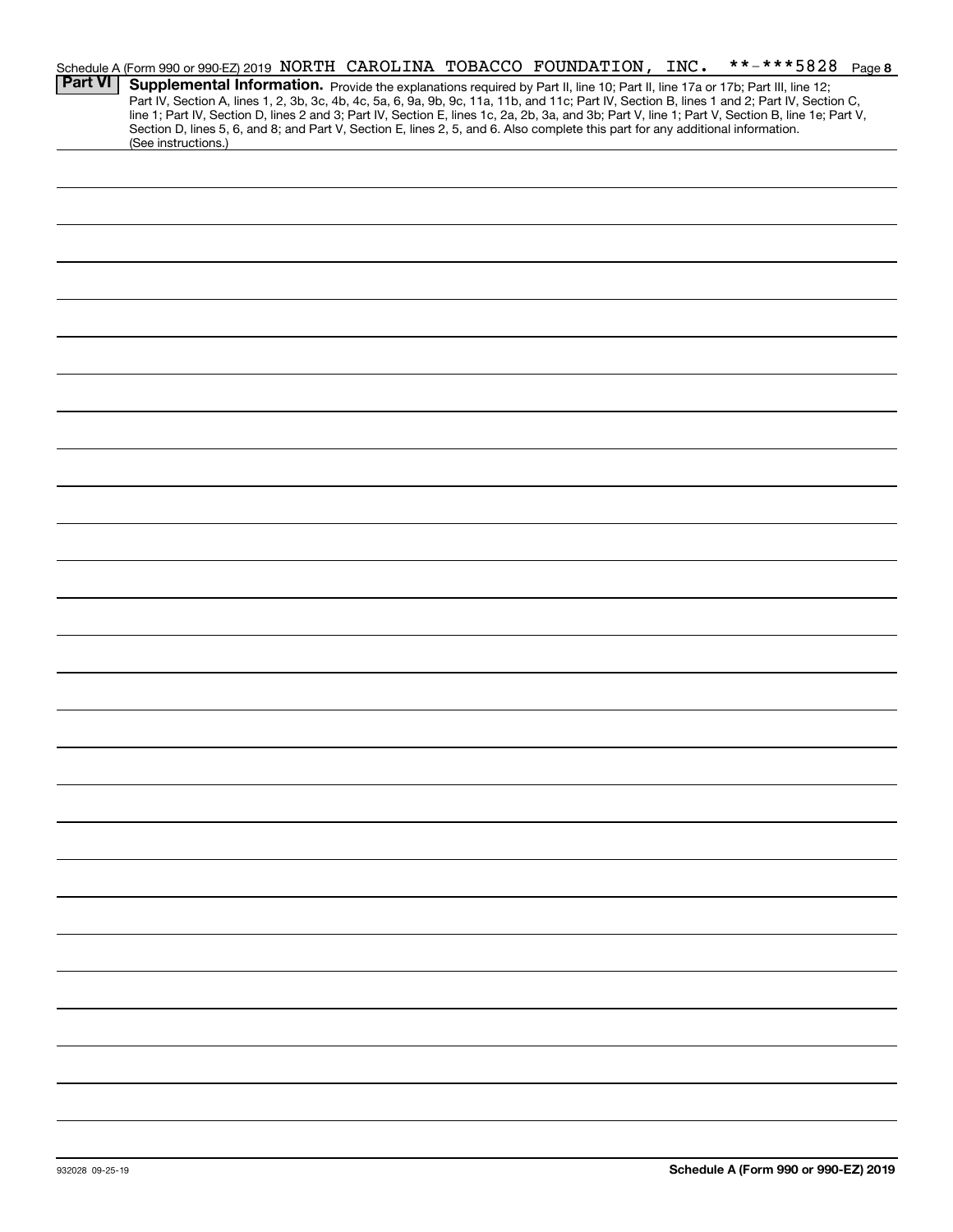Department of the Treasury Internal Revenue Service **(Form 990, 990-EZ, or 990-PF)**

Name of the organization

\*\* PUBLIC DISCLOSURE COPY \*\*

# **Schedule B Schedule of Contributors**

**| Attach to Form 990, Form 990-EZ, or Form 990-PF. | Go to www.irs.gov/Form990 for the latest information.** OMB No. 1545-0047

**2019**

**Employer identification number**

 $* - ***5828$ 

|                                       | NORTH CAROLINA TOBACCO FOUNDATION,<br>INC.                                  | $\star$ |
|---------------------------------------|-----------------------------------------------------------------------------|---------|
| <b>Organization type (check one):</b> |                                                                             |         |
| Filers of:                            | Section:                                                                    |         |
| Form 990 or 990-EZ                    | $\lfloor x \rfloor$ 501(c)( 3) (enter number) organization                  |         |
|                                       | $4947(a)(1)$ nonexempt charitable trust not treated as a private foundation |         |
|                                       | 527 political organization                                                  |         |
| Form 990-PF                           | 501(c)(3) exempt private foundation                                         |         |

4947(a)(1) nonexempt charitable trust treated as a private foundation  $\mathcal{L}^{\text{max}}$ 

501(c)(3) taxable private foundation  $\mathcal{L}^{\text{max}}$ 

Check if your organization is covered by the **General Rule** or a **Special Rule. Note:**  Only a section 501(c)(7), (8), or (10) organization can check boxes for both the General Rule and a Special Rule. See instructions.

### **General Rule**

 $\mathcal{L}^{\text{max}}$ 

For an organization filing Form 990, 990-EZ, or 990-PF that received, during the year, contributions totaling \$5,000 or more (in money or property) from any one contributor. Complete Parts I and II. See instructions for determining a contributor's total contributions.

### **Special Rules**

any one contributor, during the year, total contributions of the greater of  $\,$  (1) \$5,000; or **(2)** 2% of the amount on (i) Form 990, Part VIII, line 1h;  $\boxed{\textbf{X}}$  For an organization described in section 501(c)(3) filing Form 990 or 990-EZ that met the 33 1/3% support test of the regulations under sections 509(a)(1) and 170(b)(1)(A)(vi), that checked Schedule A (Form 990 or 990-EZ), Part II, line 13, 16a, or 16b, and that received from or (ii) Form 990-EZ, line 1. Complete Parts I and II.

year, total contributions of more than \$1,000 *exclusively* for religious, charitable, scientific, literary, or educational purposes, or for the For an organization described in section 501(c)(7), (8), or (10) filing Form 990 or 990-EZ that received from any one contributor, during the prevention of cruelty to children or animals. Complete Parts I, II, and III.  $\mathcal{L}^{\text{max}}$ 

purpose. Don't complete any of the parts unless the **General Rule** applies to this organization because it received *nonexclusively* year, contributions <sub>exclusively</sub> for religious, charitable, etc., purposes, but no such contributions totaled more than \$1,000. If this box is checked, enter here the total contributions that were received during the year for an  $\;$ exclusively religious, charitable, etc., For an organization described in section 501(c)(7), (8), or (10) filing Form 990 or 990-EZ that received from any one contributor, during the religious, charitable, etc., contributions totaling \$5,000 or more during the year  $\Box$ — $\Box$   $\Box$  $\mathcal{L}^{\text{max}}$ 

**Caution:**  An organization that isn't covered by the General Rule and/or the Special Rules doesn't file Schedule B (Form 990, 990-EZ, or 990-PF),  **must** but it answer "No" on Part IV, line 2, of its Form 990; or check the box on line H of its Form 990-EZ or on its Form 990-PF, Part I, line 2, to certify that it doesn't meet the filing requirements of Schedule B (Form 990, 990-EZ, or 990-PF).

**For Paperwork Reduction Act Notice, see the instructions for Form 990, 990-EZ, or 990-PF. Schedule B (Form 990, 990-EZ, or 990-PF) (2019)** LHA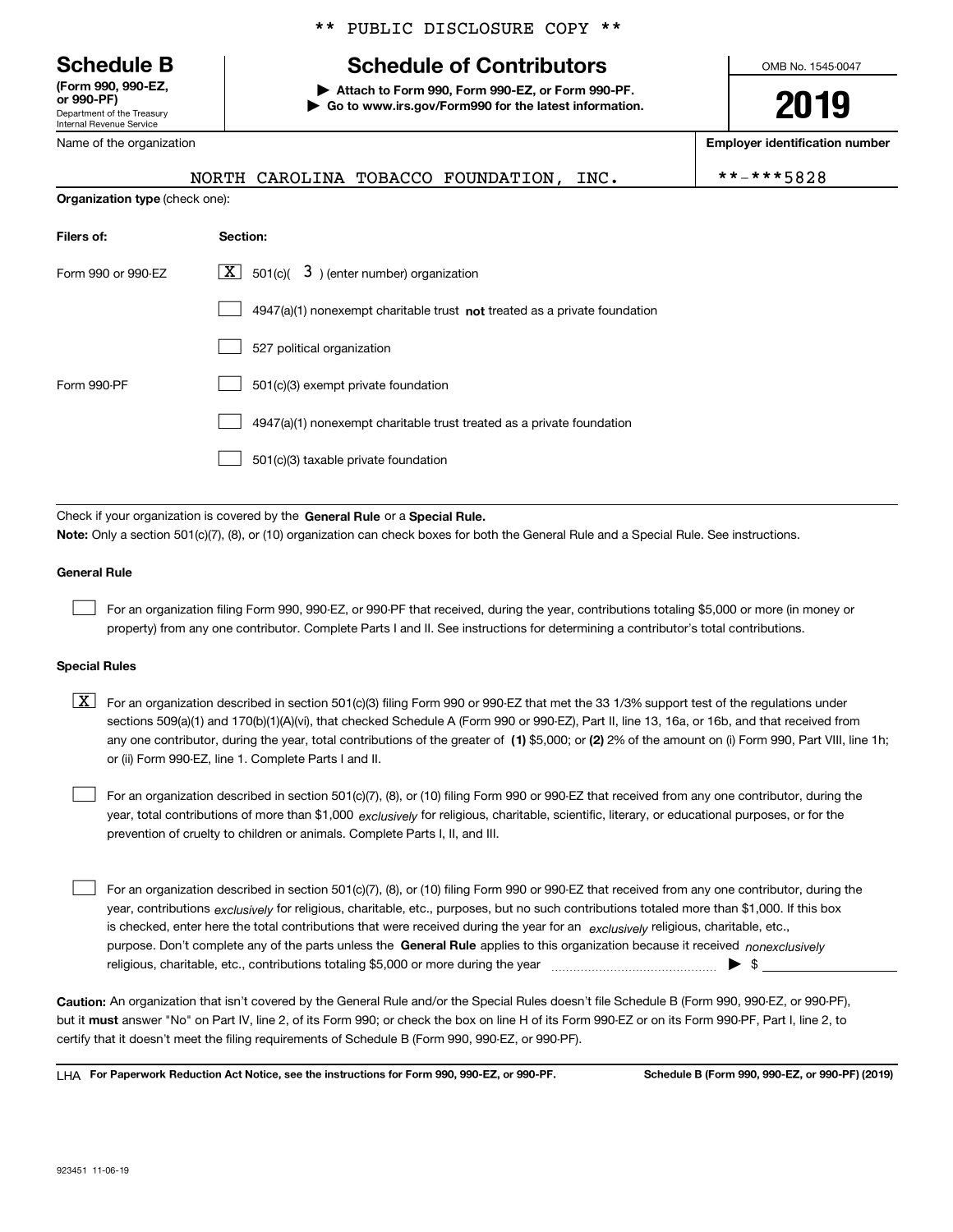Name of organization

**Employer identification number**

## NORTH CAROLINA TOBACCO FOUNDATION, INC. \*\*-\*\*\*5828

**(a)No.(b)Name, address, and ZIP + 4 (c)Total contributions (d)Type of contribution PersonPayrollNoncash (a)No.(b)Name, address, and ZIP + 4 (c)Total contributions (d)Type of contribution PersonPayrollNoncash (a)No.(b)Name, address, and ZIP + 4 (c)Total contributions (d)Type of contribution PersonPayrollNoncash (a) No.(b) Name, address, and ZIP + 4 (c) Total contributions (d) Type of contribution PersonPayrollNoncash(a) No.(b) Name, address, and ZIP + 4 (c) Total contributions (d) Type of contribution PersonPayrollNoncash (a) No.(b)Name, address, and ZIP + 4 (c) Total contributions (d)Type of contribution PersonPayrollNoncash** Contributors (see instructions). Use duplicate copies of Part I if additional space is needed. \$(Complete Part II for noncash contributions.) \$(Complete Part II for noncash contributions.) \$(Complete Part II for noncash contributions.) \$(Complete Part II for noncash contributions.) \$(Complete Part II for noncash contributions.) \$(Complete Part II for noncash contributions.) Chedule B (Form 990, 990-EZ, or 990-PF) (2019)<br>Iame of organization<br>**IORTH CAROLINA TOBACCO FOUNDATION, INC.**<br>**Part I Contributors** (see instructions). Use duplicate copies of Part I if additional space is needed.  $|X|$  $\mathcal{L}^{\text{max}}$  $\mathcal{L}^{\text{max}}$  $\boxed{\text{X}}$  $\mathcal{L}^{\text{max}}$  $\mathcal{L}^{\text{max}}$  $|X|$  $\mathcal{L}^{\text{max}}$  $\mathcal{L}^{\text{max}}$  $|X|$  $\mathcal{L}^{\text{max}}$  $\mathcal{L}^{\text{max}}$  $|X|$  $\mathcal{L}^{\text{max}}$  $\mathcal{L}^{\text{max}}$  $\boxed{\text{X}}$  $\mathcal{L}^{\text{max}}$  $\mathcal{L}^{\text{max}}$  $\begin{array}{c|c|c|c|c|c} 1 & \hspace{1.5cm} & \hspace{1.5cm} & \hspace{1.5cm} & \hspace{1.5cm} & \hspace{1.5cm} & \hspace{1.5cm} & \hspace{1.5cm} & \hspace{1.5cm} & \hspace{1.5cm} & \hspace{1.5cm} & \hspace{1.5cm} & \hspace{1.5cm} & \hspace{1.5cm} & \hspace{1.5cm} & \hspace{1.5cm} & \hspace{1.5cm} & \hspace{1.5cm} & \hspace{1.5cm} & \hspace{1.5cm} & \hspace{1.5cm} &$ 566,405.  $2$  | Person  $\overline{\text{X}}$ 300,000.  $\overline{3}$  | Person  $\overline{X}$ 286,414.  $4$  | Person  $\overline{\text{X}}$ 264,106.  $\sim$  5 | Person X 52,632.  $\sim$  6 | Person X 49,392.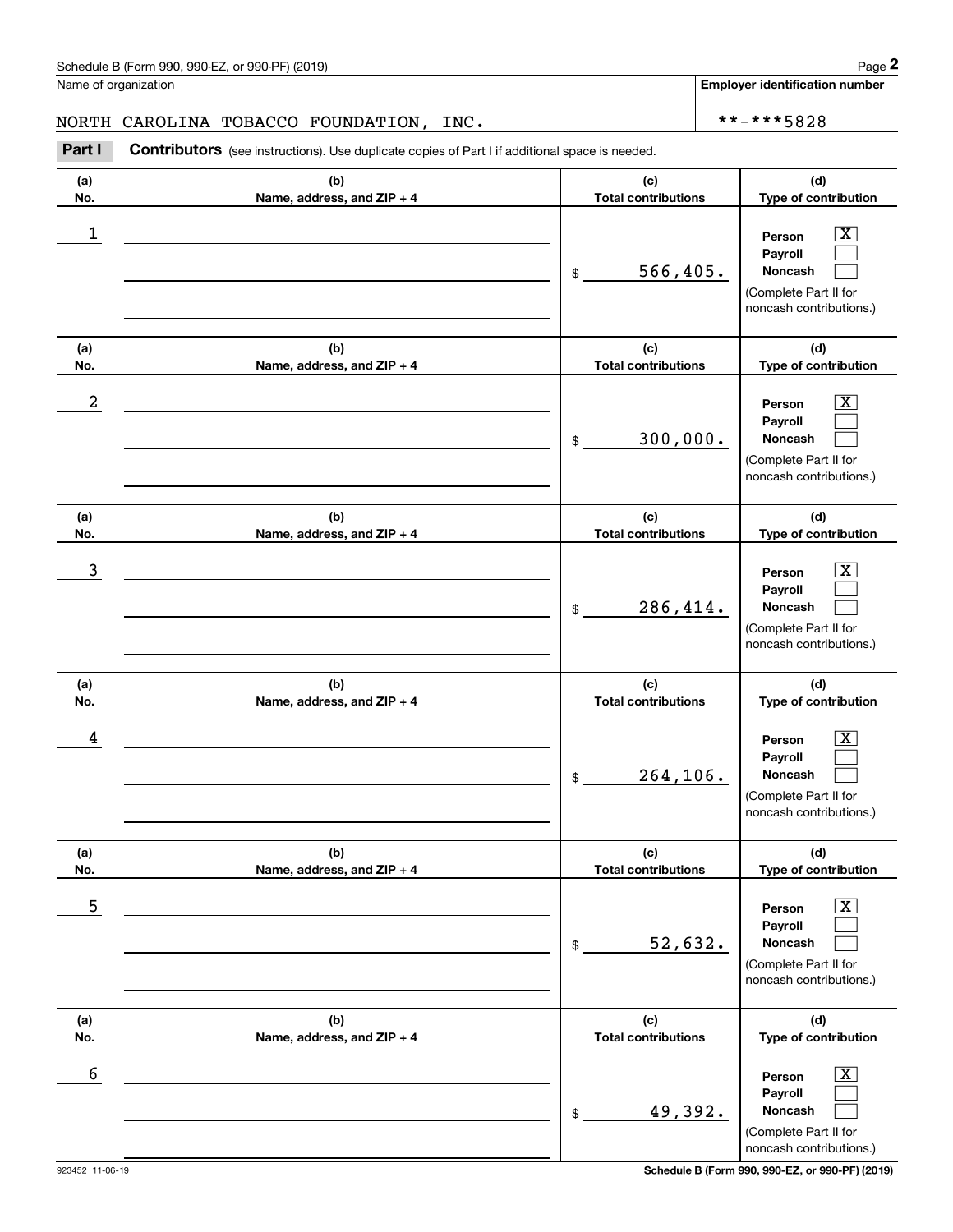**Employer identification number**

# NORTH CAROLINA TOBACCO FOUNDATION, INC.  $\left\vert \frac{***-**5828}{*+***5828}\right\vert$

Chedule B (Form 990, 990-EZ, or 990-PF) (2019)<br>
Iame of organization<br> **3Part II** CAROLINA TOBACCO FOUNDATION, INC.<br> **Part II** Noncash Property (see instructions). Use duplicate copies of Part II if additional space is need

| (a)<br>No.<br>from<br>Part I | (b)<br>Description of noncash property given | (c)<br>FMV (or estimate)<br>(See instructions.) | (d)<br>Date received |
|------------------------------|----------------------------------------------|-------------------------------------------------|----------------------|
|                              |                                              |                                                 |                      |
|                              |                                              | $\frac{1}{2}$                                   |                      |
| (a)<br>No.<br>from<br>Part I | (b)<br>Description of noncash property given | (c)<br>FMV (or estimate)<br>(See instructions.) | (d)<br>Date received |
|                              |                                              |                                                 |                      |
|                              |                                              | $$\overbrace{\hspace{2.5cm}}$                   |                      |
| (a)<br>No.<br>from<br>Part I | (b)<br>Description of noncash property given | (c)<br>FMV (or estimate)<br>(See instructions.) | (d)<br>Date received |
|                              |                                              |                                                 |                      |
|                              |                                              | $\frac{1}{2}$                                   |                      |
| (a)<br>No.<br>from<br>Part I | (b)<br>Description of noncash property given | (c)<br>FMV (or estimate)<br>(See instructions.) | (d)<br>Date received |
|                              |                                              |                                                 |                      |
|                              |                                              | \$                                              |                      |
| (a)<br>No.<br>from<br>Part I | (b)<br>Description of noncash property given | (c)<br>FMV (or estimate)<br>(See instructions.) | (d)<br>Date received |
|                              |                                              |                                                 |                      |
|                              |                                              | \$                                              |                      |
| (a)<br>No.<br>from<br>Part I | (b)<br>Description of noncash property given | (c)<br>FMV (or estimate)<br>(See instructions.) | (d)<br>Date received |
|                              |                                              |                                                 |                      |
|                              |                                              | \$                                              |                      |

923453 11-06-19 **Schedule B (Form 990, 990-EZ, or 990-PF) (2019)**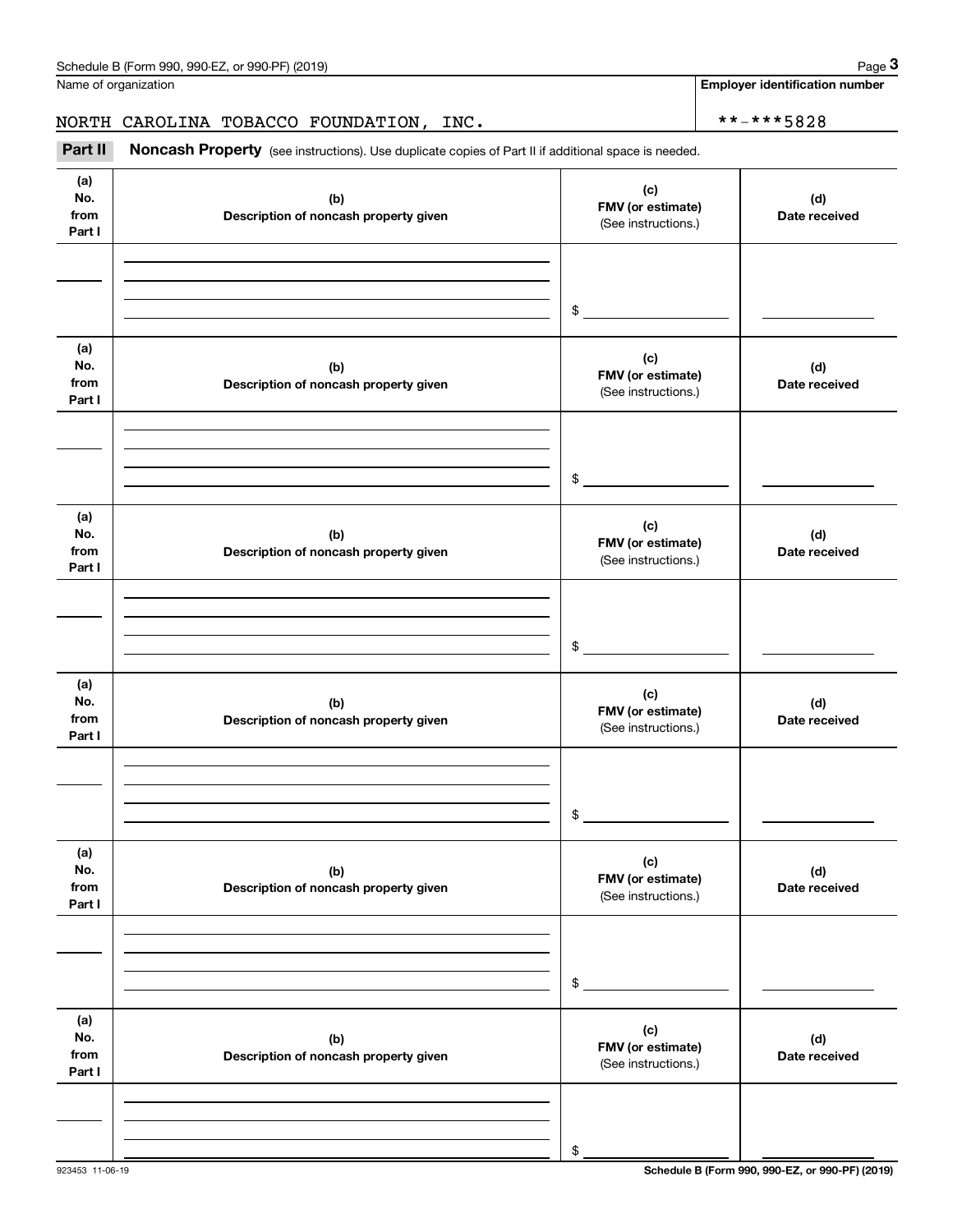|                 | Schedule B (Form 990, 990-EZ, or 990-PF) (2019)                                                                                                                                   |                                          | Page 4                                                                                                                                                         |  |  |  |  |  |  |  |  |
|-----------------|-----------------------------------------------------------------------------------------------------------------------------------------------------------------------------------|------------------------------------------|----------------------------------------------------------------------------------------------------------------------------------------------------------------|--|--|--|--|--|--|--|--|
|                 | Name of organization                                                                                                                                                              |                                          | <b>Employer identification number</b>                                                                                                                          |  |  |  |  |  |  |  |  |
|                 | NORTH CAROLINA TOBACCO FOUNDATION, INC.                                                                                                                                           |                                          | **-***5828                                                                                                                                                     |  |  |  |  |  |  |  |  |
| Part III        | from any one contributor. Complete columns (a) through (e) and the following line entry. For organizations                                                                        |                                          | Exclusively religious, charitable, etc., contributions to organizations described in section 501(c)(7), (8), or (10) that total more than \$1,000 for the year |  |  |  |  |  |  |  |  |
|                 | completing Part III, enter the total of exclusively religious, charitable, etc., contributions of \$1,000 or less for the year. (Enter this info. once.) $\blacktriangleright$ \$ |                                          |                                                                                                                                                                |  |  |  |  |  |  |  |  |
| (a) No.         | Use duplicate copies of Part III if additional space is needed.                                                                                                                   |                                          |                                                                                                                                                                |  |  |  |  |  |  |  |  |
| from<br>Part I  | (b) Purpose of gift                                                                                                                                                               | (c) Use of gift                          | (d) Description of how gift is held                                                                                                                            |  |  |  |  |  |  |  |  |
|                 |                                                                                                                                                                                   |                                          |                                                                                                                                                                |  |  |  |  |  |  |  |  |
|                 |                                                                                                                                                                                   |                                          |                                                                                                                                                                |  |  |  |  |  |  |  |  |
|                 |                                                                                                                                                                                   |                                          |                                                                                                                                                                |  |  |  |  |  |  |  |  |
|                 |                                                                                                                                                                                   | (e) Transfer of gift                     |                                                                                                                                                                |  |  |  |  |  |  |  |  |
|                 | Transferee's name, address, and ZIP + 4<br>Relationship of transferor to transferee                                                                                               |                                          |                                                                                                                                                                |  |  |  |  |  |  |  |  |
|                 |                                                                                                                                                                                   |                                          |                                                                                                                                                                |  |  |  |  |  |  |  |  |
|                 |                                                                                                                                                                                   |                                          |                                                                                                                                                                |  |  |  |  |  |  |  |  |
|                 |                                                                                                                                                                                   |                                          |                                                                                                                                                                |  |  |  |  |  |  |  |  |
| (a) No.<br>from | (b) Purpose of gift                                                                                                                                                               | (c) Use of gift                          | (d) Description of how gift is held                                                                                                                            |  |  |  |  |  |  |  |  |
| Part I          |                                                                                                                                                                                   |                                          |                                                                                                                                                                |  |  |  |  |  |  |  |  |
|                 |                                                                                                                                                                                   |                                          |                                                                                                                                                                |  |  |  |  |  |  |  |  |
|                 |                                                                                                                                                                                   |                                          |                                                                                                                                                                |  |  |  |  |  |  |  |  |
|                 | (e) Transfer of gift                                                                                                                                                              |                                          |                                                                                                                                                                |  |  |  |  |  |  |  |  |
|                 |                                                                                                                                                                                   |                                          |                                                                                                                                                                |  |  |  |  |  |  |  |  |
|                 | Transferee's name, address, and ZIP + 4                                                                                                                                           |                                          | Relationship of transferor to transferee                                                                                                                       |  |  |  |  |  |  |  |  |
|                 |                                                                                                                                                                                   |                                          |                                                                                                                                                                |  |  |  |  |  |  |  |  |
|                 |                                                                                                                                                                                   |                                          |                                                                                                                                                                |  |  |  |  |  |  |  |  |
| (a) No.         |                                                                                                                                                                                   |                                          |                                                                                                                                                                |  |  |  |  |  |  |  |  |
| from<br>Part I  | (b) Purpose of gift                                                                                                                                                               | (c) Use of gift                          | (d) Description of how gift is held                                                                                                                            |  |  |  |  |  |  |  |  |
|                 |                                                                                                                                                                                   |                                          |                                                                                                                                                                |  |  |  |  |  |  |  |  |
|                 |                                                                                                                                                                                   |                                          |                                                                                                                                                                |  |  |  |  |  |  |  |  |
|                 |                                                                                                                                                                                   |                                          |                                                                                                                                                                |  |  |  |  |  |  |  |  |
|                 | (e) Transfer of gift                                                                                                                                                              |                                          |                                                                                                                                                                |  |  |  |  |  |  |  |  |
|                 | Transferee's name, address, and ZIP + 4                                                                                                                                           | Relationship of transferor to transferee |                                                                                                                                                                |  |  |  |  |  |  |  |  |
|                 |                                                                                                                                                                                   |                                          |                                                                                                                                                                |  |  |  |  |  |  |  |  |
|                 |                                                                                                                                                                                   |                                          |                                                                                                                                                                |  |  |  |  |  |  |  |  |
|                 |                                                                                                                                                                                   |                                          |                                                                                                                                                                |  |  |  |  |  |  |  |  |
| (a) No.<br>from | (b) Purpose of gift                                                                                                                                                               | (c) Use of gift                          | (d) Description of how gift is held                                                                                                                            |  |  |  |  |  |  |  |  |
| Part I          |                                                                                                                                                                                   |                                          |                                                                                                                                                                |  |  |  |  |  |  |  |  |
|                 |                                                                                                                                                                                   |                                          |                                                                                                                                                                |  |  |  |  |  |  |  |  |
|                 |                                                                                                                                                                                   |                                          |                                                                                                                                                                |  |  |  |  |  |  |  |  |
|                 |                                                                                                                                                                                   |                                          |                                                                                                                                                                |  |  |  |  |  |  |  |  |
|                 | (e) Transfer of gift                                                                                                                                                              |                                          |                                                                                                                                                                |  |  |  |  |  |  |  |  |
|                 | Transferee's name, address, and ZIP + 4                                                                                                                                           | Relationship of transferor to transferee |                                                                                                                                                                |  |  |  |  |  |  |  |  |
|                 |                                                                                                                                                                                   |                                          |                                                                                                                                                                |  |  |  |  |  |  |  |  |
|                 |                                                                                                                                                                                   |                                          |                                                                                                                                                                |  |  |  |  |  |  |  |  |
|                 |                                                                                                                                                                                   |                                          |                                                                                                                                                                |  |  |  |  |  |  |  |  |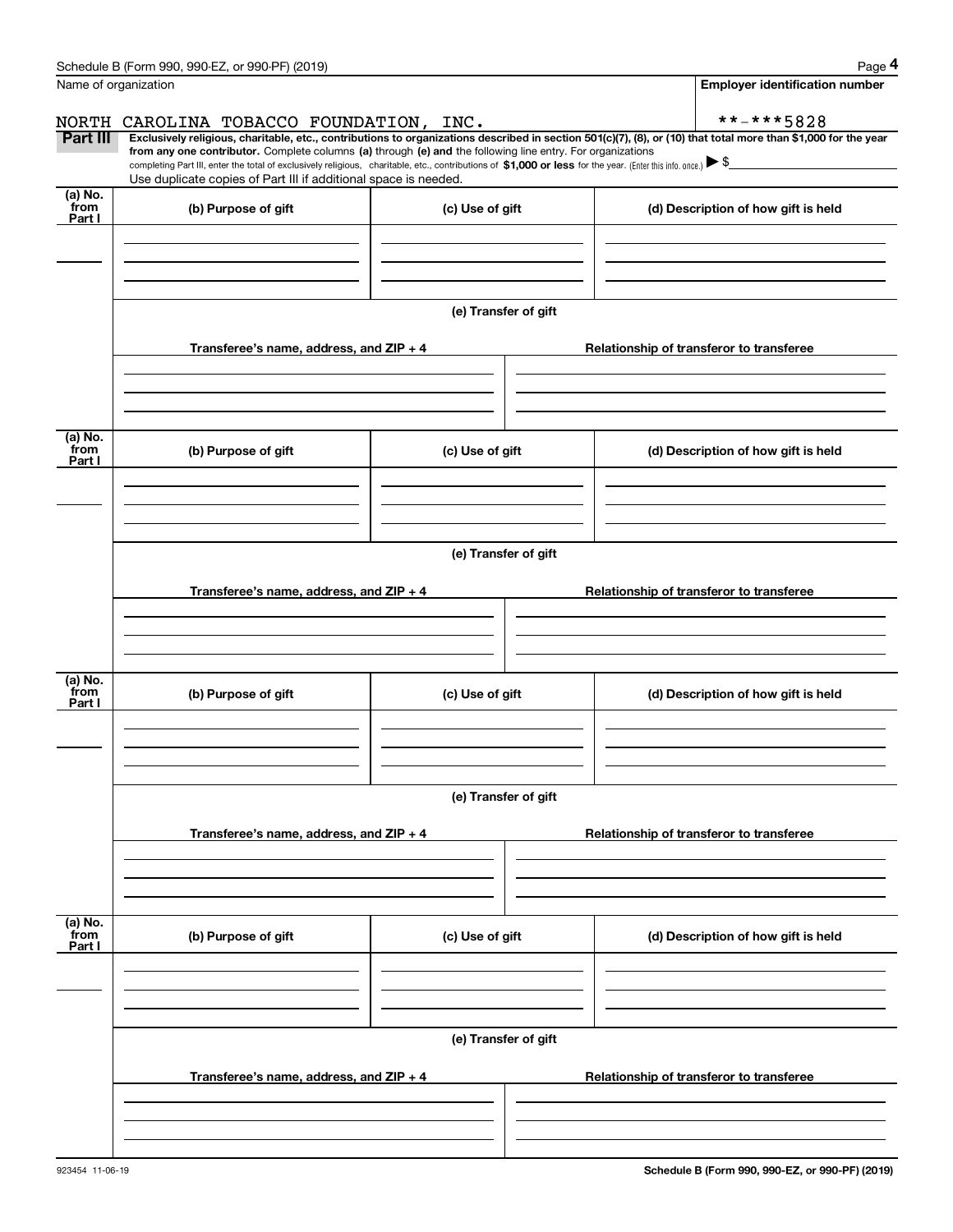| <b>SCHEDULE D</b> |
|-------------------|
|-------------------|

# **SCHEDULE D Supplemental Financial Statements**

(Form 990)<br>
Pepartment of the Treasury<br>
Department of the Treasury<br>
Department of the Treasury<br>
Department of the Treasury<br> **Co to www.irs.gov/Form990 for instructions and the latest information.**<br> **Co to www.irs.gov/Form9** 



Department of the Treasury Internal Revenue Service

**Name of the organization Employer identification number**

NORTH CAROLINA TOBACCO FOUNDATION, INC. \*\*-\*\*\*5828

| Part I         | <b>Organizations Maintaining Donor Advised Funds or Other Similar Funds or Accounts.</b> Complete if the                                       |                         |  |                                                    |                                                                                                                                                                                                                                                                                                                     |  |  |  |  |  |  |
|----------------|------------------------------------------------------------------------------------------------------------------------------------------------|-------------------------|--|----------------------------------------------------|---------------------------------------------------------------------------------------------------------------------------------------------------------------------------------------------------------------------------------------------------------------------------------------------------------------------|--|--|--|--|--|--|
|                | organization answered "Yes" on Form 990, Part IV, line 6.                                                                                      |                         |  |                                                    |                                                                                                                                                                                                                                                                                                                     |  |  |  |  |  |  |
|                |                                                                                                                                                | (a) Donor advised funds |  |                                                    | (b) Funds and other accounts                                                                                                                                                                                                                                                                                        |  |  |  |  |  |  |
| 1.             |                                                                                                                                                |                         |  |                                                    |                                                                                                                                                                                                                                                                                                                     |  |  |  |  |  |  |
| 2              | Aggregate value of contributions to (during year)                                                                                              |                         |  |                                                    |                                                                                                                                                                                                                                                                                                                     |  |  |  |  |  |  |
| з              | Aggregate value of grants from (during year)                                                                                                   |                         |  |                                                    |                                                                                                                                                                                                                                                                                                                     |  |  |  |  |  |  |
| 4              |                                                                                                                                                |                         |  |                                                    |                                                                                                                                                                                                                                                                                                                     |  |  |  |  |  |  |
| 5              | Did the organization inform all donors and donor advisors in writing that the assets held in donor advised funds                               |                         |  |                                                    |                                                                                                                                                                                                                                                                                                                     |  |  |  |  |  |  |
|                | Yes<br>No                                                                                                                                      |                         |  |                                                    |                                                                                                                                                                                                                                                                                                                     |  |  |  |  |  |  |
| 6              | Did the organization inform all grantees, donors, and donor advisors in writing that grant funds can be used only                              |                         |  |                                                    |                                                                                                                                                                                                                                                                                                                     |  |  |  |  |  |  |
|                | for charitable purposes and not for the benefit of the donor or donor advisor, or for any other purpose conferring                             |                         |  |                                                    |                                                                                                                                                                                                                                                                                                                     |  |  |  |  |  |  |
|                |                                                                                                                                                |                         |  |                                                    | Yes<br>No                                                                                                                                                                                                                                                                                                           |  |  |  |  |  |  |
| <b>Part II</b> | Conservation Easements. Complete if the organization answered "Yes" on Form 990, Part IV, line 7.                                              |                         |  |                                                    |                                                                                                                                                                                                                                                                                                                     |  |  |  |  |  |  |
| 1              | Purpose(s) of conservation easements held by the organization (check all that apply).                                                          |                         |  |                                                    |                                                                                                                                                                                                                                                                                                                     |  |  |  |  |  |  |
|                | Preservation of land for public use (for example, recreation or education)                                                                     |                         |  | Preservation of a historically important land area |                                                                                                                                                                                                                                                                                                                     |  |  |  |  |  |  |
|                | Protection of natural habitat                                                                                                                  |                         |  | Preservation of a certified historic structure     |                                                                                                                                                                                                                                                                                                                     |  |  |  |  |  |  |
|                | Preservation of open space                                                                                                                     |                         |  |                                                    |                                                                                                                                                                                                                                                                                                                     |  |  |  |  |  |  |
| 2              | Complete lines 2a through 2d if the organization held a qualified conservation contribution in the form of a conservation easement on the last |                         |  |                                                    |                                                                                                                                                                                                                                                                                                                     |  |  |  |  |  |  |
|                | day of the tax year.                                                                                                                           |                         |  |                                                    | Held at the End of the Tax Year                                                                                                                                                                                                                                                                                     |  |  |  |  |  |  |
| a              | Total number of conservation easements                                                                                                         |                         |  | 2a                                                 |                                                                                                                                                                                                                                                                                                                     |  |  |  |  |  |  |
| b              | Total acreage restricted by conservation easements                                                                                             |                         |  | 2b                                                 |                                                                                                                                                                                                                                                                                                                     |  |  |  |  |  |  |
| с              |                                                                                                                                                | 2c                      |  |                                                    |                                                                                                                                                                                                                                                                                                                     |  |  |  |  |  |  |
| d              | Number of conservation easements included in (c) acquired after 7/25/06, and not on a historic structure                                       |                         |  |                                                    |                                                                                                                                                                                                                                                                                                                     |  |  |  |  |  |  |
|                |                                                                                                                                                |                         |  | 2d                                                 |                                                                                                                                                                                                                                                                                                                     |  |  |  |  |  |  |
| 3.             | Number of conservation easements modified, transferred, released, extinguished, or terminated by the organization during the tax               |                         |  |                                                    |                                                                                                                                                                                                                                                                                                                     |  |  |  |  |  |  |
|                | $year \blacktriangleright$                                                                                                                     |                         |  |                                                    |                                                                                                                                                                                                                                                                                                                     |  |  |  |  |  |  |
| 4              | Number of states where property subject to conservation easement is located >                                                                  |                         |  |                                                    |                                                                                                                                                                                                                                                                                                                     |  |  |  |  |  |  |
| 5              | Does the organization have a written policy regarding the periodic monitoring, inspection, handling of                                         |                         |  |                                                    |                                                                                                                                                                                                                                                                                                                     |  |  |  |  |  |  |
|                | violations, and enforcement of the conservation easements it holds?                                                                            |                         |  |                                                    | Yes<br>No                                                                                                                                                                                                                                                                                                           |  |  |  |  |  |  |
| 6              | Staff and volunteer hours devoted to monitoring, inspecting, handling of violations, and enforcing conservation easements during the year      |                         |  |                                                    |                                                                                                                                                                                                                                                                                                                     |  |  |  |  |  |  |
|                | Amount of expenses incurred in monitoring, inspecting, handling of violations, and enforcing conservation easements during the year            |                         |  |                                                    |                                                                                                                                                                                                                                                                                                                     |  |  |  |  |  |  |
| 7              | $\blacktriangleright$ \$                                                                                                                       |                         |  |                                                    |                                                                                                                                                                                                                                                                                                                     |  |  |  |  |  |  |
| 8              | Does each conservation easement reported on line 2(d) above satisfy the requirements of section 170(h)(4)(B)(i)                                |                         |  |                                                    |                                                                                                                                                                                                                                                                                                                     |  |  |  |  |  |  |
|                |                                                                                                                                                |                         |  |                                                    | Yes<br>No                                                                                                                                                                                                                                                                                                           |  |  |  |  |  |  |
| 9              | In Part XIII, describe how the organization reports conservation easements in its revenue and expense statement and                            |                         |  |                                                    |                                                                                                                                                                                                                                                                                                                     |  |  |  |  |  |  |
|                | balance sheet, and include, if applicable, the text of the footnote to the organization's financial statements that describes the              |                         |  |                                                    |                                                                                                                                                                                                                                                                                                                     |  |  |  |  |  |  |
|                | organization's accounting for conservation easements.                                                                                          |                         |  |                                                    |                                                                                                                                                                                                                                                                                                                     |  |  |  |  |  |  |
|                | Organizations Maintaining Collections of Art, Historical Treasures, or Other Similar Assets.<br>Part III                                       |                         |  |                                                    |                                                                                                                                                                                                                                                                                                                     |  |  |  |  |  |  |
|                | Complete if the organization answered "Yes" on Form 990, Part IV, line 8.                                                                      |                         |  |                                                    |                                                                                                                                                                                                                                                                                                                     |  |  |  |  |  |  |
|                | 1a If the organization elected, as permitted under FASB ASC 958, not to report in its revenue statement and balance sheet works                |                         |  |                                                    |                                                                                                                                                                                                                                                                                                                     |  |  |  |  |  |  |
|                | of art, historical treasures, or other similar assets held for public exhibition, education, or research in furtherance of public              |                         |  |                                                    |                                                                                                                                                                                                                                                                                                                     |  |  |  |  |  |  |
|                | service, provide in Part XIII the text of the footnote to its financial statements that describes these items.                                 |                         |  |                                                    |                                                                                                                                                                                                                                                                                                                     |  |  |  |  |  |  |
|                | <b>b</b> If the organization elected, as permitted under FASB ASC 958, to report in its revenue statement and balance sheet works of           |                         |  |                                                    |                                                                                                                                                                                                                                                                                                                     |  |  |  |  |  |  |
|                | art, historical treasures, or other similar assets held for public exhibition, education, or research in furtherance of public service,        |                         |  |                                                    |                                                                                                                                                                                                                                                                                                                     |  |  |  |  |  |  |
|                | provide the following amounts relating to these items:                                                                                         |                         |  |                                                    |                                                                                                                                                                                                                                                                                                                     |  |  |  |  |  |  |
|                |                                                                                                                                                |                         |  |                                                    | $\frac{1}{2}$ $\frac{1}{2}$ $\frac{1}{2}$ $\frac{1}{2}$ $\frac{1}{2}$ $\frac{1}{2}$ $\frac{1}{2}$ $\frac{1}{2}$ $\frac{1}{2}$ $\frac{1}{2}$ $\frac{1}{2}$ $\frac{1}{2}$ $\frac{1}{2}$ $\frac{1}{2}$ $\frac{1}{2}$ $\frac{1}{2}$ $\frac{1}{2}$ $\frac{1}{2}$ $\frac{1}{2}$ $\frac{1}{2}$ $\frac{1}{2}$ $\frac{1}{2}$ |  |  |  |  |  |  |
|                | (ii) Assets included in Form 990, Part X                                                                                                       |                         |  |                                                    | $\bullet$ \$                                                                                                                                                                                                                                                                                                        |  |  |  |  |  |  |
| $\mathbf{2}$   | If the organization received or held works of art, historical treasures, or other similar assets for financial gain, provide                   |                         |  |                                                    |                                                                                                                                                                                                                                                                                                                     |  |  |  |  |  |  |
|                | the following amounts required to be reported under FASB ASC 958 relating to these items:                                                      |                         |  |                                                    |                                                                                                                                                                                                                                                                                                                     |  |  |  |  |  |  |
| а              |                                                                                                                                                |                         |  |                                                    | $\triangleright$ \$                                                                                                                                                                                                                                                                                                 |  |  |  |  |  |  |
|                |                                                                                                                                                |                         |  | $\blacktriangleright$ s                            |                                                                                                                                                                                                                                                                                                                     |  |  |  |  |  |  |
|                | a Ast Nation and the Instructions for Form 000.                                                                                                |                         |  |                                                    | Calcelula D (Fause 000) 0040                                                                                                                                                                                                                                                                                        |  |  |  |  |  |  |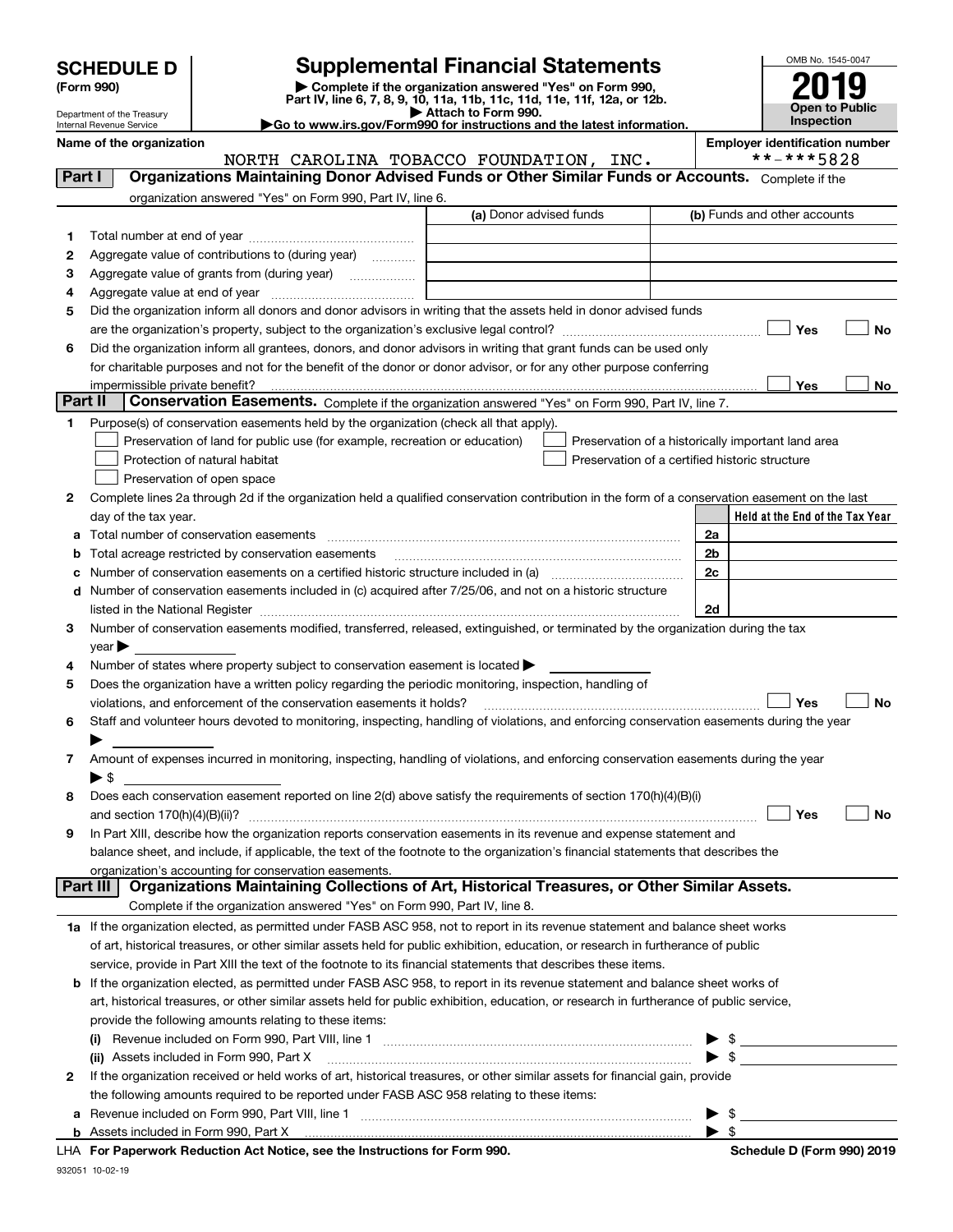|               | Schedule D (Form 990) 2019                                                                                                                                                                                                     | NORTH CAROLINA TOBACCO FOUNDATION, INC. |   |                |                                                                                                                                                                                                                                |                 |              | **-***5828                 |                     |            | Page 2       |
|---------------|--------------------------------------------------------------------------------------------------------------------------------------------------------------------------------------------------------------------------------|-----------------------------------------|---|----------------|--------------------------------------------------------------------------------------------------------------------------------------------------------------------------------------------------------------------------------|-----------------|--------------|----------------------------|---------------------|------------|--------------|
| Part III      | Organizations Maintaining Collections of Art, Historical Treasures, or Other Similar Assets (continued)                                                                                                                        |                                         |   |                |                                                                                                                                                                                                                                |                 |              |                            |                     |            |              |
| 3             | Using the organization's acquisition, accession, and other records, check any of the following that make significant use of its                                                                                                |                                         |   |                |                                                                                                                                                                                                                                |                 |              |                            |                     |            |              |
|               | collection items (check all that apply):                                                                                                                                                                                       |                                         |   |                |                                                                                                                                                                                                                                |                 |              |                            |                     |            |              |
| a             | Public exhibition                                                                                                                                                                                                              | d                                       |   |                | Loan or exchange program                                                                                                                                                                                                       |                 |              |                            |                     |            |              |
| b             | Scholarly research                                                                                                                                                                                                             | е                                       |   |                | Other and the control of the control of the control of the control of the control of the control of the control of the control of the control of the control of the control of the control of the control of the control of th |                 |              |                            |                     |            |              |
| c             | Preservation for future generations                                                                                                                                                                                            |                                         |   |                |                                                                                                                                                                                                                                |                 |              |                            |                     |            |              |
| 4             | Provide a description of the organization's collections and explain how they further the organization's exempt purpose in Part XIII.                                                                                           |                                         |   |                |                                                                                                                                                                                                                                |                 |              |                            |                     |            |              |
| 5             | During the year, did the organization solicit or receive donations of art, historical treasures, or other similar assets                                                                                                       |                                         |   |                |                                                                                                                                                                                                                                |                 |              |                            |                     |            |              |
|               | to be sold to raise funds rather than to be maintained as part of the organization's collection?                                                                                                                               |                                         |   |                |                                                                                                                                                                                                                                |                 |              |                            | Yes                 |            | No           |
|               | Part IV<br>Escrow and Custodial Arrangements. Complete if the organization answered "Yes" on Form 990, Part IV, line 9, or                                                                                                     |                                         |   |                |                                                                                                                                                                                                                                |                 |              |                            |                     |            |              |
|               | reported an amount on Form 990, Part X, line 21.                                                                                                                                                                               |                                         |   |                |                                                                                                                                                                                                                                |                 |              |                            |                     |            |              |
|               | 1a Is the organization an agent, trustee, custodian or other intermediary for contributions or other assets not included                                                                                                       |                                         |   |                |                                                                                                                                                                                                                                |                 |              |                            |                     |            |              |
|               |                                                                                                                                                                                                                                |                                         |   |                |                                                                                                                                                                                                                                |                 |              |                            | Yes                 |            | <b>No</b>    |
|               | b If "Yes," explain the arrangement in Part XIII and complete the following table:                                                                                                                                             |                                         |   |                |                                                                                                                                                                                                                                |                 |              |                            |                     |            |              |
|               |                                                                                                                                                                                                                                |                                         |   |                |                                                                                                                                                                                                                                |                 |              |                            | Amount              |            |              |
|               | c Beginning balance measurements and the contract of the contract of the contract of the contract of the contract of the contract of the contract of the contract of the contract of the contract of the contract of the contr |                                         |   |                |                                                                                                                                                                                                                                |                 | 1c           |                            |                     |            |              |
|               |                                                                                                                                                                                                                                |                                         |   |                |                                                                                                                                                                                                                                |                 | 1d           |                            |                     |            |              |
|               | Distributions during the year manufactured and continuum control of the state of the state of the state of the                                                                                                                 |                                         |   |                |                                                                                                                                                                                                                                |                 | 1e           |                            |                     |            |              |
|               |                                                                                                                                                                                                                                |                                         |   |                |                                                                                                                                                                                                                                |                 | 1f           |                            |                     |            |              |
|               | 2a Did the organization include an amount on Form 990, Part X, line 21, for escrow or custodial account liability?                                                                                                             |                                         |   |                |                                                                                                                                                                                                                                |                 |              |                            | Yes                 |            | No           |
|               | b If "Yes," explain the arrangement in Part XIII. Check here if the explanation has been provided on Part XIII                                                                                                                 |                                         |   |                |                                                                                                                                                                                                                                |                 |              |                            |                     |            |              |
| <b>Part V</b> | <b>Endowment Funds.</b> Complete if the organization answered "Yes" on Form 990, Part IV, line 10.                                                                                                                             |                                         |   |                |                                                                                                                                                                                                                                |                 |              |                            |                     |            |              |
|               |                                                                                                                                                                                                                                | (a) Current year                        |   | (b) Prior year | (c) Two years back                                                                                                                                                                                                             |                 |              | (d) Three years back       | (e) Four years back |            |              |
| 1a            | 7,890,544.<br>7,072,706.<br>6,520,315.<br>6, 240, 702.<br>Beginning of year balance                                                                                                                                            |                                         |   |                |                                                                                                                                                                                                                                |                 |              |                            |                     | 5,814,444. |              |
| b             | 297,369.<br>$-252,573.$<br>606, 850.<br>121,021.                                                                                                                                                                               |                                         |   |                |                                                                                                                                                                                                                                |                 |              |                            |                     |            | 639,632.     |
|               | 156,761.<br>696,925.<br>506,438.<br>624,846.<br>Net investment earnings, gains, and losses                                                                                                                                     |                                         |   |                |                                                                                                                                                                                                                                |                 |              |                            |                     |            | $-81,584.$   |
|               |                                                                                                                                                                                                                                |                                         |   |                |                                                                                                                                                                                                                                |                 |              |                            |                     |            |              |
|               | e Other expenditures for facilities                                                                                                                                                                                            |                                         |   |                |                                                                                                                                                                                                                                |                 |              |                            |                     |            |              |
|               | 334,410.<br>295,450.<br>265,555.<br>92,660.<br>and programs                                                                                                                                                                    |                                         |   |                |                                                                                                                                                                                                                                |                 |              |                            |                     | 131,790.   |              |
|               |                                                                                                                                                                                                                                |                                         |   |                |                                                                                                                                                                                                                                |                 |              |                            |                     |            |              |
| g             | End of year balance                                                                                                                                                                                                            | 8,010,264.                              |   | 7,890,544.     | 7,072,706.                                                                                                                                                                                                                     |                 |              | 6, 520, 315.               |                     |            | 6, 240, 702. |
| 2             | Provide the estimated percentage of the current year end balance (line 1g, column (a)) held as:                                                                                                                                |                                         |   |                |                                                                                                                                                                                                                                |                 |              |                            |                     |            |              |
| а             | Board designated or quasi-endowment >                                                                                                                                                                                          | .25                                     | % |                |                                                                                                                                                                                                                                |                 |              |                            |                     |            |              |
|               | 74.03<br>Permanent endowment                                                                                                                                                                                                   | $\%$                                    |   |                |                                                                                                                                                                                                                                |                 |              |                            |                     |            |              |
|               | 25.72%<br><b>c</b> Term endowment $\blacktriangleright$                                                                                                                                                                        |                                         |   |                |                                                                                                                                                                                                                                |                 |              |                            |                     |            |              |
|               | The percentages on lines 2a, 2b, and 2c should equal 100%.                                                                                                                                                                     |                                         |   |                |                                                                                                                                                                                                                                |                 |              |                            |                     |            |              |
|               | 3a Are there endowment funds not in the possession of the organization that are held and administered for the organization                                                                                                     |                                         |   |                |                                                                                                                                                                                                                                |                 |              |                            |                     |            |              |
|               | by:                                                                                                                                                                                                                            |                                         |   |                |                                                                                                                                                                                                                                |                 |              |                            |                     | Yes        | No           |
|               | (i)                                                                                                                                                                                                                            |                                         |   |                |                                                                                                                                                                                                                                |                 |              |                            | 3a(i)               |            | х            |
|               |                                                                                                                                                                                                                                |                                         |   |                |                                                                                                                                                                                                                                |                 |              |                            | 3a(ii)              |            | х            |
|               |                                                                                                                                                                                                                                |                                         |   |                |                                                                                                                                                                                                                                |                 |              |                            | 3 <sub>b</sub>      |            |              |
|               | Describe in Part XIII the intended uses of the organization's endowment funds.                                                                                                                                                 |                                         |   |                |                                                                                                                                                                                                                                |                 |              |                            |                     |            |              |
|               | <b>Part VI</b><br>Land, Buildings, and Equipment.                                                                                                                                                                              |                                         |   |                |                                                                                                                                                                                                                                |                 |              |                            |                     |            |              |
|               | Complete if the organization answered "Yes" on Form 990, Part IV, line 11a. See Form 990, Part X, line 10.                                                                                                                     |                                         |   |                |                                                                                                                                                                                                                                |                 |              |                            |                     |            |              |
|               | Description of property                                                                                                                                                                                                        | (a) Cost or other                       |   |                | (b) Cost or other                                                                                                                                                                                                              | (c) Accumulated |              |                            | (d) Book value      |            |              |
|               |                                                                                                                                                                                                                                | basis (investment)                      |   |                | basis (other)                                                                                                                                                                                                                  |                 | depreciation |                            |                     |            |              |
|               |                                                                                                                                                                                                                                |                                         |   |                |                                                                                                                                                                                                                                |                 |              |                            |                     |            |              |
|               |                                                                                                                                                                                                                                |                                         |   |                |                                                                                                                                                                                                                                |                 |              |                            |                     |            |              |
|               |                                                                                                                                                                                                                                |                                         |   |                |                                                                                                                                                                                                                                |                 |              |                            |                     |            |              |
|               |                                                                                                                                                                                                                                |                                         |   |                |                                                                                                                                                                                                                                |                 |              |                            |                     |            |              |
|               |                                                                                                                                                                                                                                |                                         |   |                |                                                                                                                                                                                                                                |                 |              |                            |                     |            |              |
|               |                                                                                                                                                                                                                                |                                         |   |                |                                                                                                                                                                                                                                |                 |              |                            |                     |            | 0.           |
|               |                                                                                                                                                                                                                                |                                         |   |                |                                                                                                                                                                                                                                |                 |              | Schedule D (Form 990) 2019 |                     |            |              |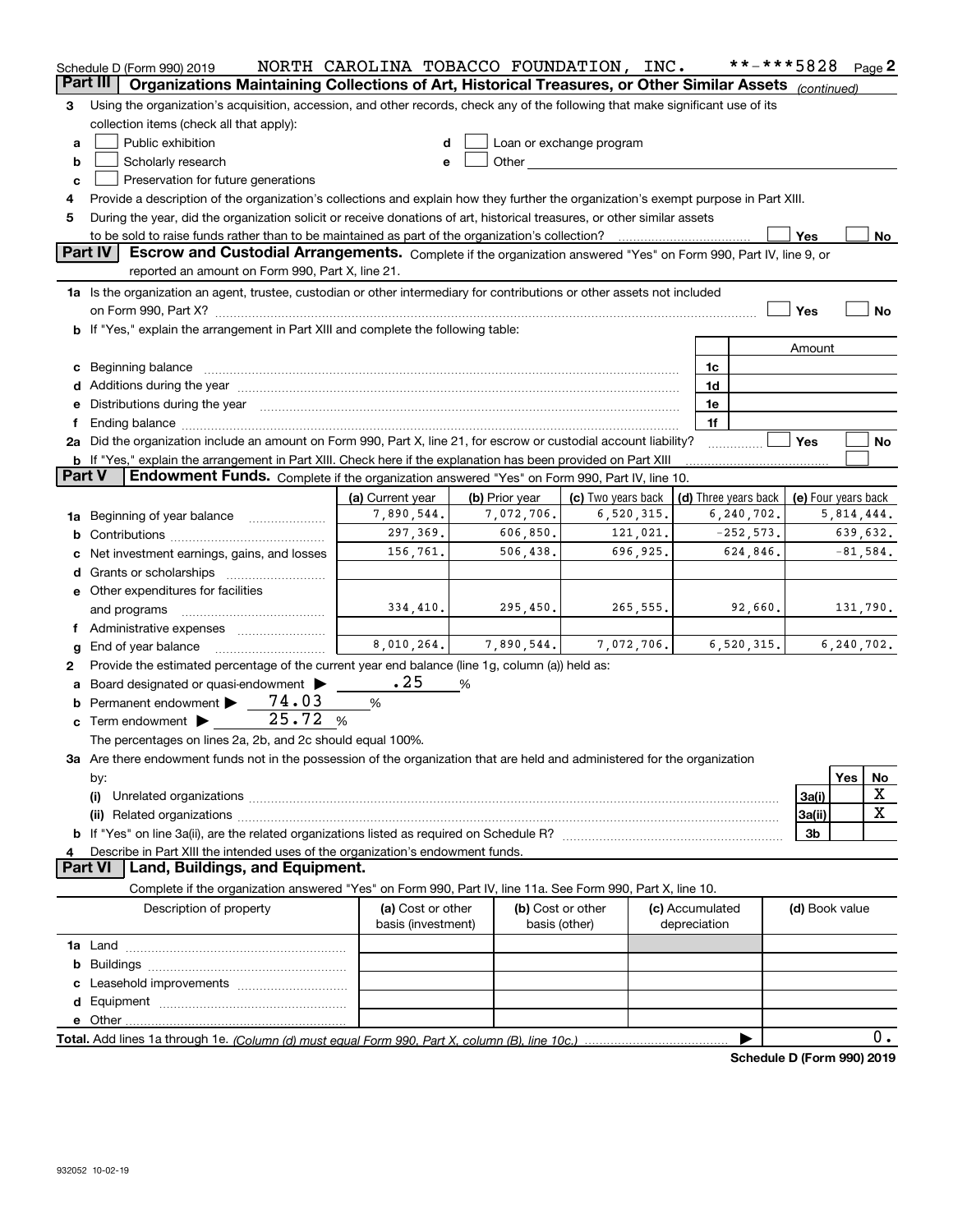|           | Schedule D (Form 990) 2019        |                           |                                                                      |                      |                 |                |        | NORTH CAROLINA TOBACCO FOUNDATION,                                                                                | INC. |                          | **-***5828                                                | $Page$ <sup>3</sup> |
|-----------|-----------------------------------|---------------------------|----------------------------------------------------------------------|----------------------|-----------------|----------------|--------|-------------------------------------------------------------------------------------------------------------------|------|--------------------------|-----------------------------------------------------------|---------------------|
|           |                                   |                           | Part VII Investments - Other Securities.                             |                      |                 |                |        |                                                                                                                   |      |                          |                                                           |                     |
|           |                                   |                           |                                                                      |                      |                 |                |        | Complete if the organization answered "Yes" on Form 990, Part IV, line 11b. See Form 990, Part X, line 12.        |      |                          |                                                           |                     |
|           |                                   |                           | (a) Description of security or category (including name of security) |                      |                 | (b) Book value |        |                                                                                                                   |      |                          | (c) Method of valuation: Cost or end-of-year market value |                     |
|           | (1) Financial derivatives         |                           |                                                                      |                      |                 |                |        |                                                                                                                   |      |                          |                                                           |                     |
|           | (2) Closely held equity interests |                           |                                                                      |                      |                 |                |        |                                                                                                                   |      |                          |                                                           |                     |
| (3) Other |                                   |                           |                                                                      |                      |                 |                |        |                                                                                                                   |      |                          |                                                           |                     |
| (A)       | STIF                              |                           |                                                                      |                      |                 |                | 3,789. |                                                                                                                   |      | END-OF-YEAR MARKET VALUE |                                                           |                     |
| (B)       |                                   |                           | NC STATE INVESTMENT FUND                                             |                      |                 | 7,949,643.     |        |                                                                                                                   |      | END-OF-YEAR MARKET VALUE |                                                           |                     |
| (C)       |                                   |                           |                                                                      |                      |                 |                |        |                                                                                                                   |      |                          |                                                           |                     |
| (D)       |                                   |                           |                                                                      |                      |                 |                |        |                                                                                                                   |      |                          |                                                           |                     |
| (E)       |                                   |                           |                                                                      |                      |                 |                |        |                                                                                                                   |      |                          |                                                           |                     |
| (F)       |                                   |                           |                                                                      |                      |                 |                |        |                                                                                                                   |      |                          |                                                           |                     |
| (G)       |                                   |                           |                                                                      |                      |                 |                |        |                                                                                                                   |      |                          |                                                           |                     |
| (H)       |                                   |                           |                                                                      |                      |                 |                |        |                                                                                                                   |      |                          |                                                           |                     |
|           |                                   |                           | Total. (Col. (b) must equal Form 990, Part X, col. (B) line 12.)     |                      |                 | 7,953,432.     |        |                                                                                                                   |      |                          |                                                           |                     |
|           |                                   |                           | Part VIII Investments - Program Related.                             |                      |                 |                |        |                                                                                                                   |      |                          |                                                           |                     |
|           |                                   |                           |                                                                      |                      |                 |                |        | Complete if the organization answered "Yes" on Form 990, Part IV, line 11c. See Form 990, Part X, line 13.        |      |                          |                                                           |                     |
|           |                                   |                           | (a) Description of investment                                        |                      |                 | (b) Book value |        |                                                                                                                   |      |                          | (c) Method of valuation: Cost or end-of-year market value |                     |
| (1)       |                                   |                           |                                                                      |                      |                 |                |        |                                                                                                                   |      |                          |                                                           |                     |
| (2)       |                                   |                           |                                                                      |                      |                 |                |        |                                                                                                                   |      |                          |                                                           |                     |
| (3)       |                                   |                           |                                                                      |                      |                 |                |        |                                                                                                                   |      |                          |                                                           |                     |
| (4)       |                                   |                           |                                                                      |                      |                 |                |        |                                                                                                                   |      |                          |                                                           |                     |
| (5)       |                                   |                           |                                                                      |                      |                 |                |        |                                                                                                                   |      |                          |                                                           |                     |
| (6)       |                                   |                           |                                                                      |                      |                 |                |        |                                                                                                                   |      |                          |                                                           |                     |
| (7)       |                                   |                           |                                                                      |                      |                 |                |        |                                                                                                                   |      |                          |                                                           |                     |
| (8)       |                                   |                           |                                                                      |                      |                 |                |        |                                                                                                                   |      |                          |                                                           |                     |
| (9)       |                                   |                           |                                                                      |                      |                 |                |        |                                                                                                                   |      |                          |                                                           |                     |
|           |                                   |                           | Total. (Col. (b) must equal Form 990, Part X, col. (B) line 13.)     |                      |                 |                |        |                                                                                                                   |      |                          |                                                           |                     |
| Part IX   |                                   | <b>Other Assets.</b>      |                                                                      |                      |                 |                |        |                                                                                                                   |      |                          |                                                           |                     |
|           |                                   |                           |                                                                      |                      |                 |                |        | Complete if the organization answered "Yes" on Form 990, Part IV, line 11d. See Form 990, Part X, line 15.        |      |                          |                                                           |                     |
|           |                                   |                           |                                                                      |                      | (a) Description |                |        |                                                                                                                   |      |                          | (b) Book value                                            |                     |
| (1)       |                                   |                           |                                                                      |                      |                 |                |        |                                                                                                                   |      |                          |                                                           |                     |
| (2)       |                                   |                           |                                                                      |                      |                 |                |        |                                                                                                                   |      |                          |                                                           |                     |
| (3)       |                                   |                           |                                                                      |                      |                 |                |        |                                                                                                                   |      |                          |                                                           |                     |
| (4)       |                                   |                           |                                                                      |                      |                 |                |        |                                                                                                                   |      |                          |                                                           |                     |
| (5)       |                                   |                           |                                                                      |                      |                 |                |        |                                                                                                                   |      |                          |                                                           |                     |
| (6)       |                                   |                           |                                                                      |                      |                 |                |        |                                                                                                                   |      |                          |                                                           |                     |
| (7)       |                                   |                           |                                                                      |                      |                 |                |        |                                                                                                                   |      |                          |                                                           |                     |
| (8)       |                                   |                           |                                                                      |                      |                 |                |        |                                                                                                                   |      |                          |                                                           |                     |
| (9)       |                                   |                           |                                                                      |                      |                 |                |        |                                                                                                                   |      |                          |                                                           |                     |
|           |                                   |                           |                                                                      |                      |                 |                |        |                                                                                                                   |      |                          |                                                           |                     |
| Part X    |                                   | <b>Other Liabilities.</b> |                                                                      |                      |                 |                |        |                                                                                                                   |      |                          |                                                           |                     |
|           |                                   |                           |                                                                      |                      |                 |                |        | Complete if the organization answered "Yes" on Form 990, Part IV, line 11e or 11f. See Form 990, Part X, line 25. |      |                          |                                                           |                     |
| 1.        |                                   |                           | (a) Description of liability                                         |                      |                 |                |        |                                                                                                                   |      |                          | (b) Book value                                            |                     |
| (1)       | Federal income taxes              |                           |                                                                      |                      |                 |                |        |                                                                                                                   |      |                          |                                                           |                     |
| (2)       |                                   |                           | AGENCY FUNDS HELD IN                                                 | <b>CUSTODY</b>       |                 |                |        |                                                                                                                   |      |                          |                                                           | 217,880.            |
| (3)       | DUE TO OTHERS                     |                           |                                                                      |                      |                 |                |        |                                                                                                                   |      |                          |                                                           | 2,714.              |
| (4)       |                                   |                           |                                                                      |                      |                 |                |        |                                                                                                                   |      |                          |                                                           |                     |
| (5)       |                                   |                           |                                                                      |                      |                 |                |        |                                                                                                                   |      |                          |                                                           |                     |
|           |                                   |                           |                                                                      |                      |                 |                |        |                                                                                                                   |      |                          |                                                           |                     |
| (6)       |                                   |                           |                                                                      |                      |                 |                |        |                                                                                                                   |      |                          |                                                           |                     |
| (7)       |                                   |                           |                                                                      |                      |                 |                |        |                                                                                                                   |      |                          |                                                           |                     |
| (8)       |                                   |                           |                                                                      |                      |                 |                |        |                                                                                                                   |      |                          |                                                           |                     |
| (9)       |                                   |                           |                                                                      |                      |                 |                |        |                                                                                                                   |      |                          |                                                           | 220,594.            |
|           |                                   |                           | Total. (Column (b) must equal Form 990. Part X, col. (B) line 25.)   | In Dort VIII provide |                 |                |        |                                                                                                                   |      |                          |                                                           |                     |

**2.** Liability for uncertain tax positions. In Part XIII, provide the text of the footnote to the organization's financial statements that reports the organization's liability for uncertain tax positions under FASB ASC 740. Check here if the text of the footnote has been provided in Part XIII  $\vert$  X  $\vert$ 

\*\*-\*\*\*5828 Page 3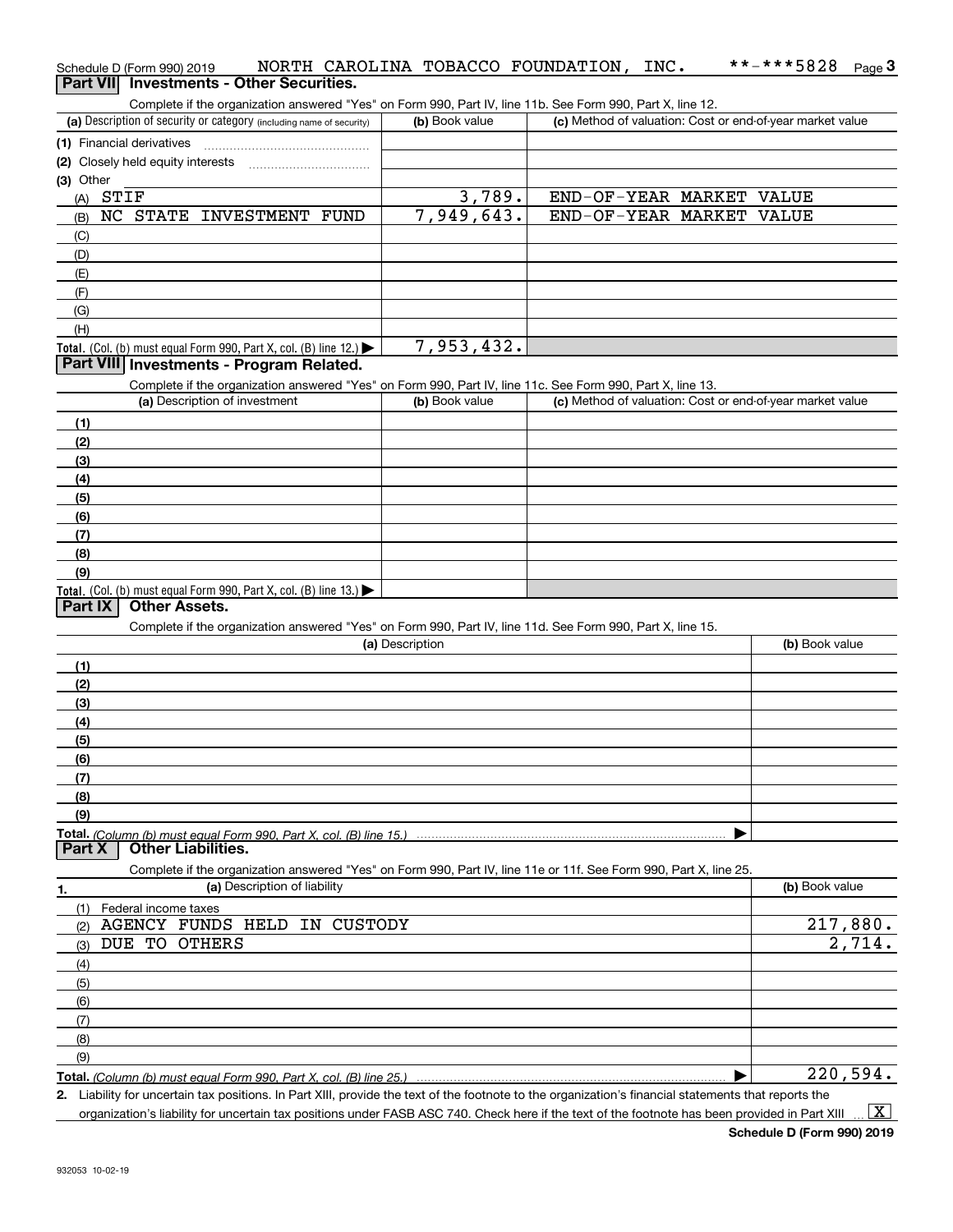|    | NORTH CAROLINA TOBACCO FOUNDATION, INC.<br>Schedule D (Form 990) 2019                                                                                                                                                               |                |                       |                | **-***5828<br>Page 4    |
|----|-------------------------------------------------------------------------------------------------------------------------------------------------------------------------------------------------------------------------------------|----------------|-----------------------|----------------|-------------------------|
|    | <b>Part XI</b><br>Reconciliation of Revenue per Audited Financial Statements With Revenue per Return.                                                                                                                               |                |                       |                |                         |
|    | Complete if the organization answered "Yes" on Form 990, Part IV, line 12a.                                                                                                                                                         |                |                       |                |                         |
| 1  | Total revenue, gains, and other support per audited financial statements                                                                                                                                                            |                |                       | $\blacksquare$ | $\overline{1,924},175.$ |
| 2  | Amounts included on line 1 but not on Form 990, Part VIII, line 12:                                                                                                                                                                 |                |                       |                |                         |
| a  | Net unrealized gains (losses) on investments [11] matter contracts and the unrealized gains (losses) on investments                                                                                                                 | 2a             | 47,481.               |                |                         |
|    |                                                                                                                                                                                                                                     | 2 <sub>b</sub> | $\overline{53,000}$ . |                |                         |
| с  |                                                                                                                                                                                                                                     | 2c             |                       |                |                         |
| d  | Other (Describe in Part XIII.) <b>2006</b> 2007 2010 2010 2010 2010 2011 2012 2013 2014 2014 2015 2016 2017 2018 2019 2016 2017 2018 2019 2016 2017 2018 2019 2016 2017 2018 2019 2018 2019 2019 2016 2017 2018 2019 2018 2019 2019 | 2d             |                       |                |                         |
| е  | Add lines 2a through 2d                                                                                                                                                                                                             |                |                       | 2e             | 100,481.                |
| З. |                                                                                                                                                                                                                                     |                |                       | $\overline{3}$ | 1,823,694.              |
| 4  | Amounts included on Form 990, Part VIII, line 12, but not on line 1:                                                                                                                                                                |                |                       |                |                         |
|    |                                                                                                                                                                                                                                     | l 4a l         | 43,472.               |                |                         |
| b  |                                                                                                                                                                                                                                     | 4 <sub>h</sub> |                       |                |                         |
|    | Add lines 4a and 4b                                                                                                                                                                                                                 |                |                       | 4c             | 43,472.                 |
| 5. |                                                                                                                                                                                                                                     |                |                       | 5 <sup>1</sup> | 1,867,166.              |
|    |                                                                                                                                                                                                                                     |                |                       |                |                         |
|    | Part XII   Reconciliation of Expenses per Audited Financial Statements With Expenses per Return.                                                                                                                                    |                |                       |                |                         |
|    | Complete if the organization answered "Yes" on Form 990, Part IV, line 12a.                                                                                                                                                         |                |                       |                |                         |
| 1  |                                                                                                                                                                                                                                     |                |                       | $\mathbf{1}$   | 1,721,184.              |
| 2  | Amounts included on line 1 but not on Form 990, Part IX, line 25:                                                                                                                                                                   |                |                       |                |                         |
| a  |                                                                                                                                                                                                                                     | 2a             | 53,000.               |                |                         |
|    |                                                                                                                                                                                                                                     | 2 <sub>b</sub> |                       |                |                         |
| c  |                                                                                                                                                                                                                                     | 2c             |                       |                |                         |
|    |                                                                                                                                                                                                                                     | 2d             |                       |                |                         |
|    |                                                                                                                                                                                                                                     |                |                       | 2e             | 53,000.                 |
| З. |                                                                                                                                                                                                                                     |                |                       | $\mathbf{3}$   | 1,668,184.              |
| 4  | Amounts included on Form 990, Part IX, line 25, but not on line 1:                                                                                                                                                                  |                |                       |                |                         |
| a  |                                                                                                                                                                                                                                     | 4a             | 43,472.               |                |                         |
|    |                                                                                                                                                                                                                                     | 4b             |                       |                |                         |
|    | c Add lines 4a and 4b                                                                                                                                                                                                               |                |                       | 4c             | 43,472.                 |
| 5. | Part XIII Supplemental Information.                                                                                                                                                                                                 |                |                       | 5              | $\overline{1,711},656.$ |

Provide the descriptions required for Part II, lines 3, 5, and 9; Part III, lines 1a and 4; Part IV, lines 1b and 2b; Part V, line 4; Part X, line 2; Part XI, lines 2d and 4b; and Part XII, lines 2d and 4b. Also complete this part to provide any additional information.

PART V, LINE 4:

THE FOUNDATION'S ENDOWMENT CONSISTS OF NINE INDIVIDUAL FUNDS ESTABLISHED

FOR A VARIETY OF PURPOSES RELATED TO THE MISSION OF THE UNIVERSITY.

PART X, LINE 2:

MANAGEMENT HAS ANALYZED THE TAX POSITIONS TAKEN BY THE FOUNDATION, AND HAS

CONCLUDED THAT AS OF JUNE 30, 2020 AND 2019, THERE ARE NO UNCERTAIN

POSITIONS TAKEN OR EXPECTED TO BE TAKEN THAT WOULD REQUIRE RECOGNITION OF

A LIABILITY (OR ASSET) OR DISCLOSURE IN THE FINANCIAL STATEMENTS. THE

FOUNDATION IS SUBJECT TO ROUTINE AUDITS BY TAXING JURISDICTIONS; HOWEVER,

THERE ARE CURRENTLY NO AUDITS FOR ANY TAX PERIODS IN PROGRESS. MANAGEMENT

## BELIEVES IT IS NO LONGER SUBJECT TO INCOME TAX EXAMINATIONS FOR YEARS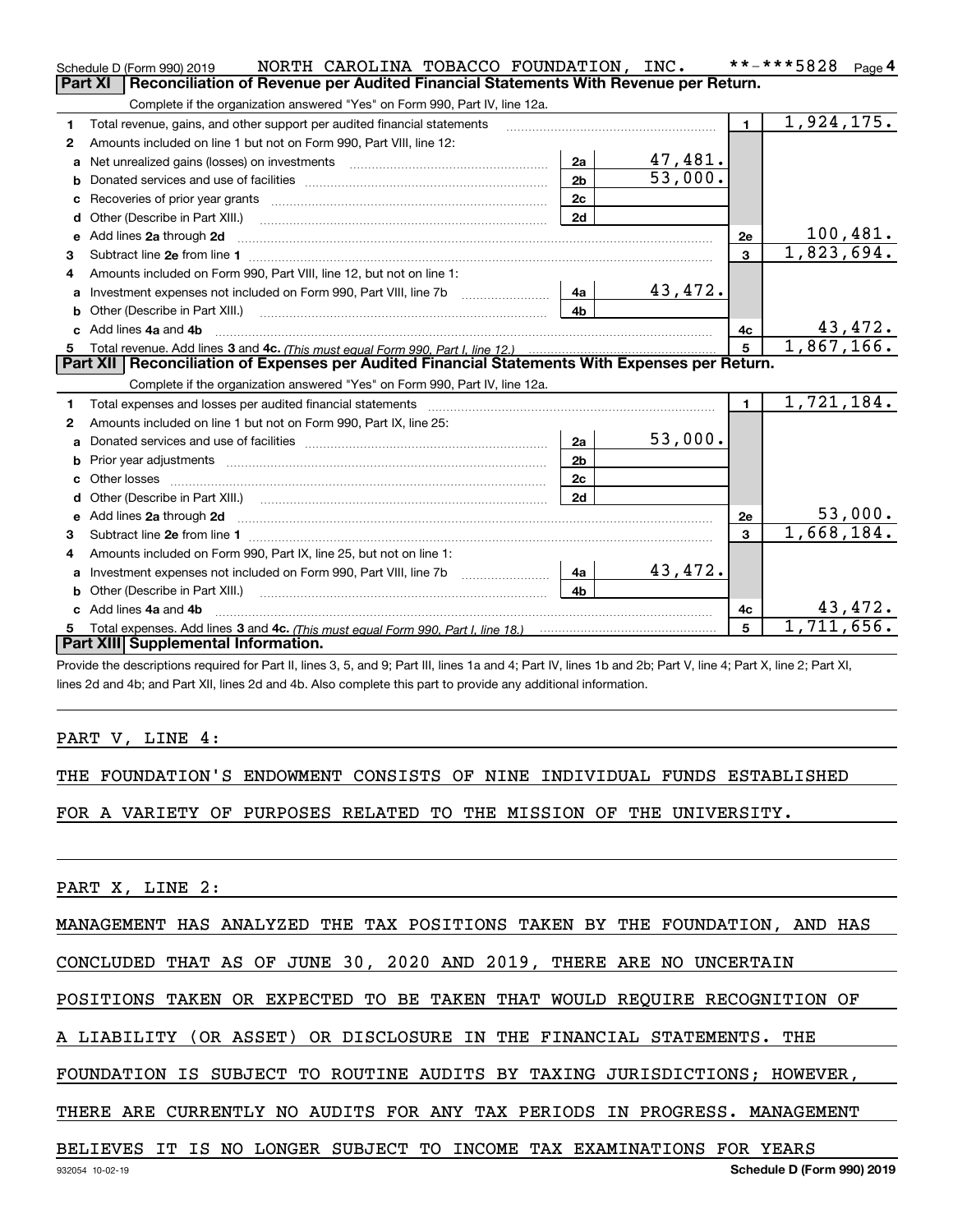| Schedule D (Form 990) 2019 MORTH CAROI<br><b>Part XIII</b> Supplemental Information <sub>(continued)</sub> |  |                                                                                                                       | NORTH CAROLINA TOBACCO FOUNDATION, INC. | **-***5828 Page 5 |  |
|------------------------------------------------------------------------------------------------------------|--|-----------------------------------------------------------------------------------------------------------------------|-----------------------------------------|-------------------|--|
|                                                                                                            |  | <u> 1989 - Johann Barn, mars et al. 1989 - Anna ann an t-Anna ann an t-Anna ann an t-Anna ann an t-Anna ann an t-</u> |                                         |                   |  |
| PRIOR TO TAX YEAR 2016.                                                                                    |  |                                                                                                                       |                                         |                   |  |
|                                                                                                            |  |                                                                                                                       |                                         |                   |  |
|                                                                                                            |  |                                                                                                                       |                                         |                   |  |
|                                                                                                            |  |                                                                                                                       |                                         |                   |  |
|                                                                                                            |  |                                                                                                                       |                                         |                   |  |
|                                                                                                            |  |                                                                                                                       |                                         |                   |  |
|                                                                                                            |  |                                                                                                                       |                                         |                   |  |
|                                                                                                            |  |                                                                                                                       |                                         |                   |  |
|                                                                                                            |  |                                                                                                                       |                                         |                   |  |
|                                                                                                            |  |                                                                                                                       |                                         |                   |  |
|                                                                                                            |  |                                                                                                                       |                                         |                   |  |
|                                                                                                            |  |                                                                                                                       |                                         |                   |  |
|                                                                                                            |  |                                                                                                                       |                                         |                   |  |
|                                                                                                            |  |                                                                                                                       |                                         |                   |  |
|                                                                                                            |  |                                                                                                                       |                                         |                   |  |
|                                                                                                            |  |                                                                                                                       |                                         |                   |  |
|                                                                                                            |  |                                                                                                                       |                                         |                   |  |
|                                                                                                            |  |                                                                                                                       |                                         |                   |  |
|                                                                                                            |  |                                                                                                                       |                                         |                   |  |
|                                                                                                            |  |                                                                                                                       |                                         |                   |  |
|                                                                                                            |  |                                                                                                                       |                                         |                   |  |
|                                                                                                            |  |                                                                                                                       |                                         |                   |  |
|                                                                                                            |  |                                                                                                                       |                                         |                   |  |
|                                                                                                            |  |                                                                                                                       |                                         |                   |  |
|                                                                                                            |  |                                                                                                                       |                                         |                   |  |
|                                                                                                            |  |                                                                                                                       |                                         |                   |  |
|                                                                                                            |  |                                                                                                                       |                                         |                   |  |
|                                                                                                            |  |                                                                                                                       |                                         |                   |  |
|                                                                                                            |  |                                                                                                                       |                                         |                   |  |
|                                                                                                            |  |                                                                                                                       |                                         |                   |  |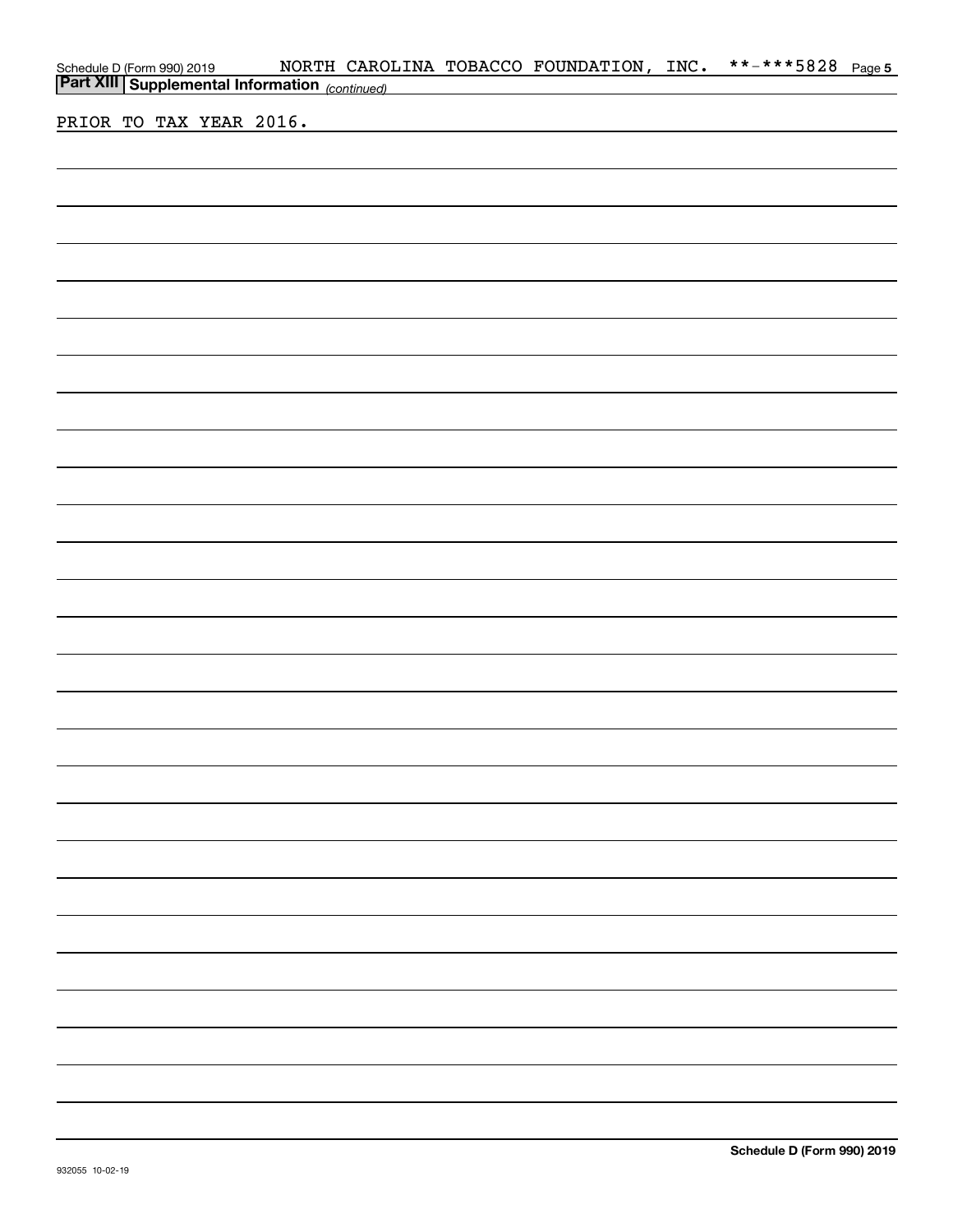| <b>SCHEDULE I</b>                                                                                                                                                                                                                                                                                              |            | <b>Grants and Other Assistance to Organizations,</b> |                             |                                         |                                                                |                                          | OMB No. 1545-0047                                                                  |  |
|----------------------------------------------------------------------------------------------------------------------------------------------------------------------------------------------------------------------------------------------------------------------------------------------------------------|------------|------------------------------------------------------|-----------------------------|-----------------------------------------|----------------------------------------------------------------|------------------------------------------|------------------------------------------------------------------------------------|--|
| (Form 990)                                                                                                                                                                                                                                                                                                     |            | Governments, and Individuals in the United States    |                             |                                         |                                                                |                                          | 2019                                                                               |  |
| Complete if the organization answered "Yes" on Form 990, Part IV, line 21 or 22.<br>Attach to Form 990.<br><b>Open to Public</b><br>Department of the Treasury<br>Internal Revenue Service<br>Go to www.irs.gov/Form990 for the latest information.                                                            |            |                                                      |                             |                                         |                                                                |                                          |                                                                                    |  |
| Name of the organization                                                                                                                                                                                                                                                                                       |            | NORTH CAROLINA TOBACCO FOUNDATION, INC.              |                             |                                         |                                                                |                                          | <b>Employer identification number</b><br>**-***5828                                |  |
| <b>General Information on Grants and Assistance</b><br>Part I                                                                                                                                                                                                                                                  |            |                                                      |                             |                                         |                                                                |                                          |                                                                                    |  |
| Does the organization maintain records to substantiate the amount of the grants or assistance, the grantees' eligibility for the grants or assistance, and the selection<br>1.                                                                                                                                 |            |                                                      |                             |                                         |                                                                |                                          | $\boxed{\text{X}}$ Yes<br>  No                                                     |  |
| Describe in Part IV the organization's procedures for monitoring the use of grant funds in the United States.<br>$\mathbf{2}$<br>Part II<br>Grants and Other Assistance to Domestic Organizations and Domestic Governments. Complete if the organization answered "Yes" on Form 990, Part IV, line 21, for any |            |                                                      |                             |                                         |                                                                |                                          |                                                                                    |  |
| recipient that received more than \$5,000. Part II can be duplicated if additional space is needed.                                                                                                                                                                                                            |            |                                                      |                             |                                         |                                                                |                                          |                                                                                    |  |
| 1 (a) Name and address of organization<br>or government                                                                                                                                                                                                                                                        | $(b)$ EIN  | (c) IRC section<br>(if applicable)                   | (d) Amount of<br>cash grant | (e) Amount of<br>non-cash<br>assistance | (f) Method of<br>valuation (book,<br>FMV, appraisal,<br>other) | (g) Description of<br>noncash assistance | (h) Purpose of grant<br>or assistance                                              |  |
| NORTH CAROLINA STATE UNIVERSITY<br>NCSU BOX 7205<br>RALEIGH, NC 27695                                                                                                                                                                                                                                          | **_******* | 170(C)(1)                                            | 1, 110, 517.                |                                         | 0. BOOK                                                        | N/A                                      | SCHOLARSHIPS, FACULTY<br>SUPPORT, DEPARTMENTAL<br>SUPPORT, AND FACILITY<br>SUPPORT |  |
|                                                                                                                                                                                                                                                                                                                |            |                                                      |                             |                                         |                                                                |                                          |                                                                                    |  |
|                                                                                                                                                                                                                                                                                                                |            |                                                      |                             |                                         |                                                                |                                          |                                                                                    |  |
|                                                                                                                                                                                                                                                                                                                |            |                                                      |                             |                                         |                                                                |                                          |                                                                                    |  |
|                                                                                                                                                                                                                                                                                                                |            |                                                      |                             |                                         |                                                                |                                          |                                                                                    |  |
| Enter total number of section $501(c)(3)$ and government organizations listed in the line 1 table<br>$\mathbf{2}$<br>Enter total number of other organizations listed in the line 1 table<br>3<br>LHA For Paperwork Reduction Act Notice, see the Instructions for Form 990.                                   |            |                                                      |                             |                                         |                                                                |                                          | 1.<br>Schedule I (Form 990) (2019)                                                 |  |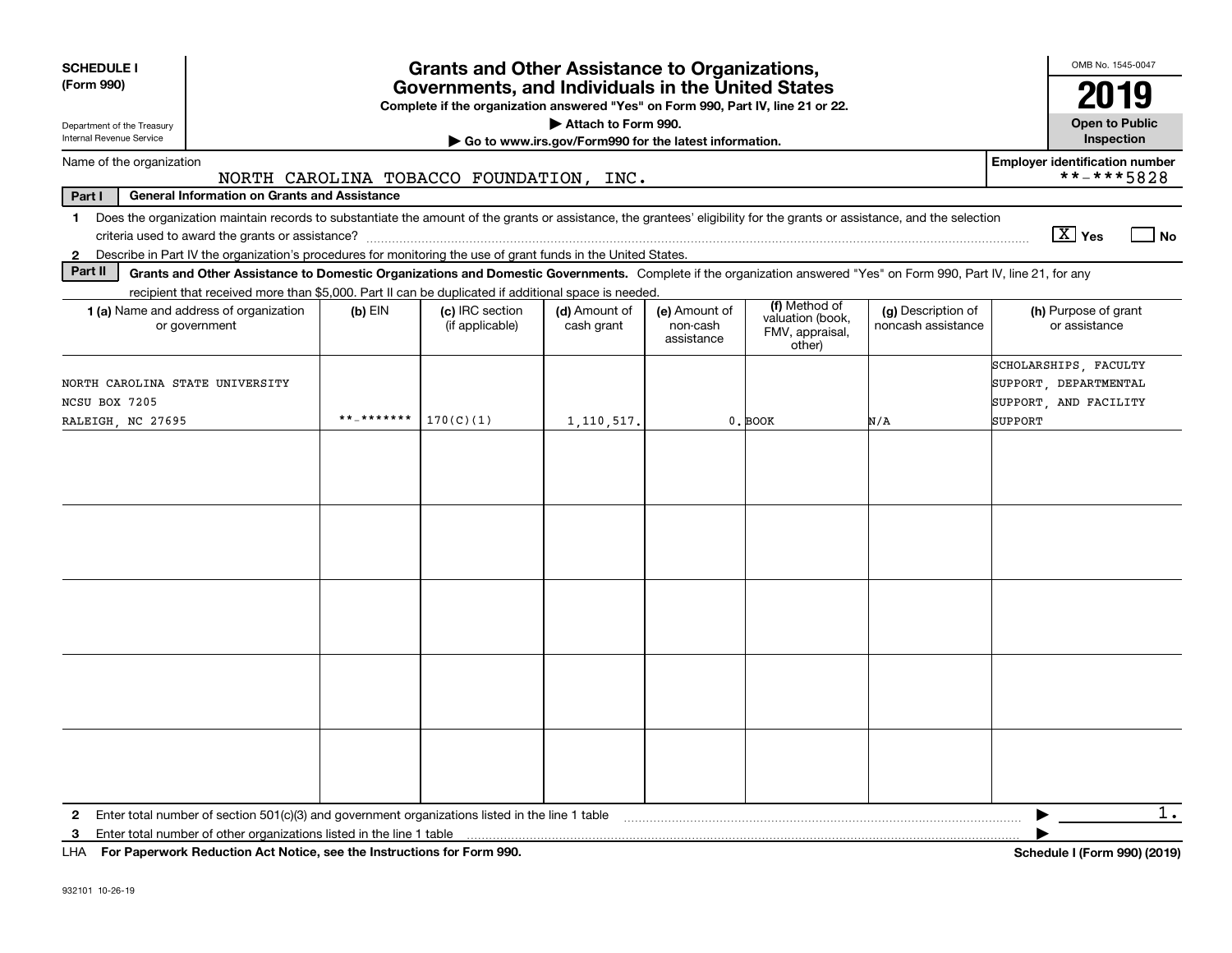### Schedule I (Form 990) (2019) NORTH CAROLINA TOBACCO FOUNDATION, INC。 \*\*-\*\*\*5828 Page

Part III can be duplicated if additional space is needed.

**Part III | Grants and Other Assistance to Domestic Individuals. Complete if the organization answered "Yes" on Form 990, Part IV, line 22.** 

(a) Type of grant or assistance **(b)** Number of **(c)** Amount of **(d)** Amount of non-**(e)** Method of valuation (f)<br>cash are continuous cash are cash assistance (book, FMV, appraisal, other) (a) Type of grant or assistance  $\vert$  (b) Number of recipients(c) Amount of cash grant (d) Amount of noncash assistance (f) Description of noncash assistance

Part IV | Supplemental Information. Provide the information required in Part I, line 2; Part III, column (b); and any other additional information.

PART I, LINE 2:

GRANTS REPRESENT REIMBURSEMENT OF EXPENSES PROCESSED THROUGH THE

UNIVERSITY'S ACCOUNTING SYSTEMS, AND ARE SUBJECT TO UNIVERSITY AND STATE OF

NORTH CAROLINA GUIDELINES, IN ADDITION TO ANY RESTRICTIONS PLACED DIRECTLY

BY DONORS.

**2**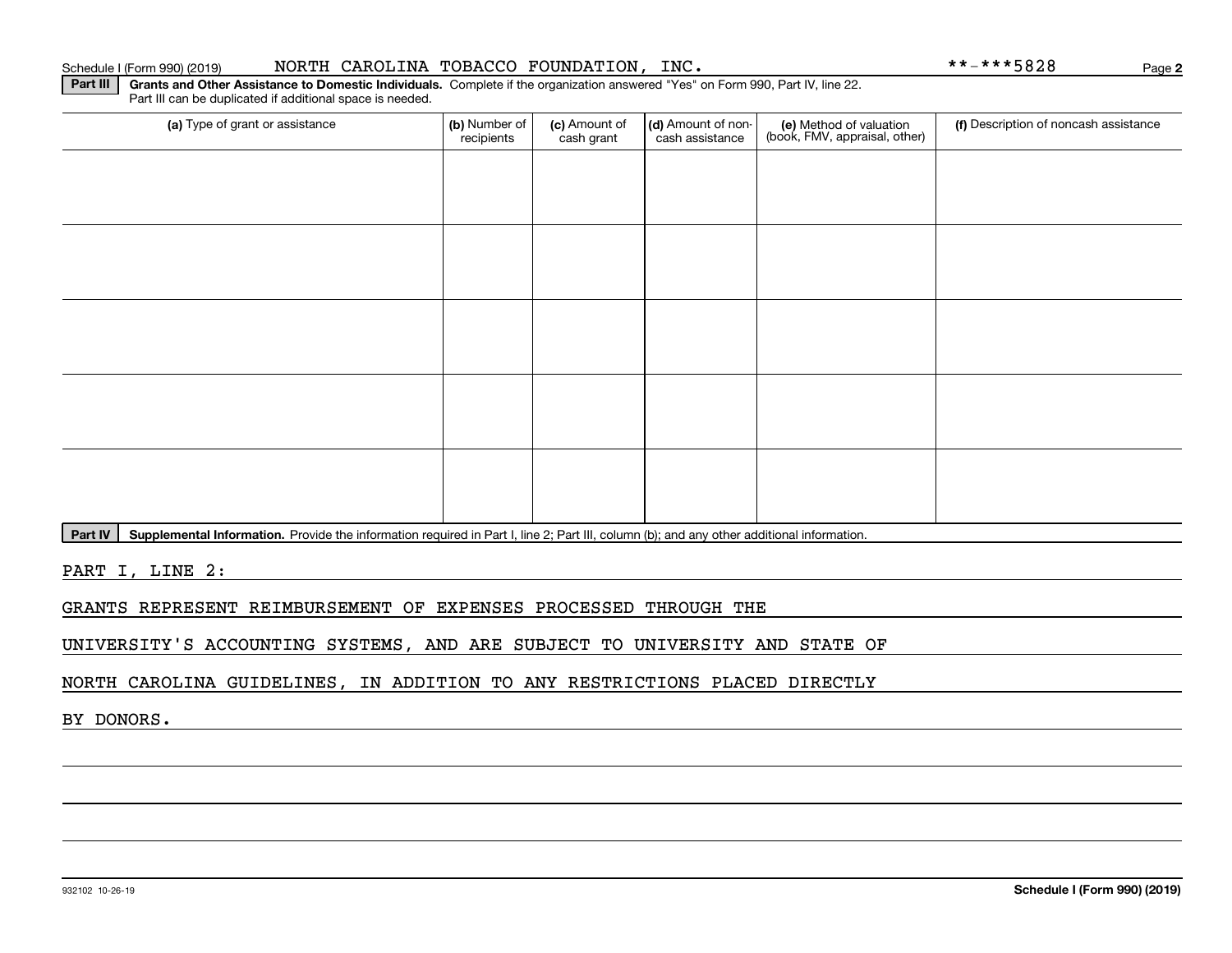| (Form 990)<br>For certain Officers, Directors, Trustees, Key Employees, and Highest<br>2019<br><b>Compensated Employees</b><br>Complete if the organization answered "Yes" on Form 990, Part IV, line 23.<br><b>Open to Public</b><br>Attach to Form 990.<br>Department of the Treasury<br>Inspection<br>► Go to www.irs.gov/Form990 for instructions and the latest information.<br>Internal Revenue Service<br><b>Employer identification number</b><br>Name of the organization<br>**-***5828<br>NORTH CAROLINA TOBACCO FOUNDATION, INC.<br><b>Questions Regarding Compensation</b><br>Part I<br>Yes<br>No<br>Check the appropriate box(es) if the organization provided any of the following to or for a person listed on Form 990,<br>Part VII, Section A, line 1a. Complete Part III to provide any relevant information regarding these items.<br>First-class or charter travel<br>Housing allowance or residence for personal use<br>Travel for companions<br>Payments for business use of personal residence<br>Health or social club dues or initiation fees<br>Tax indemnification and gross-up payments<br>Discretionary spending account<br>Personal services (such as maid, chauffeur, chef)<br>If any of the boxes on line 1a are checked, did the organization follow a written policy regarding payment or<br>b<br>reimbursement or provision of all of the expenses described above? If "No," complete Part III to explain<br>1b<br>Did the organization require substantiation prior to reimbursing or allowing expenses incurred by all directors,<br>2<br>$\mathbf{2}$<br>Indicate which, if any, of the following the organization used to establish the compensation of the organization's<br>з<br>CEO/Executive Director. Check all that apply. Do not check any boxes for methods used by a related organization to<br>establish compensation of the CEO/Executive Director, but explain in Part III.<br>Written employment contract<br>Compensation committee<br>Compensation survey or study<br>Independent compensation consultant<br>Approval by the board or compensation committee<br>Form 990 of other organizations<br>During the year, did any person listed on Form 990, Part VII, Section A, line 1a, with respect to the filing<br>4<br>organization or a related organization:<br>х<br>Receive a severance payment or change-of-control payment?<br>4a<br>а<br>$\mathbf X$<br>4b<br>b<br>$\mathbf X$<br>4c<br>If "Yes" to any of lines 4a-c, list the persons and provide the applicable amounts for each item in Part III.<br>Only section 501(c)(3), 501(c)(4), and 501(c)(29) organizations must complete lines 5-9.<br>For persons listed on Form 990, Part VII, Section A, line 1a, did the organization pay or accrue any compensation<br>5<br>contingent on the revenues of:<br>х<br>5а<br>a<br>X<br>5b<br>If "Yes" on line 5a or 5b, describe in Part III.<br>For persons listed on Form 990, Part VII, Section A, line 1a, did the organization pay or accrue any compensation<br>6<br>contingent on the net earnings of:<br>х<br>a<br>6a<br>$\mathbf X$<br>6b<br>If "Yes" on line 6a or 6b, describe in Part III.<br>For persons listed on Form 990, Part VII, Section A, line 1a, did the organization provide any nonfixed payments<br>7<br>х<br>7<br>Were any amounts reported on Form 990, Part VII, paid or accrued pursuant to a contract that was subject to the<br>8<br>х<br>initial contract exception described in Regulations section 53.4958-4(a)(3)? If "Yes," describe in Part III<br>8<br>If "Yes" on line 8, did the organization also follow the rebuttable presumption procedure described in<br>9<br>9 | <b>Compensation Information</b><br><b>SCHEDULE J</b> | OMB No. 1545-0047 |  |
|---------------------------------------------------------------------------------------------------------------------------------------------------------------------------------------------------------------------------------------------------------------------------------------------------------------------------------------------------------------------------------------------------------------------------------------------------------------------------------------------------------------------------------------------------------------------------------------------------------------------------------------------------------------------------------------------------------------------------------------------------------------------------------------------------------------------------------------------------------------------------------------------------------------------------------------------------------------------------------------------------------------------------------------------------------------------------------------------------------------------------------------------------------------------------------------------------------------------------------------------------------------------------------------------------------------------------------------------------------------------------------------------------------------------------------------------------------------------------------------------------------------------------------------------------------------------------------------------------------------------------------------------------------------------------------------------------------------------------------------------------------------------------------------------------------------------------------------------------------------------------------------------------------------------------------------------------------------------------------------------------------------------------------------------------------------------------------------------------------------------------------------------------------------------------------------------------------------------------------------------------------------------------------------------------------------------------------------------------------------------------------------------------------------------------------------------------------------------------------------------------------------------------------------------------------------------------------------------------------------------------------------------------------------------------------------------------------------------------------------------------------------------------------------------------------------------------------------------------------------------------------------------------------------------------------------------------------------------------------------------------------------------------------------------------------------------------------------------------------------------------------------------------------------------------------------------------------------------------------------------------------------------------------------------------------------------------------------------------------------------------------------------------------------------------------------------------------------------------------------------------------------------------------------------------------------------------------------------------------------------------------------------------------------------------|------------------------------------------------------|-------------------|--|
|                                                                                                                                                                                                                                                                                                                                                                                                                                                                                                                                                                                                                                                                                                                                                                                                                                                                                                                                                                                                                                                                                                                                                                                                                                                                                                                                                                                                                                                                                                                                                                                                                                                                                                                                                                                                                                                                                                                                                                                                                                                                                                                                                                                                                                                                                                                                                                                                                                                                                                                                                                                                                                                                                                                                                                                                                                                                                                                                                                                                                                                                                                                                                                                                                                                                                                                                                                                                                                                                                                                                                                                                                                                                           |                                                      |                   |  |
|                                                                                                                                                                                                                                                                                                                                                                                                                                                                                                                                                                                                                                                                                                                                                                                                                                                                                                                                                                                                                                                                                                                                                                                                                                                                                                                                                                                                                                                                                                                                                                                                                                                                                                                                                                                                                                                                                                                                                                                                                                                                                                                                                                                                                                                                                                                                                                                                                                                                                                                                                                                                                                                                                                                                                                                                                                                                                                                                                                                                                                                                                                                                                                                                                                                                                                                                                                                                                                                                                                                                                                                                                                                                           |                                                      |                   |  |
|                                                                                                                                                                                                                                                                                                                                                                                                                                                                                                                                                                                                                                                                                                                                                                                                                                                                                                                                                                                                                                                                                                                                                                                                                                                                                                                                                                                                                                                                                                                                                                                                                                                                                                                                                                                                                                                                                                                                                                                                                                                                                                                                                                                                                                                                                                                                                                                                                                                                                                                                                                                                                                                                                                                                                                                                                                                                                                                                                                                                                                                                                                                                                                                                                                                                                                                                                                                                                                                                                                                                                                                                                                                                           |                                                      |                   |  |
|                                                                                                                                                                                                                                                                                                                                                                                                                                                                                                                                                                                                                                                                                                                                                                                                                                                                                                                                                                                                                                                                                                                                                                                                                                                                                                                                                                                                                                                                                                                                                                                                                                                                                                                                                                                                                                                                                                                                                                                                                                                                                                                                                                                                                                                                                                                                                                                                                                                                                                                                                                                                                                                                                                                                                                                                                                                                                                                                                                                                                                                                                                                                                                                                                                                                                                                                                                                                                                                                                                                                                                                                                                                                           |                                                      |                   |  |
|                                                                                                                                                                                                                                                                                                                                                                                                                                                                                                                                                                                                                                                                                                                                                                                                                                                                                                                                                                                                                                                                                                                                                                                                                                                                                                                                                                                                                                                                                                                                                                                                                                                                                                                                                                                                                                                                                                                                                                                                                                                                                                                                                                                                                                                                                                                                                                                                                                                                                                                                                                                                                                                                                                                                                                                                                                                                                                                                                                                                                                                                                                                                                                                                                                                                                                                                                                                                                                                                                                                                                                                                                                                                           |                                                      |                   |  |
|                                                                                                                                                                                                                                                                                                                                                                                                                                                                                                                                                                                                                                                                                                                                                                                                                                                                                                                                                                                                                                                                                                                                                                                                                                                                                                                                                                                                                                                                                                                                                                                                                                                                                                                                                                                                                                                                                                                                                                                                                                                                                                                                                                                                                                                                                                                                                                                                                                                                                                                                                                                                                                                                                                                                                                                                                                                                                                                                                                                                                                                                                                                                                                                                                                                                                                                                                                                                                                                                                                                                                                                                                                                                           |                                                      |                   |  |
|                                                                                                                                                                                                                                                                                                                                                                                                                                                                                                                                                                                                                                                                                                                                                                                                                                                                                                                                                                                                                                                                                                                                                                                                                                                                                                                                                                                                                                                                                                                                                                                                                                                                                                                                                                                                                                                                                                                                                                                                                                                                                                                                                                                                                                                                                                                                                                                                                                                                                                                                                                                                                                                                                                                                                                                                                                                                                                                                                                                                                                                                                                                                                                                                                                                                                                                                                                                                                                                                                                                                                                                                                                                                           |                                                      |                   |  |
|                                                                                                                                                                                                                                                                                                                                                                                                                                                                                                                                                                                                                                                                                                                                                                                                                                                                                                                                                                                                                                                                                                                                                                                                                                                                                                                                                                                                                                                                                                                                                                                                                                                                                                                                                                                                                                                                                                                                                                                                                                                                                                                                                                                                                                                                                                                                                                                                                                                                                                                                                                                                                                                                                                                                                                                                                                                                                                                                                                                                                                                                                                                                                                                                                                                                                                                                                                                                                                                                                                                                                                                                                                                                           |                                                      |                   |  |
|                                                                                                                                                                                                                                                                                                                                                                                                                                                                                                                                                                                                                                                                                                                                                                                                                                                                                                                                                                                                                                                                                                                                                                                                                                                                                                                                                                                                                                                                                                                                                                                                                                                                                                                                                                                                                                                                                                                                                                                                                                                                                                                                                                                                                                                                                                                                                                                                                                                                                                                                                                                                                                                                                                                                                                                                                                                                                                                                                                                                                                                                                                                                                                                                                                                                                                                                                                                                                                                                                                                                                                                                                                                                           |                                                      |                   |  |
|                                                                                                                                                                                                                                                                                                                                                                                                                                                                                                                                                                                                                                                                                                                                                                                                                                                                                                                                                                                                                                                                                                                                                                                                                                                                                                                                                                                                                                                                                                                                                                                                                                                                                                                                                                                                                                                                                                                                                                                                                                                                                                                                                                                                                                                                                                                                                                                                                                                                                                                                                                                                                                                                                                                                                                                                                                                                                                                                                                                                                                                                                                                                                                                                                                                                                                                                                                                                                                                                                                                                                                                                                                                                           |                                                      |                   |  |
|                                                                                                                                                                                                                                                                                                                                                                                                                                                                                                                                                                                                                                                                                                                                                                                                                                                                                                                                                                                                                                                                                                                                                                                                                                                                                                                                                                                                                                                                                                                                                                                                                                                                                                                                                                                                                                                                                                                                                                                                                                                                                                                                                                                                                                                                                                                                                                                                                                                                                                                                                                                                                                                                                                                                                                                                                                                                                                                                                                                                                                                                                                                                                                                                                                                                                                                                                                                                                                                                                                                                                                                                                                                                           |                                                      |                   |  |
|                                                                                                                                                                                                                                                                                                                                                                                                                                                                                                                                                                                                                                                                                                                                                                                                                                                                                                                                                                                                                                                                                                                                                                                                                                                                                                                                                                                                                                                                                                                                                                                                                                                                                                                                                                                                                                                                                                                                                                                                                                                                                                                                                                                                                                                                                                                                                                                                                                                                                                                                                                                                                                                                                                                                                                                                                                                                                                                                                                                                                                                                                                                                                                                                                                                                                                                                                                                                                                                                                                                                                                                                                                                                           |                                                      |                   |  |
|                                                                                                                                                                                                                                                                                                                                                                                                                                                                                                                                                                                                                                                                                                                                                                                                                                                                                                                                                                                                                                                                                                                                                                                                                                                                                                                                                                                                                                                                                                                                                                                                                                                                                                                                                                                                                                                                                                                                                                                                                                                                                                                                                                                                                                                                                                                                                                                                                                                                                                                                                                                                                                                                                                                                                                                                                                                                                                                                                                                                                                                                                                                                                                                                                                                                                                                                                                                                                                                                                                                                                                                                                                                                           |                                                      |                   |  |
|                                                                                                                                                                                                                                                                                                                                                                                                                                                                                                                                                                                                                                                                                                                                                                                                                                                                                                                                                                                                                                                                                                                                                                                                                                                                                                                                                                                                                                                                                                                                                                                                                                                                                                                                                                                                                                                                                                                                                                                                                                                                                                                                                                                                                                                                                                                                                                                                                                                                                                                                                                                                                                                                                                                                                                                                                                                                                                                                                                                                                                                                                                                                                                                                                                                                                                                                                                                                                                                                                                                                                                                                                                                                           |                                                      |                   |  |
|                                                                                                                                                                                                                                                                                                                                                                                                                                                                                                                                                                                                                                                                                                                                                                                                                                                                                                                                                                                                                                                                                                                                                                                                                                                                                                                                                                                                                                                                                                                                                                                                                                                                                                                                                                                                                                                                                                                                                                                                                                                                                                                                                                                                                                                                                                                                                                                                                                                                                                                                                                                                                                                                                                                                                                                                                                                                                                                                                                                                                                                                                                                                                                                                                                                                                                                                                                                                                                                                                                                                                                                                                                                                           |                                                      |                   |  |
|                                                                                                                                                                                                                                                                                                                                                                                                                                                                                                                                                                                                                                                                                                                                                                                                                                                                                                                                                                                                                                                                                                                                                                                                                                                                                                                                                                                                                                                                                                                                                                                                                                                                                                                                                                                                                                                                                                                                                                                                                                                                                                                                                                                                                                                                                                                                                                                                                                                                                                                                                                                                                                                                                                                                                                                                                                                                                                                                                                                                                                                                                                                                                                                                                                                                                                                                                                                                                                                                                                                                                                                                                                                                           |                                                      |                   |  |
|                                                                                                                                                                                                                                                                                                                                                                                                                                                                                                                                                                                                                                                                                                                                                                                                                                                                                                                                                                                                                                                                                                                                                                                                                                                                                                                                                                                                                                                                                                                                                                                                                                                                                                                                                                                                                                                                                                                                                                                                                                                                                                                                                                                                                                                                                                                                                                                                                                                                                                                                                                                                                                                                                                                                                                                                                                                                                                                                                                                                                                                                                                                                                                                                                                                                                                                                                                                                                                                                                                                                                                                                                                                                           |                                                      |                   |  |
|                                                                                                                                                                                                                                                                                                                                                                                                                                                                                                                                                                                                                                                                                                                                                                                                                                                                                                                                                                                                                                                                                                                                                                                                                                                                                                                                                                                                                                                                                                                                                                                                                                                                                                                                                                                                                                                                                                                                                                                                                                                                                                                                                                                                                                                                                                                                                                                                                                                                                                                                                                                                                                                                                                                                                                                                                                                                                                                                                                                                                                                                                                                                                                                                                                                                                                                                                                                                                                                                                                                                                                                                                                                                           |                                                      |                   |  |
|                                                                                                                                                                                                                                                                                                                                                                                                                                                                                                                                                                                                                                                                                                                                                                                                                                                                                                                                                                                                                                                                                                                                                                                                                                                                                                                                                                                                                                                                                                                                                                                                                                                                                                                                                                                                                                                                                                                                                                                                                                                                                                                                                                                                                                                                                                                                                                                                                                                                                                                                                                                                                                                                                                                                                                                                                                                                                                                                                                                                                                                                                                                                                                                                                                                                                                                                                                                                                                                                                                                                                                                                                                                                           |                                                      |                   |  |
|                                                                                                                                                                                                                                                                                                                                                                                                                                                                                                                                                                                                                                                                                                                                                                                                                                                                                                                                                                                                                                                                                                                                                                                                                                                                                                                                                                                                                                                                                                                                                                                                                                                                                                                                                                                                                                                                                                                                                                                                                                                                                                                                                                                                                                                                                                                                                                                                                                                                                                                                                                                                                                                                                                                                                                                                                                                                                                                                                                                                                                                                                                                                                                                                                                                                                                                                                                                                                                                                                                                                                                                                                                                                           |                                                      |                   |  |
|                                                                                                                                                                                                                                                                                                                                                                                                                                                                                                                                                                                                                                                                                                                                                                                                                                                                                                                                                                                                                                                                                                                                                                                                                                                                                                                                                                                                                                                                                                                                                                                                                                                                                                                                                                                                                                                                                                                                                                                                                                                                                                                                                                                                                                                                                                                                                                                                                                                                                                                                                                                                                                                                                                                                                                                                                                                                                                                                                                                                                                                                                                                                                                                                                                                                                                                                                                                                                                                                                                                                                                                                                                                                           |                                                      |                   |  |
|                                                                                                                                                                                                                                                                                                                                                                                                                                                                                                                                                                                                                                                                                                                                                                                                                                                                                                                                                                                                                                                                                                                                                                                                                                                                                                                                                                                                                                                                                                                                                                                                                                                                                                                                                                                                                                                                                                                                                                                                                                                                                                                                                                                                                                                                                                                                                                                                                                                                                                                                                                                                                                                                                                                                                                                                                                                                                                                                                                                                                                                                                                                                                                                                                                                                                                                                                                                                                                                                                                                                                                                                                                                                           |                                                      |                   |  |
|                                                                                                                                                                                                                                                                                                                                                                                                                                                                                                                                                                                                                                                                                                                                                                                                                                                                                                                                                                                                                                                                                                                                                                                                                                                                                                                                                                                                                                                                                                                                                                                                                                                                                                                                                                                                                                                                                                                                                                                                                                                                                                                                                                                                                                                                                                                                                                                                                                                                                                                                                                                                                                                                                                                                                                                                                                                                                                                                                                                                                                                                                                                                                                                                                                                                                                                                                                                                                                                                                                                                                                                                                                                                           |                                                      |                   |  |
|                                                                                                                                                                                                                                                                                                                                                                                                                                                                                                                                                                                                                                                                                                                                                                                                                                                                                                                                                                                                                                                                                                                                                                                                                                                                                                                                                                                                                                                                                                                                                                                                                                                                                                                                                                                                                                                                                                                                                                                                                                                                                                                                                                                                                                                                                                                                                                                                                                                                                                                                                                                                                                                                                                                                                                                                                                                                                                                                                                                                                                                                                                                                                                                                                                                                                                                                                                                                                                                                                                                                                                                                                                                                           |                                                      |                   |  |
|                                                                                                                                                                                                                                                                                                                                                                                                                                                                                                                                                                                                                                                                                                                                                                                                                                                                                                                                                                                                                                                                                                                                                                                                                                                                                                                                                                                                                                                                                                                                                                                                                                                                                                                                                                                                                                                                                                                                                                                                                                                                                                                                                                                                                                                                                                                                                                                                                                                                                                                                                                                                                                                                                                                                                                                                                                                                                                                                                                                                                                                                                                                                                                                                                                                                                                                                                                                                                                                                                                                                                                                                                                                                           |                                                      |                   |  |
|                                                                                                                                                                                                                                                                                                                                                                                                                                                                                                                                                                                                                                                                                                                                                                                                                                                                                                                                                                                                                                                                                                                                                                                                                                                                                                                                                                                                                                                                                                                                                                                                                                                                                                                                                                                                                                                                                                                                                                                                                                                                                                                                                                                                                                                                                                                                                                                                                                                                                                                                                                                                                                                                                                                                                                                                                                                                                                                                                                                                                                                                                                                                                                                                                                                                                                                                                                                                                                                                                                                                                                                                                                                                           |                                                      |                   |  |
|                                                                                                                                                                                                                                                                                                                                                                                                                                                                                                                                                                                                                                                                                                                                                                                                                                                                                                                                                                                                                                                                                                                                                                                                                                                                                                                                                                                                                                                                                                                                                                                                                                                                                                                                                                                                                                                                                                                                                                                                                                                                                                                                                                                                                                                                                                                                                                                                                                                                                                                                                                                                                                                                                                                                                                                                                                                                                                                                                                                                                                                                                                                                                                                                                                                                                                                                                                                                                                                                                                                                                                                                                                                                           |                                                      |                   |  |
|                                                                                                                                                                                                                                                                                                                                                                                                                                                                                                                                                                                                                                                                                                                                                                                                                                                                                                                                                                                                                                                                                                                                                                                                                                                                                                                                                                                                                                                                                                                                                                                                                                                                                                                                                                                                                                                                                                                                                                                                                                                                                                                                                                                                                                                                                                                                                                                                                                                                                                                                                                                                                                                                                                                                                                                                                                                                                                                                                                                                                                                                                                                                                                                                                                                                                                                                                                                                                                                                                                                                                                                                                                                                           |                                                      |                   |  |
|                                                                                                                                                                                                                                                                                                                                                                                                                                                                                                                                                                                                                                                                                                                                                                                                                                                                                                                                                                                                                                                                                                                                                                                                                                                                                                                                                                                                                                                                                                                                                                                                                                                                                                                                                                                                                                                                                                                                                                                                                                                                                                                                                                                                                                                                                                                                                                                                                                                                                                                                                                                                                                                                                                                                                                                                                                                                                                                                                                                                                                                                                                                                                                                                                                                                                                                                                                                                                                                                                                                                                                                                                                                                           |                                                      |                   |  |
|                                                                                                                                                                                                                                                                                                                                                                                                                                                                                                                                                                                                                                                                                                                                                                                                                                                                                                                                                                                                                                                                                                                                                                                                                                                                                                                                                                                                                                                                                                                                                                                                                                                                                                                                                                                                                                                                                                                                                                                                                                                                                                                                                                                                                                                                                                                                                                                                                                                                                                                                                                                                                                                                                                                                                                                                                                                                                                                                                                                                                                                                                                                                                                                                                                                                                                                                                                                                                                                                                                                                                                                                                                                                           |                                                      |                   |  |
|                                                                                                                                                                                                                                                                                                                                                                                                                                                                                                                                                                                                                                                                                                                                                                                                                                                                                                                                                                                                                                                                                                                                                                                                                                                                                                                                                                                                                                                                                                                                                                                                                                                                                                                                                                                                                                                                                                                                                                                                                                                                                                                                                                                                                                                                                                                                                                                                                                                                                                                                                                                                                                                                                                                                                                                                                                                                                                                                                                                                                                                                                                                                                                                                                                                                                                                                                                                                                                                                                                                                                                                                                                                                           |                                                      |                   |  |
|                                                                                                                                                                                                                                                                                                                                                                                                                                                                                                                                                                                                                                                                                                                                                                                                                                                                                                                                                                                                                                                                                                                                                                                                                                                                                                                                                                                                                                                                                                                                                                                                                                                                                                                                                                                                                                                                                                                                                                                                                                                                                                                                                                                                                                                                                                                                                                                                                                                                                                                                                                                                                                                                                                                                                                                                                                                                                                                                                                                                                                                                                                                                                                                                                                                                                                                                                                                                                                                                                                                                                                                                                                                                           |                                                      |                   |  |
|                                                                                                                                                                                                                                                                                                                                                                                                                                                                                                                                                                                                                                                                                                                                                                                                                                                                                                                                                                                                                                                                                                                                                                                                                                                                                                                                                                                                                                                                                                                                                                                                                                                                                                                                                                                                                                                                                                                                                                                                                                                                                                                                                                                                                                                                                                                                                                                                                                                                                                                                                                                                                                                                                                                                                                                                                                                                                                                                                                                                                                                                                                                                                                                                                                                                                                                                                                                                                                                                                                                                                                                                                                                                           |                                                      |                   |  |
|                                                                                                                                                                                                                                                                                                                                                                                                                                                                                                                                                                                                                                                                                                                                                                                                                                                                                                                                                                                                                                                                                                                                                                                                                                                                                                                                                                                                                                                                                                                                                                                                                                                                                                                                                                                                                                                                                                                                                                                                                                                                                                                                                                                                                                                                                                                                                                                                                                                                                                                                                                                                                                                                                                                                                                                                                                                                                                                                                                                                                                                                                                                                                                                                                                                                                                                                                                                                                                                                                                                                                                                                                                                                           |                                                      |                   |  |
|                                                                                                                                                                                                                                                                                                                                                                                                                                                                                                                                                                                                                                                                                                                                                                                                                                                                                                                                                                                                                                                                                                                                                                                                                                                                                                                                                                                                                                                                                                                                                                                                                                                                                                                                                                                                                                                                                                                                                                                                                                                                                                                                                                                                                                                                                                                                                                                                                                                                                                                                                                                                                                                                                                                                                                                                                                                                                                                                                                                                                                                                                                                                                                                                                                                                                                                                                                                                                                                                                                                                                                                                                                                                           |                                                      |                   |  |
|                                                                                                                                                                                                                                                                                                                                                                                                                                                                                                                                                                                                                                                                                                                                                                                                                                                                                                                                                                                                                                                                                                                                                                                                                                                                                                                                                                                                                                                                                                                                                                                                                                                                                                                                                                                                                                                                                                                                                                                                                                                                                                                                                                                                                                                                                                                                                                                                                                                                                                                                                                                                                                                                                                                                                                                                                                                                                                                                                                                                                                                                                                                                                                                                                                                                                                                                                                                                                                                                                                                                                                                                                                                                           |                                                      |                   |  |
|                                                                                                                                                                                                                                                                                                                                                                                                                                                                                                                                                                                                                                                                                                                                                                                                                                                                                                                                                                                                                                                                                                                                                                                                                                                                                                                                                                                                                                                                                                                                                                                                                                                                                                                                                                                                                                                                                                                                                                                                                                                                                                                                                                                                                                                                                                                                                                                                                                                                                                                                                                                                                                                                                                                                                                                                                                                                                                                                                                                                                                                                                                                                                                                                                                                                                                                                                                                                                                                                                                                                                                                                                                                                           |                                                      |                   |  |
|                                                                                                                                                                                                                                                                                                                                                                                                                                                                                                                                                                                                                                                                                                                                                                                                                                                                                                                                                                                                                                                                                                                                                                                                                                                                                                                                                                                                                                                                                                                                                                                                                                                                                                                                                                                                                                                                                                                                                                                                                                                                                                                                                                                                                                                                                                                                                                                                                                                                                                                                                                                                                                                                                                                                                                                                                                                                                                                                                                                                                                                                                                                                                                                                                                                                                                                                                                                                                                                                                                                                                                                                                                                                           |                                                      |                   |  |
|                                                                                                                                                                                                                                                                                                                                                                                                                                                                                                                                                                                                                                                                                                                                                                                                                                                                                                                                                                                                                                                                                                                                                                                                                                                                                                                                                                                                                                                                                                                                                                                                                                                                                                                                                                                                                                                                                                                                                                                                                                                                                                                                                                                                                                                                                                                                                                                                                                                                                                                                                                                                                                                                                                                                                                                                                                                                                                                                                                                                                                                                                                                                                                                                                                                                                                                                                                                                                                                                                                                                                                                                                                                                           |                                                      |                   |  |
|                                                                                                                                                                                                                                                                                                                                                                                                                                                                                                                                                                                                                                                                                                                                                                                                                                                                                                                                                                                                                                                                                                                                                                                                                                                                                                                                                                                                                                                                                                                                                                                                                                                                                                                                                                                                                                                                                                                                                                                                                                                                                                                                                                                                                                                                                                                                                                                                                                                                                                                                                                                                                                                                                                                                                                                                                                                                                                                                                                                                                                                                                                                                                                                                                                                                                                                                                                                                                                                                                                                                                                                                                                                                           |                                                      |                   |  |
|                                                                                                                                                                                                                                                                                                                                                                                                                                                                                                                                                                                                                                                                                                                                                                                                                                                                                                                                                                                                                                                                                                                                                                                                                                                                                                                                                                                                                                                                                                                                                                                                                                                                                                                                                                                                                                                                                                                                                                                                                                                                                                                                                                                                                                                                                                                                                                                                                                                                                                                                                                                                                                                                                                                                                                                                                                                                                                                                                                                                                                                                                                                                                                                                                                                                                                                                                                                                                                                                                                                                                                                                                                                                           |                                                      |                   |  |
|                                                                                                                                                                                                                                                                                                                                                                                                                                                                                                                                                                                                                                                                                                                                                                                                                                                                                                                                                                                                                                                                                                                                                                                                                                                                                                                                                                                                                                                                                                                                                                                                                                                                                                                                                                                                                                                                                                                                                                                                                                                                                                                                                                                                                                                                                                                                                                                                                                                                                                                                                                                                                                                                                                                                                                                                                                                                                                                                                                                                                                                                                                                                                                                                                                                                                                                                                                                                                                                                                                                                                                                                                                                                           |                                                      |                   |  |
|                                                                                                                                                                                                                                                                                                                                                                                                                                                                                                                                                                                                                                                                                                                                                                                                                                                                                                                                                                                                                                                                                                                                                                                                                                                                                                                                                                                                                                                                                                                                                                                                                                                                                                                                                                                                                                                                                                                                                                                                                                                                                                                                                                                                                                                                                                                                                                                                                                                                                                                                                                                                                                                                                                                                                                                                                                                                                                                                                                                                                                                                                                                                                                                                                                                                                                                                                                                                                                                                                                                                                                                                                                                                           |                                                      |                   |  |
|                                                                                                                                                                                                                                                                                                                                                                                                                                                                                                                                                                                                                                                                                                                                                                                                                                                                                                                                                                                                                                                                                                                                                                                                                                                                                                                                                                                                                                                                                                                                                                                                                                                                                                                                                                                                                                                                                                                                                                                                                                                                                                                                                                                                                                                                                                                                                                                                                                                                                                                                                                                                                                                                                                                                                                                                                                                                                                                                                                                                                                                                                                                                                                                                                                                                                                                                                                                                                                                                                                                                                                                                                                                                           |                                                      |                   |  |
|                                                                                                                                                                                                                                                                                                                                                                                                                                                                                                                                                                                                                                                                                                                                                                                                                                                                                                                                                                                                                                                                                                                                                                                                                                                                                                                                                                                                                                                                                                                                                                                                                                                                                                                                                                                                                                                                                                                                                                                                                                                                                                                                                                                                                                                                                                                                                                                                                                                                                                                                                                                                                                                                                                                                                                                                                                                                                                                                                                                                                                                                                                                                                                                                                                                                                                                                                                                                                                                                                                                                                                                                                                                                           |                                                      |                   |  |
|                                                                                                                                                                                                                                                                                                                                                                                                                                                                                                                                                                                                                                                                                                                                                                                                                                                                                                                                                                                                                                                                                                                                                                                                                                                                                                                                                                                                                                                                                                                                                                                                                                                                                                                                                                                                                                                                                                                                                                                                                                                                                                                                                                                                                                                                                                                                                                                                                                                                                                                                                                                                                                                                                                                                                                                                                                                                                                                                                                                                                                                                                                                                                                                                                                                                                                                                                                                                                                                                                                                                                                                                                                                                           |                                                      |                   |  |
|                                                                                                                                                                                                                                                                                                                                                                                                                                                                                                                                                                                                                                                                                                                                                                                                                                                                                                                                                                                                                                                                                                                                                                                                                                                                                                                                                                                                                                                                                                                                                                                                                                                                                                                                                                                                                                                                                                                                                                                                                                                                                                                                                                                                                                                                                                                                                                                                                                                                                                                                                                                                                                                                                                                                                                                                                                                                                                                                                                                                                                                                                                                                                                                                                                                                                                                                                                                                                                                                                                                                                                                                                                                                           |                                                      |                   |  |
|                                                                                                                                                                                                                                                                                                                                                                                                                                                                                                                                                                                                                                                                                                                                                                                                                                                                                                                                                                                                                                                                                                                                                                                                                                                                                                                                                                                                                                                                                                                                                                                                                                                                                                                                                                                                                                                                                                                                                                                                                                                                                                                                                                                                                                                                                                                                                                                                                                                                                                                                                                                                                                                                                                                                                                                                                                                                                                                                                                                                                                                                                                                                                                                                                                                                                                                                                                                                                                                                                                                                                                                                                                                                           |                                                      |                   |  |
|                                                                                                                                                                                                                                                                                                                                                                                                                                                                                                                                                                                                                                                                                                                                                                                                                                                                                                                                                                                                                                                                                                                                                                                                                                                                                                                                                                                                                                                                                                                                                                                                                                                                                                                                                                                                                                                                                                                                                                                                                                                                                                                                                                                                                                                                                                                                                                                                                                                                                                                                                                                                                                                                                                                                                                                                                                                                                                                                                                                                                                                                                                                                                                                                                                                                                                                                                                                                                                                                                                                                                                                                                                                                           |                                                      |                   |  |
|                                                                                                                                                                                                                                                                                                                                                                                                                                                                                                                                                                                                                                                                                                                                                                                                                                                                                                                                                                                                                                                                                                                                                                                                                                                                                                                                                                                                                                                                                                                                                                                                                                                                                                                                                                                                                                                                                                                                                                                                                                                                                                                                                                                                                                                                                                                                                                                                                                                                                                                                                                                                                                                                                                                                                                                                                                                                                                                                                                                                                                                                                                                                                                                                                                                                                                                                                                                                                                                                                                                                                                                                                                                                           |                                                      |                   |  |
|                                                                                                                                                                                                                                                                                                                                                                                                                                                                                                                                                                                                                                                                                                                                                                                                                                                                                                                                                                                                                                                                                                                                                                                                                                                                                                                                                                                                                                                                                                                                                                                                                                                                                                                                                                                                                                                                                                                                                                                                                                                                                                                                                                                                                                                                                                                                                                                                                                                                                                                                                                                                                                                                                                                                                                                                                                                                                                                                                                                                                                                                                                                                                                                                                                                                                                                                                                                                                                                                                                                                                                                                                                                                           |                                                      |                   |  |

LHA For Paperwork Reduction Act Notice, see the Instructions for Form 990. Schedule J (Form 990) 2019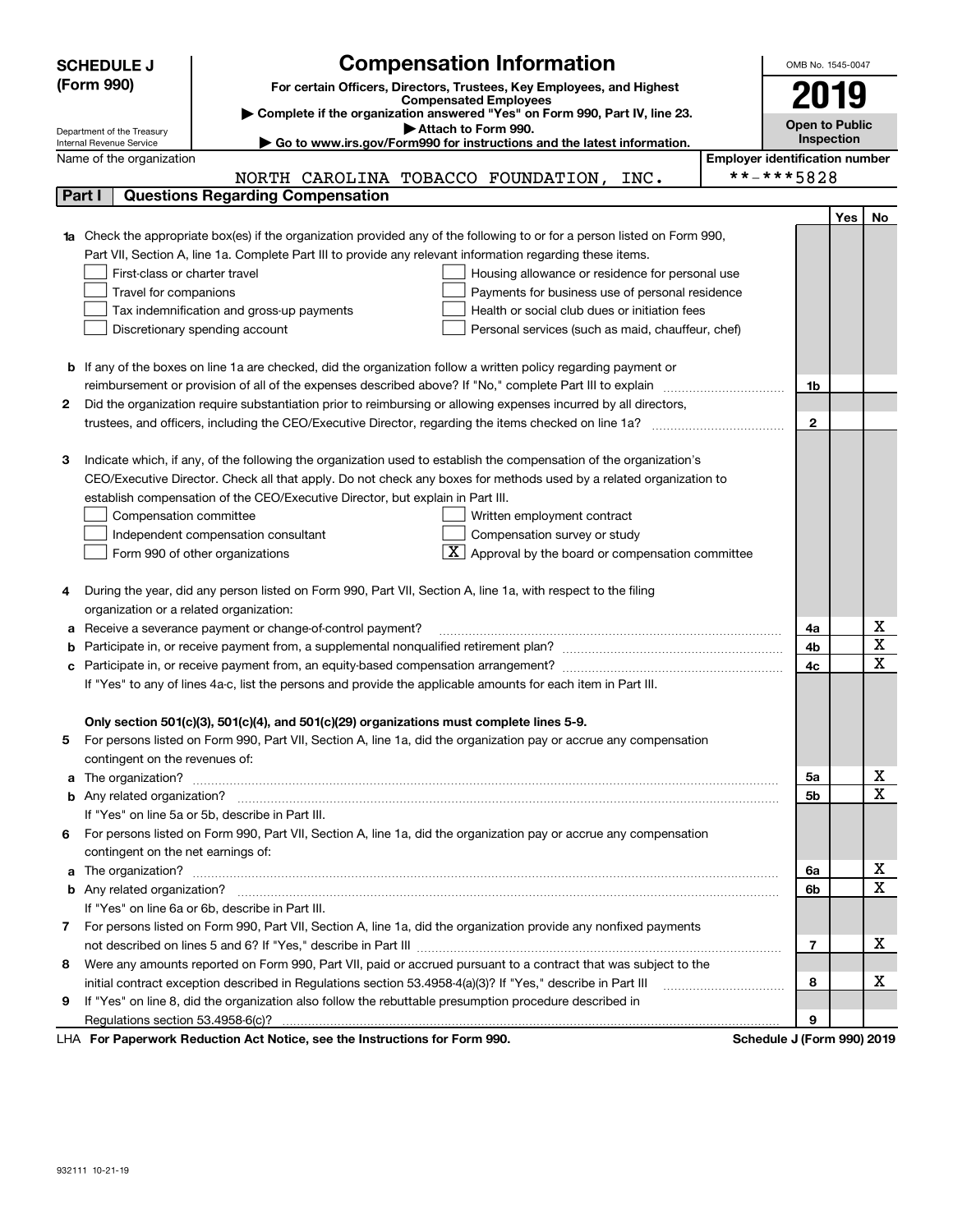### NORTH CAROLINA TOBACCO FOUNDATION, INC. \*\*-\*\*\*5828

# Schedule J (Form 990) 2019 NORTH CAROLLINA 'I'OBACCO F'OUNDA'I' LON , LNC • \* \* – \* \* \* 5 8 2 8<br>Part II **Officers, Directors, Trustees, Key Employees, and Highest Compensated Employees**

For each individual whose compensation must be reported on Schedule J, report compensation from the organization on row (i) and from related organizations, described in the instructions, on row (ii). Do not list any individuals that aren't listed on Form 990, Part VII.

**Note:**  The sum of columns (B)(i)-(iii) for each listed individual must equal the total amount of Form 990, Part VII, Section A, line 1a, applicable column (D) and (E) amounts for that individual.

| (A) Name and Title     |      | (B) Breakdown of W-2 and/or 1099-MISC compensation |                                           |                                           | (C) Retirement and<br>other deferred | (D) Nontaxable<br>benefits | (E) Total of columns<br>$(B)(i)-(D)$ | (F) Compensation<br>in column (B)         |
|------------------------|------|----------------------------------------------------|-------------------------------------------|-------------------------------------------|--------------------------------------|----------------------------|--------------------------------------|-------------------------------------------|
|                        |      | (i) Base<br>compensation                           | (ii) Bonus &<br>incentive<br>compensation | (iii) Other<br>reportable<br>compensation | compensation                         |                            |                                      | reported as deferred<br>on prior Form 990 |
| ERIN DELEHANTY<br>(1)  | (i)  | $0$ .                                              | 0.                                        | 0.                                        | 0.                                   | 0.                         | 0.                                   | 0.                                        |
| ASSISTANT TREASURER    | (ii) | 136,856.                                           | $\overline{0}$ .                          | $\overline{0}$ .                          | 26,408.                              | 6, 237.                    | 169,501.                             | $\overline{0}$ .                          |
| SONIA MURPHY<br>(2)    | (i)  | $0$ .                                              | $\overline{0}$ .                          | $\overline{0}$ .                          | 0.                                   | 0.                         | $\mathbf 0$ .                        | $\overline{\mathbf{0}}$ .                 |
| PRESIDENT              | (ii) | 192,625.                                           | $\overline{0}$ .                          | 1,041.                                    | 25, 427.                             | 6, 237.                    | 225,330.                             | $\overline{\mathbf{0}}$ .                 |
| (3) MARY PELOQUIN-DODD | (i)  | $\overline{0}$ .                                   | $\overline{0}$ .                          | $\overline{0}$ .                          | $\overline{0}$ .                     | $\overline{0}$ .           | $\overline{0}$ .                     | $\overline{\mathbf{0}}$ .                 |
| TREASURER              | (ii) | 324,921.                                           | $\overline{0}$ .                          | $\overline{0}$ .                          | 37,284.                              | 6, 237.                    | 368,442.                             | $\overline{0}$ .                          |
|                        | (i)  |                                                    |                                           |                                           |                                      |                            |                                      |                                           |
|                        | (ii) |                                                    |                                           |                                           |                                      |                            |                                      |                                           |
|                        | (i)  |                                                    |                                           |                                           |                                      |                            |                                      |                                           |
|                        | (ii) |                                                    |                                           |                                           |                                      |                            |                                      |                                           |
|                        | (i)  |                                                    |                                           |                                           |                                      |                            |                                      |                                           |
|                        | (ii) |                                                    |                                           |                                           |                                      |                            |                                      |                                           |
|                        | (i)  |                                                    |                                           |                                           |                                      |                            |                                      |                                           |
|                        | (ii) |                                                    |                                           |                                           |                                      |                            |                                      |                                           |
|                        | (i)  |                                                    |                                           |                                           |                                      |                            |                                      |                                           |
|                        | (ii) |                                                    |                                           |                                           |                                      |                            |                                      |                                           |
|                        | (i)  |                                                    |                                           |                                           |                                      |                            |                                      |                                           |
|                        | (ii) |                                                    |                                           |                                           |                                      |                            |                                      |                                           |
|                        | (i)  |                                                    |                                           |                                           |                                      |                            |                                      |                                           |
|                        | (ii) |                                                    |                                           |                                           |                                      |                            |                                      |                                           |
|                        | (i)  |                                                    |                                           |                                           |                                      |                            |                                      |                                           |
|                        | (ii) |                                                    |                                           |                                           |                                      |                            |                                      |                                           |
|                        | (i)  |                                                    |                                           |                                           |                                      |                            |                                      |                                           |
|                        | (ii) |                                                    |                                           |                                           |                                      |                            |                                      |                                           |
|                        | (i)  |                                                    |                                           |                                           |                                      |                            |                                      |                                           |
|                        | (ii) |                                                    |                                           |                                           |                                      |                            |                                      |                                           |
|                        | (i)  |                                                    |                                           |                                           |                                      |                            |                                      |                                           |
|                        | (ii) |                                                    |                                           |                                           |                                      |                            |                                      |                                           |
|                        | (i)  |                                                    |                                           |                                           |                                      |                            |                                      |                                           |
|                        | (ii) |                                                    |                                           |                                           |                                      |                            |                                      |                                           |
|                        | (i)  |                                                    |                                           |                                           |                                      |                            |                                      |                                           |
|                        | (ii) |                                                    |                                           |                                           |                                      |                            |                                      |                                           |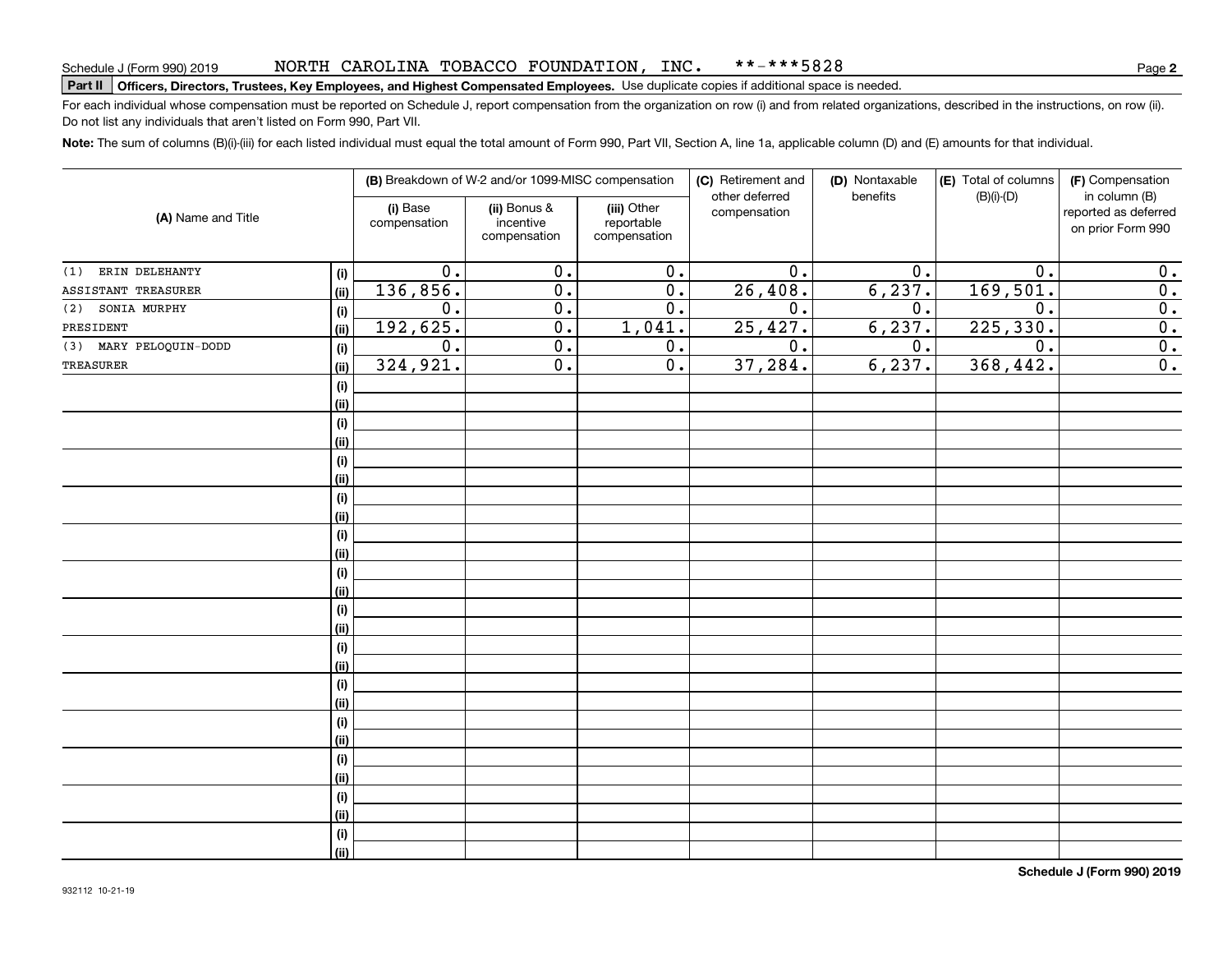**Part III Supplemental Information**

### SCHEDULE J, PART II - COMPENSATION FROM RELATED ORGANIZATIONS

### THE BOARD MEMBERS THAT ARE COMPENSATED RECEIVE COMPENSATION FROM NC

STATE UNIVERSITY, A  $170(C)(1)$  ORGANIZATION RELATED TO THE NORTH

### CAROLINA TOBACCO FOUNDATION, INC.

**Schedule J (Form 990) 2019**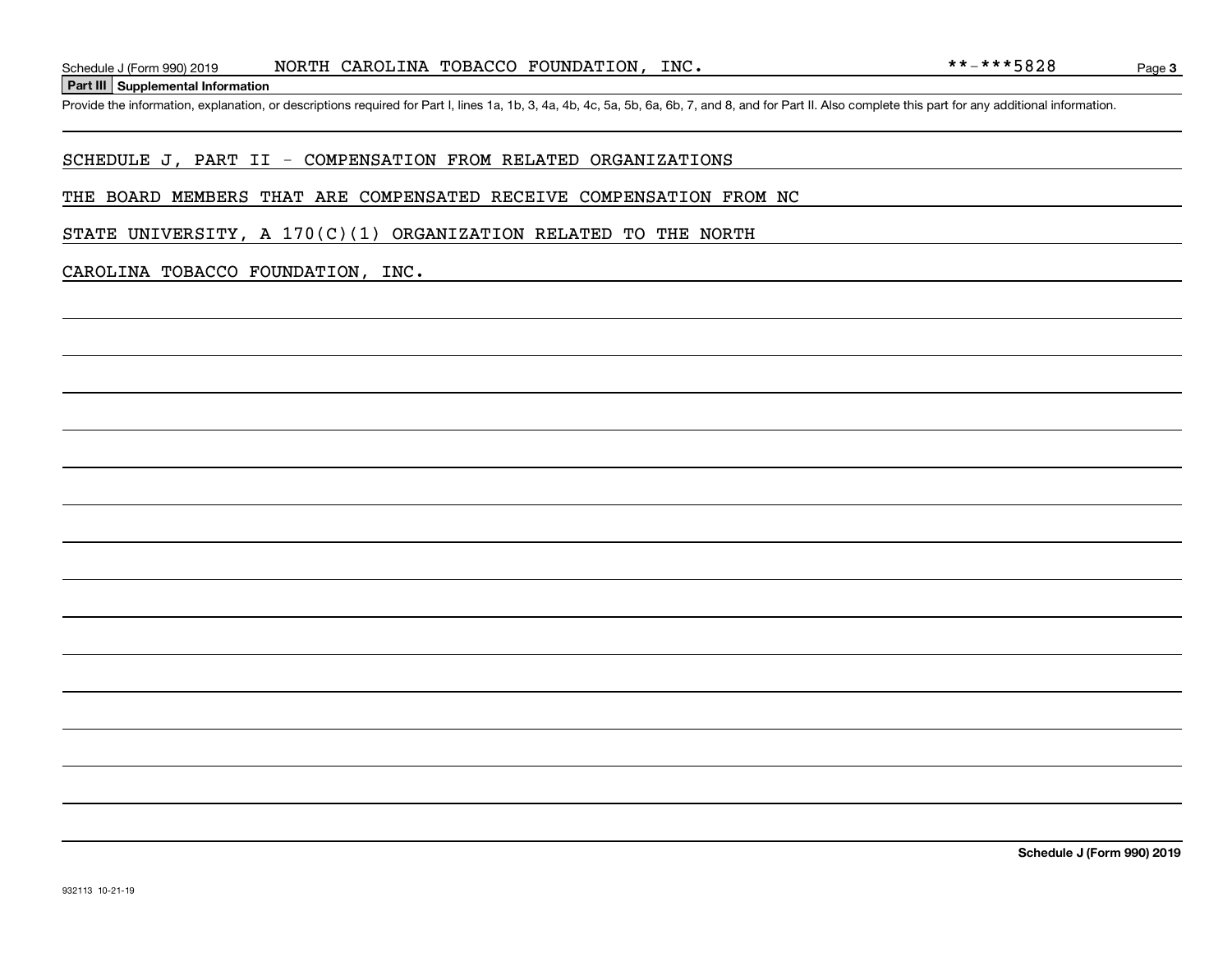**(Form 990 or 990-EZ)**

Department of the Treasury Internal Revenue Service Name of the organization

**Complete to provide information for responses to specific questions on Form 990 or 990-EZ or to provide any additional information. | Attach to Form 990 or 990-EZ. | Go to www.irs.gov/Form990 for the latest information. SCHEDULE O Supplemental Information to Form 990 or 990-EZ** OMB No. 1545-0047 **Open to Public Inspection2019**

NORTH CAROLINA TOBACCO FOUNDATION, INC.

**Employer identification number**<br>\*\*-\*\*\*5828

## FORM 990, PART I, LINE 1, DESCRIPTION OF ORGANIZATION MISSION:

TO AID AND PROMOTE, BY FINANCIAL ASSISTANCE AND OTHERWISE, ALL TYPES OF

EDUCATION, RESEARCH, AND EXTENSION IN THE TOBACCO CURRICULUM AT NC

STATE UNIVERSITY.

FORM 990, PART VI, SECTION A, LINE 1:

932211 09-06-19 LHA For Paperwork Reduction Act Notice, see the Instructions for Form 990 or 990-EZ. Schedule O (Form 990 or 990-EZ) (2019) THE BOARD OF DIRECTORS OF THE CORPORATION SHALL ELECT AN EXECUTIVE COMMITTEE CONSISTING OF THE OFFICERS, THE IMMEDIATE PAST CHAIRMAN, AND EIGHT OTHER MEMBERS OF THE BOARD OF DIRECTORS WHOSE TERMS ON THE EXECUTIVE COMMITTEE SHALL COINCIDE WITH THE TERMS OF THEIR RESPECTIVE OFFICES OR DESIGNATIONS; PROVIDED FURTHER, HOWEVER, THE OFFICERS AND THE IMMEDIATE PAST PRESIDENT SHALL BE NON-VOTING MEMBERS OF THE EXECUTIVE COMMITTEE UNLESS THEY ARE ALSO MEMBERS OF THE BOARD. AT THE FIRST MEETING OF THE DIRECTORS OF THE CORPORATION, FOUR (4) NON-OFFICER MEMBERS SHALL BE ELECTED TO SERVE FOR A ONE (1) YEAR TERM, AND FOUR (4) NON-OFFICER MEMBERS SHALL BE ELECTED TO SERVE FOR A TWO (2) YEAR TERM, AND AT EACH SUCCEEDING ANNUAL MEETING, FOUR (4) NON-OFFICER MEMBERS SHALL BE ELECTED FOR A TWO (2) YEAR TERM. AT EACH SUCCEEDING ANNUAL MEETING TWO (2) MEMBERS FROM THE CLASS OF DIRECTORS ELECTED AT SUCH MEETING SHALL BE ELECTED TO SERVE ON THE EXECUTIVE COMMITTEE FOR A FOUR (4) YEAR TERM. EACH OF SUCH NON-OFFICER MEMBERS OF THE EXECUTIVE COMMITTEE SHALL SERVE ON THE EXECUTIVE COMMITTEE UNTIL HIS TERM OF MEMBERSHIP ON THE BOARD OF DIRECTORS EXPIRES. THE EXECUTIVE COMMITTEE SO APPOINTED, IN THE INTERIMS BETWEEN THE MEETINGS OF THE BOARD OF DIRECTORS, SHALL EXERCISE ALL THE POWERS OF THE CORPORATION, INCLUDING ALL THE POWERS THAT HAVE BEEN CONFERRED UPON IT OR UPON THE BOARD OF DIRECTORS, EXCEPT THAT THE EXECUTIVE COMMITTEE SHALL HAVE NO POWER OR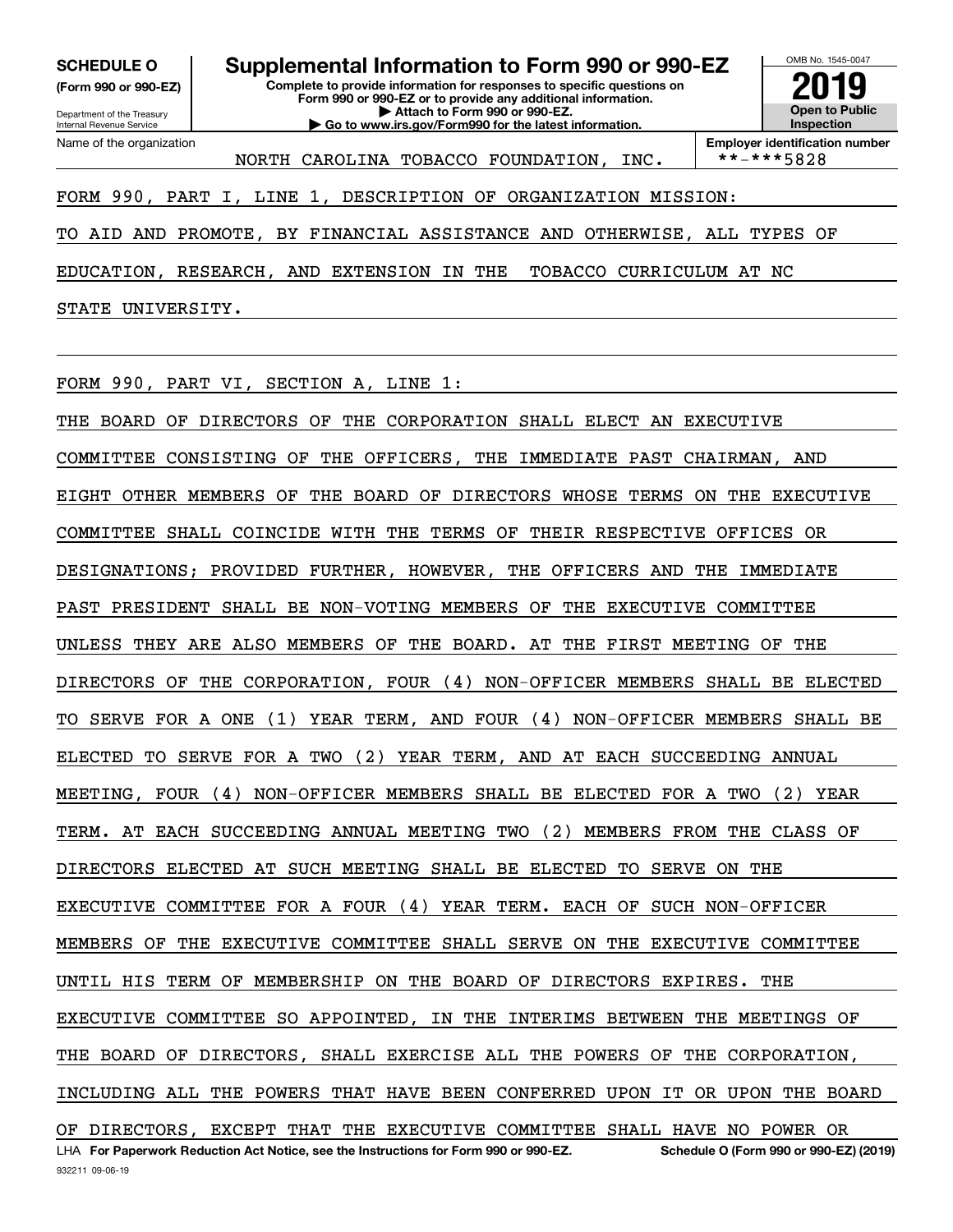| Schedule O (Form 990 or 990-EZ) (2019)                                             | Page 2                                              |
|------------------------------------------------------------------------------------|-----------------------------------------------------|
| Name of the organization<br>NORTH CAROLINA TOBACCO FOUNDATION, INC.                | <b>Employer identification number</b><br>**-***5828 |
| AUTHORITY TO (A) AUTHORIZE DISTRIBUTIONS; (B) APPROVE DISSOLUTION, MERGER          |                                                     |
| OR THE SALE, PLEDGE, OR TRANSFER OF ALL OR SUBSTANTIALLY ALL OF THE                |                                                     |
| CORPORATION'S ASSETS; (C) ELECT, APPOINT OR REMOVE DIRECTORS, OR FILL              |                                                     |
| VACANCIES ON THE BOARD OR ON ANY OF ITS COMMITTEES; OR (D) ADOPT, AMEND, OR        |                                                     |
| REPEAL THE ARTICLES OF INCORPORATION OR BYLAWS. THE PRESENCE OF EIGHT (8)          |                                                     |
| MEMBERS OF THE EXECUTIVE COMMITTEE AT ANY REGULAR OR SPECIAL MEETING OF            |                                                     |
| SAID COMMITTEE SHALL CONSTITUTE A QUORUM FOR THE TRANSACTION OF BUSINESS.          |                                                     |
|                                                                                    |                                                     |
| FORM 990, PART VI, SECTION B, LINE 11B:                                            |                                                     |
| DRAFT 990 IS DISTRIBUTED TO BOARD MEMBERS FOR THEIR REVIEW PRIOR TO FILING.        |                                                     |
| FORM 990, PART VI, SECTION B, LINE 12C:                                            |                                                     |
| ANY CORPORATE TRANSACTION IN WHICH A DIRECTOR HAS A DIRECT OR INDIRECT             |                                                     |
| INTEREST MUST BE AUTHORIZED, APPROVED OR RATIFIED IN GOOD FAITH BY A               |                                                     |
| NOT LESS THAN TWO OF THE DIRECTORS WHO HAVE NO DIRECT OR INDIRECT<br>MAJORITY,     |                                                     |
| TRANSACTION EVEN THOUGH LESS THAN A QUORUM; PROVIDED,<br><b>INTEREST</b><br>IN THE |                                                     |
| HOWEVER, NO SUCH TRANSACTION SHALL BE AUTHORIZED, APPROVED OR RATIFIED BY A        |                                                     |
| SINGLE DIRECTOR. A DIRECTOR HAS AN INDIRECT INTEREST IN A TRANSACTION IF:          |                                                     |
| (A) ANOTHER ENTITY IN WHICH HE HAS A MATERIAL FINANCIAL INTEREST OR IN             |                                                     |
| WHICH HE IS A GENERAL PARTNER IS A PARTY TO THE TRANSACTION; OR (B) ANOTHER        |                                                     |
| ENTITY OF WHICH HE IS A DIRECTOR, OFFICER, OR TRUSTEE IS A PARTY TO THE            |                                                     |
| TRANSACTION AND THE TRANSACTION IS OR SHOULD BE CONSIDERED BY THE BOARD.           |                                                     |
| FORM 990, PART VI, SECTION B, LINE 15:                                             |                                                     |
| THE BOARD OF DIRECTORS AND OFFICERS OF NORTH CAROLINA TOBACCO FOUNDATION           |                                                     |
| THAT DO RECEIVE COMPENSATION ARE COMPENSATED BY NORTH CAROLINA STATE               |                                                     |
| UNIVERSITY, A $170(C)(1)$ ORGANIZATION RELATED TO NORTH CAROLINA TOBACCO           |                                                     |

932212 09-06-19 **Schedule O (Form 990 or 990-EZ) (2019)** FOUNDATION. NC STATE UNIVERSITY SETS THE COMPENSATION OF THESE EMPLOYEES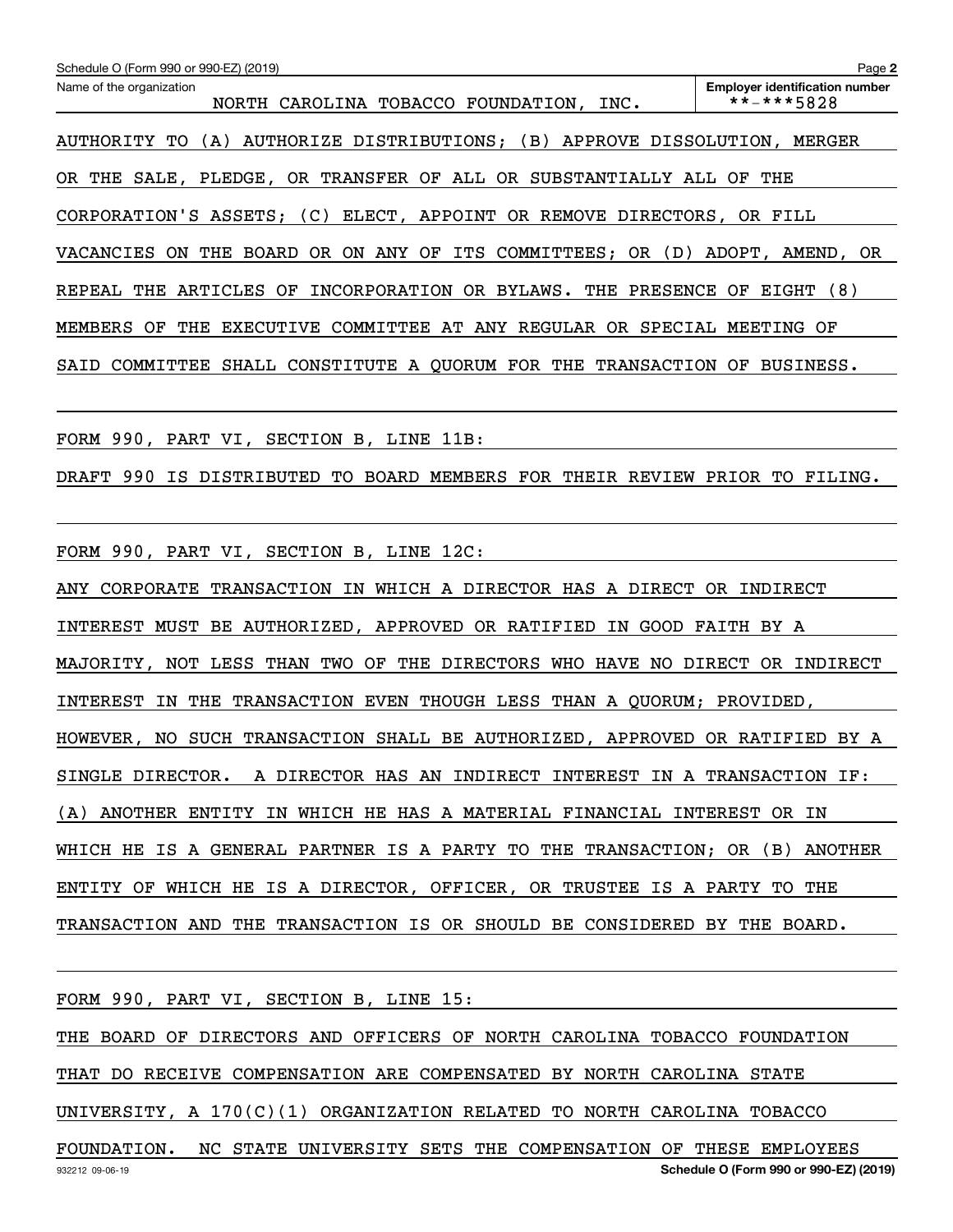| Schedule O (Form 990 or 990-EZ) (2019)                                       | Page 2                                              |
|------------------------------------------------------------------------------|-----------------------------------------------------|
| Name of the organization<br>NORTH CAROLINA TOBACCO FOUNDATION,<br>INC.       | <b>Employer identification number</b><br>**-***5828 |
| BY ACQUIRING COMPARABILITY DATA WHICH IS REVIEWED AND APPROVED BY            |                                                     |
| INDEPENDENT PERSONS WITH CONTEMPORANEOUS SUBSTANTIATION OF THE DECISION.     |                                                     |
| FORM 990, PART VI, SECTION C, LINE 18:                                       |                                                     |
| THE 990 IS LISTED ON THE WEBSITE. FORM 1023 (WHICH WAS FILED PRIOR TO JULY   |                                                     |
| IS NOT PUBLICLY AVAILABLE.<br>15,1987)                                       |                                                     |
| FORM 990, PART VI, SECTION C, LINE 19:                                       |                                                     |
| THE AUDITED FINANCIAL STATEMENTS ARE ON WEBSITE                              |                                                     |
| HTTP://FOUNDATIONSACCOUNTING.OFA.NCSU.EDU/FOUNDATIONS/NORTH-CAROLINA-        |                                                     |
| TOBACCO-FOUNDATION-INC.<br>OTHER GOVERNING DOCUMENTS ARE MADE AVAILABLE UPON |                                                     |
| REQUEST.                                                                     |                                                     |
|                                                                              |                                                     |
| FORM 990, PART IX, LINE 24E, ALL OTHER FUNCTIONAL EXPENSES:                  |                                                     |
| EDUCATIONAL EQUIPMENT:                                                       |                                                     |
| PROGRAM SERVICE EXPENSES                                                     | 25,507.                                             |
| MANAGEMENT AND GENERAL EXPENSES                                              | 0.                                                  |
| FUNDRAISING EXPENSES                                                         | 0.                                                  |
| TOTAL EXPENSES                                                               | 25,507.                                             |
|                                                                              |                                                     |
| PRINTING & BINDING:                                                          |                                                     |
| PROGRAM SERVICE EXPENSES                                                     | 17,143.                                             |
| MANAGEMENT AND GENERAL EXPENSES                                              | 0.                                                  |
| FUNDRAISING EXPENSES                                                         | 0.                                                  |
| TOTAL EXPENSES                                                               | 17,143.                                             |
|                                                                              |                                                     |

DUES & SUBSCRIPTIONS:

# PROGRAM SERVICE EXPENSES 6,243.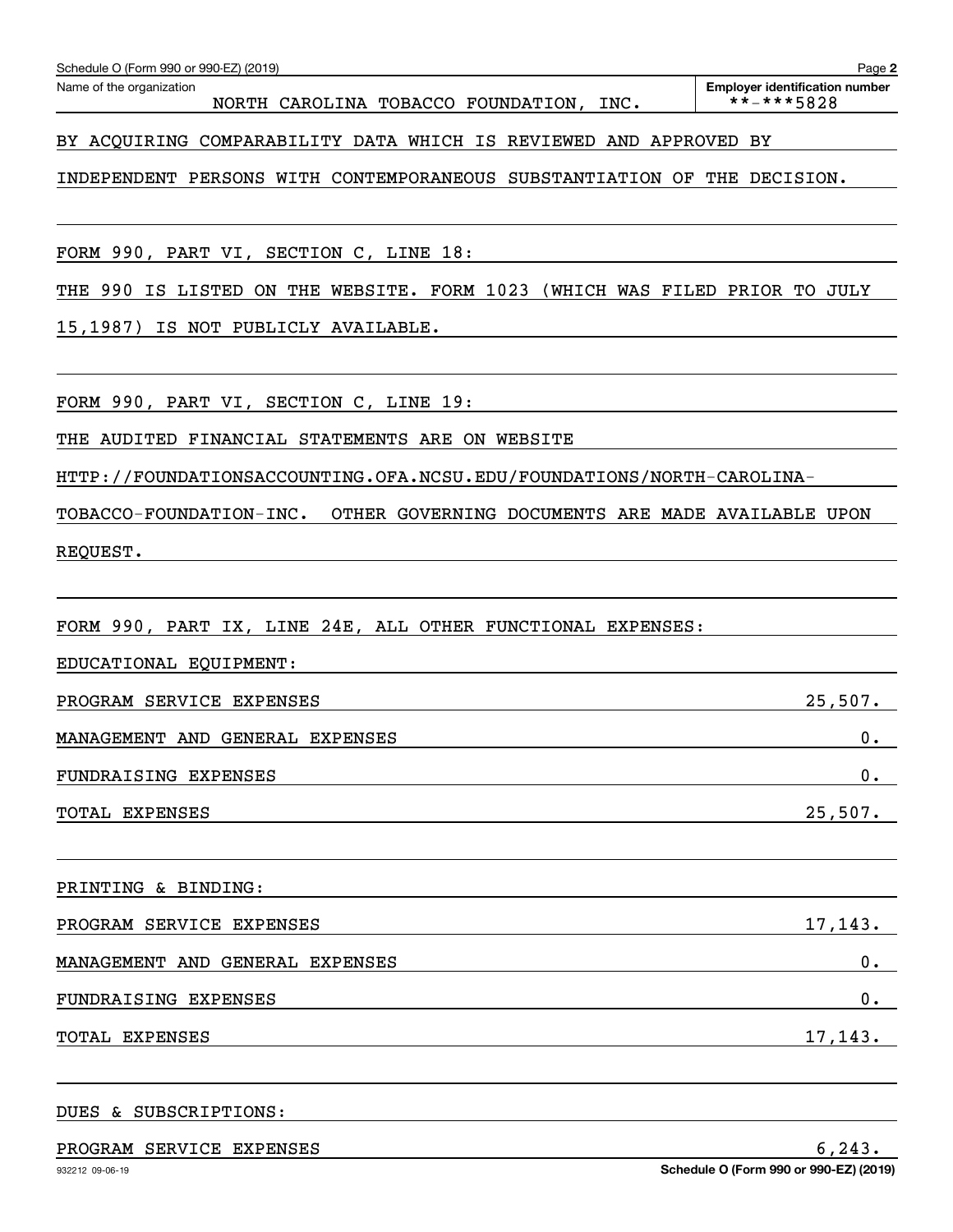| Schedule O (Form 990 or 990-EZ) (2019)                              | Page 2                                              |
|---------------------------------------------------------------------|-----------------------------------------------------|
| Name of the organization<br>NORTH CAROLINA TOBACCO FOUNDATION, INC. | <b>Employer identification number</b><br>**-***5828 |
| MANAGEMENT AND GENERAL EXPENSES                                     | 0.                                                  |
| FUNDRAISING EXPENSES                                                | 60.                                                 |
| TOTAL EXPENSES                                                      | 6,303.                                              |
| TOTAL OTHER EXPENSES ON FORM 990, PART IX, LINE 24E, COL A          | 48,953.                                             |
| PAGE 1, ITEM J- WEBSITE                                             |                                                     |
| HTTP://FOUNDATIONSACCOUNTING.OFA.NCSU.EDU/FOUNDATIONS/              |                                                     |
| NORTH-CAROLINA-TOBACCO-FOUNDATION-INC                               |                                                     |
|                                                                     |                                                     |
|                                                                     |                                                     |
|                                                                     |                                                     |
|                                                                     |                                                     |
|                                                                     |                                                     |
|                                                                     |                                                     |
|                                                                     |                                                     |
|                                                                     |                                                     |
|                                                                     |                                                     |
|                                                                     |                                                     |
|                                                                     |                                                     |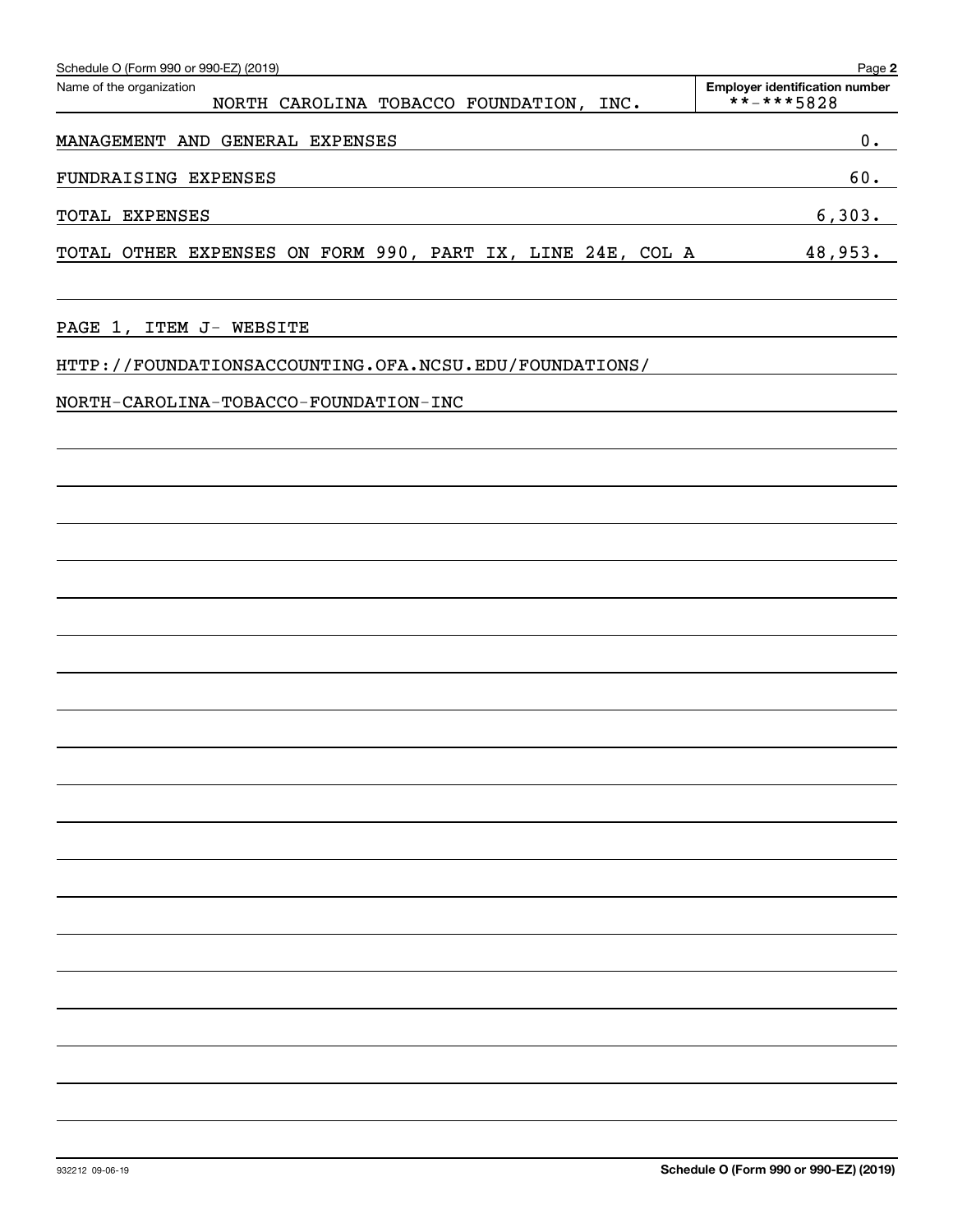| <b>SCHEDULE R</b>      |  |
|------------------------|--|
| $T_{\text{max}}$ $000$ |  |

### **(Form 990)**

# **Related Organizations and Unrelated Partnerships**

**Complete if the organization answered "Yes" on Form 990, Part IV, line 33, 34, 35b, 36, or 37.** |

**Attach to Form 990.**  |

OMB No. 1545-0047

**Open to Public 2019**

**Employer identification number**

 $***$  \*\*-\*\*5828

Department of the Treasury Internal Revenue Service

# **| Go to www.irs.gov/Form990 for instructions and the latest information. Inspection**

Name of the organization

### NORTH CAROLINA TOBACCO FOUNDATION, INC.

**Part I Identification of Disregarded Entities.**  Complete if the organization answered "Yes" on Form 990, Part IV, line 33.

| (a)<br>Name, address, and EIN (if applicable)<br>of disregarded entity | (b)<br>Primary activity | (c)<br>Legal domicile (state or<br>foreign country) | (d)<br>Total income | (e)<br>End-of-year assets | (f)<br>Direct controlling<br>entity |
|------------------------------------------------------------------------|-------------------------|-----------------------------------------------------|---------------------|---------------------------|-------------------------------------|
|                                                                        |                         |                                                     |                     |                           |                                     |
|                                                                        |                         |                                                     |                     |                           |                                     |
|                                                                        |                         |                                                     |                     |                           |                                     |
|                                                                        |                         |                                                     |                     |                           |                                     |

### **Identification of Related Tax-Exempt Organizations.** Complete if the organization answered "Yes" on Form 990, Part IV, line 34, because it had one or more related tax-exempt **Part II** organizations during the tax year.

| (a)<br>Name, address, and EIN<br>of related organization | (b)<br>Primary activity   | (c)<br>Legal domicile (state or<br>foreign country) | (d)<br>Exempt Code<br>section | (e)<br>Public charity<br>status (if section | (f)<br>Direct controlling<br>entity | $(g)$<br>Section 512(b)(13) | controlled<br>entity? |
|----------------------------------------------------------|---------------------------|-----------------------------------------------------|-------------------------------|---------------------------------------------|-------------------------------------|-----------------------------|-----------------------|
|                                                          |                           |                                                     |                               | 501(c)(3)                                   |                                     | Yes                         | No.                   |
| NORTH CAROLINA STATE UNIVERSITY FOUNDATION.              | SUPPORTS THE VARIOUS      |                                                     |                               |                                             |                                     |                             |                       |
| INC. - 56-6049503, NCSU BOX 7207, RALEIGH,               | COLLEGES WITHIN THE       |                                                     |                               | 170                                         |                                     |                             |                       |
| NC 27695                                                 | UNIVERSITY                | NORTH CAROLINA                                      | $501(C)$ (3)                  | (B)(1)(A)(IV) N/A                           |                                     |                             | х                     |
| NC STATE INVESTMENT FUND, INC. - 31-1607634              | INVEST FUNDS OF NC STATE  |                                                     |                               |                                             |                                     |                             |                       |
| NCSU BOX 7207                                            | UNIVERSITY ENDOWNMENT AND |                                                     |                               |                                             |                                     |                             |                       |
| RALEIGH, NC 27695                                        | RELATED FOUNDATIONS       | NORTH CAROLINA                                      | $501(C)$ (3)                  | 509(A)(3)                                   | N/A                                 |                             | х                     |
| NORTH CAROLINA STATE UNIVERSITY - 56-6000756             |                           |                                                     |                               |                                             |                                     |                             |                       |
| NCSU BOX 7207                                            |                           |                                                     |                               |                                             |                                     |                             |                       |
| RALEIGH, NC 27695                                        | <b>EDUCATION</b>          | NORTH CAROLINA                                      | $170(C)$ (1)                  |                                             | N/A                                 |                             | х                     |
| THE NORTH CAROLINA AGRICULTURAL FOUNDATION               | SUPPORTS THE COLLEGE OF   |                                                     |                               |                                             |                                     |                             |                       |
| 56-6049304, NCSU BOX 7207, RALEIGH, NC                   | AGRICULTURE AND LIFE      |                                                     |                               | 170                                         |                                     |                             |                       |
| 27695                                                    | SCIENCES AT NCSU          | NORTH CAROLINA                                      | $501(C)$ (3)                  | (B)(1)(A)(IV) N/A                           |                                     |                             | A                     |

**For Paperwork Reduction Act Notice, see the Instructions for Form 990. Schedule R (Form 990) 2019**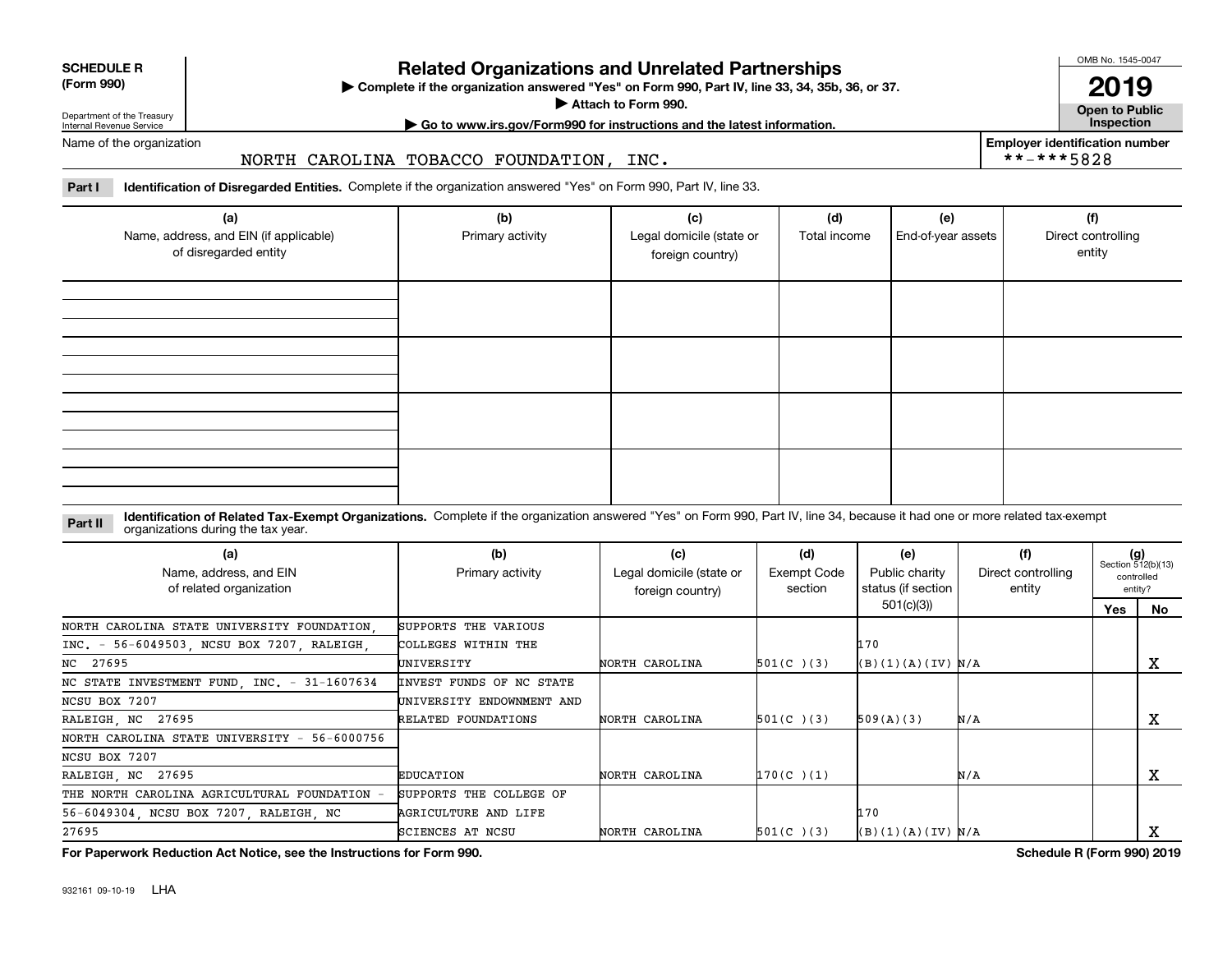**Part II Continuation of Identification of Related Tax-Exempt Organizations**

| (a)<br>Name, address, and EIN<br>of related organization | (b)<br>Primary activity    | (c)<br>Legal domicile (state or<br>foreign country) | (d)<br><b>Exempt Code</b><br>section | (e)<br>Public charity<br>status (if section | (f)<br>Direct controlling<br>entity | $(g)$<br>Section 512(b)(13)<br>controlled<br>organization? |             |
|----------------------------------------------------------|----------------------------|-----------------------------------------------------|--------------------------------------|---------------------------------------------|-------------------------------------|------------------------------------------------------------|-------------|
|                                                          |                            |                                                     |                                      | 501(c)(3)                                   |                                     | Yes                                                        | No          |
| NC STATE UNVERSITY ALUMNI ASSOCIATION -                  | PROMOTES ALUMNI AFFAIRS &  |                                                     |                                      |                                             |                                     |                                                            |             |
| 56-6035544, NCSU BOX 7207, RALEIGH, NC                   | AWARENESS OF NCSU IN THE   |                                                     |                                      | 170                                         |                                     |                                                            |             |
| 27695                                                    | COMMUNITY                  | NORTH CAROLINA                                      | $501(C)$ (3)                         | (B)(1)(A)(IV) N/A                           |                                     |                                                            | x           |
| NC STATE ENGINEERING FOUNDATION - 56-6046987             |                            |                                                     |                                      |                                             |                                     |                                                            |             |
| NCSU BOX 7207                                            | SUPPORT THE COLLEGE OF     |                                                     |                                      | 170                                         |                                     |                                                            |             |
| RALEIGH, NC 27695                                        | ENGINEERING AT NCSU        | NORTH CAROLINA                                      | $501(C)$ (3)                         | B)(1)(A)(IV) N/A                            |                                     |                                                            | X           |
| NC STATE UNVERSITY COLLEGE OF SCIENCES                   |                            |                                                     |                                      |                                             |                                     |                                                            |             |
| FOUNDATION, INC. - 58-1524289, NCSU BOX                  | SUPPORT THE COLLEGE OF     |                                                     |                                      | 170                                         |                                     |                                                            |             |
| 7207 RALEIGH NC 27695                                    | SCIENCES AT NCSU           | NORTH CAROLINA                                      | $501(C)$ (3)                         | (B)(1)(A)(IV) N/A                           |                                     |                                                            | X           |
| NORTH CAROLINA VETERINARY MEDICAL FOUNDATION             | PROVIDES FINANCIAL SUPPORT |                                                     |                                      |                                             |                                     |                                                            |             |
| - 58-1344473, NCSU BOX 7207, RALEIGH, NC                 | IN THE FIELD OF VETERINARY |                                                     |                                      | 170                                         |                                     |                                                            |             |
| 27695                                                    | MEDICINE AT NCSU           | NORTH CAROLINA                                      | $501(C)$ (3)                         | (B)(1)(A)(IV) N/A                           |                                     |                                                            | $\mathbf X$ |
| NORTH CAROLINA NATURAL RESOURCES FOUNDATION              |                            |                                                     |                                      |                                             |                                     |                                                            |             |
| INC. - 56-0653350, NCSU BOX 7207, RALEIGH,               | SUPPORT ORGANIZATION OF    |                                                     |                                      | 170                                         |                                     |                                                            |             |
| NC 27695                                                 | NCSU                       | NORTH CAROLINA                                      | $501(C)$ (3)                         | (B)(1)(A)(IV) N/A                           |                                     |                                                            | X           |
| NC STATE UNVERSITY PARTNERSHIP CORPORATION -             |                            |                                                     |                                      |                                             |                                     |                                                            |             |
| 56-1444287, NCSU BOX 7207, RALEIGH, NC                   | SUPPORT ORGANIZATION OF    |                                                     |                                      |                                             |                                     |                                                            |             |
| 27695                                                    | NCSU                       | NORTH CAROLINA                                      | $501(C)$ (3)                         | 509(A)(3)                                   | N/A                                 |                                                            | x           |
| NC STATE UNVERSITY STUDENT AID ASSOCIATION -             |                            |                                                     |                                      |                                             |                                     |                                                            |             |
| 56-0650623, NCSU BOX 37100, RALEIGH, NC                  | SUPPORTS ATHLETIC PROGRAMS |                                                     |                                      | 170                                         |                                     |                                                            |             |
| 27627                                                    | AT NCSU                    | NORTH CAROLINA                                      | $501(C)$ (3)                         | B)(1)(A)(IV) N/A                            |                                     |                                                            | $\mathbf X$ |
| NORTH CAROLINA TEXTILE FOUNDATION -                      | AIDS EDUCATION & RESEARCH  |                                                     |                                      |                                             |                                     |                                                            |             |
| 56-6045324, NCSU BOX 8301, RALEIGH, NC                   | IN THE COLLEGE OF TEXTILES |                                                     |                                      | 170                                         |                                     |                                                            |             |
| 27695                                                    | OF NCSU                    | NORTH CAROLINA                                      | $501(C)$ (3)                         | (B)(1)(A)(IV) N/A                           |                                     |                                                            | X           |
|                                                          |                            |                                                     |                                      |                                             |                                     |                                                            |             |
|                                                          |                            |                                                     |                                      |                                             |                                     |                                                            |             |
|                                                          |                            |                                                     |                                      |                                             |                                     |                                                            |             |
|                                                          |                            |                                                     |                                      |                                             |                                     |                                                            |             |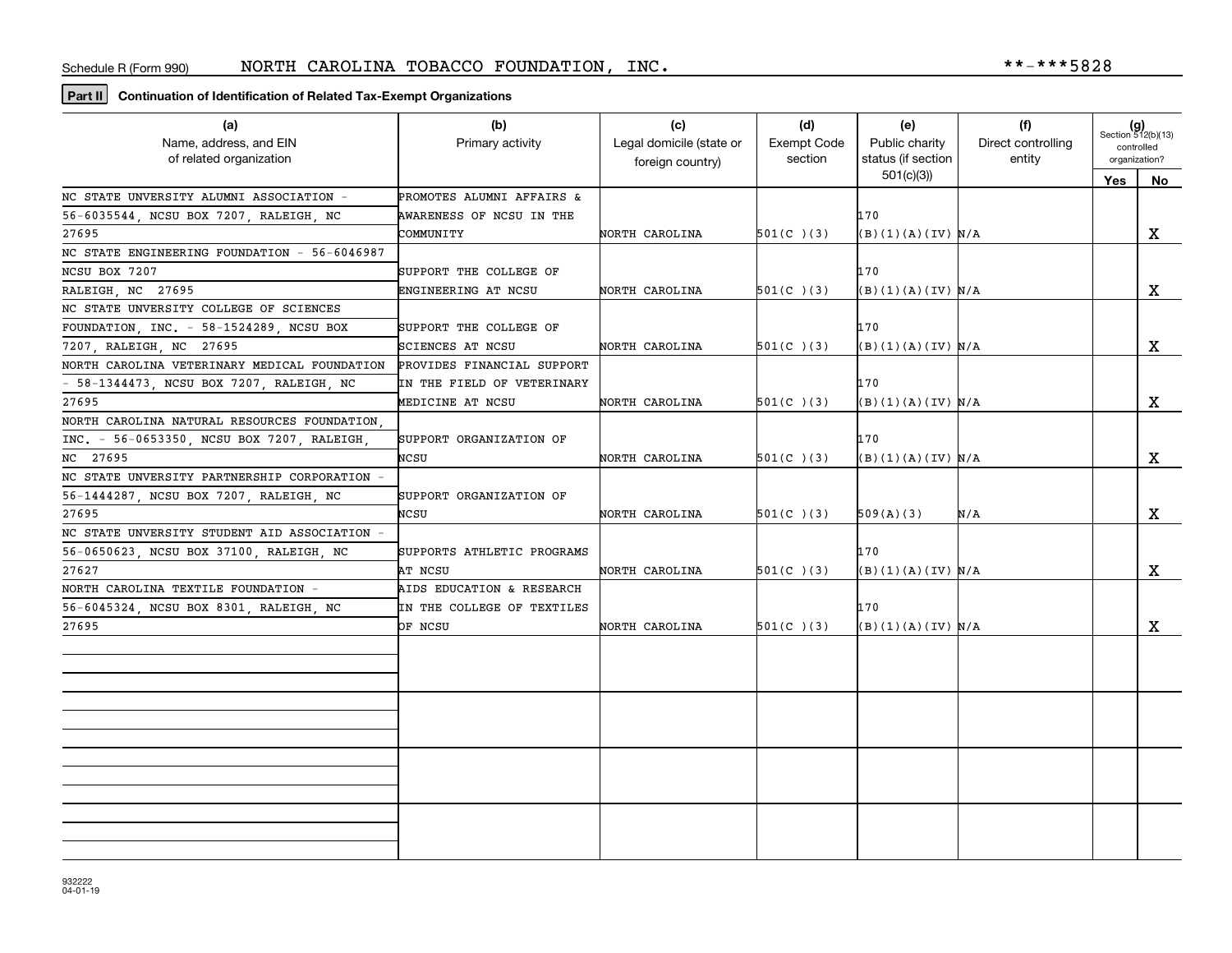### Schedule R (Form 990) 2019 NORTH CAROLINA TOBACCO FOUNDATION, INC。 \* \*-\* \* \* 5828 <sub>Page</sub>

**2**

**Identification of Related Organizations Taxable as a Partnership.** Complete if the organization answered "Yes" on Form 990, Part IV, line 34, because it had one or more related **Part III** organizations treated as a partnership during the tax year.

| (a)                                               | (b)              | (c)                  | (d)                                     | (e)                                  | (f)                    | (g) |                                                                                            | (h)      | (i)                                                              | (i)              | (k) |            |  |                                                           |
|---------------------------------------------------|------------------|----------------------|-----------------------------------------|--------------------------------------|------------------------|-----|--------------------------------------------------------------------------------------------|----------|------------------------------------------------------------------|------------------|-----|------------|--|-----------------------------------------------------------|
| Name, address, and EIN<br>of related organization | Primary activity | entity               | Legal<br>domicile<br>Direct controlling | Share of<br>Share of total<br>income |                        |     | Predominant income<br>(related, unrelated,<br>excluded from tax under<br>sections 512-514) |          | end-of-year                                                      | Disproportionate |     | Code V-UBI |  | General or Percentage<br>managing<br>partner?<br>partner? |
|                                                   |                  | (state or<br>foreign |                                         |                                      | allocations?<br>assets |     |                                                                                            |          |                                                                  |                  |     |            |  |                                                           |
|                                                   |                  | country)             |                                         |                                      |                        |     |                                                                                            | Yes   No | amount in box<br>20 of Schedule<br>K-1 (Form 1065) <b>Yes No</b> |                  |     |            |  |                                                           |
|                                                   |                  |                      |                                         |                                      |                        |     |                                                                                            |          |                                                                  |                  |     |            |  |                                                           |
|                                                   |                  |                      |                                         |                                      |                        |     |                                                                                            |          |                                                                  |                  |     |            |  |                                                           |
|                                                   |                  |                      |                                         |                                      |                        |     |                                                                                            |          |                                                                  |                  |     |            |  |                                                           |
|                                                   |                  |                      |                                         |                                      |                        |     |                                                                                            |          |                                                                  |                  |     |            |  |                                                           |
|                                                   |                  |                      |                                         |                                      |                        |     |                                                                                            |          |                                                                  |                  |     |            |  |                                                           |
|                                                   |                  |                      |                                         |                                      |                        |     |                                                                                            |          |                                                                  |                  |     |            |  |                                                           |
|                                                   |                  |                      |                                         |                                      |                        |     |                                                                                            |          |                                                                  |                  |     |            |  |                                                           |
|                                                   |                  |                      |                                         |                                      |                        |     |                                                                                            |          |                                                                  |                  |     |            |  |                                                           |
|                                                   |                  |                      |                                         |                                      |                        |     |                                                                                            |          |                                                                  |                  |     |            |  |                                                           |
|                                                   |                  |                      |                                         |                                      |                        |     |                                                                                            |          |                                                                  |                  |     |            |  |                                                           |
|                                                   |                  |                      |                                         |                                      |                        |     |                                                                                            |          |                                                                  |                  |     |            |  |                                                           |
|                                                   |                  |                      |                                         |                                      |                        |     |                                                                                            |          |                                                                  |                  |     |            |  |                                                           |
|                                                   |                  |                      |                                         |                                      |                        |     |                                                                                            |          |                                                                  |                  |     |            |  |                                                           |
|                                                   |                  |                      |                                         |                                      |                        |     |                                                                                            |          |                                                                  |                  |     |            |  |                                                           |
|                                                   |                  |                      |                                         |                                      |                        |     |                                                                                            |          |                                                                  |                  |     |            |  |                                                           |
|                                                   |                  |                      |                                         |                                      |                        |     |                                                                                            |          |                                                                  |                  |     |            |  |                                                           |
|                                                   |                  |                      |                                         |                                      |                        |     |                                                                                            |          |                                                                  |                  |     |            |  |                                                           |
|                                                   |                  |                      |                                         |                                      |                        |     |                                                                                            |          |                                                                  |                  |     |            |  |                                                           |
|                                                   |                  |                      |                                         |                                      |                        |     |                                                                                            |          |                                                                  |                  |     |            |  |                                                           |

**Identification of Related Organizations Taxable as a Corporation or Trust.** Complete if the organization answered "Yes" on Form 990, Part IV, line 34, because it had one or more related **Part IV** organizations treated as a corporation or trust during the tax year.

| (a)<br>Name, address, and EIN<br>of related organization | (b)<br>Primary activity | (c)<br>Legal domicile<br>(state or<br>foreign | (d)<br>Direct controlling<br>entity | (e)<br>Type of entity<br>(C corp, S corp,<br>or trust) | (f)<br>Share of total<br>income |        | (h)<br>Percentage<br>ownership | $(i)$ Section<br>512(b)(13)<br>controlled<br>entity? |        |
|----------------------------------------------------------|-------------------------|-----------------------------------------------|-------------------------------------|--------------------------------------------------------|---------------------------------|--------|--------------------------------|------------------------------------------------------|--------|
|                                                          |                         | country)                                      |                                     |                                                        |                                 | assets |                                |                                                      | Yes No |
|                                                          |                         |                                               |                                     |                                                        |                                 |        |                                |                                                      |        |
|                                                          |                         |                                               |                                     |                                                        |                                 |        |                                |                                                      |        |
|                                                          |                         |                                               |                                     |                                                        |                                 |        |                                |                                                      |        |
|                                                          |                         |                                               |                                     |                                                        |                                 |        |                                |                                                      |        |
|                                                          |                         |                                               |                                     |                                                        |                                 |        |                                |                                                      |        |
|                                                          |                         |                                               |                                     |                                                        |                                 |        |                                |                                                      |        |
|                                                          |                         |                                               |                                     |                                                        |                                 |        |                                |                                                      |        |
|                                                          |                         |                                               |                                     |                                                        |                                 |        |                                |                                                      |        |
|                                                          |                         |                                               |                                     |                                                        |                                 |        |                                |                                                      |        |
|                                                          |                         |                                               |                                     |                                                        |                                 |        |                                |                                                      |        |
|                                                          |                         |                                               |                                     |                                                        |                                 |        |                                |                                                      |        |
|                                                          |                         |                                               |                                     |                                                        |                                 |        |                                |                                                      |        |
|                                                          |                         |                                               |                                     |                                                        |                                 |        |                                |                                                      |        |
|                                                          |                         |                                               |                                     |                                                        |                                 |        |                                |                                                      |        |
|                                                          |                         |                                               |                                     |                                                        |                                 |        |                                |                                                      |        |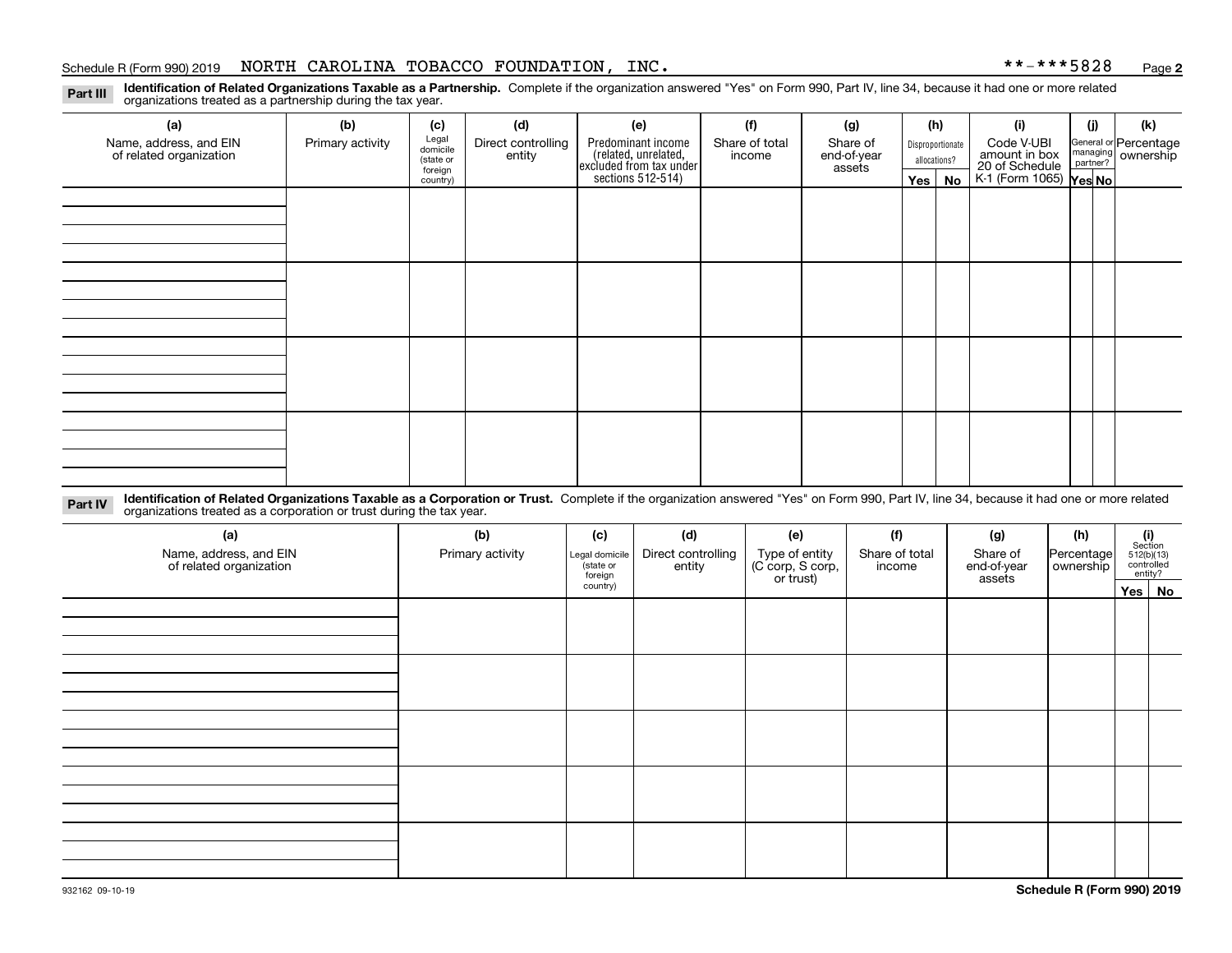### Schedule R (Form 990) 2019 NORTH CAROLINA TOBACCO FOUNDATION, INC。 \* \*-\* \* \* 5828 <sub>Page</sub>

### **Part V** T**ransactions With Related Organizations.** Complete if the organization answered "Yes" on Form 990, Part IV, line 34, 35b, or 36.

| Note: Complete line 1 if any entity is listed in Parts II, III, or IV of this schedule. |                                                                                                                                                                                                                                |                |   |             |  |  |
|-----------------------------------------------------------------------------------------|--------------------------------------------------------------------------------------------------------------------------------------------------------------------------------------------------------------------------------|----------------|---|-------------|--|--|
|                                                                                         | During the tax year, did the organization engage in any of the following transactions with one or more related organizations listed in Parts II-IV?                                                                            |                |   |             |  |  |
|                                                                                         |                                                                                                                                                                                                                                | 1a             |   | X           |  |  |
|                                                                                         | b Gift, grant, or capital contribution to related organization(s) manufactured contains and contribution to related organization(s)                                                                                            | 1b             | X |             |  |  |
|                                                                                         | c Gift, grant, or capital contribution from related organization(s) material content and contribution from related organization(s) material content and content and contribution from related organization(s) material content | 1c             |   | х           |  |  |
|                                                                                         |                                                                                                                                                                                                                                | 1d             |   | X           |  |  |
|                                                                                         |                                                                                                                                                                                                                                | 1e             |   | х           |  |  |
|                                                                                         |                                                                                                                                                                                                                                |                |   |             |  |  |
|                                                                                         | Dividends from related organization(s) manufactured and contract and contract or produced and contract and contract or produced and contract or produced and contract or produced and contract or produced and contract or pro | 1f             |   | х           |  |  |
|                                                                                         |                                                                                                                                                                                                                                | 1g             |   | х           |  |  |
|                                                                                         | h Purchase of assets from related organization(s) manufactured and content to content and content and content and content and content and content and content and content and content and content and content and content and  | 1h             |   | х           |  |  |
|                                                                                         |                                                                                                                                                                                                                                | 1i.            |   | $\mathbf X$ |  |  |
|                                                                                         | Lease of facilities, equipment, or other assets to related organization(s) использованно положенно положенно под                                                                                                               | 1i.            |   | X           |  |  |
|                                                                                         |                                                                                                                                                                                                                                |                |   |             |  |  |
|                                                                                         |                                                                                                                                                                                                                                | 1k.            |   | х           |  |  |
|                                                                                         | Performance of services or membership or fundraising solicitations for related organization(s)                                                                                                                                 | 11             |   | X           |  |  |
|                                                                                         | m Performance of services or membership or fundraising solicitations by related organization(s)                                                                                                                                | 1 <sub>m</sub> | X |             |  |  |
|                                                                                         |                                                                                                                                                                                                                                | 1n             | X |             |  |  |
|                                                                                         | <b>o</b> Sharing of paid employees with related organization(s)                                                                                                                                                                | 10             | X |             |  |  |
|                                                                                         |                                                                                                                                                                                                                                |                |   |             |  |  |
|                                                                                         | p Reimbursement paid to related organization(s) for expenses [1111] and manufacture manufacture manufacture manufacture manufacture manufacture manufacture manufacture manufacture manufacture manufacture manufacture manufa | 1p             | х |             |  |  |
|                                                                                         |                                                                                                                                                                                                                                | 1q             |   |             |  |  |
|                                                                                         |                                                                                                                                                                                                                                |                |   |             |  |  |
|                                                                                         |                                                                                                                                                                                                                                | 1r             |   | х           |  |  |
|                                                                                         |                                                                                                                                                                                                                                | 1s             |   | X           |  |  |

2 If the answer to any of the above is "Yes," see the instructions for information on who must complete this line, including covered relationships and transaction thresholds.

| (a)<br>Name of related organization | (b)<br>Transaction<br>type (a-s) | (c)<br>Amount involved | (d)<br>Method of determining amount involved |
|-------------------------------------|----------------------------------|------------------------|----------------------------------------------|
| (1)                                 |                                  |                        |                                              |
| (2)                                 |                                  |                        |                                              |
| (3)                                 |                                  |                        |                                              |
| (4)                                 |                                  |                        |                                              |
| (5)                                 |                                  |                        |                                              |
| $\underline{(6)}$                   |                                  |                        |                                              |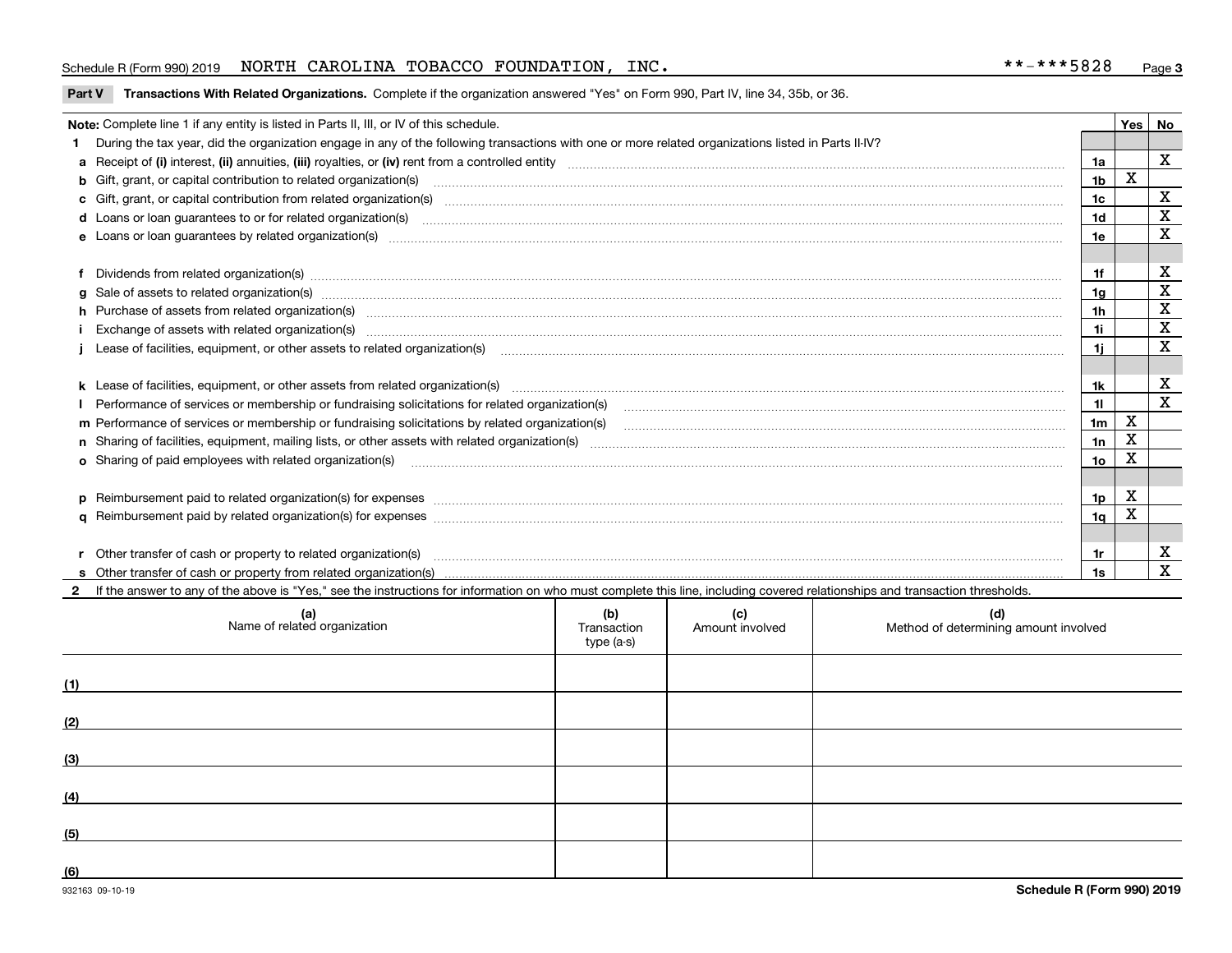### Schedule R (Form 990) 2019 NORTH CAROLINA TOBACCO FOUNDATION, INC。 \* \*-\* \* \* 5828 <sub>Page</sub>

### **4**

### **Part VI Unrelated Organizations Taxable as a Partnership. Complete if the organization answered "Yes" on Form 990, Part IV, line 37.**

Provide the following information for each entity taxed as a partnership through which the organization conducted more than five percent of its activities (measured by total assets or gross revenue) that was not a related organization. See instructions regarding exclusion for certain investment partnerships.

| ັ                                   | ັ<br>ັ           |                                     |                                                                                            |                                                                                                     |  |                   |                         |  |                                       |                                                                                                                                       |        |     |
|-------------------------------------|------------------|-------------------------------------|--------------------------------------------------------------------------------------------|-----------------------------------------------------------------------------------------------------|--|-------------------|-------------------------|--|---------------------------------------|---------------------------------------------------------------------------------------------------------------------------------------|--------|-----|
| (a)                                 | (b)              | (c)                                 | (d)                                                                                        | (e)<br>Are all                                                                                      |  | (f)               | (g)                     |  | (h)                                   | (i)                                                                                                                                   | (i)    | (k) |
| Name, address, and EIN<br>of entity | Primary activity | Legal domicile<br>(state or foreign | Predominant income<br>(related, unrelated,<br>excluded from tax under<br>sections 512-514) | $\begin{array}{c}\n\text{partners} \text{ sec.} \\ 501(c)(3) \\ \hline\n\text{orgs.?}\n\end{array}$ |  | Share of<br>total | Share of<br>end-of-year |  | Dispropor-<br>tionate<br>allocations? | Code V-UBI<br>  amount in box 20 managing<br>  of Schedule K-1 partner? ownership<br>  of Schedule K-1 partner? ownership<br>  Yes No |        |     |
|                                     |                  | country)                            |                                                                                            |                                                                                                     |  | income            | assets                  |  |                                       |                                                                                                                                       |        |     |
|                                     |                  |                                     |                                                                                            | Yes No                                                                                              |  |                   |                         |  | Yes No                                |                                                                                                                                       | Yes No |     |
|                                     |                  |                                     |                                                                                            |                                                                                                     |  |                   |                         |  |                                       |                                                                                                                                       |        |     |
|                                     |                  |                                     |                                                                                            |                                                                                                     |  |                   |                         |  |                                       |                                                                                                                                       |        |     |
|                                     |                  |                                     |                                                                                            |                                                                                                     |  |                   |                         |  |                                       |                                                                                                                                       |        |     |
|                                     |                  |                                     |                                                                                            |                                                                                                     |  |                   |                         |  |                                       |                                                                                                                                       |        |     |
|                                     |                  |                                     |                                                                                            |                                                                                                     |  |                   |                         |  |                                       |                                                                                                                                       |        |     |
|                                     |                  |                                     |                                                                                            |                                                                                                     |  |                   |                         |  |                                       |                                                                                                                                       |        |     |
|                                     |                  |                                     |                                                                                            |                                                                                                     |  |                   |                         |  |                                       |                                                                                                                                       |        |     |
|                                     |                  |                                     |                                                                                            |                                                                                                     |  |                   |                         |  |                                       |                                                                                                                                       |        |     |
|                                     |                  |                                     |                                                                                            |                                                                                                     |  |                   |                         |  |                                       |                                                                                                                                       |        |     |
|                                     |                  |                                     |                                                                                            |                                                                                                     |  |                   |                         |  |                                       |                                                                                                                                       |        |     |
|                                     |                  |                                     |                                                                                            |                                                                                                     |  |                   |                         |  |                                       |                                                                                                                                       |        |     |
|                                     |                  |                                     |                                                                                            |                                                                                                     |  |                   |                         |  |                                       |                                                                                                                                       |        |     |
|                                     |                  |                                     |                                                                                            |                                                                                                     |  |                   |                         |  |                                       |                                                                                                                                       |        |     |
|                                     |                  |                                     |                                                                                            |                                                                                                     |  |                   |                         |  |                                       |                                                                                                                                       |        |     |
|                                     |                  |                                     |                                                                                            |                                                                                                     |  |                   |                         |  |                                       |                                                                                                                                       |        |     |
|                                     |                  |                                     |                                                                                            |                                                                                                     |  |                   |                         |  |                                       |                                                                                                                                       |        |     |
|                                     |                  |                                     |                                                                                            |                                                                                                     |  |                   |                         |  |                                       |                                                                                                                                       |        |     |
|                                     |                  |                                     |                                                                                            |                                                                                                     |  |                   |                         |  |                                       |                                                                                                                                       |        |     |
|                                     |                  |                                     |                                                                                            |                                                                                                     |  |                   |                         |  |                                       |                                                                                                                                       |        |     |
|                                     |                  |                                     |                                                                                            |                                                                                                     |  |                   |                         |  |                                       |                                                                                                                                       |        |     |
|                                     |                  |                                     |                                                                                            |                                                                                                     |  |                   |                         |  |                                       |                                                                                                                                       |        |     |
|                                     |                  |                                     |                                                                                            |                                                                                                     |  |                   |                         |  |                                       |                                                                                                                                       |        |     |
|                                     |                  |                                     |                                                                                            |                                                                                                     |  |                   |                         |  |                                       |                                                                                                                                       |        |     |
|                                     |                  |                                     |                                                                                            |                                                                                                     |  |                   |                         |  |                                       |                                                                                                                                       |        |     |
|                                     |                  |                                     |                                                                                            |                                                                                                     |  |                   |                         |  |                                       |                                                                                                                                       |        |     |
|                                     |                  |                                     |                                                                                            |                                                                                                     |  |                   |                         |  |                                       |                                                                                                                                       |        |     |
|                                     |                  |                                     |                                                                                            |                                                                                                     |  |                   |                         |  |                                       |                                                                                                                                       |        |     |
|                                     |                  |                                     |                                                                                            |                                                                                                     |  |                   |                         |  |                                       |                                                                                                                                       |        |     |
|                                     |                  |                                     |                                                                                            |                                                                                                     |  |                   |                         |  |                                       |                                                                                                                                       |        |     |
|                                     |                  |                                     |                                                                                            |                                                                                                     |  |                   |                         |  |                                       |                                                                                                                                       |        |     |
|                                     |                  |                                     |                                                                                            |                                                                                                     |  |                   |                         |  |                                       |                                                                                                                                       |        |     |
|                                     |                  |                                     |                                                                                            |                                                                                                     |  |                   |                         |  |                                       |                                                                                                                                       |        |     |
|                                     |                  |                                     |                                                                                            |                                                                                                     |  |                   |                         |  |                                       |                                                                                                                                       |        |     |
|                                     |                  |                                     |                                                                                            |                                                                                                     |  |                   |                         |  |                                       |                                                                                                                                       |        |     |
|                                     |                  |                                     |                                                                                            |                                                                                                     |  |                   |                         |  |                                       |                                                                                                                                       |        |     |

**Schedule R (Form 990) 2019**